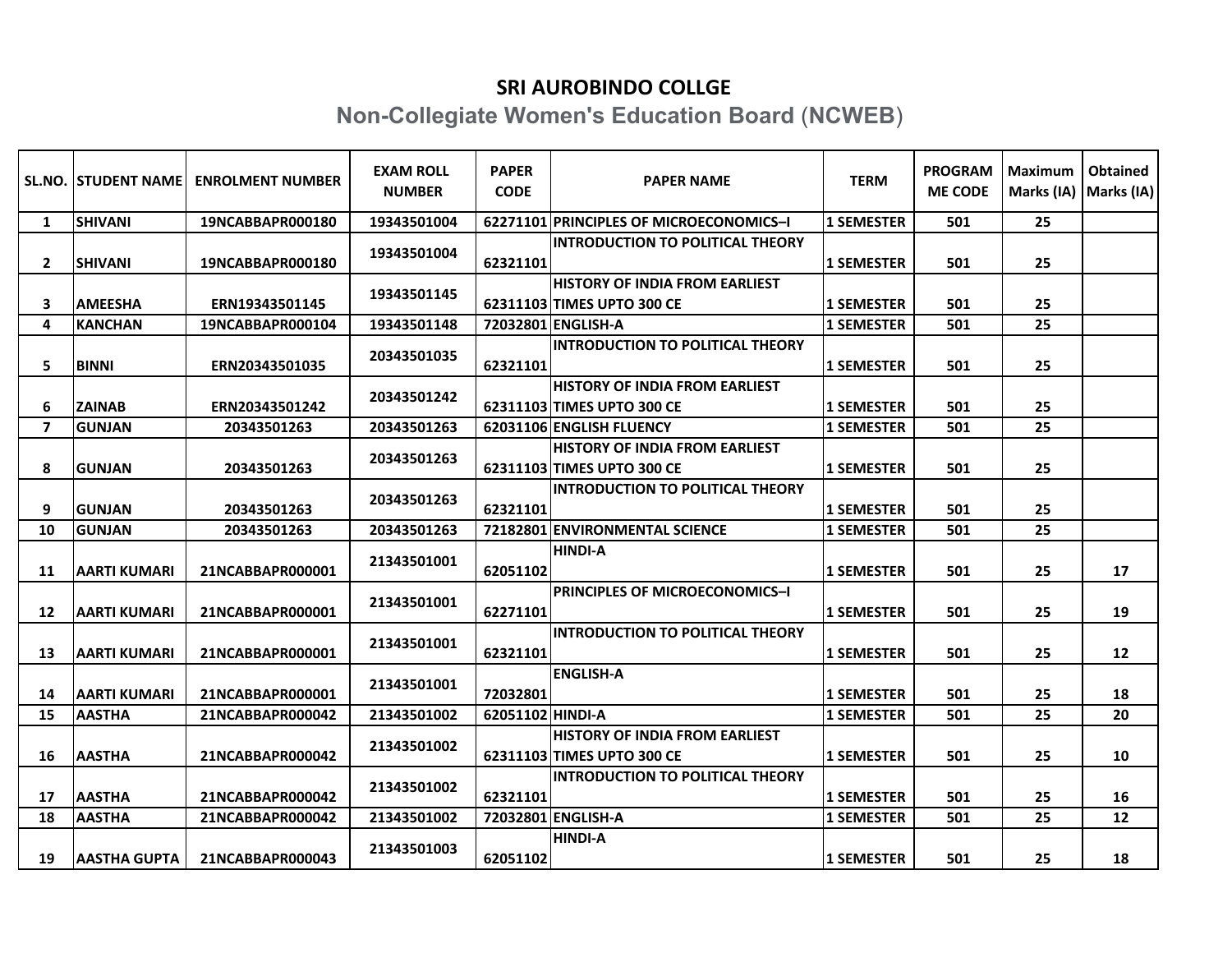|    |                                 |                  |             |                  | <b>HISTORY OF INDIA FROM EARLIEST</b>   |                   |     |    |    |
|----|---------------------------------|------------------|-------------|------------------|-----------------------------------------|-------------------|-----|----|----|
| 20 | <b>AASTHA GUPTA</b>             | 21NCABBAPR000043 | 21343501003 |                  | 62311103 TIMES UPTO 300 CE              | <b>1 SEMESTER</b> | 501 | 25 | 17 |
|    |                                 |                  | 21343501003 |                  | <b>INTRODUCTION TO POLITICAL THEORY</b> |                   |     |    |    |
| 21 | <b>AASTHA GUPTA</b>             | 21NCABBAPR000043 |             | 62321101         |                                         | <b>1 SEMESTER</b> | 501 | 25 | 17 |
|    |                                 |                  | 21343501003 |                  | <b>ENGLISH-A</b>                        |                   |     |    |    |
| 22 | <b>AASTHA GUPTA</b>             | 21NCABBAPR000043 |             | 72032801         |                                         | <b>1 SEMESTER</b> | 501 | 25 | 22 |
| 23 | <b>ADITI</b>                    | 21NCABBAPR000044 | 21343501004 | 62051102 HINDI-A |                                         | <b>1 SEMESTER</b> | 501 | 25 | 18 |
|    |                                 |                  | 21343501004 |                  | <b>HISTORY OF INDIA FROM EARLIEST</b>   |                   |     |    |    |
| 24 | <b>ADITI</b>                    | 21NCABBAPR000044 |             |                  | 62311103 TIMES UPTO 300 CE              | <b>1 SEMESTER</b> | 501 | 25 | 17 |
|    |                                 |                  | 21343501004 |                  | <b>INTRODUCTION TO POLITICAL THEORY</b> |                   |     |    |    |
| 25 | <b>ADITI</b>                    | 21NCABBAPR000044 |             | 62321101         |                                         | <b>1 SEMESTER</b> | 501 | 25 | 17 |
| 26 | <b>ADITI</b>                    | 21NCABBAPR000044 | 21343501004 |                  | 72032801 ENGLISH-A                      | <b>1 SEMESTER</b> | 501 | 25 | 18 |
|    |                                 |                  | 21343501005 |                  | HINDI-B                                 |                   |     |    |    |
| 27 | <b>ADITI SHARMA</b>             | 21NCABBAPR000002 |             | 62051103         |                                         | <b>1 SEMESTER</b> | 501 | 25 | 9  |
|    |                                 |                  | 21343501005 |                  | <b>PRINCIPLES OF MICROECONOMICS-I</b>   |                   |     |    |    |
| 28 | <b>ADITI SHARMA</b>             | 21NCABBAPR000002 |             | 62271101         |                                         | <b>1 SEMESTER</b> | 501 | 25 | 24 |
|    |                                 |                  | 21343501005 |                  | <b>INTRODUCTION TO POLITICAL THEORY</b> |                   |     |    |    |
| 29 | <b>ADITI SHARMA</b>             | 21NCABBAPR000002 |             | 62321101         |                                         | <b>1 SEMESTER</b> | 501 | 25 | 21 |
|    |                                 |                  | 21343501005 |                  | <b>ENGLISH-A</b>                        |                   |     |    |    |
| 30 | <b>ADITI SHARMA</b>             | 21NCABBAPR000002 |             | 72032801         | <b>HINDI-A</b>                          | <b>1 SEMESTER</b> | 501 | 25 | 23 |
| 31 | <b>AFASANA</b><br><b>KHATUN</b> | 21NCABBAPR000045 | 21343501006 | 62051102         |                                         | <b>1 SEMESTER</b> | 501 | 25 | 20 |
|    | <b>AFASANA</b>                  |                  |             |                  | HISTORY OF INDIA FROM EARLIEST          |                   |     |    |    |
| 32 | <b>KHATUN</b>                   | 21NCABBAPR000045 | 21343501006 |                  | 62311103 TIMES UPTO 300 CE              | <b>1 SEMESTER</b> | 501 | 25 | 18 |
|    | <b>AFASANA</b>                  |                  |             |                  | <b>INTRODUCTION TO POLITICAL THEORY</b> |                   |     |    |    |
| 33 | <b>KHATUN</b>                   | 21NCABBAPR000045 | 21343501006 | 62321101         |                                         | <b>1 SEMESTER</b> | 501 | 25 | 17 |
|    | <b>AFASANA</b>                  |                  |             |                  | <b>ENGLISH-A</b>                        |                   |     |    |    |
| 34 | <b>KHATUN</b>                   | 21NCABBAPR000045 | 21343501006 | 72032801         |                                         | <b>1 SEMESTER</b> | 501 | 25 | 18 |
| 35 | <b>AKANSHA</b>                  | 21NCABBAPR000003 | 21343501007 | 62051102 HINDI-A |                                         | <b>1 SEMESTER</b> | 501 | 25 | 20 |
| 36 | <b>AKANSHA</b>                  | 21NCABBAPR000003 | 21343501007 |                  | 62271101 PRINCIPLES OF MICROECONOMICS-I | <b>1 SEMESTER</b> | 501 | 25 | 24 |
|    |                                 |                  |             |                  | <b>INTRODUCTION TO POLITICAL THEORY</b> |                   |     |    |    |
| 37 | <b>AKANSHA</b>                  | 21NCABBAPR000003 | 21343501007 | 62321101         |                                         | <b>1 SEMESTER</b> | 501 | 25 | 22 |
| 38 | <b>AKANSHA</b>                  | 21NCABBAPR000003 | 21343501007 |                  | 72032801 ENGLISH-A                      | <b>1 SEMESTER</b> | 501 | 25 | 15 |
| 39 | <b>AKSA RAIS</b>                | 21NCABBAPR000047 | 21343501008 | 62051103 HINDI-B |                                         | <b>1 SEMESTER</b> | 501 | 25 | 20 |
|    |                                 |                  |             |                  | <b>HISTORY OF INDIA FROM EARLIEST</b>   |                   |     |    |    |
| 40 | <b>AKSA RAIS</b>                | 21NCABBAPR000047 | 21343501008 |                  | 62311103 TIMES UPTO 300 CE              | <b>1 SEMESTER</b> | 501 | 25 | 20 |
|    |                                 |                  | 21343501008 |                  | <b>INTRODUCTION TO POLITICAL THEORY</b> |                   |     |    |    |
| 41 | <b>AKSA RAIS</b>                | 21NCABBAPR000047 |             | 62321101         |                                         | <b>1 SEMESTER</b> | 501 | 25 | 23 |
| 42 | <b>AKSA RAIS</b>                | 21NCABBAPR000047 | 21343501008 |                  | 72032801 ENGLISH-A                      | <b>1 SEMESTER</b> | 501 | 25 | 23 |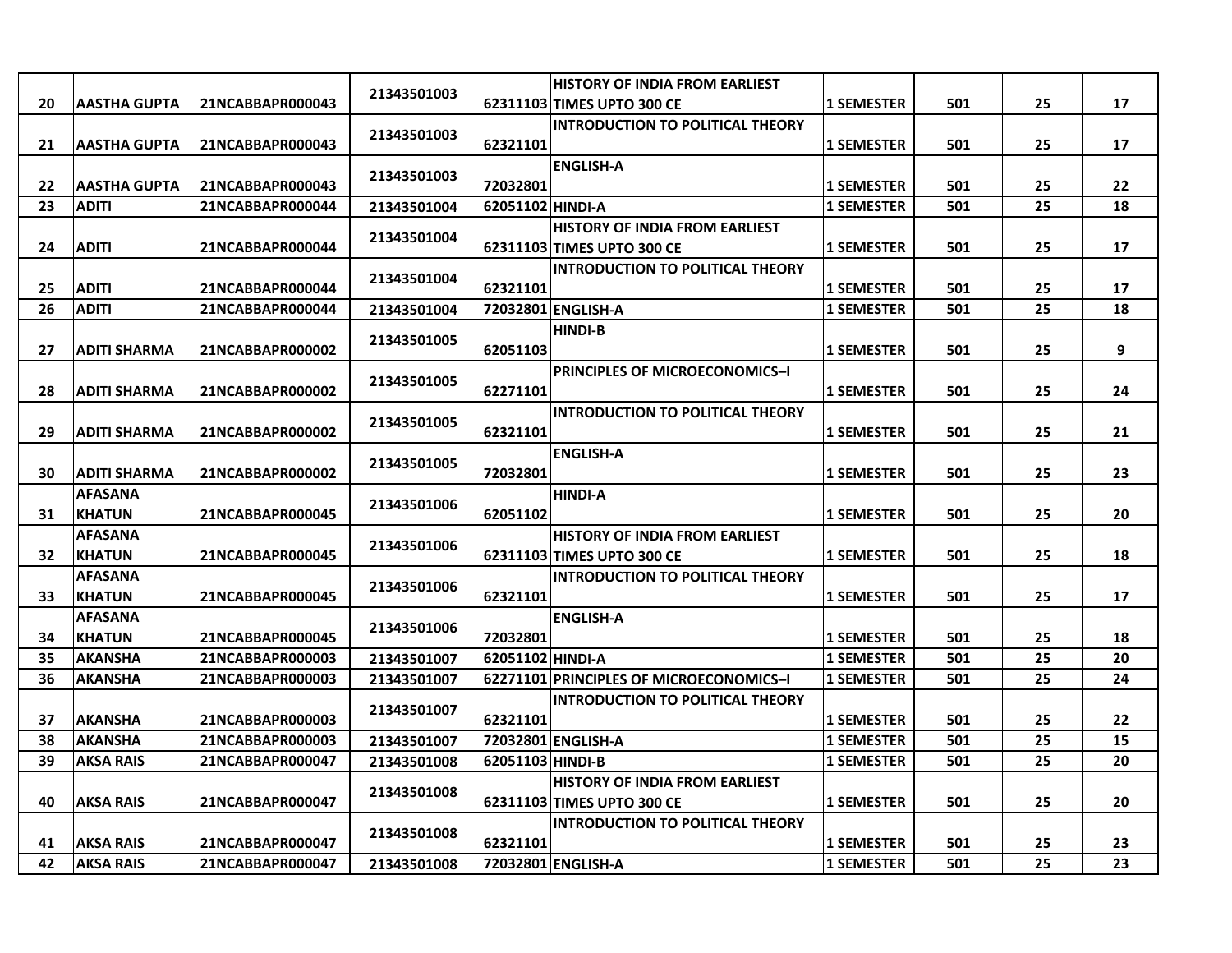|    |                     |                  | 21343501009 |                  | <b>HINDI-A</b>                          |                   |     |    |    |
|----|---------------------|------------------|-------------|------------------|-----------------------------------------|-------------------|-----|----|----|
| 43 | ALISHA KUMAR        | 21NCABBAPR000048 |             | 62051102         |                                         | <b>1 SEMESTER</b> | 501 | 25 | 20 |
|    |                     |                  | 21343501009 |                  | <b>HISTORY OF INDIA FROM EARLIEST</b>   |                   |     |    |    |
| 44 | ALISHA KUMAR        | 21NCABBAPR000048 |             |                  | 62311103 TIMES UPTO 300 CE              | <b>1 SEMESTER</b> | 501 | 25 | 14 |
|    |                     |                  | 21343501009 |                  | <b>INTRODUCTION TO POLITICAL THEORY</b> |                   |     |    |    |
| 45 | <b>ALISHA KUMAR</b> | 21NCABBAPR000048 |             | 62321101         |                                         | <b>1 SEMESTER</b> | 501 | 25 | 17 |
|    |                     |                  | 21343501009 |                  | <b>ENGLISH-A</b>                        |                   |     |    |    |
| 46 | <b>ALISHA KUMAR</b> | 21NCABBAPR000048 |             | 72032801         |                                         | <b>1 SEMESTER</b> | 501 | 25 | 22 |
| 47 | <b>ALKA THAKUR</b>  | 21NCABBAPR000049 | 21343501010 | 62051102 HINDI-A |                                         | <b>1 SEMESTER</b> | 501 | 25 | 17 |
|    |                     |                  | 21343501010 |                  | <b>HISTORY OF INDIA FROM EARLIEST</b>   |                   |     |    |    |
| 48 | <b>ALKA THAKUR</b>  | 21NCABBAPR000049 |             |                  | 62311103 TIMES UPTO 300 CE              | <b>1 SEMESTER</b> | 501 | 25 | 10 |
|    |                     |                  | 21343501010 |                  | <b>INTRODUCTION TO POLITICAL THEORY</b> |                   |     |    |    |
| 49 | <b>ALKA THAKUR</b>  | 21NCABBAPR000049 |             | 62321101         |                                         | <b>1 SEMESTER</b> | 501 | 25 | 18 |
| 50 | <b>ALKA THAKUR</b>  | 21NCABBAPR000049 | 21343501010 |                  | 72032801 ENGLISH-A                      | <b>1 SEMESTER</b> | 501 | 25 | 21 |
| 51 | <b>ANANDYA</b>      | 21NCABBAPR000051 | 21343501011 | 62051102 HINDI-A |                                         | <b>1 SEMESTER</b> | 501 | 25 | 20 |
|    |                     |                  | 21343501011 |                  | <b>HISTORY OF INDIA FROM EARLIEST</b>   |                   |     |    |    |
| 52 | <b>ANANDYA</b>      | 21NCABBAPR000051 |             |                  | 62311103 TIMES UPTO 300 CE              | <b>1 SEMESTER</b> | 501 | 25 | 15 |
|    |                     |                  | 21343501011 |                  | <b>INTRODUCTION TO POLITICAL THEORY</b> |                   |     |    |    |
| 53 | <b>ANANDYA</b>      | 21NCABBAPR000051 |             | 62321101         |                                         | <b>1 SEMESTER</b> | 501 | 25 | 18 |
| 54 | <b>ANANDYA</b>      | 21NCABBAPR000051 | 21343501011 |                  | 72032801 ENGLISH-A                      | <b>1 SEMESTER</b> | 501 | 25 | 21 |
| 55 | <b>ANCHAL</b>       | 21NCABBAPR000052 | 21343501012 | 62051102 HINDI-A |                                         | <b>1 SEMESTER</b> | 501 | 25 | 15 |
|    |                     |                  | 21343501012 |                  | <b>HISTORY OF INDIA FROM EARLIEST</b>   |                   |     |    |    |
| 56 | <b>ANCHAL</b>       | 21NCABBAPR000052 |             |                  | 62311103 TIMES UPTO 300 CE              | <b>1 SEMESTER</b> | 501 | 25 | 15 |
|    |                     |                  | 21343501012 |                  | <b>INTRODUCTION TO POLITICAL THEORY</b> |                   |     |    |    |
| 57 | <b>ANCHAL</b>       | 21NCABBAPR000052 |             | 62321101         |                                         | <b>1 SEMESTER</b> | 501 | 25 | 19 |
| 58 | <b>ANCHAL</b>       | 21NCABBAPR000052 | 21343501012 |                  | 72032801 ENGLISH-A                      | <b>1 SEMESTER</b> | 501 | 25 | 22 |
| 59 | <b>ANISHIKA PAL</b> | 21NCABBAPR000053 | 21343501013 | 62051102 HINDI-A |                                         | <b>1 SEMESTER</b> | 501 | 25 | 18 |
|    |                     |                  | 21343501013 |                  | <b>HISTORY OF INDIA FROM EARLIEST</b>   |                   |     |    |    |
| 60 | <b>ANISHIKA PAL</b> | 21NCABBAPR000053 |             |                  | 62311103 TIMES UPTO 300 CE              | <b>1 SEMESTER</b> | 501 | 25 | 16 |
|    |                     |                  | 21343501013 |                  | <b>INTRODUCTION TO POLITICAL THEORY</b> |                   |     |    |    |
| 61 | <b>ANISHIKA PAL</b> | 21NCABBAPR000053 |             | 62321101         |                                         | <b>1 SEMESTER</b> | 501 | 25 | 18 |
| 62 | <b>ANISHIKA PAL</b> | 21NCABBAPR000053 | 21343501013 |                  | 72032801 ENGLISH-A                      | <b>1 SEMESTER</b> | 501 | 25 | 22 |
| 63 | <b>ANJALI</b>       | 21NCABBAPR000004 | 21343501014 | 62051102 HINDI-A |                                         | <b>1 SEMESTER</b> | 501 | 25 | 18 |
| 64 | <b>ANJALI</b>       | 21NCABBAPR000004 | 21343501014 |                  | 62271101 PRINCIPLES OF MICROECONOMICS-I | <b>1 SEMESTER</b> | 501 | 25 | 23 |
|    |                     |                  | 21343501014 |                  | <b>INTRODUCTION TO POLITICAL THEORY</b> |                   |     |    |    |
| 65 | <b>ANJALI</b>       | 21NCABBAPR000004 |             | 62321101         |                                         | <b>1 SEMESTER</b> | 501 | 25 | 16 |
| 66 | <b>ANJALI</b>       | 21NCABBAPR000004 | 21343501014 |                  | 72032801 ENGLISH-A                      | <b>1 SEMESTER</b> | 501 | 25 | 22 |
| 67 | <b>ANJALI</b>       | 21NCABBAPR000054 | 21343501015 | 62051102 HINDI-A |                                         | <b>1 SEMESTER</b> | 501 | 25 | 0  |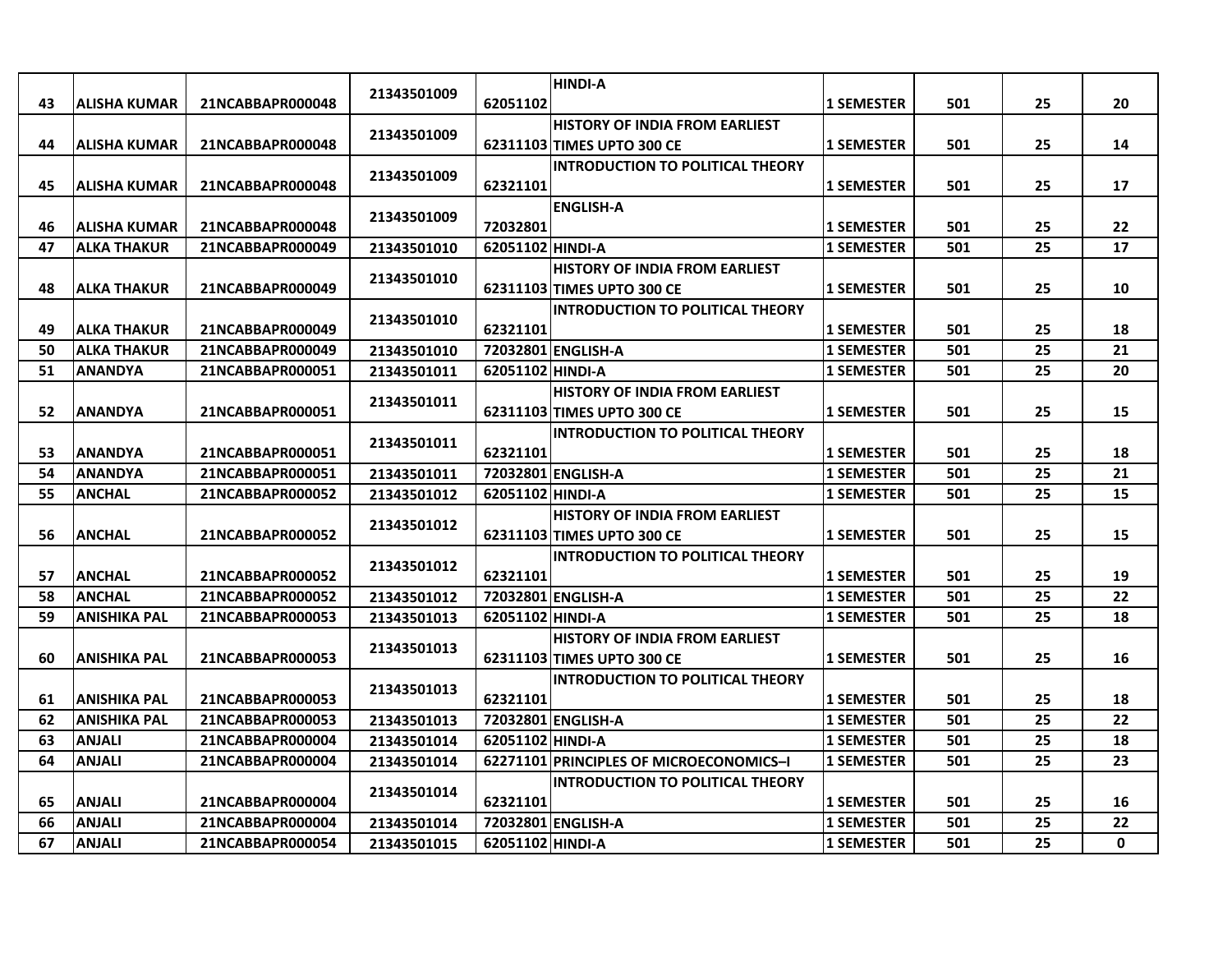|    |                      |                  |             |                  | <b>HISTORY OF INDIA FROM EARLIEST</b>   |                   |     |    |              |
|----|----------------------|------------------|-------------|------------------|-----------------------------------------|-------------------|-----|----|--------------|
| 68 | <b>ANJALI</b>        | 21NCABBAPR000054 | 21343501015 |                  | 62311103 TIMES UPTO 300 CE              | <b>1 SEMESTER</b> | 501 | 25 | 0            |
|    |                      |                  |             |                  | <b>INTRODUCTION TO POLITICAL THEORY</b> |                   |     |    |              |
| 69 | <b>ANJALI</b>        | 21NCABBAPR000054 | 21343501015 | 62321101         |                                         | <b>1 SEMESTER</b> | 501 | 25 | 16           |
| 70 | <b>ANJALI</b>        | 21NCABBAPR000054 | 21343501015 |                  | 72032801 ENGLISH-A                      | <b>1 SEMESTER</b> | 501 | 25 | 12           |
| 71 | <b>ANJALI</b>        | 21NCABBAPR000055 | 21343501016 | 62051102 HINDI-A |                                         | <b>1 SEMESTER</b> | 501 | 25 | 18           |
|    |                      |                  |             |                  | <b>HISTORY OF INDIA FROM EARLIEST</b>   |                   |     |    |              |
| 72 | <b>ANJALI</b>        | 21NCABBAPR000055 | 21343501016 |                  | 62311103 TIMES UPTO 300 CE              | <b>1 SEMESTER</b> | 501 | 25 | 10           |
|    |                      |                  |             |                  | <b>INTRODUCTION TO POLITICAL THEORY</b> |                   |     |    |              |
| 73 | <b>ANJALI</b>        | 21NCABBAPR000055 | 21343501016 | 62321101         |                                         | <b>1 SEMESTER</b> | 501 | 25 | 18           |
| 74 | <b>ANJALI</b>        | 21NCABBAPR000055 | 21343501016 |                  | 72032801 ENGLISH-A                      | <b>1 SEMESTER</b> | 501 | 25 | 20           |
| 75 | <b>ANJALI</b>        | 21NCABBAPR000056 | 21343501017 | 62051102 HINDI-A |                                         | <b>1 SEMESTER</b> | 501 | 25 | 22           |
|    |                      |                  | 21343501017 |                  | <b>HISTORY OF INDIA FROM EARLIEST</b>   |                   |     |    |              |
| 76 | <b>ANJALI</b>        | 21NCABBAPR000056 |             |                  | 62311103 TIMES UPTO 300 CE              | <b>1 SEMESTER</b> | 501 | 25 | 13           |
|    |                      |                  |             |                  | <b>INTRODUCTION TO POLITICAL THEORY</b> |                   |     |    |              |
| 77 | <b>ANJALI</b>        | 21NCABBAPR000056 | 21343501017 | 62321101         |                                         | <b>1 SEMESTER</b> | 501 | 25 | 21           |
| 78 | <b>ANJALI</b>        | 21NCABBAPR000056 | 21343501017 |                  | 72032801 ENGLISH-A                      | <b>1 SEMESTER</b> | 501 | 25 | 21           |
| 79 | <b>ANJU</b>          | 21NCABBAPR000057 | 21343501018 | 62051102 HINDI-A |                                         | <b>1 SEMESTER</b> | 501 | 25 | 21           |
|    |                      |                  |             |                  | <b>HISTORY OF INDIA FROM EARLIEST</b>   |                   |     |    |              |
| 80 | <b>ANJU</b>          | 21NCABBAPR000057 | 21343501018 |                  | 62311103 TIMES UPTO 300 CE              | <b>1 SEMESTER</b> | 501 | 25 | 15           |
|    |                      |                  |             |                  | <b>INTRODUCTION TO POLITICAL THEORY</b> |                   |     |    |              |
| 81 | <b>ANJU</b>          | 21NCABBAPR000057 | 21343501018 | 62321101         |                                         | <b>1 SEMESTER</b> | 501 | 25 | 17           |
| 82 | <b>ULIAN</b>         | 21NCABBAPR000057 | 21343501018 |                  | 72032801 ENGLISH-A                      | <b>1 SEMESTER</b> | 501 | 25 | 21           |
| 83 | <b>ULIA</b>          | 21NCABBAPR000058 | 21343501019 | 62051102 HINDI-A |                                         | <b>1 SEMESTER</b> | 501 | 25 | 20           |
|    |                      |                  | 21343501019 |                  | <b>HISTORY OF INDIA FROM EARLIEST</b>   |                   |     |    |              |
| 84 | <b>ANJU</b>          | 21NCABBAPR000058 |             |                  | 62311103 TIMES UPTO 300 CE              | <b>1 SEMESTER</b> | 501 | 25 | 17           |
|    |                      |                  | 21343501019 |                  | <b>INTRODUCTION TO POLITICAL THEORY</b> |                   |     |    |              |
| 85 | <b>ANJU</b>          | 21NCABBAPR000058 |             | 62321101         |                                         | <b>1 SEMESTER</b> | 501 | 25 | 17           |
| 86 | <b>ANJU</b>          | 21NCABBAPR000058 | 21343501019 |                  | 72032801 ENGLISH-A                      | <b>1 SEMESTER</b> | 501 | 25 | 22           |
|    |                      |                  | 21343501020 |                  | <b>HINDI-A</b>                          |                   |     |    |              |
| 87 | <b>ANOKHEE SAINI</b> | 21NCABBAPR000059 |             | 62051102         |                                         | <b>1 SEMESTER</b> | 501 | 25 | 17           |
|    |                      |                  | 21343501020 |                  | <b>HISTORY OF INDIA FROM EARLIEST</b>   |                   |     |    |              |
| 88 | <b>ANOKHEE SAINI</b> | 21NCABBAPR000059 |             |                  | 62311103 TIMES UPTO 300 CE              | <b>1 SEMESTER</b> | 501 | 25 | 0            |
|    |                      |                  | 21343501020 |                  | <b>INTRODUCTION TO POLITICAL THEORY</b> |                   |     |    |              |
| 89 | <b>ANOKHEE SAINI</b> | 21NCABBAPR000059 |             | 62321101         |                                         | <b>1 SEMESTER</b> | 501 | 25 | 21           |
|    |                      |                  | 21343501020 |                  | <b>ENGLISH-A</b>                        |                   |     |    |              |
| 90 | <b>ANOKHEE SAINI</b> | 21NCABBAPR000059 |             | 72032801         |                                         | <b>1 SEMESTER</b> | 501 | 25 | 12           |
| 91 | <b>ANSHU</b>         | 21NCABBAPR000060 | 21343501021 | 62051102 HINDI-A |                                         | <b>1 SEMESTER</b> | 501 | 25 | $\mathbf{0}$ |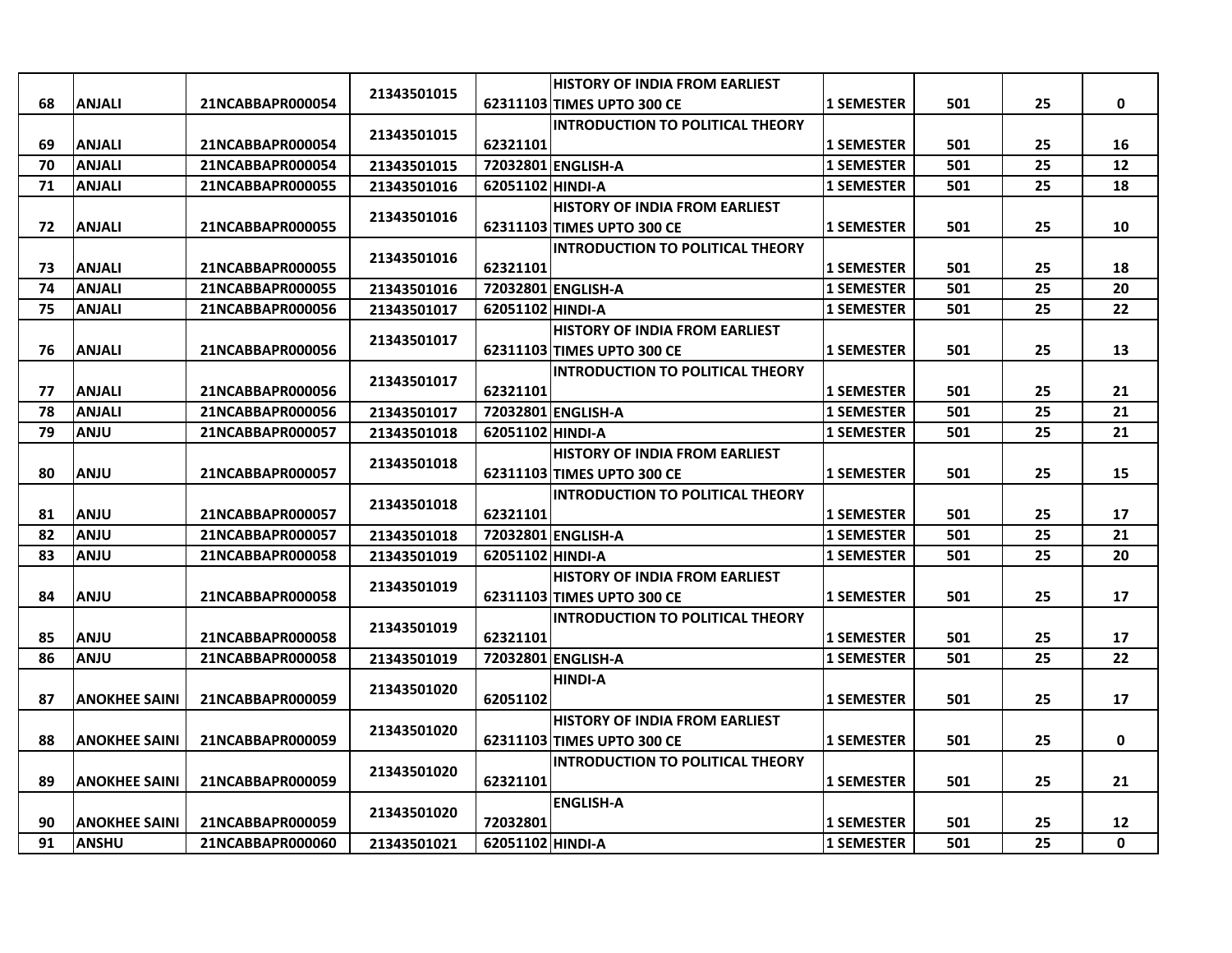|     |                     |                  |             |                  | <b>HISTORY OF INDIA FROM EARLIEST</b>   |                   |     |    |             |
|-----|---------------------|------------------|-------------|------------------|-----------------------------------------|-------------------|-----|----|-------------|
| 92  | <b>ANSHU</b>        | 21NCABBAPR000060 | 21343501021 |                  | 62311103 TIMES UPTO 300 CE              | 1 SEMESTER        | 501 | 25 | $\mathbf 0$ |
|     |                     |                  | 21343501021 |                  | <b>INTRODUCTION TO POLITICAL THEORY</b> |                   |     |    |             |
| 93  | <b>ANSHU</b>        | 21NCABBAPR000060 |             | 62321101         |                                         | <b>1 SEMESTER</b> | 501 | 25 | 16          |
| 94  | <b>ANSHU</b>        | 21NCABBAPR000060 | 21343501021 |                  | 72032801 ENGLISH-A                      | <b>1 SEMESTER</b> | 501 | 25 | 22          |
|     | <b>ANURADHA</b>     |                  | 21343501022 |                  | <b>HINDI-A</b>                          |                   |     |    |             |
| 95  | <b>SHARMA</b>       | 21NCABBAPR000061 |             | 62051102         |                                         | <b>1 SEMESTER</b> | 501 | 25 | 18          |
|     | <b>ANURADHA</b>     |                  |             |                  | <b>HISTORY OF INDIA FROM EARLIEST</b>   |                   |     |    |             |
| 96  | <b>SHARMA</b>       | 21NCABBAPR000061 | 21343501022 |                  | 62311103 TIMES UPTO 300 CE              | <b>1 SEMESTER</b> | 501 | 25 | 10          |
|     | <b>ANURADHA</b>     |                  |             |                  | <b>INTRODUCTION TO POLITICAL THEORY</b> |                   |     |    |             |
| 97  | <b>SHARMA</b>       | 21NCABBAPR000061 | 21343501022 | 62321101         |                                         | <b>1 SEMESTER</b> | 501 | 25 | 19          |
|     | ANURADHA            |                  |             |                  | <b>ENGLISH-A</b>                        |                   |     |    |             |
| 98  | <b>SHARMA</b>       | 21NCABBAPR000061 | 21343501022 | 72032801         |                                         | <b>1 SEMESTER</b> | 501 | 25 | 22          |
|     | <b>ANUSHKA</b>      |                  |             |                  | <b>HINDI-A</b>                          |                   |     |    |             |
| 99  | <b>SHARMA</b>       | 21NCABBAPR000005 | 21343501023 | 62051102         |                                         | <b>1 SEMESTER</b> | 501 | 25 | 17          |
|     | <b>ANUSHKA</b>      |                  |             |                  | PRINCIPLES OF MICROECONOMICS-I          |                   |     |    |             |
| 100 | <b>SHARMA</b>       | 21NCABBAPR000005 | 21343501023 | 62271101         |                                         | <b>1 SEMESTER</b> | 501 | 25 | 24          |
|     | <b>ANUSHKA</b>      |                  |             |                  | <b>INTRODUCTION TO POLITICAL THEORY</b> |                   |     |    |             |
| 101 | <b>SHARMA</b>       | 21NCABBAPR000005 | 21343501023 | 62321101         |                                         | 1 SEMESTER        | 501 | 25 | 15          |
|     | ANUSHKA             |                  |             |                  | <b>ENGLISH-A</b>                        |                   |     |    |             |
| 102 | <b>SHARMA</b>       | 21NCABBAPR000005 | 21343501023 | 72032801         |                                         | <b>1 SEMESTER</b> | 501 | 25 | 21          |
| 103 | <b>ARCHANA</b>      | 21NCABBAPR000062 | 21343501024 | 62051102 HINDI-A |                                         | <b>1 SEMESTER</b> | 501 | 25 | 20          |
|     |                     |                  |             |                  | <b>HISTORY OF INDIA FROM EARLIEST</b>   |                   |     |    |             |
| 104 | <b>ARCHANA</b>      | 21NCABBAPR000062 | 21343501024 |                  | 62311103 TIMES UPTO 300 CE              | 1 SEMESTER        | 501 | 25 | 16          |
|     |                     |                  | 21343501024 |                  | <b>INTRODUCTION TO POLITICAL THEORY</b> |                   |     |    |             |
| 105 | <b>ARCHANA</b>      | 21NCABBAPR000062 |             | 62321101         |                                         | <b>1 SEMESTER</b> | 501 | 25 | 22          |
| 106 | <b>ARCHANA</b>      | 21NCABBAPR000062 | 21343501024 |                  | 72032801 ENGLISH-A                      | <b>1 SEMESTER</b> | 501 | 25 | 21          |
|     | <b>ARCHANA</b>      |                  | 21343501025 |                  | <b>HINDI-A</b>                          |                   |     |    |             |
| 107 | <b>KUMARI</b>       | 21NCABBAPR000063 |             | 62051102         |                                         | <b>1 SEMESTER</b> | 501 | 25 | 20          |
|     | <b>ARCHANA</b>      |                  | 21343501025 |                  | <b>HISTORY OF INDIA FROM EARLIEST</b>   |                   |     |    |             |
| 108 | <b>KUMARI</b>       | 21NCABBAPR000063 |             |                  | 62311103 TIMES UPTO 300 CE              | <b>1 SEMESTER</b> | 501 | 25 | 10          |
|     | ARCHANA             |                  | 21343501025 |                  | <b>INTRODUCTION TO POLITICAL THEORY</b> |                   |     |    |             |
| 109 | <b>KUMARI</b>       | 21NCABBAPR000063 |             | 62321101         |                                         | <b>1 SEMESTER</b> | 501 | 25 | 17          |
|     | <b>ARCHANA</b>      |                  |             |                  | <b>ENGLISH-A</b>                        |                   |     |    |             |
| 110 | <b>KUMARI</b>       | 21NCABBAPR000063 | 21343501025 | 72032801         |                                         | <b>1 SEMESTER</b> | 501 | 25 | 12          |
|     |                     |                  |             |                  | <b>HINDI-A</b>                          |                   |     |    |             |
| 111 | <b>ARCHI KUMARI</b> | 21NCABBAPR000064 | 21343501026 | 62051102         |                                         | <b>1 SEMESTER</b> | 501 | 25 | 21          |
|     |                     |                  |             |                  | <b>HISTORY OF INDIA FROM EARLIEST</b>   |                   |     |    |             |
| 112 | <b>ARCHI KUMARI</b> | 21NCABBAPR000064 | 21343501026 |                  | 62311103 TIMES UPTO 300 CE              | <b>1 SEMESTER</b> | 501 | 25 | 12          |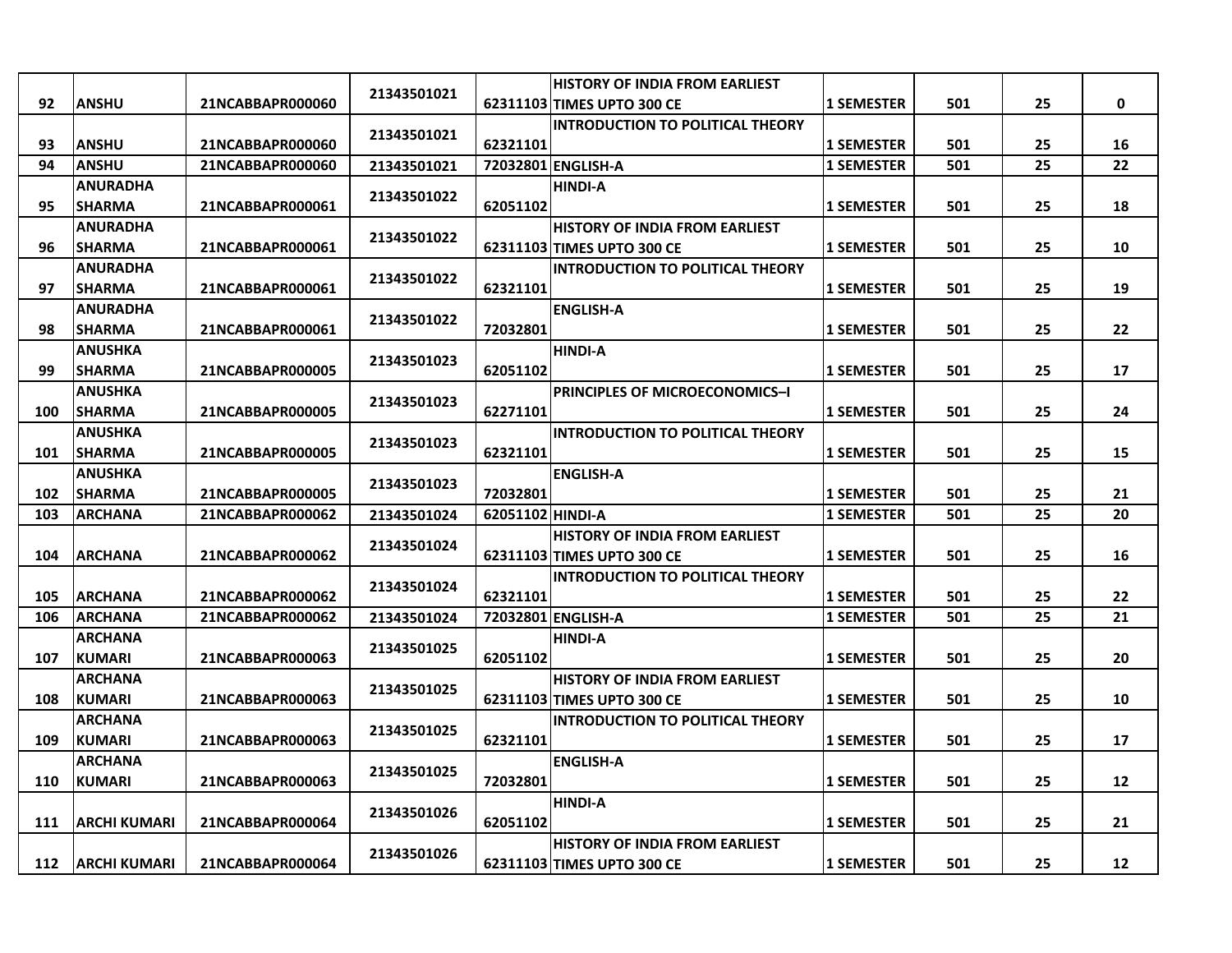| 21343501026<br>62321101<br>501<br>25<br>20<br>113<br><b>ARCHI KUMARI</b><br>21NCABBAPR000064<br><b>1 SEMESTER</b><br><b>ENGLISH-A</b><br>21343501026<br><b>ARCHI KUMARI</b><br>501<br>25<br>114<br>21NCABBAPR000064<br>72032801<br><b>1 SEMESTER</b><br>21<br><b>HINDI-A</b><br>21343501027<br>501<br>16<br>115<br><b>ARPITA GULATI</b><br>21NCABBAPR000006<br>62051102<br>25<br><b>1 SEMESTER</b><br><b>PRINCIPLES OF MICROECONOMICS-I</b><br>21343501027<br><b>ARPITA GULATI</b><br>21NCABBAPR000006<br>62271101<br>501<br>25<br>23<br>116<br><b>1 SEMESTER</b><br><b>INTRODUCTION TO POLITICAL THEORY</b><br>21343501027<br><b>ARPITA GULATI</b><br>25<br>117<br>21NCABBAPR000006<br>62321101<br><b>1 SEMESTER</b><br>501<br>16<br><b>ENGLISH-A</b><br>21343501027<br>72032801<br><b>ARPITA GULATI</b><br>21NCABBAPR000006<br>501<br>25<br>21<br>118<br><b>1 SEMESTER</b><br>119<br>62051103 HINDI-B<br>25<br>21<br><b>ASHI</b><br>21NCABBAPR000065<br><b>1 SEMESTER</b><br>501<br>21343501028<br><b>HISTORY OF INDIA FROM EARLIEST</b><br>21343501028<br><b>ASHI</b><br>501<br>25<br>16<br>120<br>21NCABBAPR000065<br>62311103 TIMES UPTO 300 CE<br><b>1 SEMESTER</b><br><b>INTRODUCTION TO POLITICAL THEORY</b><br>21343501028<br><b>ASHI</b><br>21NCABBAPR000065<br>62321101<br><b>1 SEMESTER</b><br>501<br>25<br>121<br>16 |
|-----------------------------------------------------------------------------------------------------------------------------------------------------------------------------------------------------------------------------------------------------------------------------------------------------------------------------------------------------------------------------------------------------------------------------------------------------------------------------------------------------------------------------------------------------------------------------------------------------------------------------------------------------------------------------------------------------------------------------------------------------------------------------------------------------------------------------------------------------------------------------------------------------------------------------------------------------------------------------------------------------------------------------------------------------------------------------------------------------------------------------------------------------------------------------------------------------------------------------------------------------------------------------------------------------------------------------------|
|                                                                                                                                                                                                                                                                                                                                                                                                                                                                                                                                                                                                                                                                                                                                                                                                                                                                                                                                                                                                                                                                                                                                                                                                                                                                                                                                   |
|                                                                                                                                                                                                                                                                                                                                                                                                                                                                                                                                                                                                                                                                                                                                                                                                                                                                                                                                                                                                                                                                                                                                                                                                                                                                                                                                   |
|                                                                                                                                                                                                                                                                                                                                                                                                                                                                                                                                                                                                                                                                                                                                                                                                                                                                                                                                                                                                                                                                                                                                                                                                                                                                                                                                   |
|                                                                                                                                                                                                                                                                                                                                                                                                                                                                                                                                                                                                                                                                                                                                                                                                                                                                                                                                                                                                                                                                                                                                                                                                                                                                                                                                   |
|                                                                                                                                                                                                                                                                                                                                                                                                                                                                                                                                                                                                                                                                                                                                                                                                                                                                                                                                                                                                                                                                                                                                                                                                                                                                                                                                   |
|                                                                                                                                                                                                                                                                                                                                                                                                                                                                                                                                                                                                                                                                                                                                                                                                                                                                                                                                                                                                                                                                                                                                                                                                                                                                                                                                   |
|                                                                                                                                                                                                                                                                                                                                                                                                                                                                                                                                                                                                                                                                                                                                                                                                                                                                                                                                                                                                                                                                                                                                                                                                                                                                                                                                   |
|                                                                                                                                                                                                                                                                                                                                                                                                                                                                                                                                                                                                                                                                                                                                                                                                                                                                                                                                                                                                                                                                                                                                                                                                                                                                                                                                   |
|                                                                                                                                                                                                                                                                                                                                                                                                                                                                                                                                                                                                                                                                                                                                                                                                                                                                                                                                                                                                                                                                                                                                                                                                                                                                                                                                   |
|                                                                                                                                                                                                                                                                                                                                                                                                                                                                                                                                                                                                                                                                                                                                                                                                                                                                                                                                                                                                                                                                                                                                                                                                                                                                                                                                   |
|                                                                                                                                                                                                                                                                                                                                                                                                                                                                                                                                                                                                                                                                                                                                                                                                                                                                                                                                                                                                                                                                                                                                                                                                                                                                                                                                   |
|                                                                                                                                                                                                                                                                                                                                                                                                                                                                                                                                                                                                                                                                                                                                                                                                                                                                                                                                                                                                                                                                                                                                                                                                                                                                                                                                   |
|                                                                                                                                                                                                                                                                                                                                                                                                                                                                                                                                                                                                                                                                                                                                                                                                                                                                                                                                                                                                                                                                                                                                                                                                                                                                                                                                   |
|                                                                                                                                                                                                                                                                                                                                                                                                                                                                                                                                                                                                                                                                                                                                                                                                                                                                                                                                                                                                                                                                                                                                                                                                                                                                                                                                   |
|                                                                                                                                                                                                                                                                                                                                                                                                                                                                                                                                                                                                                                                                                                                                                                                                                                                                                                                                                                                                                                                                                                                                                                                                                                                                                                                                   |
|                                                                                                                                                                                                                                                                                                                                                                                                                                                                                                                                                                                                                                                                                                                                                                                                                                                                                                                                                                                                                                                                                                                                                                                                                                                                                                                                   |
| <b>ASHI</b><br>501<br>25<br>122<br>21NCABBAPR000065<br>72032801 ENGLISH-A<br><b>1 SEMESTER</b><br>21<br>21343501028                                                                                                                                                                                                                                                                                                                                                                                                                                                                                                                                                                                                                                                                                                                                                                                                                                                                                                                                                                                                                                                                                                                                                                                                               |
| <b>ASIYA</b><br>25<br>123<br>21NCABBAPR000066<br>21343501029<br>62051102 HINDI-A<br><b>1 SEMESTER</b><br>501<br>21                                                                                                                                                                                                                                                                                                                                                                                                                                                                                                                                                                                                                                                                                                                                                                                                                                                                                                                                                                                                                                                                                                                                                                                                                |
| <b>HISTORY OF INDIA FROM EARLIEST</b><br>21343501029                                                                                                                                                                                                                                                                                                                                                                                                                                                                                                                                                                                                                                                                                                                                                                                                                                                                                                                                                                                                                                                                                                                                                                                                                                                                              |
| 501<br>124<br><b>ASIYA</b><br>21NCABBAPR000066<br>62311103 TIMES UPTO 300 CE<br>25<br>14<br><b>1 SEMESTER</b>                                                                                                                                                                                                                                                                                                                                                                                                                                                                                                                                                                                                                                                                                                                                                                                                                                                                                                                                                                                                                                                                                                                                                                                                                     |
| <b>INTRODUCTION TO POLITICAL THEORY</b><br>21343501029                                                                                                                                                                                                                                                                                                                                                                                                                                                                                                                                                                                                                                                                                                                                                                                                                                                                                                                                                                                                                                                                                                                                                                                                                                                                            |
| 125<br><b>ASIYA</b><br>62321101<br><b>1 SEMESTER</b><br>501<br>25<br>20<br>21NCABBAPR000066                                                                                                                                                                                                                                                                                                                                                                                                                                                                                                                                                                                                                                                                                                                                                                                                                                                                                                                                                                                                                                                                                                                                                                                                                                       |
| <b>ASIYA</b><br>72032801 ENGLISH-A<br>501<br>25<br>22<br>126<br>21NCABBAPR000066<br>21343501029<br><b>1 SEMESTER</b>                                                                                                                                                                                                                                                                                                                                                                                                                                                                                                                                                                                                                                                                                                                                                                                                                                                                                                                                                                                                                                                                                                                                                                                                              |
| <b>HINDI-A</b><br>21343501030                                                                                                                                                                                                                                                                                                                                                                                                                                                                                                                                                                                                                                                                                                                                                                                                                                                                                                                                                                                                                                                                                                                                                                                                                                                                                                     |
| 501<br>25<br>127<br><b>AYLAM NAJEEB</b><br>21NCABBAPR000067<br>62051102<br><b>1 SEMESTER</b><br>14                                                                                                                                                                                                                                                                                                                                                                                                                                                                                                                                                                                                                                                                                                                                                                                                                                                                                                                                                                                                                                                                                                                                                                                                                                |
| <b>HISTORY OF INDIA FROM EARLIEST</b><br>21343501030<br>501<br>10                                                                                                                                                                                                                                                                                                                                                                                                                                                                                                                                                                                                                                                                                                                                                                                                                                                                                                                                                                                                                                                                                                                                                                                                                                                                 |
| 128<br><b>1 SEMESTER</b><br>25<br>AYLAM NAJEEB<br>21NCABBAPR000067<br>62311103 TIMES UPTO 300 CE                                                                                                                                                                                                                                                                                                                                                                                                                                                                                                                                                                                                                                                                                                                                                                                                                                                                                                                                                                                                                                                                                                                                                                                                                                  |
| <b>INTRODUCTION TO POLITICAL THEORY</b><br>21343501030<br>129<br><b>AYLAM NAJEEB</b><br>62321101<br>501<br>25<br>18<br>21NCABBAPR000067<br><b>1 SEMESTER</b>                                                                                                                                                                                                                                                                                                                                                                                                                                                                                                                                                                                                                                                                                                                                                                                                                                                                                                                                                                                                                                                                                                                                                                      |
| <b>ENGLISH-A</b>                                                                                                                                                                                                                                                                                                                                                                                                                                                                                                                                                                                                                                                                                                                                                                                                                                                                                                                                                                                                                                                                                                                                                                                                                                                                                                                  |
| 21343501030<br>72032801<br>501<br>25<br>22<br>130<br><b>AYLAM NAJEEB</b><br>21NCABBAPR000067<br><b>1 SEMESTER</b>                                                                                                                                                                                                                                                                                                                                                                                                                                                                                                                                                                                                                                                                                                                                                                                                                                                                                                                                                                                                                                                                                                                                                                                                                 |
| <b>BABLI</b><br><b>HINDI-B</b>                                                                                                                                                                                                                                                                                                                                                                                                                                                                                                                                                                                                                                                                                                                                                                                                                                                                                                                                                                                                                                                                                                                                                                                                                                                                                                    |
| 21343501031<br><b>CHAUDHARY</b><br>22<br>131<br>21NCABBAPR000068<br>62051103<br><b>1 SEMESTER</b><br>501<br>25                                                                                                                                                                                                                                                                                                                                                                                                                                                                                                                                                                                                                                                                                                                                                                                                                                                                                                                                                                                                                                                                                                                                                                                                                    |
| <b>BABLI</b><br>HISTORY OF INDIA FROM EARLIEST                                                                                                                                                                                                                                                                                                                                                                                                                                                                                                                                                                                                                                                                                                                                                                                                                                                                                                                                                                                                                                                                                                                                                                                                                                                                                    |
| 21343501031<br>21NCABBAPR000068<br>62311103 TIMES UPTO 300 CE<br>25<br>132<br><b>CHAUDHARY</b><br><b>1 SEMESTER</b><br>501<br>16                                                                                                                                                                                                                                                                                                                                                                                                                                                                                                                                                                                                                                                                                                                                                                                                                                                                                                                                                                                                                                                                                                                                                                                                  |
| <b>BABLI</b><br><b>INTRODUCTION TO POLITICAL THEORY</b>                                                                                                                                                                                                                                                                                                                                                                                                                                                                                                                                                                                                                                                                                                                                                                                                                                                                                                                                                                                                                                                                                                                                                                                                                                                                           |
| 21343501031<br><b>CHAUDHARY</b><br>21NCABBAPR000068<br>62321101<br><b>1 SEMESTER</b><br>501<br>25<br>16<br>133                                                                                                                                                                                                                                                                                                                                                                                                                                                                                                                                                                                                                                                                                                                                                                                                                                                                                                                                                                                                                                                                                                                                                                                                                    |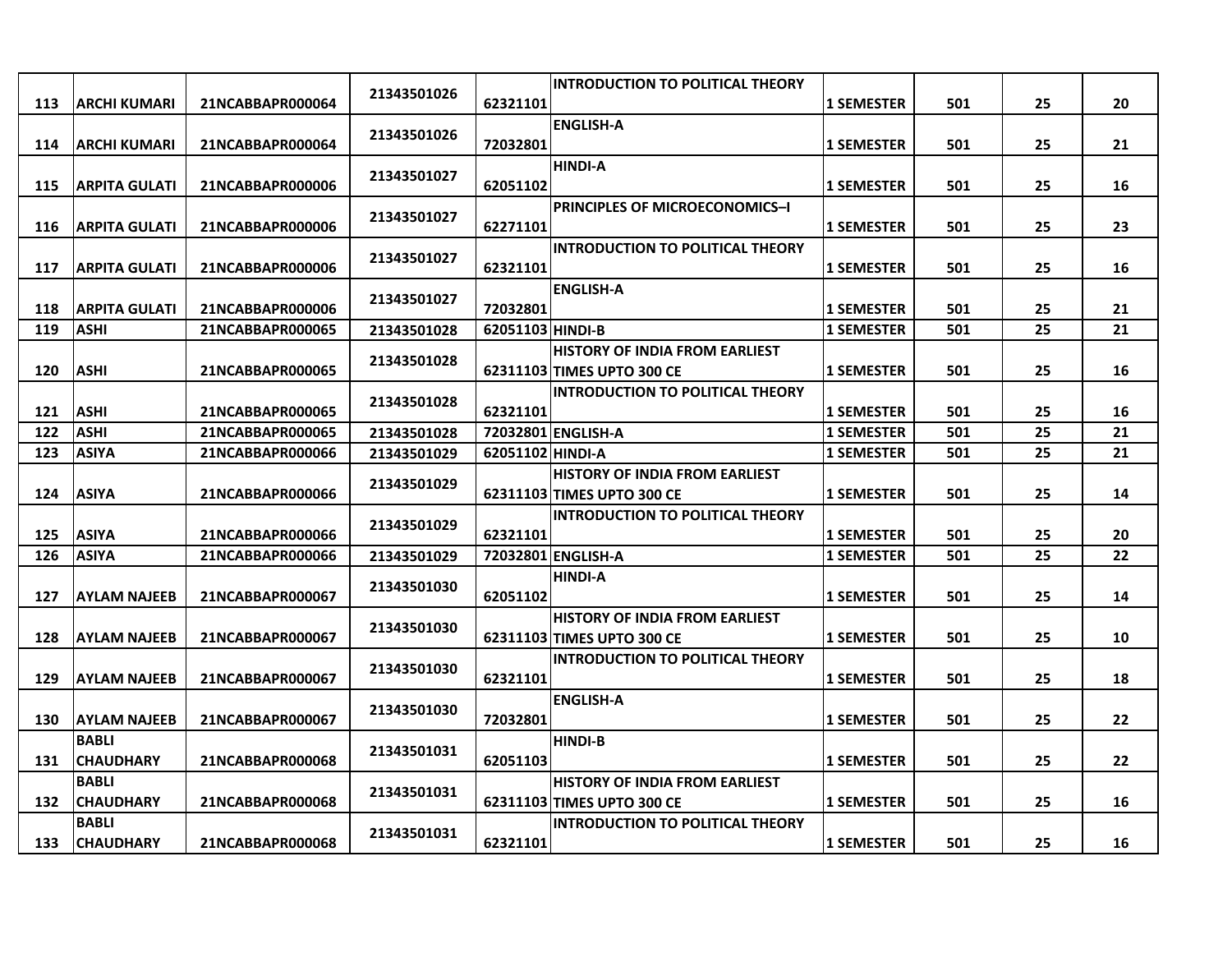|            | <b>BABLI</b>                                                     |                                                          | 21343501031                               |                                          | <b>ENGLISH-A</b>                        |                                                             |                   |          |    |
|------------|------------------------------------------------------------------|----------------------------------------------------------|-------------------------------------------|------------------------------------------|-----------------------------------------|-------------------------------------------------------------|-------------------|----------|----|
| 134        | <b>CHAUDHARY</b>                                                 | 21NCABBAPR000068                                         |                                           | 72032801                                 |                                         | 1 SEMESTER                                                  | 501               | 25       | 20 |
| 135        | <b>BEAUTI KUMARI</b>                                             | 21NCABBAPR000007                                         | 21343501032                               | 62051102                                 | <b>HINDI-A</b>                          | <b>1 SEMESTER</b>                                           | 501               | 25       | 21 |
|            |                                                                  |                                                          | 21343501032                               |                                          | <b>PRINCIPLES OF MICROECONOMICS-I</b>   |                                                             |                   |          |    |
| 136        | <b>BEAUTI KUMARI</b>                                             | 21NCABBAPR000007                                         |                                           | 62271101                                 |                                         | <b>1 SEMESTER</b>                                           | 501               | 25       | 24 |
| 137        | <b>BEAUTI KUMARI</b>                                             | 21NCABBAPR000007                                         | 21343501032                               | 62321101                                 | <b>INTRODUCTION TO POLITICAL THEORY</b> | <b>1 SEMESTER</b>                                           | 501               | 25       | 17 |
| 138        | <b>BEAUTI KUMARI</b>                                             | 21NCABBAPR000007                                         | 21343501032                               | 72032801                                 | <b>ENGLISH-A</b>                        | 1 SEMESTER                                                  | 501               | 25       | 23 |
| 139        | <b>BHAWNA</b><br><b>BHANDARI</b>                                 | 21NCABBAPR000069                                         | 21343501033                               | 62051102                                 | <b>HINDI-A</b>                          | 1 SEMESTER                                                  | 501               | 25       | 21 |
|            | <b>BHAWNA</b>                                                    |                                                          |                                           |                                          | <b>HISTORY OF INDIA FROM EARLIEST</b>   |                                                             |                   |          |    |
| 140        | <b>BHANDARI</b>                                                  | 21NCABBAPR000069                                         | 21343501033                               |                                          | 62311103 TIMES UPTO 300 CE              | <b>1 SEMESTER</b>                                           | 501               | 25       | 10 |
|            | <b>BHAWNA</b>                                                    |                                                          | 21343501033                               |                                          | <b>INTRODUCTION TO POLITICAL THEORY</b> |                                                             |                   |          |    |
| 141        | <b>BHANDARI</b>                                                  | 21NCABBAPR000069                                         |                                           | 62321101                                 |                                         | <b>1 SEMESTER</b>                                           | 501               | 25       | 17 |
|            | <b>BHAWNA</b>                                                    |                                                          | 21343501033                               |                                          | <b>ENGLISH-A</b>                        |                                                             |                   |          |    |
| 142        | <b>BHANDARI</b>                                                  | 21NCABBAPR000069                                         |                                           | 72032801                                 |                                         | <b>1 SEMESTER</b>                                           | 501               | 25       | 20 |
| 143        | <b>BHAWNA</b><br><b>CHAUDHARY</b>                                | 21NCABBAPR000008                                         | 21343501034                               | 62051102                                 | <b>HINDI-A</b>                          | <b>1 SEMESTER</b>                                           | 501               | 25       | 16 |
|            | <b>BHAWNA</b>                                                    |                                                          | 21343501034                               |                                          | <b>PRINCIPLES OF MICROECONOMICS-I</b>   |                                                             |                   |          |    |
| 144        | <b>CHAUDHARY</b>                                                 | 21NCABBAPR000008                                         |                                           | 62271101                                 |                                         | <b>1 SEMESTER</b>                                           | 501               | 25       | 22 |
| 145        | <b>BHAWNA</b><br><b>CHAUDHARY</b>                                | 21NCABBAPR000008                                         | 21343501034                               | 62321101                                 | <b>INTRODUCTION TO POLITICAL THEORY</b> | <b>1 SEMESTER</b>                                           | 501               | 25       | 12 |
| 146        | <b>BHAWNA</b><br><b>CHAUDHARY</b>                                | 21NCABBAPR000008                                         | 21343501034                               | 72032801                                 | <b>ENGLISH-A</b>                        | <b>1 SEMESTER</b>                                           | 501               | 25       | 19 |
|            | <b>BISHAKHA</b>                                                  |                                                          |                                           |                                          | <b>HINDI-B</b>                          |                                                             |                   |          |    |
| 147        | <b>ARYA</b>                                                      | 21NCABBAPR000009                                         | 21343501035                               | 62051103                                 |                                         | <b>1 SEMESTER</b>                                           | 501               | 25       | 20 |
|            | <b>BISHAKHA</b>                                                  |                                                          |                                           |                                          | PRINCIPLES OF MICROECONOMICS-I          |                                                             |                   |          |    |
| 148        | <b>ARYA</b>                                                      | 21NCABBAPR000009                                         |                                           | 62271101                                 |                                         | <b>1 SEMESTER</b>                                           | 501               | 25       | 19 |
|            | BISHAKHA                                                         |                                                          | 21343501035                               |                                          | <b>INTRODUCTION TO POLITICAL THEORY</b> |                                                             |                   |          |    |
|            |                                                                  |                                                          |                                           |                                          |                                         |                                                             |                   |          | 16 |
|            |                                                                  |                                                          | 21343501035                               |                                          |                                         |                                                             |                   |          | 20 |
| 151        |                                                                  |                                                          |                                           |                                          |                                         |                                                             |                   | 25       | 22 |
|            |                                                                  |                                                          |                                           |                                          | <b>HISTORY OF INDIA FROM EARLIEST</b>   |                                                             |                   |          |    |
| 152        | <b>CHANCHAL</b>                                                  | 21NCABBAPR000071                                         |                                           |                                          | 62311103 TIMES UPTO 300 CE              | <b>1 SEMESTER</b>                                           | 501               | 25       | 12 |
| 153        | <b>CHANCHAL</b>                                                  | 21NCABBAPR000071                                         | 21343501036                               | 62321101                                 | <b>INTRODUCTION TO POLITICAL THEORY</b> | <b>1 SEMESTER</b>                                           | 501               | 25       | 18 |
| 149<br>150 | <b>ARYA</b><br><b>BISHAKHA</b><br><b>ARYA</b><br><b>CHANCHAL</b> | 21NCABBAPR000009<br>21NCABBAPR000009<br>21NCABBAPR000071 | 21343501035<br>21343501036<br>21343501036 | 62321101<br>72032801<br>62051102 HINDI-A | <b>ENGLISH-A</b>                        | <b>1 SEMESTER</b><br><b>1 SEMESTER</b><br><b>1 SEMESTER</b> | 501<br>501<br>501 | 25<br>25 |    |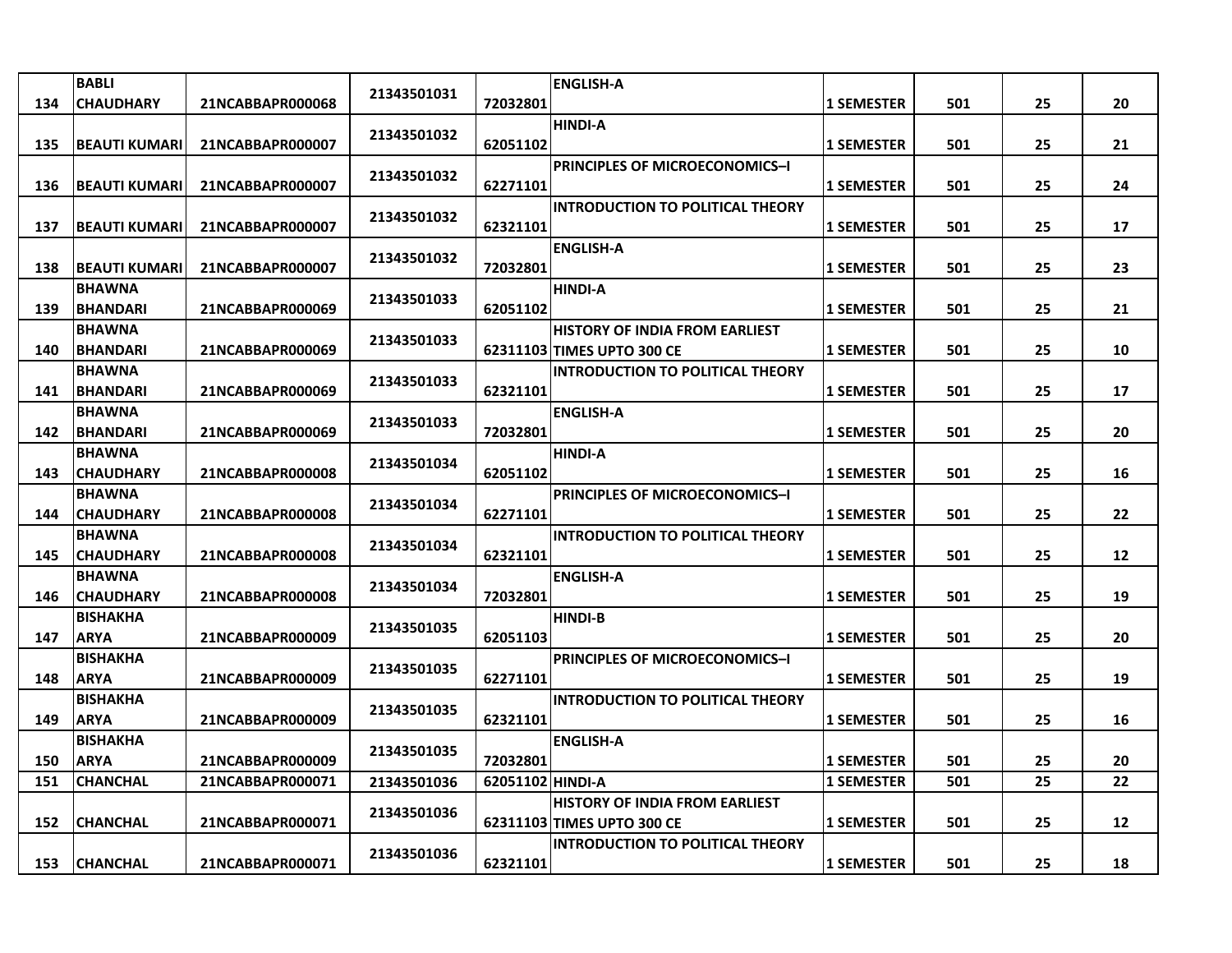| 154 | <b>CHANCHAL</b>     | 21NCABBAPR000071 | 21343501036 |                  | 72032801 ENGLISH-A                      | 1 SEMESTER        | 501 | 25 | 21 |
|-----|---------------------|------------------|-------------|------------------|-----------------------------------------|-------------------|-----|----|----|
| 155 | <b>CHANDA</b>       | 21NCABBAPR000072 | 21343501037 | 62051102 HINDI-A |                                         | <b>1 SEMESTER</b> | 501 | 25 | 18 |
|     |                     |                  | 21343501037 |                  | <b>HISTORY OF INDIA FROM EARLIEST</b>   |                   |     |    |    |
| 156 | <b>CHANDA</b>       | 21NCABBAPR000072 |             |                  | 62311103 TIMES UPTO 300 CE              | <b>1 SEMESTER</b> | 501 | 25 | 16 |
|     |                     |                  | 21343501037 |                  | <b>INTRODUCTION TO POLITICAL THEORY</b> |                   |     |    |    |
| 157 | <b>CHANDA</b>       | 21NCABBAPR000072 |             | 62321101         |                                         | <b>1 SEMESTER</b> | 501 | 25 | 16 |
| 158 | <b>CHANDA</b>       | 21NCABBAPR000072 | 21343501037 |                  | 72032801 ENGLISH-A                      | <b>1 SEMESTER</b> | 501 | 25 | 21 |
|     | <b>CHANDA</b>       |                  | 21343501038 |                  | <b>HINDI-A</b>                          |                   |     |    |    |
| 159 | KUMARI              | 21NCABBAPR000073 |             | 62051102         |                                         | <b>1 SEMESTER</b> | 501 | 25 | 18 |
|     | <b>CHANDA</b>       |                  | 21343501038 |                  | <b>HISTORY OF INDIA FROM EARLIEST</b>   |                   |     |    |    |
| 160 | KUMARI              | 21NCABBAPR000073 |             |                  | 62311103 TIMES UPTO 300 CE              | <b>1 SEMESTER</b> | 501 | 25 | 17 |
|     | <b>CHANDA</b>       |                  | 21343501038 |                  | <b>INTRODUCTION TO POLITICAL THEORY</b> |                   |     |    |    |
| 161 | <b>KUMARI</b>       | 21NCABBAPR000073 |             | 62321101         |                                         | <b>1 SEMESTER</b> | 501 | 25 | 16 |
|     | <b>CHANDA</b>       |                  | 21343501038 |                  | <b>ENGLISH-A</b>                        |                   |     |    |    |
| 162 | <b>KUMARI</b>       | 21NCABBAPR000073 |             | 72032801         |                                         | <b>1 SEMESTER</b> | 501 | 25 | 22 |
| 163 | <b>CHANDANI</b>     | 21NCABBAPR000074 | 21343501039 | 62051102 HINDI-A |                                         | <b>1 SEMESTER</b> | 501 | 25 | 19 |
|     |                     |                  | 21343501039 |                  | <b>HISTORY OF INDIA FROM EARLIEST</b>   |                   |     |    |    |
| 164 | <b>CHANDANI</b>     | 21NCABBAPR000074 |             |                  | 62311103 TIMES UPTO 300 CE              | <b>1 SEMESTER</b> | 501 | 25 | 16 |
|     |                     |                  | 21343501039 |                  | <b>INTRODUCTION TO POLITICAL THEORY</b> |                   |     |    |    |
| 165 | <b>CHANDANI</b>     | 21NCABBAPR000074 |             | 62321101         |                                         | <b>1 SEMESTER</b> | 501 | 25 | 17 |
| 166 | <b>CHANDANI</b>     | 21NCABBAPR000074 | 21343501039 |                  | 72032801 ENGLISH-A                      | <b>1 SEMESTER</b> | 501 | 25 | 20 |
|     |                     |                  | 21343501040 |                  | <b>HINDI-A</b>                          |                   |     |    |    |
| 167 | <b>DEEPA KUMARI</b> | 21NCABBAPR000010 |             | 62051102         |                                         | <b>1 SEMESTER</b> | 501 | 25 | 20 |
|     |                     |                  | 21343501040 |                  | <b>PRINCIPLES OF MICROECONOMICS-I</b>   |                   |     |    |    |
| 168 | <b>DEEPA KUMARI</b> | 21NCABBAPR000010 |             | 62271101         |                                         | <b>1 SEMESTER</b> | 501 | 25 | 24 |
|     |                     |                  | 21343501040 |                  | <b>INTRODUCTION TO POLITICAL THEORY</b> |                   |     |    |    |
| 169 | <b>DEEPA KUMARI</b> | 21NCABBAPR000010 |             | 62321101         |                                         | <b>1 SEMESTER</b> | 501 | 25 | 18 |
|     |                     |                  | 21343501040 |                  | <b>ENGLISH-A</b>                        |                   |     |    |    |
| 170 | <b>DEEPA KUMARI</b> | 21NCABBAPR000010 |             | 72032801         |                                         | <b>1 SEMESTER</b> | 501 | 25 | 22 |
| 171 | <b>DEEPALI</b>      | 21NCABBAPR000076 | 21343501041 | 62051102 HINDI-A |                                         | <b>1 SEMESTER</b> | 501 | 25 | 16 |
|     |                     |                  | 21343501041 |                  | <b>HISTORY OF INDIA FROM EARLIEST</b>   |                   |     |    |    |
| 172 | <b>DEEPALI</b>      | 21NCABBAPR000076 |             |                  | 62311103 TIMES UPTO 300 CE              | <b>1 SEMESTER</b> | 501 | 25 | 12 |
|     |                     |                  | 21343501041 |                  | <b>INTRODUCTION TO POLITICAL THEORY</b> |                   |     |    |    |
| 173 | <b>DEEPALI</b>      | 21NCABBAPR000076 |             | 62321101         |                                         | <b>1 SEMESTER</b> | 501 | 25 | 19 |
| 174 | <b>DEEPALI</b>      | 21NCABBAPR000076 | 21343501041 |                  | 72032801 ENGLISH-A                      | <b>1 SEMESTER</b> | 501 | 25 | 21 |
| 175 | <b>DEVKI</b>        | 21NCABBAPR000077 | 21343501042 | 62051103 HINDI-B |                                         | <b>1 SEMESTER</b> | 501 | 25 | 22 |
|     |                     |                  | 21343501042 |                  | <b>HISTORY OF INDIA FROM EARLIEST</b>   |                   |     |    |    |
| 176 | <b>DEVKI</b>        | 21NCABBAPR000077 |             |                  | 62311103 TIMES UPTO 300 CE              | <b>1 SEMESTER</b> | 501 | 25 | 16 |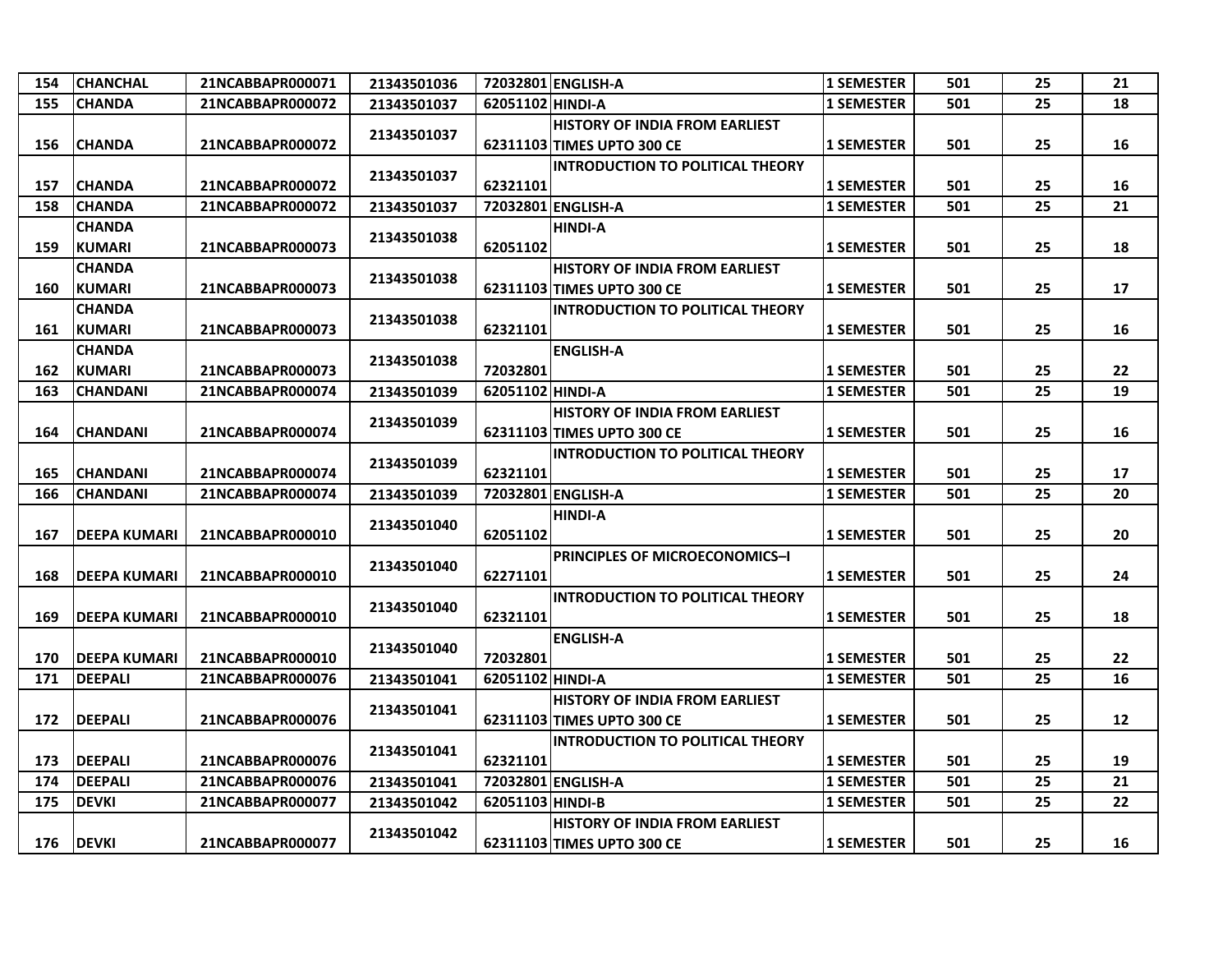|     |                        |                  |             |                  | <b>INTRODUCTION TO POLITICAL THEORY</b> |                   |     |    |    |
|-----|------------------------|------------------|-------------|------------------|-----------------------------------------|-------------------|-----|----|----|
| 177 | <b>DEVKI</b>           | 21NCABBAPR000077 | 21343501042 | 62321101         |                                         | <b>1 SEMESTER</b> | 501 | 25 | 16 |
| 178 | <b>DEVKI</b>           | 21NCABBAPR000077 | 21343501042 |                  | 72032801 ENGLISH-A                      | <b>1 SEMESTER</b> | 501 | 25 | 20 |
|     |                        |                  |             |                  | <b>HINDI-A</b>                          |                   |     |    |    |
| 179 | <b>IDIPANJALI GAIN</b> | 21NCABBAPR000078 | 21343501043 | 62051102         |                                         | <b>1 SEMESTER</b> | 501 | 25 | 16 |
|     |                        |                  |             |                  | <b>HISTORY OF INDIA FROM EARLIEST</b>   |                   |     |    |    |
| 180 | DIPANJALI GAIN         | 21NCABBAPR000078 | 21343501043 |                  | 62311103 TIMES UPTO 300 CE              | <b>1 SEMESTER</b> | 501 | 25 | 0  |
|     |                        |                  | 21343501043 |                  | <b>INTRODUCTION TO POLITICAL THEORY</b> |                   |     |    |    |
| 181 | <b>DIPANJALI GAIN</b>  | 21NCABBAPR000078 |             | 62321101         |                                         | <b>1 SEMESTER</b> | 501 | 25 | 18 |
|     |                        |                  | 21343501043 |                  | <b>ENGLISH-A</b>                        |                   |     |    |    |
| 182 | <b>IDIPANJALI GAIN</b> | 21NCABBAPR000078 |             | 72032801         |                                         | <b>1 SEMESTER</b> | 501 | 25 | 13 |
| 183 | <b>DIVYA BISHT</b>     | 21NCABBAPR000011 | 21343501044 | 62051102 HINDI-A |                                         | <b>1 SEMESTER</b> | 501 | 25 | 19 |
| 184 | <b>DIVYA BISHT</b>     | 21NCABBAPR000011 | 21343501044 |                  | 62271101 PRINCIPLES OF MICROECONOMICS-I | <b>1 SEMESTER</b> | 501 | 25 | 24 |
|     |                        |                  | 21343501044 |                  | <b>INTRODUCTION TO POLITICAL THEORY</b> |                   |     |    |    |
| 185 | <b>DIVYA BISHT</b>     | 21NCABBAPR000011 |             | 62321101         |                                         | <b>1 SEMESTER</b> | 501 | 25 | 18 |
| 186 | <b>DIVYA BISHT</b>     | 21NCABBAPR000011 | 21343501044 |                  | 72032801 ENGLISH-A                      | <b>1 SEMESTER</b> | 501 | 25 | 21 |
| 187 | <b>DIVYA RANA</b>      | 21NCABBAPR000079 | 21343501045 | 62051102 HINDI-A |                                         | <b>1 SEMESTER</b> | 501 | 25 | 18 |
|     |                        |                  | 21343501045 |                  | <b>HISTORY OF INDIA FROM EARLIEST</b>   |                   |     |    |    |
| 188 | <b>DIVYA RANA</b>      | 21NCABBAPR000079 |             |                  | 62311103 TIMES UPTO 300 CE              | <b>1 SEMESTER</b> | 501 | 25 | 16 |
|     |                        |                  | 21343501045 |                  | <b>INTRODUCTION TO POLITICAL THEORY</b> |                   |     |    |    |
| 189 | <b>DIVYA RANA</b>      | 21NCABBAPR000079 |             | 62321101         |                                         | <b>1 SEMESTER</b> | 501 | 25 | 16 |
| 190 | <b>DIVYA RANA</b>      | 21NCABBAPR000079 | 21343501045 |                  | 72032801 ENGLISH-A                      | <b>1 SEMESTER</b> | 501 | 25 | 23 |
|     | <b>DOLLY</b>           |                  | 21343501046 |                  | <b>HINDI-A</b>                          |                   |     |    |    |
| 191 | <b>RATHORE</b>         | 21NCABBAPR000080 |             | 62051102         |                                         | <b>1 SEMESTER</b> | 501 | 25 | 21 |
|     | <b>DOLLY</b>           |                  | 21343501046 |                  | <b>HISTORY OF INDIA FROM EARLIEST</b>   |                   |     |    |    |
| 192 | <b>RATHORE</b>         | 21NCABBAPR000080 |             |                  | 62311103 TIMES UPTO 300 CE              | <b>1 SEMESTER</b> | 501 | 25 | 16 |
|     | <b>DOLLY</b>           |                  | 21343501046 |                  | <b>INTRODUCTION TO POLITICAL THEORY</b> |                   |     |    |    |
| 193 | <b>RATHORE</b>         | 21NCABBAPR000080 |             | 62321101         |                                         | <b>1 SEMESTER</b> | 501 | 25 | 16 |
|     | <b>DOLLY</b>           |                  | 21343501046 |                  | <b>ENGLISH-A</b>                        |                   |     |    |    |
| 194 | <b>RATHORE</b>         | 21NCABBAPR000080 |             | 72032801         |                                         | <b>1 SEMESTER</b> | 501 | 25 | 23 |
| 195 | <b>DURGESH</b>         | 21NCABBAPR000081 | 21343501047 | 62051102 HINDI-A |                                         | <b>1 SEMESTER</b> | 501 | 25 | 17 |
|     |                        |                  | 21343501047 |                  | <b>HISTORY OF INDIA FROM EARLIEST</b>   |                   |     |    |    |
| 196 | <b>DURGESH</b>         | 21NCABBAPR000081 |             |                  | 62311103 TIMES UPTO 300 CE              | <b>1 SEMESTER</b> | 501 | 25 | 16 |
|     |                        |                  | 21343501047 |                  | <b>INTRODUCTION TO POLITICAL THEORY</b> |                   |     |    |    |
| 197 | <b>DURGESH</b>         | 21NCABBAPR000081 |             | 62321101         |                                         | <b>1 SEMESTER</b> | 501 | 25 | 15 |
| 198 | <b>DURGESH</b>         | 21NCABBAPR000081 | 21343501047 |                  | 72032801 ENGLISH-A                      | <b>1 SEMESTER</b> | 501 | 25 | 21 |
| 199 | <b>FARHEEN</b>         | 21NCABBAPR000082 | 21343501048 | 62051102 HINDI-A |                                         | <b>1 SEMESTER</b> | 501 | 25 | 18 |
|     |                        |                  | 21343501048 |                  | <b>HISTORY OF INDIA FROM EARLIEST</b>   |                   |     |    |    |
| 200 | <b>FARHEEN</b>         | 21NCABBAPR000082 |             |                  | 62311103 TIMES UPTO 300 CE              | <b>1 SEMESTER</b> | 501 | 25 | 18 |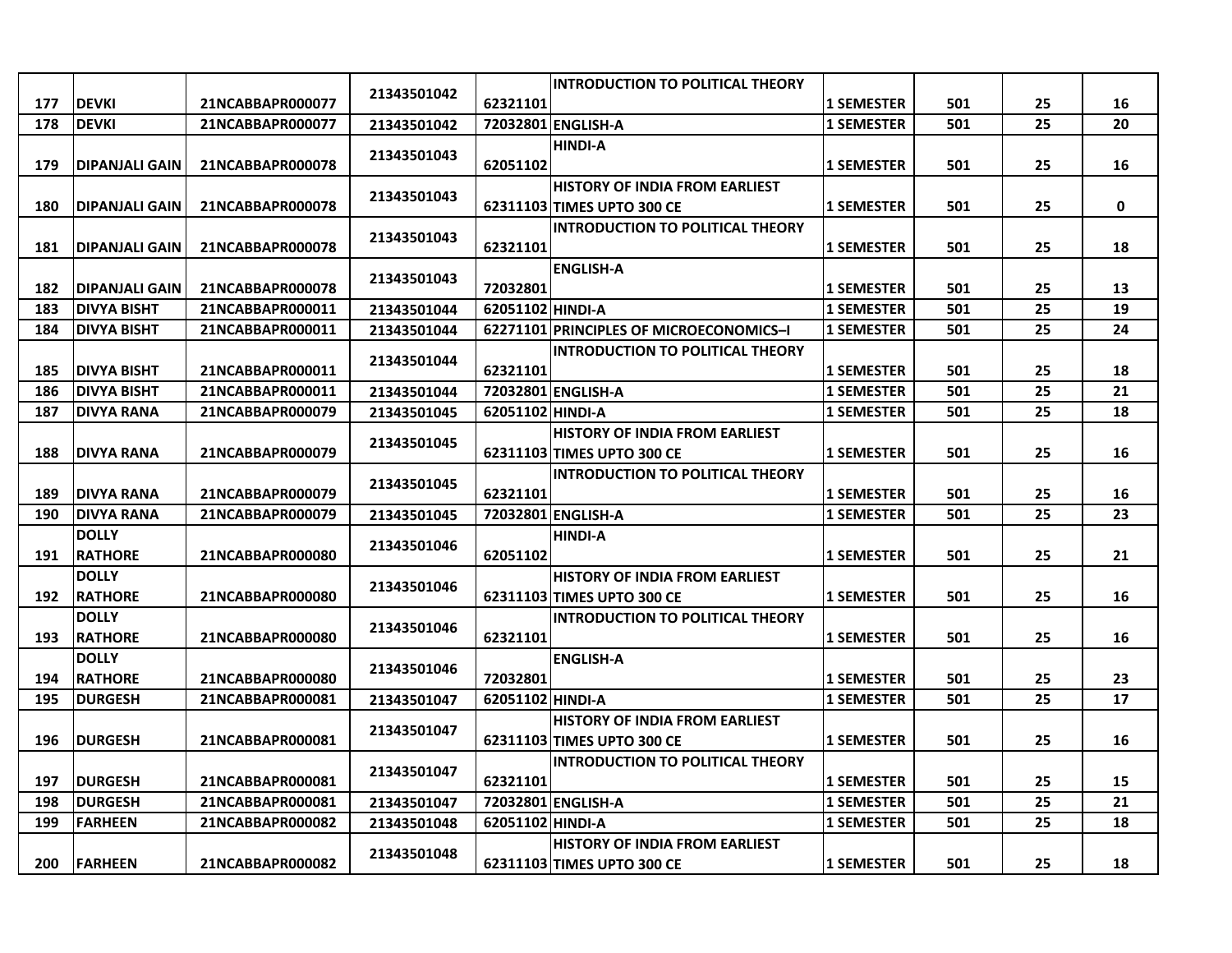|     |                 |                  |             |                  | <b>INTRODUCTION TO POLITICAL THEORY</b> |                   |     |    |    |
|-----|-----------------|------------------|-------------|------------------|-----------------------------------------|-------------------|-----|----|----|
| 201 | <b>FARHEEN</b>  | 21NCABBAPR000082 | 21343501048 | 62321101         |                                         | <b>1 SEMESTER</b> | 501 | 25 | 15 |
| 202 | <b>FARHEEN</b>  | 21NCABBAPR000082 | 21343501048 |                  | 72032801 ENGLISH-A                      | <b>1 SEMESTER</b> | 501 | 25 | 19 |
| 203 | <b>FARHEEN</b>  | 21NCABBAPR000083 | 21343501049 | 62051102 HINDI-A |                                         | <b>1 SEMESTER</b> | 501 | 25 | 13 |
|     |                 |                  |             |                  | <b>HISTORY OF INDIA FROM EARLIEST</b>   |                   |     |    |    |
| 204 | <b>FARHEEN</b>  | 21NCABBAPR000083 | 21343501049 |                  | 62311103 TIMES UPTO 300 CE              | <b>1 SEMESTER</b> | 501 | 25 | 10 |
|     |                 |                  |             |                  | <b>INTRODUCTION TO POLITICAL THEORY</b> |                   |     |    |    |
| 205 | <b>FARHEEN</b>  | 21NCABBAPR000083 | 21343501049 | 62321101         |                                         | <b>1 SEMESTER</b> | 501 | 25 | 18 |
| 206 | <b>FARHEEN</b>  | 21NCABBAPR000083 | 21343501049 |                  | 72032801 ENGLISH-A                      | <b>1 SEMESTER</b> | 501 | 25 | 22 |
| 207 | <b>FATIMA</b>   | 21NCABBAPR000084 | 21343501050 | 62051102 HINDI-A |                                         | <b>1 SEMESTER</b> | 501 | 25 | 22 |
|     |                 |                  |             |                  | <b>HISTORY OF INDIA FROM EARLIEST</b>   |                   |     |    |    |
| 208 | <b>FATIMA</b>   | 21NCABBAPR000084 | 21343501050 |                  | 62311103 TIMES UPTO 300 CE              | <b>1 SEMESTER</b> | 501 | 25 | 16 |
|     |                 |                  | 21343501050 |                  | <b>INTRODUCTION TO POLITICAL THEORY</b> |                   |     |    |    |
| 209 | <b>FATIMA</b>   | 21NCABBAPR000084 |             | 62321101         |                                         | <b>1 SEMESTER</b> | 501 | 25 | 20 |
| 210 | <b>FATIMA</b>   | 21NCABBAPR000084 | 21343501050 |                  | 72032801 ENGLISH-A                      | <b>1 SEMESTER</b> | 501 | 25 | 23 |
| 211 | <b>GARIMA</b>   | 21NCABBAPR000085 | 21343501051 | 62051102 HINDI-A |                                         | <b>1 SEMESTER</b> | 501 | 25 | 20 |
|     |                 |                  |             |                  | <b>HISTORY OF INDIA FROM EARLIEST</b>   |                   |     |    |    |
| 212 | <b>GARIMA</b>   | 21NCABBAPR000085 | 21343501051 |                  | 62311103 TIMES UPTO 300 CE              | <b>1 SEMESTER</b> | 501 | 25 | 16 |
|     |                 |                  |             |                  | <b>INTRODUCTION TO POLITICAL THEORY</b> |                   |     |    |    |
| 213 | <b>GARIMA</b>   | 21NCABBAPR000085 | 21343501051 | 62321101         |                                         | <b>1 SEMESTER</b> | 501 | 25 | 16 |
| 214 | <b>GARIMA</b>   | 21NCABBAPR000085 | 21343501051 |                  | 72032801 ENGLISH-A                      | <b>1 SEMESTER</b> | 501 | 25 | 22 |
|     | <b>GARIMA</b>   |                  |             |                  | <b>HINDI-A</b>                          |                   |     |    |    |
| 215 | <b>SACHDEVA</b> | 21NCABBAPR000012 | 21343501052 | 62051102         |                                         | <b>1 SEMESTER</b> | 501 | 25 | 20 |
|     | <b>GARIMA</b>   |                  |             |                  | <b>PRINCIPLES OF MICROECONOMICS-I</b>   |                   |     |    |    |
| 216 | <b>SACHDEVA</b> | 21NCABBAPR000012 | 21343501052 | 62271101         |                                         | <b>1 SEMESTER</b> | 501 | 25 | 22 |
|     | <b>GARIMA</b>   |                  |             |                  | <b>INTRODUCTION TO POLITICAL THEORY</b> |                   |     |    |    |
| 217 | <b>SACHDEVA</b> | 21NCABBAPR000012 | 21343501052 | 62321101         |                                         | <b>1 SEMESTER</b> | 501 | 25 | 16 |
|     | <b>GARIMA</b>   |                  |             |                  | <b>ENGLISH-A</b>                        |                   |     |    |    |
| 218 | <b>SACHDEVA</b> | 21NCABBAPR000012 | 21343501052 | 72032801         |                                         | <b>1 SEMESTER</b> | 501 | 25 | 21 |
| 219 | <b>GAURI</b>    | 21NCABBAPR000087 | 21343501053 | 62051102 HINDI-A |                                         | <b>1 SEMESTER</b> | 501 | 25 | 20 |
|     |                 |                  |             |                  | <b>HISTORY OF INDIA FROM EARLIEST</b>   |                   |     |    |    |
| 220 | <b>GAURI</b>    | 21NCABBAPR000087 | 21343501053 |                  | 62311103 TIMES UPTO 300 CE              | <b>1 SEMESTER</b> | 501 | 25 | 15 |
|     |                 |                  |             |                  | <b>INTRODUCTION TO POLITICAL THEORY</b> |                   |     |    |    |
| 221 | <b>GAURI</b>    | 21NCABBAPR000087 | 21343501053 | 62321101         |                                         | <b>1 SEMESTER</b> | 501 | 25 | 23 |
| 222 | <b>GAURI</b>    | 21NCABBAPR000087 | 21343501053 |                  | 72032801 ENGLISH-A                      | <b>1 SEMESTER</b> | 501 | 25 | 12 |
|     | <b>GIRDHAR</b>  |                  |             |                  | <b>HINDI-A</b>                          |                   |     |    |    |
| 223 | <b>THAKUR</b>   | 21NCABBAPR000088 | 21343501054 | 62051102         |                                         | <b>1 SEMESTER</b> | 501 | 25 | 13 |
|     | <b>GIRDHAR</b>  |                  |             |                  | <b>HISTORY OF INDIA FROM EARLIEST</b>   |                   |     |    |    |
| 224 | <b>THAKUR</b>   | 21NCABBAPR000088 | 21343501054 |                  | 62311103 TIMES UPTO 300 CE              | <b>1 SEMESTER</b> | 501 | 25 | 12 |
|     |                 |                  |             |                  |                                         |                   |     |    |    |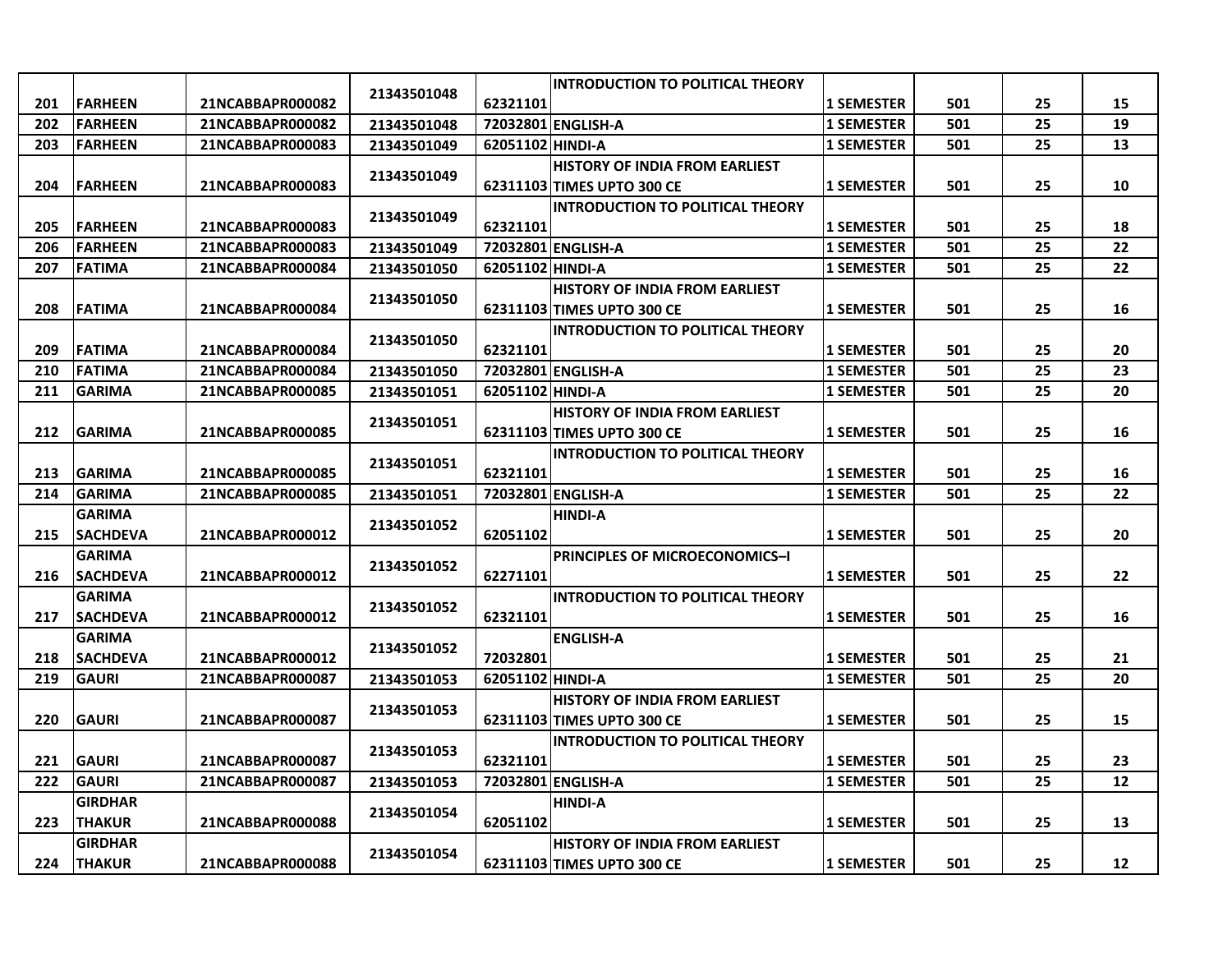|     | <b>GIRDHAR</b>      |                  |             |                  | <b>INTRODUCTION TO POLITICAL THEORY</b> |                   |     |    |          |
|-----|---------------------|------------------|-------------|------------------|-----------------------------------------|-------------------|-----|----|----------|
| 225 | <b>THAKUR</b>       | 21NCABBAPR000088 | 21343501054 | 62321101         |                                         | <b>1 SEMESTER</b> | 501 | 25 | 17       |
|     | <b>GIRDHAR</b>      |                  |             |                  | <b>ENGLISH-A</b>                        |                   |     |    |          |
| 226 | <b>THAKUR</b>       | 21NCABBAPR000088 | 21343501054 | 72032801         |                                         | <b>1 SEMESTER</b> | 501 | 25 | 23       |
|     |                     |                  |             |                  | <b>HINDI-A</b>                          |                   |     |    |          |
| 227 | GUDDI KUMARI        | 21NCABBAPR000089 | 21343501055 | 62051102         |                                         | <b>1 SEMESTER</b> | 501 | 25 | 22       |
|     |                     |                  | 21343501055 |                  | <b>HISTORY OF INDIA FROM EARLIEST</b>   |                   |     |    |          |
| 228 | <b>GUDDI KUMARI</b> | 21NCABBAPR000089 |             |                  | 62311103 TIMES UPTO 300 CE              | <b>1 SEMESTER</b> | 501 | 25 | 17       |
|     |                     |                  | 21343501055 |                  | <b>INTRODUCTION TO POLITICAL THEORY</b> |                   |     |    |          |
| 229 | <b>GUDDI KUMARI</b> | 21NCABBAPR000089 |             | 62321101         |                                         | <b>1 SEMESTER</b> | 501 | 25 | 23       |
|     |                     |                  | 21343501055 |                  | <b>ENGLISH-A</b>                        |                   |     |    |          |
| 230 | <b>GUDDI KUMARI</b> | 21NCABBAPR000089 |             | 72032801         |                                         | <b>1 SEMESTER</b> | 501 | 25 | 17       |
|     | <b>GUDIYA</b>       |                  | 21343501056 |                  | <b>HINDI-A</b>                          |                   |     |    |          |
| 231 | <b>KUMARI</b>       | 21NCABBAPR000090 |             | 62051102         |                                         | <b>1 SEMESTER</b> | 501 | 25 | 20       |
|     | <b>GUDIYA</b>       |                  | 21343501056 |                  | HISTORY OF INDIA FROM EARLIEST          |                   |     |    |          |
| 232 | <b>KUMARI</b>       | 21NCABBAPR000090 |             |                  | 62311103 TIMES UPTO 300 CE              | <b>1 SEMESTER</b> | 501 | 25 | 17       |
|     | <b>GUDIYA</b>       |                  | 21343501056 |                  | <b>INTRODUCTION TO POLITICAL THEORY</b> |                   |     |    |          |
| 233 | <b>KUMARI</b>       | 21NCABBAPR000090 |             | 62321101         |                                         | <b>1 SEMESTER</b> | 501 | 25 | 21       |
|     | <b>GUDIYA</b>       |                  | 21343501056 |                  | <b>ENGLISH-A</b>                        |                   |     |    |          |
| 234 | <b>KUMARI</b>       | 21NCABBAPR000090 |             | 72032801         |                                         | <b>1 SEMESTER</b> | 501 | 25 | 21       |
| 235 | <b>GULSABA</b>      | 21NCABBAPR000091 | 21343501057 | 62051102 HINDI-A |                                         | <b>1 SEMESTER</b> | 501 | 25 | 19       |
|     |                     |                  | 21343501057 |                  | <b>HISTORY OF INDIA FROM EARLIEST</b>   |                   |     |    |          |
| 236 | <b>GULSABA</b>      | 21NCABBAPR000091 |             |                  | 62311103 TIMES UPTO 300 CE              | <b>1 SEMESTER</b> | 501 | 25 | 17       |
| 237 | <b>GULSABA</b>      | 21NCABBAPR000091 | 21343501057 | 62321101         | <b>INTRODUCTION TO POLITICAL THEORY</b> | <b>1 SEMESTER</b> | 501 | 25 |          |
| 238 | <b>GULSABA</b>      | 21NCABBAPR000091 | 21343501057 | 72032801         | <b>ENGLISH-A</b>                        | <b>1 SEMESTER</b> | 501 | 25 | 16<br>13 |
| 239 | <b>GUNJAN PAL</b>   | 21NCABBAPR000092 | 21343501058 | 62051102 HINDI-A |                                         | <b>1 SEMESTER</b> | 501 | 25 | 22       |
|     |                     |                  |             |                  | <b>HISTORY OF INDIA FROM EARLIEST</b>   |                   |     |    |          |
| 240 | <b>GUNJAN PAL</b>   | 21NCABBAPR000092 | 21343501058 |                  | 62311103 TIMES UPTO 300 CE              | <b>1 SEMESTER</b> | 501 | 25 | 16       |
|     |                     |                  |             |                  | <b>INTRODUCTION TO POLITICAL THEORY</b> |                   |     |    |          |
| 241 | <b>GUNJAN PAL</b>   | 21NCABBAPR000092 | 21343501058 | 62321101         |                                         | <b>1 SEMESTER</b> | 501 | 25 | 19       |
| 242 | <b>GUNJAN PAL</b>   | 21NCABBAPR000092 | 21343501058 |                  | 72032801 ENGLISH-A                      | <b>1 SEMESTER</b> | 501 | 25 | 21       |
|     |                     |                  |             |                  | <b>HINDI-A</b>                          |                   |     |    |          |
| 243 | <b>HAPPY KUMARI</b> | 21NCABBAPR000093 | 21343501059 | 62051102         |                                         | <b>1 SEMESTER</b> | 501 | 25 | 21       |
|     |                     |                  |             |                  | <b>HISTORY OF INDIA FROM EARLIEST</b>   |                   |     |    |          |
| 244 | <b>HAPPY KUMARI</b> | 21NCABBAPR000093 | 21343501059 |                  | 62311103 TIMES UPTO 300 CE              | <b>1 SEMESTER</b> | 501 | 25 | 15       |
|     |                     |                  |             |                  | <b>INTRODUCTION TO POLITICAL THEORY</b> |                   |     |    |          |
| 245 | <b>HAPPY KUMARI</b> | 21NCABBAPR000093 | 21343501059 | 62321101         |                                         | <b>1 SEMESTER</b> | 501 | 25 | 15       |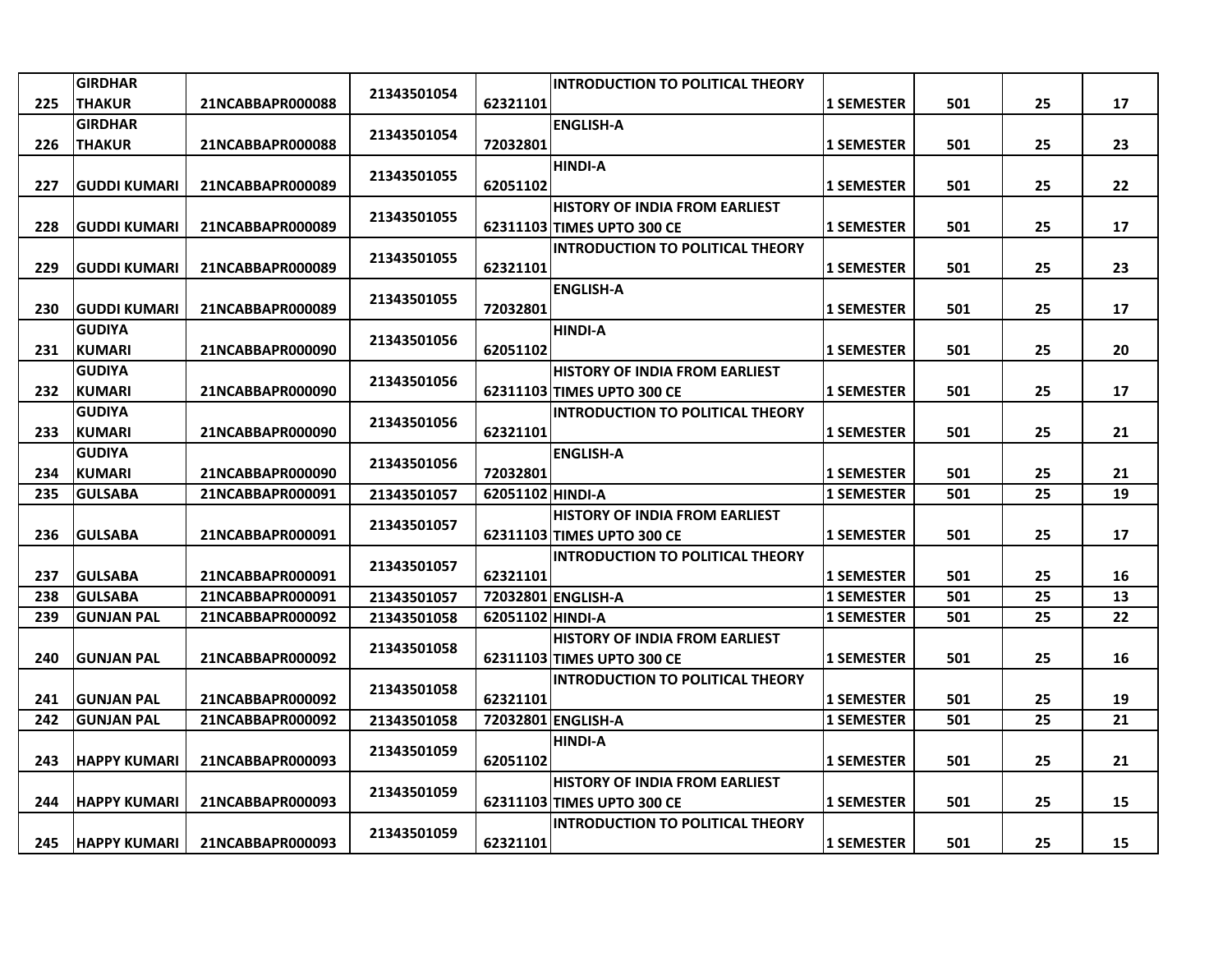|     |                     |                  |             |                  | <b>ENGLISH-A</b>                        |                   |     |    |             |
|-----|---------------------|------------------|-------------|------------------|-----------------------------------------|-------------------|-----|----|-------------|
| 246 | <b>HAPPY KUMARI</b> | 21NCABBAPR000093 | 21343501059 | 72032801         |                                         | <b>1 SEMESTER</b> | 501 | 25 | 20          |
| 247 | <b>HARSHA</b>       | 21NCABBAPR000094 | 21343501060 | 62051102 HINDI-A |                                         | <b>1 SEMESTER</b> | 501 | 25 | 22          |
|     |                     |                  |             |                  | <b>HISTORY OF INDIA FROM EARLIEST</b>   |                   |     |    |             |
| 248 | <b>HARSHA</b>       | 21NCABBAPR000094 | 21343501060 |                  | 62311103 TIMES UPTO 300 CE              | <b>1 SEMESTER</b> | 501 | 25 | 16          |
|     |                     |                  |             |                  | <b>INTRODUCTION TO POLITICAL THEORY</b> |                   |     |    |             |
| 249 | <b>HARSHA</b>       | 21NCABBAPR000094 | 21343501060 | 62321101         |                                         | <b>1 SEMESTER</b> | 501 | 25 | 19          |
| 250 | <b>HARSHA</b>       | 21NCABBAPR000094 | 21343501060 |                  | 72032801 ENGLISH-A                      | <b>1 SEMESTER</b> | 501 | 25 | 22          |
|     | HIMANI              |                  |             |                  | <b>HINDI-A</b>                          |                   |     |    |             |
| 251 | <b>SHUKLA</b>       | 21NCABBAPR000096 | 21343501061 | 62051102         |                                         | <b>1 SEMESTER</b> | 501 | 25 | 19          |
|     | <b>HIMANI</b>       |                  |             |                  | <b>HISTORY OF INDIA FROM EARLIEST</b>   |                   |     |    |             |
| 252 | <b>SHUKLA</b>       | 21NCABBAPR000096 | 21343501061 |                  | 62311103 TIMES UPTO 300 CE              | <b>1 SEMESTER</b> | 501 | 25 | 16          |
|     | <b>HIMANI</b>       |                  |             |                  | <b>INTRODUCTION TO POLITICAL THEORY</b> |                   |     |    |             |
| 253 | <b>SHUKLA</b>       | 21NCABBAPR000096 | 21343501061 | 62321101         |                                         | <b>1 SEMESTER</b> | 501 | 25 | 22          |
|     | HIMANI              |                  |             |                  | <b>ENGLISH-A</b>                        |                   |     |    |             |
| 254 | <b>SHUKLA</b>       | 21NCABBAPR000096 | 21343501061 | 72032801         |                                         | <b>1 SEMESTER</b> | 501 | 25 | 13          |
| 255 | <b>HIMANSHI</b>     | 21NCABBAPR000097 | 21343501062 | 62051102 HINDI-A |                                         | <b>1 SEMESTER</b> | 501 | 25 | 16          |
|     |                     |                  | 21343501062 |                  | <b>HISTORY OF INDIA FROM EARLIEST</b>   |                   |     |    |             |
| 256 | <b>HIMANSHI</b>     | 21NCABBAPR000097 |             |                  | 62311103 TIMES UPTO 300 CE              | <b>1 SEMESTER</b> | 501 | 25 | 13          |
|     |                     |                  | 21343501062 |                  | <b>INTRODUCTION TO POLITICAL THEORY</b> |                   |     |    |             |
| 257 | <b>HIMANSHI</b>     | 21NCABBAPR000097 |             | 62321101         |                                         | <b>1 SEMESTER</b> | 501 | 25 | 8           |
| 258 | <b>HIMANSHI</b>     | 21NCABBAPR000097 | 21343501062 |                  | 72032801 ENGLISH-A                      | <b>1 SEMESTER</b> | 501 | 25 | 12          |
|     | <b>HIMANSHI</b>     |                  | 21343501063 |                  | <b>HINDI-B</b>                          |                   |     |    |             |
| 259 | <b>PARASHAR</b>     | 21NCABBAPR000098 |             | 62051103         |                                         | <b>1 SEMESTER</b> | 501 | 25 | 9           |
|     | <b>HIMANSHI</b>     |                  | 21343501063 |                  | <b>HISTORY OF INDIA FROM EARLIEST</b>   |                   |     |    |             |
| 260 | <b>PARASHAR</b>     | 21NCABBAPR000098 |             |                  | 62311103 TIMES UPTO 300 CE              | <b>1 SEMESTER</b> | 501 | 25 | $\mathbf 0$ |
|     | <b>HIMANSHI</b>     |                  | 21343501063 |                  | <b>INTRODUCTION TO POLITICAL THEORY</b> |                   |     |    |             |
| 261 | <b>PARASHAR</b>     | 21NCABBAPR000098 |             | 62321101         |                                         | <b>1 SEMESTER</b> | 501 | 25 | 22          |
|     | <b>HIMANSHI</b>     |                  | 21343501063 |                  | <b>ENGLISH-A</b>                        |                   |     |    |             |
| 262 | <b>PARASHAR</b>     | 21NCABBAPR000098 |             | 72032801         |                                         | <b>1 SEMESTER</b> | 501 | 25 | 12          |
| 263 | <b>IMRANA</b>       | 21NCABBAPR000099 | 21343501064 | 62051102 HINDI-A |                                         | <b>1 SEMESTER</b> | 501 | 25 | 0           |
|     |                     |                  | 21343501064 |                  | <b>HISTORY OF INDIA FROM EARLIEST</b>   |                   |     |    |             |
| 264 | <b>IMRANA</b>       | 21NCABBAPR000099 |             |                  | 62311103 TIMES UPTO 300 CE              | <b>1 SEMESTER</b> | 501 | 25 | $\mathbf 0$ |
|     |                     |                  | 21343501064 |                  | <b>INTRODUCTION TO POLITICAL THEORY</b> |                   |     |    |             |
| 265 | <b>IMRANA</b>       | 21NCABBAPR000099 |             | 62321101         |                                         | <b>1 SEMESTER</b> | 501 | 25 | 17          |
| 266 | <b>IMRANA</b>       | 21NCABBAPR000099 | 21343501064 |                  | 72032801 ENGLISH-A                      | <b>1 SEMESTER</b> | 501 | 25 | 21          |
| 267 | INSHA               | 21NCABBAPR000100 | 21343501065 | 62051102 HINDI-A |                                         | <b>1 SEMESTER</b> | 501 | 25 | 21          |
|     |                     |                  | 21343501065 |                  | <b>HISTORY OF INDIA FROM EARLIEST</b>   |                   |     |    |             |
| 268 | <b>INSHA</b>        | 21NCABBAPR000100 |             |                  | 62311103 TIMES UPTO 300 CE              | <b>1 SEMESTER</b> | 501 | 25 | 0           |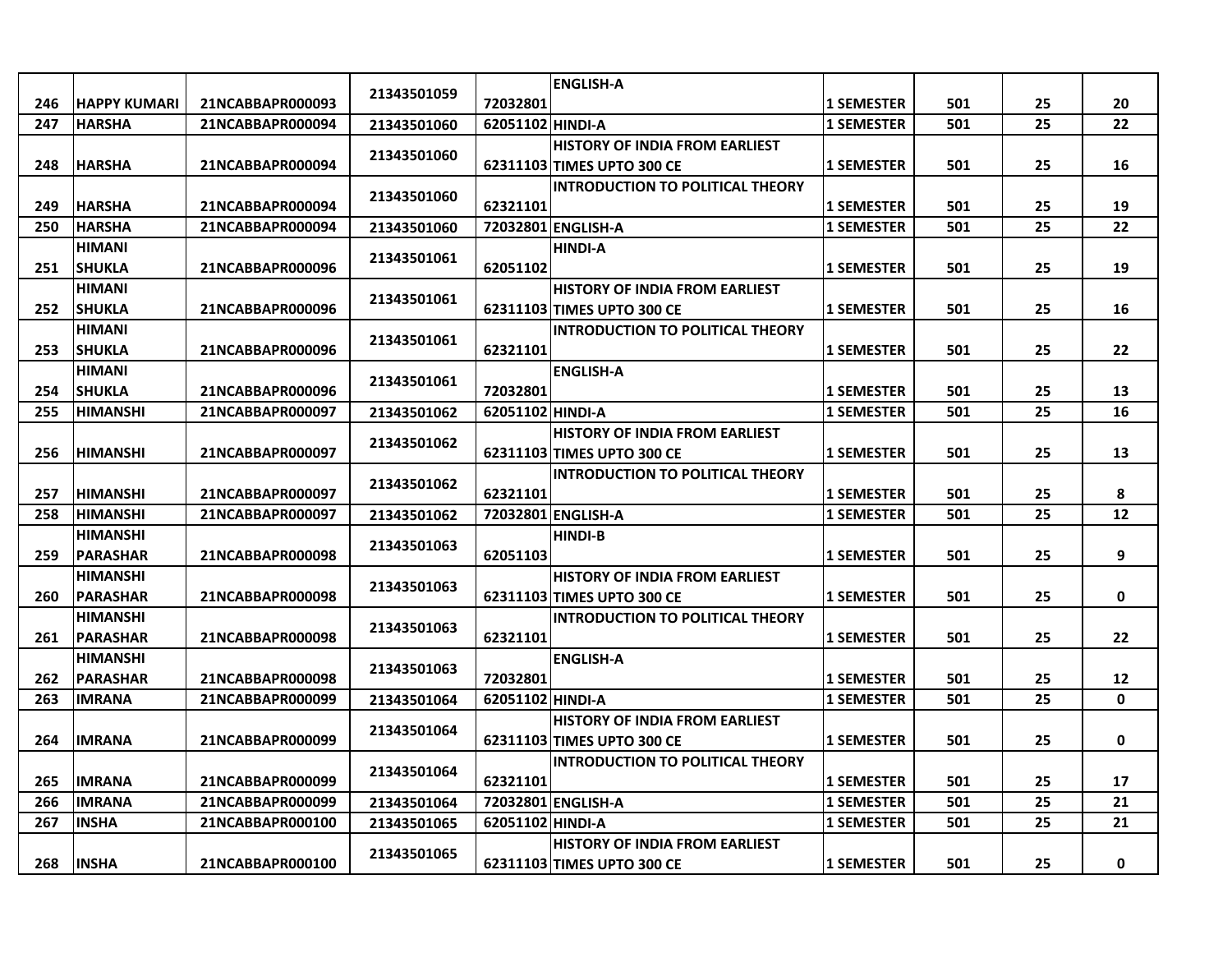|     |                      |                  |             |                  | <b>INTRODUCTION TO POLITICAL THEORY</b> |                   |     |    |    |
|-----|----------------------|------------------|-------------|------------------|-----------------------------------------|-------------------|-----|----|----|
| 269 | <b>INSHA</b>         | 21NCABBAPR000100 | 21343501065 | 62321101         |                                         | <b>1 SEMESTER</b> | 501 | 25 | 17 |
| 270 | <b>INSHA</b>         | 21NCABBAPR000100 | 21343501065 |                  | 72032801 ENGLISH-A                      | <b>1 SEMESTER</b> | 501 | 25 | 20 |
| 271 | <b>ISHA PUROHIT</b>  | 21NCABBAPR000101 | 21343501066 | 62051102 HINDI-A |                                         | <b>1 SEMESTER</b> | 501 | 25 | 18 |
|     |                      |                  |             |                  | <b>HISTORY OF INDIA FROM EARLIEST</b>   |                   |     |    |    |
| 272 | <b>ISHA PUROHIT</b>  | 21NCABBAPR000101 | 21343501066 |                  | 62311103 TIMES UPTO 300 CE              | <b>1 SEMESTER</b> | 501 | 25 | 16 |
|     |                      |                  |             |                  | <b>INTRODUCTION TO POLITICAL THEORY</b> |                   |     |    |    |
| 273 | <b>ISHA PUROHIT</b>  | 21NCABBAPR000101 | 21343501066 | 62321101         |                                         | <b>1 SEMESTER</b> | 501 | 25 | 18 |
| 274 | <b>IISHA PUROHIT</b> | 21NCABBAPR000101 | 21343501066 |                  | 72032801 ENGLISH-A                      | <b>1 SEMESTER</b> | 501 | 25 | 21 |
|     | <b>ISHIKA</b>        |                  |             |                  | <b>HINDI-A</b>                          |                   |     |    |    |
| 275 | <b>PANWAR</b>        | 21NCABBAPR000102 | 21343501067 | 62051102         |                                         | <b>1 SEMESTER</b> | 501 | 25 | 18 |
|     | <b>ISHIKA</b>        |                  | 21343501067 |                  | <b>HISTORY OF INDIA FROM EARLIEST</b>   |                   |     |    |    |
| 276 | <b>PANWAR</b>        | 21NCABBAPR000102 |             |                  | 62311103 TIMES UPTO 300 CE              | <b>1 SEMESTER</b> | 501 | 25 | 17 |
|     | <b>ISHIKA</b>        |                  | 21343501067 |                  | <b>INTRODUCTION TO POLITICAL THEORY</b> |                   |     |    |    |
| 277 | <b>PANWAR</b>        | 21NCABBAPR000102 |             | 62321101         |                                         | <b>1 SEMESTER</b> | 501 | 25 | 0  |
|     | <b>ISHIKA</b>        |                  | 21343501067 |                  | <b>ENGLISH-A</b>                        |                   |     |    |    |
| 278 | <b>PANWAR</b>        | 21NCABBAPR000102 |             | 72032801         |                                         | <b>1 SEMESTER</b> | 501 | 25 | 13 |
| 279 | <b>ISHIKA WADIA</b>  | 21NCABBAPR000103 | 21343501068 | 62051102 HINDI-A |                                         | <b>1 SEMESTER</b> | 501 | 25 | 19 |
|     |                      |                  |             |                  | <b>HISTORY OF INDIA FROM EARLIEST</b>   |                   |     |    |    |
| 280 | <b>ISHIKA WADIA</b>  | 21NCABBAPR000103 | 21343501068 |                  | 62311103 TIMES UPTO 300 CE              | <b>1 SEMESTER</b> | 501 | 25 | 16 |
|     |                      |                  | 21343501068 |                  | <b>INTRODUCTION TO POLITICAL THEORY</b> |                   |     |    |    |
| 281 | <b>ISHIKA WADIA</b>  | 21NCABBAPR000103 |             | 62321101         |                                         | <b>1 SEMESTER</b> | 501 | 25 | 16 |
| 282 | <b>ISHIKA WADIA</b>  | 21NCABBAPR000103 | 21343501068 |                  | 72032801 ENGLISH-A                      | <b>1 SEMESTER</b> | 501 | 25 | 21 |
| 283 | <b>JAGRITI KAIN</b>  | 21NCABBAPR000104 | 21343501069 | 62051102 HINDI-A |                                         | <b>1 SEMESTER</b> | 501 | 25 | 21 |
|     |                      |                  | 21343501069 |                  | <b>HISTORY OF INDIA FROM EARLIEST</b>   |                   |     |    |    |
| 284 | <b>JAGRITI KAIN</b>  | 21NCABBAPR000104 |             |                  | 62311103 TIMES UPTO 300 CE              | <b>1 SEMESTER</b> | 501 | 25 | 17 |
|     |                      |                  | 21343501069 |                  | <b>INTRODUCTION TO POLITICAL THEORY</b> |                   |     |    |    |
| 285 | <b>JAGRITI KAIN</b>  | 21NCABBAPR000104 |             | 62321101         |                                         | <b>1 SEMESTER</b> | 501 | 25 | 18 |
| 286 | <b>JAGRITI KAIN</b>  | 21NCABBAPR000104 | 21343501069 |                  | 72032801 ENGLISH-A                      | <b>1 SEMESTER</b> | 501 | 25 | 22 |
| 287 | <b>JYOTI</b>         | 21NCABBAPR000105 | 21343501070 | 62051102 HINDI-A |                                         | <b>1 SEMESTER</b> | 501 | 25 | 15 |
|     |                      |                  | 21343501070 |                  | <b>HISTORY OF INDIA FROM EARLIEST</b>   |                   |     |    |    |
| 288 | <b>JYOTI</b>         | 21NCABBAPR000105 |             |                  | 62311103 TIMES UPTO 300 CE              | <b>1 SEMESTER</b> | 501 | 25 | 17 |
|     |                      |                  | 21343501070 |                  | <b>INTRODUCTION TO POLITICAL THEORY</b> |                   |     |    |    |
| 289 | <b>JYOTI</b>         | 21NCABBAPR000105 |             | 62321101         |                                         | <b>1 SEMESTER</b> | 501 | 25 | 12 |
| 290 | <b>JYOTI</b>         | 21NCABBAPR000105 | 21343501070 |                  | 72032801 ENGLISH-A                      | <b>1 SEMESTER</b> | 501 | 25 | 20 |
| 291 | <b>JYOTI</b>         | 21NCABBAPR000108 | 21343501071 | 62051102 HINDI-A |                                         | <b>1 SEMESTER</b> | 501 | 25 | 20 |
|     |                      |                  | 21343501071 |                  | <b>HISTORY OF INDIA FROM EARLIEST</b>   |                   |     |    |    |
| 292 | <b>JYOTI</b>         | 21NCABBAPR000108 |             |                  | 62311103 TIMES UPTO 300 CE              | <b>1 SEMESTER</b> | 501 | 25 | 18 |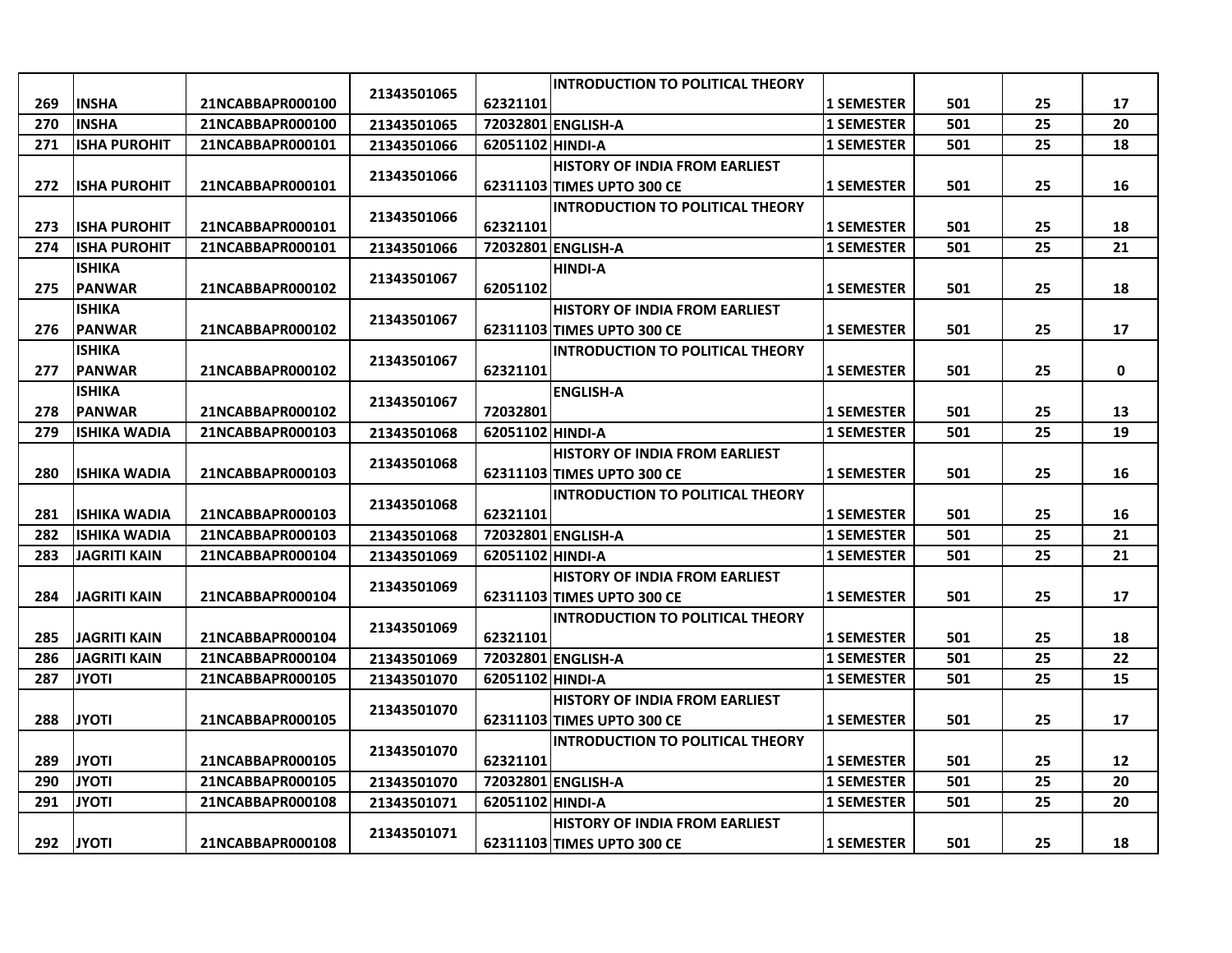|     |                      |                  |             |                  | <b>INTRODUCTION TO POLITICAL THEORY</b> |                   |     |    |                   |
|-----|----------------------|------------------|-------------|------------------|-----------------------------------------|-------------------|-----|----|-------------------|
| 293 | <b>JYOTI</b>         | 21NCABBAPR000108 | 21343501071 | 62321101         |                                         | <b>1 SEMESTER</b> | 501 | 25 | 17                |
| 294 | <b>JYOTI</b>         | 21NCABBAPR000108 | 21343501071 |                  | 72032801 ENGLISH-A                      | <b>1 SEMESTER</b> | 501 | 25 | 21                |
|     |                      |                  |             |                  | <b>HINDI-A</b>                          |                   |     |    |                   |
| 295 | <b>JYOTI MOURYA</b>  | 21NCABBAPR000110 | 21343501072 | 62051102         |                                         | <b>1 SEMESTER</b> | 501 | 25 | $\pmb{0}$         |
|     |                      |                  |             |                  | HISTORY OF INDIA FROM EARLIEST          |                   |     |    |                   |
| 296 | <b>JYOTI MOURYA</b>  | 21NCABBAPR000110 | 21343501072 |                  | 62311103 TIMES UPTO 300 CE              | <b>1 SEMESTER</b> | 501 | 25 | 0                 |
|     |                      |                  |             |                  | <b>INTRODUCTION TO POLITICAL THEORY</b> |                   |     |    |                   |
| 297 | <b>JYOTI MOURYA</b>  | 21NCABBAPR000110 | 21343501072 | 62321101         |                                         | <b>1 SEMESTER</b> | 501 | 25 | 15                |
|     |                      |                  |             |                  | <b>ENGLISH-A</b>                        |                   |     |    |                   |
| 298 | <b>JYOTI MOURYA</b>  | 21NCABBAPR000110 | 21343501072 | 72032801         |                                         | <b>1 SEMESTER</b> | 501 | 25 | 12                |
| 299 | <b>JYOTI VERMA</b>   | 21NCABBAPR000111 | 21343501073 | 62051102 HINDI-A |                                         | <b>1 SEMESTER</b> | 501 | 25 | 18                |
|     |                      |                  |             |                  | <b>HISTORY OF INDIA FROM EARLIEST</b>   |                   |     |    |                   |
| 300 | <b>JYOTI VERMA</b>   | 21NCABBAPR000111 | 21343501073 |                  | 62311103 TIMES UPTO 300 CE              | <b>1 SEMESTER</b> | 501 | 25 | 16                |
|     |                      |                  |             |                  | <b>INTRODUCTION TO POLITICAL THEORY</b> |                   |     |    |                   |
| 301 | <b>JYOTI VERMA</b>   | 21NCABBAPR000111 | 21343501073 | 62321101         |                                         | <b>1 SEMESTER</b> | 501 | 25 | 16                |
| 302 | <b>JYOTI VERMA</b>   | 21NCABBAPR000111 | 21343501073 |                  | 72032801 ENGLISH-A                      | <b>1 SEMESTER</b> | 501 | 25 | 13                |
|     |                      |                  | 21343501074 |                  | <b>HINDI-A</b>                          |                   |     |    |                   |
| 303 | <b>IKAJAL KUMARI</b> | 21NCABBAPR000112 |             | 62051102         |                                         | <b>1 SEMESTER</b> | 501 | 25 | 0                 |
|     |                      |                  | 21343501074 |                  | <b>HISTORY OF INDIA FROM EARLIEST</b>   |                   |     |    |                   |
| 304 | <b>KAJAL KUMARI</b>  | 21NCABBAPR000112 |             |                  | 62311103 TIMES UPTO 300 CE              | <b>1 SEMESTER</b> | 501 | 25 | 0                 |
|     |                      |                  | 21343501074 |                  | <b>INTRODUCTION TO POLITICAL THEORY</b> |                   |     |    |                   |
| 305 | KAJAL KUMARI         | 21NCABBAPR000112 |             | 62321101         |                                         | <b>1 SEMESTER</b> | 501 | 25 | 8                 |
|     |                      |                  | 21343501074 |                  | <b>ENGLISH-A</b>                        |                   |     |    |                   |
| 306 | <b>KAJAL KUMARI</b>  | 21NCABBAPR000112 |             | 72032801         |                                         | <b>1 SEMESTER</b> | 501 | 25 | $12 \overline{ }$ |
|     | KALPANA              |                  | 21343501075 |                  | <b>HINDI-A</b>                          |                   |     |    |                   |
| 307 | <b>SHARMA</b>        | 21NCABBAPR000113 |             | 62051102         |                                         | <b>1 SEMESTER</b> | 501 | 25 | 21                |
|     | <b>KALPANA</b>       |                  | 21343501075 |                  | <b>HISTORY OF INDIA FROM EARLIEST</b>   |                   |     |    |                   |
| 308 | <b>SHARMA</b>        | 21NCABBAPR000113 |             |                  | 62311103 TIMES UPTO 300 CE              | <b>1 SEMESTER</b> | 501 | 25 | 16                |
|     | <b>KALPANA</b>       |                  | 21343501075 |                  | <b>INTRODUCTION TO POLITICAL THEORY</b> |                   |     |    |                   |
| 309 | <b>SHARMA</b>        | 21NCABBAPR000113 |             | 62321101         |                                         | <b>1 SEMESTER</b> | 501 | 25 | 19                |
|     | <b>KALPANA</b>       |                  | 21343501075 |                  | <b>ENGLISH-A</b>                        |                   |     |    |                   |
| 310 | <b>SHARMA</b>        | 21NCABBAPR000113 |             | 72032801         |                                         | <b>1 SEMESTER</b> | 501 | 25 | 23                |
| 311 | <b>KANCHAN</b>       | 21NCABBAPR000114 | 21343501076 | 62051103 HINDI-B |                                         | <b>1 SEMESTER</b> | 501 | 25 | $\mathbf 0$       |
|     |                      |                  | 21343501076 |                  | <b>HISTORY OF INDIA FROM EARLIEST</b>   |                   |     |    |                   |
| 312 | <b>KANCHAN</b>       | 21NCABBAPR000114 |             |                  | 62311103 TIMES UPTO 300 CE              | <b>1 SEMESTER</b> | 501 | 25 | 10                |
|     |                      |                  | 21343501076 |                  | <b>INTRODUCTION TO POLITICAL THEORY</b> |                   |     |    |                   |
| 313 | <b>KANCHAN</b>       | 21NCABBAPR000114 |             | 62321101         |                                         | <b>1 SEMESTER</b> | 501 | 25 | 21                |
| 314 | <b>KANCHAN</b>       | 21NCABBAPR000114 | 21343501076 |                  | 72032801 ENGLISH-A                      | <b>1 SEMESTER</b> | 501 | 25 | 21                |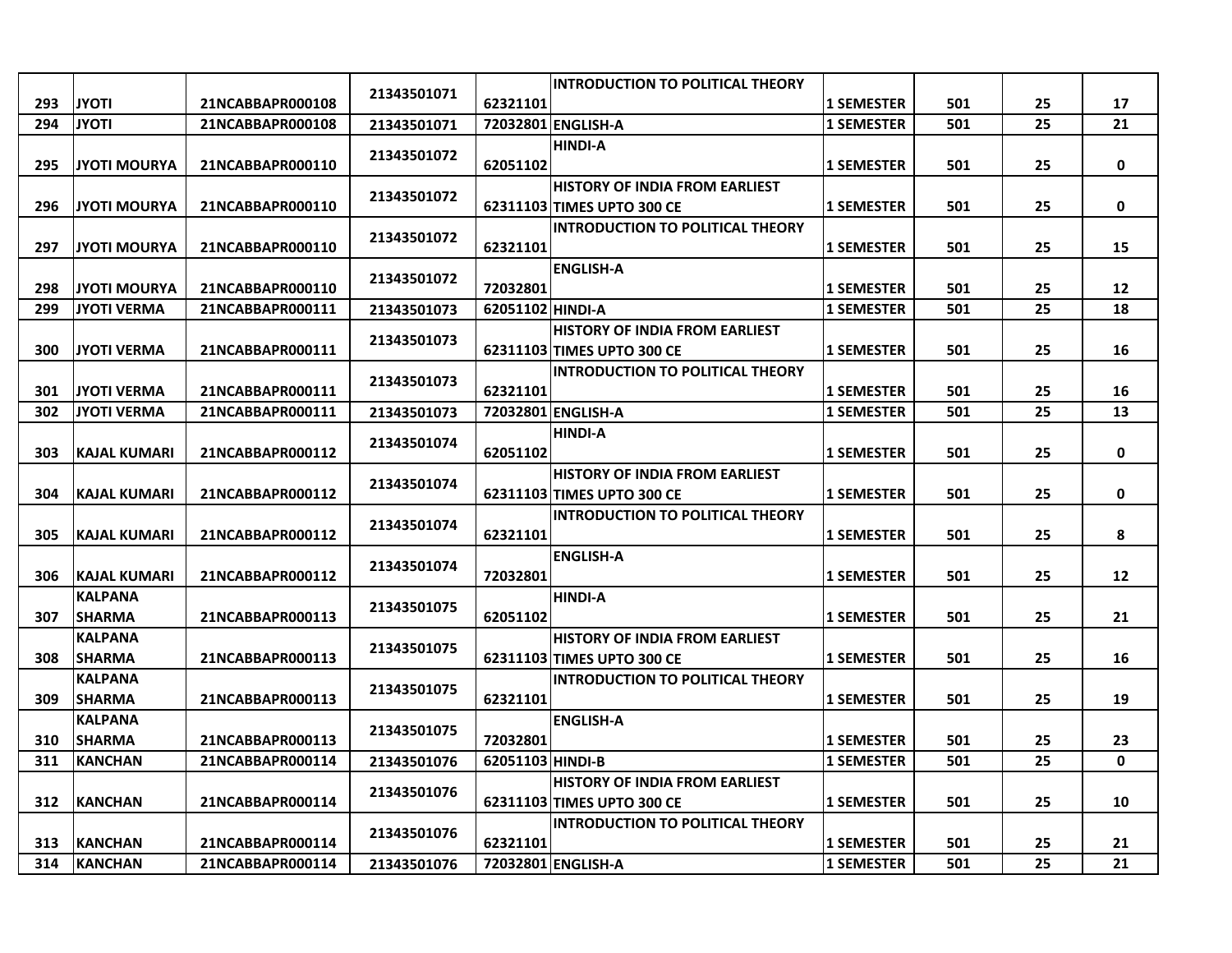| 315 | <b>KANISHKA</b> | 21NCABBAPR000115 | 21343501077 | 62051102 HINDI-A |                                         | <b>1 SEMESTER</b> | 501 | 25 | 19 |
|-----|-----------------|------------------|-------------|------------------|-----------------------------------------|-------------------|-----|----|----|
|     |                 |                  |             |                  | <b>HISTORY OF INDIA FROM EARLIEST</b>   |                   |     |    |    |
| 316 | <b>KANISHKA</b> | 21NCABBAPR000115 | 21343501077 |                  | 62311103 TIMES UPTO 300 CE              | <b>1 SEMESTER</b> | 501 | 25 | 16 |
|     |                 |                  |             |                  | <b>INTRODUCTION TO POLITICAL THEORY</b> |                   |     |    |    |
| 317 | <b>KANISHKA</b> | 21NCABBAPR000115 | 21343501077 | 62321101         |                                         | <b>1 SEMESTER</b> | 501 | 25 | 20 |
| 318 | KANISHKA        | 21NCABBAPR000115 | 21343501077 |                  | 72032801 ENGLISH-A                      | <b>1 SEMESTER</b> | 501 | 25 | 13 |
| 319 | <b>KAREENA</b>  | 21NCABBAPR000117 | 21343501078 | 62051102 HINDI-A |                                         | <b>1 SEMESTER</b> | 501 | 25 | 20 |
|     |                 |                  |             |                  | <b>HISTORY OF INDIA FROM EARLIEST</b>   |                   |     |    |    |
| 320 | <b>KAREENA</b>  | 21NCABBAPR000117 | 21343501078 |                  | 62311103 TIMES UPTO 300 CE              | <b>1 SEMESTER</b> | 501 | 25 | 16 |
|     |                 |                  |             |                  | <b>INTRODUCTION TO POLITICAL THEORY</b> |                   |     |    |    |
| 321 | <b>KAREENA</b>  | 21NCABBAPR000117 | 21343501078 | 62321101         |                                         | <b>1 SEMESTER</b> | 501 | 25 | 17 |
| 322 | <b>KAREENA</b>  | 21NCABBAPR000117 | 21343501078 |                  | 72032801 ENGLISH-A                      | <b>1 SEMESTER</b> | 501 | 25 | 23 |
|     | <b>KARINA</b>   |                  |             |                  | <b>HINDI-A</b>                          |                   |     |    |    |
| 323 | <b>KUMARI</b>   | 21NCABBAPR000118 | 21343501079 | 62051102         |                                         | <b>1 SEMESTER</b> | 501 | 25 | 17 |
|     | <b>KARINA</b>   |                  |             |                  | <b>HISTORY OF INDIA FROM EARLIEST</b>   |                   |     |    |    |
| 324 | <b>KUMARI</b>   | 21NCABBAPR000118 | 21343501079 |                  | 62311103 TIMES UPTO 300 CE              | <b>1 SEMESTER</b> | 501 | 25 | 0  |
|     | <b>KARINA</b>   |                  |             |                  | <b>INTRODUCTION TO POLITICAL THEORY</b> |                   |     |    |    |
| 325 | <b>KUMARI</b>   | 21NCABBAPR000118 | 21343501079 | 62321101         |                                         | <b>1 SEMESTER</b> | 501 | 25 | 22 |
|     | <b>KARINA</b>   |                  |             |                  | <b>ENGLISH-A</b>                        |                   |     |    |    |
| 326 | KUMARI          | 21NCABBAPR000118 | 21343501079 | 72032801         |                                         | <b>1 SEMESTER</b> | 501 | 25 | 22 |
| 327 | KARISHMA        | 21NCABBAPR000119 | 21343501080 | 62051102 HINDI-A |                                         | <b>1 SEMESTER</b> | 501 | 25 | 18 |
|     |                 |                  |             |                  | <b>HISTORY OF INDIA FROM EARLIEST</b>   |                   |     |    |    |
| 328 | <b>KARISHMA</b> | 21NCABBAPR000119 | 21343501080 |                  | 62311103 TIMES UPTO 300 CE              | <b>1 SEMESTER</b> | 501 | 25 | 12 |
|     |                 |                  |             |                  | <b>INTRODUCTION TO POLITICAL THEORY</b> |                   |     |    |    |
| 329 | <b>KARISHMA</b> | 21NCABBAPR000119 | 21343501080 | 62321101         |                                         | <b>1 SEMESTER</b> | 501 | 25 | 17 |
| 330 | <b>KARISHMA</b> | 21NCABBAPR000119 | 21343501080 |                  | 72032801 ENGLISH-A                      | <b>1 SEMESTER</b> | 501 | 25 | 20 |
|     | <b>KARISHMA</b> |                  | 21343501081 |                  | <b>HINDI-A</b>                          |                   |     |    |    |
| 331 | <b>MAMGAI</b>   | 21NCABBAPR000120 |             | 62051102         |                                         | <b>1 SEMESTER</b> | 501 | 25 | 20 |
|     | <b>KARISHMA</b> |                  |             |                  | <b>HISTORY OF INDIA FROM EARLIEST</b>   |                   |     |    |    |
| 332 | <b>MAMGAI</b>   | 21NCABBAPR000120 | 21343501081 |                  | 62311103 TIMES UPTO 300 CE              | <b>1 SEMESTER</b> | 501 | 25 | 14 |
|     | <b>KARISHMA</b> |                  |             |                  | <b>INTRODUCTION TO POLITICAL THEORY</b> |                   |     |    |    |
| 333 | <b>MAMGAI</b>   | 21NCABBAPR000120 | 21343501081 | 62321101         |                                         | <b>1 SEMESTER</b> | 501 | 25 | 21 |
|     | <b>KARISHMA</b> |                  | 21343501081 |                  | <b>ENGLISH-A</b>                        |                   |     |    |    |
| 334 | <b>MAMGAI</b>   | 21NCABBAPR000120 |             | 72032801         |                                         | <b>1 SEMESTER</b> | 501 | 25 | 23 |
|     | <b>KASHISH</b>  |                  |             |                  | <b>HINDI-B</b>                          |                   |     |    |    |
| 335 | <b>RAHMAN</b>   | 21NCABBAPR000121 | 21343501082 | 62051103         |                                         | <b>1 SEMESTER</b> | 501 | 25 | 20 |
|     | <b>KASHISH</b>  |                  | 21343501082 |                  | <b>HISTORY OF INDIA FROM EARLIEST</b>   |                   |     |    |    |
| 336 | <b>RAHMAN</b>   | 21NCABBAPR000121 |             |                  | 62311103 TIMES UPTO 300 CE              | <b>1 SEMESTER</b> | 501 | 25 | 14 |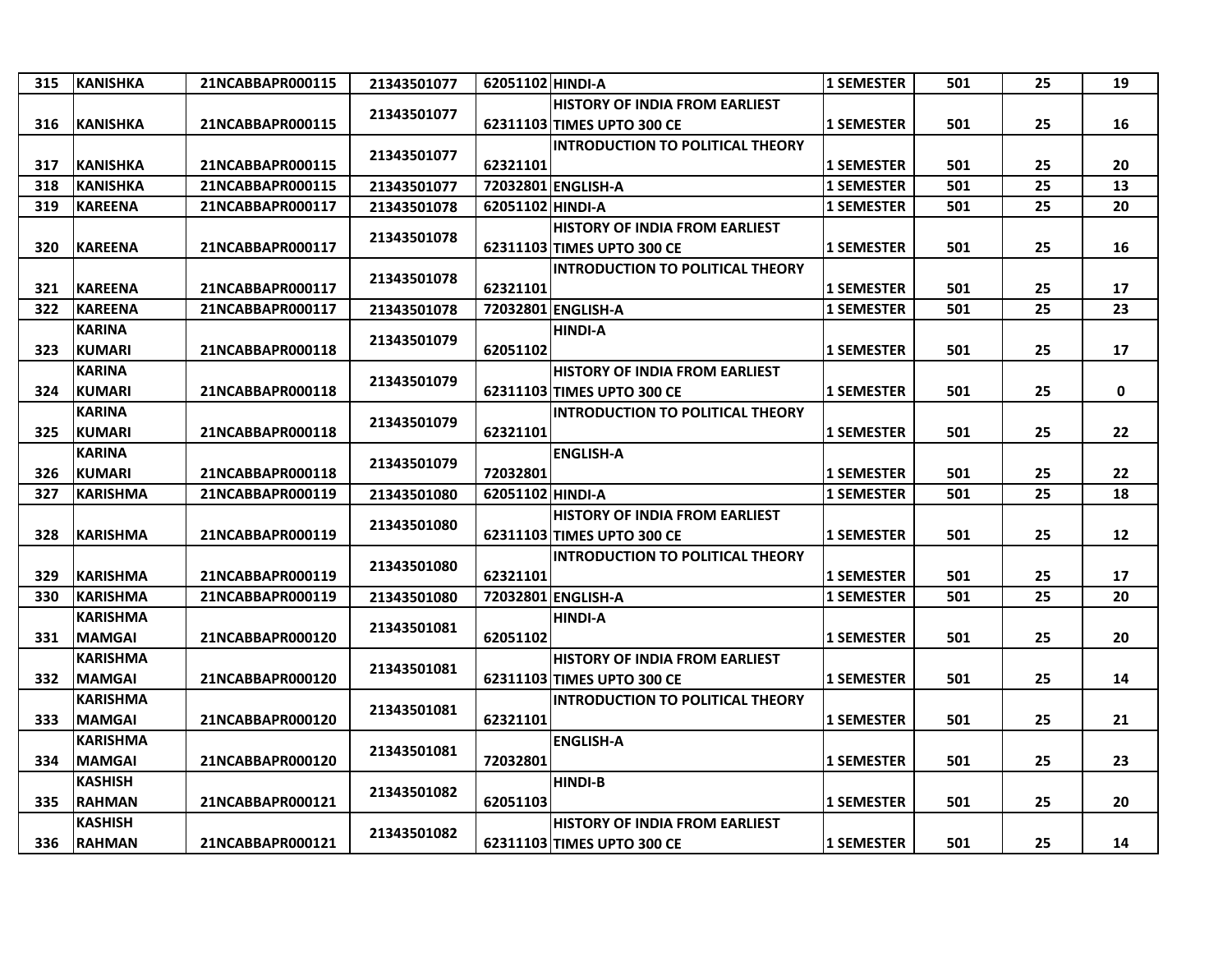|     | <b>KASHISH</b>                  |                  | 21343501082 |                  | <b>INTRODUCTION TO POLITICAL THEORY</b> |                   |     |    |    |
|-----|---------------------------------|------------------|-------------|------------------|-----------------------------------------|-------------------|-----|----|----|
| 337 | <b>RAHMAN</b>                   | 21NCABBAPR000121 |             | 62321101         |                                         | <b>1 SEMESTER</b> | 501 | 25 | 18 |
|     | <b>KASHISH</b>                  |                  | 21343501082 |                  | <b>ENGLISH-A</b>                        |                   |     |    |    |
| 338 | <b>RAHMAN</b>                   | 21NCABBAPR000121 |             | 72032801         |                                         | <b>1 SEMESTER</b> | 501 | 25 | 21 |
|     |                                 |                  | 21343501083 |                  | <b>HINDI-A</b>                          |                   |     |    |    |
| 339 | <b>KASHISH YADAV</b>            | 21NCABBAPR000013 |             | 62051102         |                                         | <b>1 SEMESTER</b> | 501 | 25 | 20 |
|     |                                 |                  | 21343501083 |                  | <b>PRINCIPLES OF MICROECONOMICS-I</b>   |                   |     |    |    |
| 340 | <b>KASHISH YADAV</b>            | 21NCABBAPR000013 |             | 62271101         |                                         | <b>1 SEMESTER</b> | 501 | 25 | 23 |
|     |                                 |                  | 21343501083 |                  | <b>INTRODUCTION TO POLITICAL THEORY</b> |                   |     |    |    |
| 341 | <b>KASHISH YADAV</b>            | 21NCABBAPR000013 |             | 62321101         |                                         | <b>1 SEMESTER</b> | 501 | 25 | 18 |
|     |                                 |                  | 21343501083 |                  | <b>ENGLISH-A</b>                        |                   |     |    |    |
| 342 | <b>KASHISH YADAV</b>            | 21NCABBAPR000013 |             | 72032801         |                                         | <b>1 SEMESTER</b> | 501 | 25 | 21 |
|     | <b>KHUSHBOO</b><br><b>GUPTA</b> |                  | 21343501084 |                  | <b>HINDI-A</b>                          |                   |     |    |    |
| 343 | <b>KHUSHBOO</b>                 | 21NCABBAPR000122 |             | 62051102         | <b>HISTORY OF INDIA FROM EARLIEST</b>   | <b>1 SEMESTER</b> | 501 | 25 | 21 |
| 344 | <b>GUPTA</b>                    | 21NCABBAPR000122 | 21343501084 |                  | 62311103 TIMES UPTO 300 CE              | <b>1 SEMESTER</b> | 501 | 25 | 17 |
|     | <b>KHUSHBOO</b>                 |                  |             |                  | <b>INTRODUCTION TO POLITICAL THEORY</b> |                   |     |    |    |
| 345 | <b>GUPTA</b>                    | 21NCABBAPR000122 | 21343501084 | 62321101         |                                         | <b>1 SEMESTER</b> | 501 | 25 | 22 |
|     | <b>KHUSHBOO</b>                 |                  |             |                  | <b>ENGLISH-A</b>                        |                   |     |    |    |
| 346 | <b>GUPTA</b>                    | 21NCABBAPR000122 | 21343501084 | 72032801         |                                         | <b>1 SEMESTER</b> | 501 | 25 | 21 |
|     | <b>KHUSHBU</b>                  |                  |             |                  | <b>HINDI-A</b>                          |                   |     |    |    |
| 347 | <b>KUMARI</b>                   | 21NCABBAPR000123 | 21343501085 | 62051102         |                                         | <b>1 SEMESTER</b> | 501 | 25 | 0  |
|     | <b>KHUSHBU</b>                  |                  |             |                  | <b>HISTORY OF INDIA FROM EARLIEST</b>   |                   |     |    |    |
| 348 | <b>KUMARI</b>                   | 21NCABBAPR000123 | 21343501085 |                  | 62311103 TIMES UPTO 300 CE              | <b>1 SEMESTER</b> | 501 | 25 | 16 |
|     | <b>KHUSHBU</b>                  |                  |             |                  | <b>INTRODUCTION TO POLITICAL THEORY</b> |                   |     |    |    |
| 349 | <b>KUMARI</b>                   | 21NCABBAPR000123 | 21343501085 | 62321101         |                                         | <b>1 SEMESTER</b> | 501 | 25 | 12 |
|     | KHUSHBU                         |                  |             |                  | <b>ENGLISH-A</b>                        |                   |     |    |    |
| 350 | <b>KUMARI</b>                   | 21NCABBAPR000123 | 21343501085 | 72032801         |                                         | <b>1 SEMESTER</b> | 501 | 25 | 13 |
| 351 | <b>KHUSHI</b>                   | 21NCABBAPR000124 | 21343501086 | 62051102 HINDI-A |                                         | <b>1 SEMESTER</b> | 501 | 25 | 20 |
|     |                                 |                  | 21343501086 |                  | <b>HISTORY OF INDIA FROM EARLIEST</b>   |                   |     |    |    |
| 352 | <b>KHUSHI</b>                   | 21NCABBAPR000124 |             |                  | 62311103 TIMES UPTO 300 CE              | <b>1 SEMESTER</b> | 501 | 25 | 13 |
|     |                                 |                  | 21343501086 |                  | <b>INTRODUCTION TO POLITICAL THEORY</b> |                   |     |    |    |
| 353 | <b>KHUSHI</b>                   | 21NCABBAPR000124 |             | 62321101         |                                         | <b>1 SEMESTER</b> | 501 | 25 | 18 |
| 354 | <b>KHUSHI</b>                   | 21NCABBAPR000124 | 21343501086 |                  | 72032801 ENGLISH-A                      | <b>1 SEMESTER</b> | 501 | 25 | 22 |
| 355 | <b>KHUSHI</b>                   | 21NCABBAPR000125 | 21343501087 | 62051102 HINDI-A |                                         | <b>1 SEMESTER</b> | 501 | 25 | 0  |
|     |                                 |                  | 21343501087 |                  | <b>HISTORY OF INDIA FROM EARLIEST</b>   |                   |     |    |    |
| 356 | <b>KHUSHI</b>                   | 21NCABBAPR000125 |             |                  | 62311103 TIMES UPTO 300 CE              | <b>1 SEMESTER</b> | 501 | 25 | 12 |
|     |                                 |                  | 21343501087 |                  | <b>INTRODUCTION TO POLITICAL THEORY</b> |                   |     |    |    |
| 357 | <b>KHUSHI</b>                   | 21NCABBAPR000125 |             | 62321101         |                                         | <b>1 SEMESTER</b> | 501 | 25 | 16 |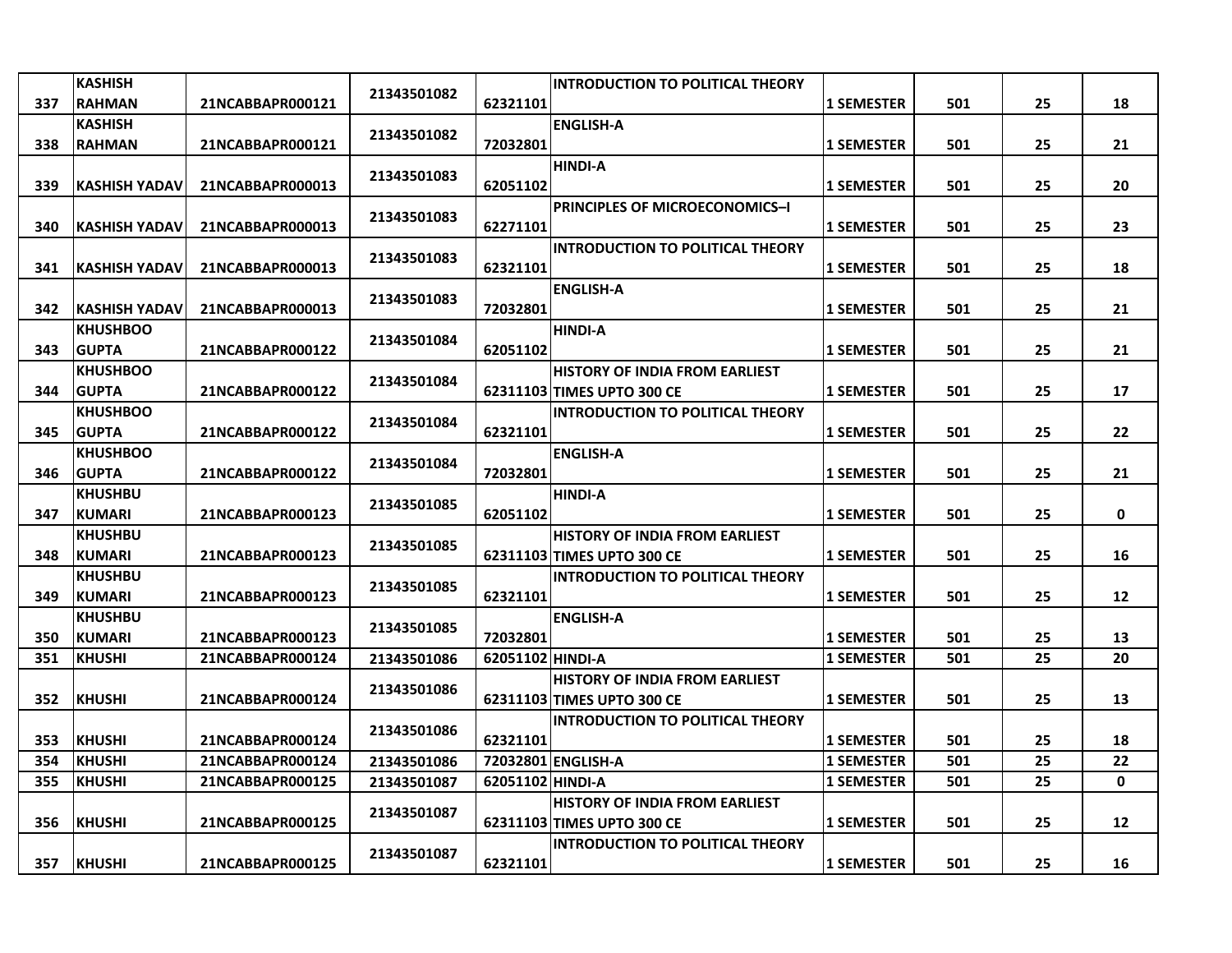| 358 | <b>KHUSHI</b>        | 21NCABBAPR000125 | 21343501087 |                  | 72032801 ENGLISH-A                      | <b>1 SEMESTER</b> | 501 | 25 | 12 |
|-----|----------------------|------------------|-------------|------------------|-----------------------------------------|-------------------|-----|----|----|
|     | <b>KHUSHI</b>        |                  |             |                  | <b>HINDI-B</b>                          |                   |     |    |    |
| 359 | <b>CHOUDHARY</b>     | 21NCABBAPR000126 | 21343501088 | 62051103         |                                         | <b>1 SEMESTER</b> | 501 | 25 | 19 |
|     | <b>KHUSHI</b>        |                  |             |                  | <b>HISTORY OF INDIA FROM EARLIEST</b>   |                   |     |    |    |
| 360 | <b>CHOUDHARY</b>     | 21NCABBAPR000126 | 21343501088 |                  | 62311103 TIMES UPTO 300 CE              | <b>1 SEMESTER</b> | 501 | 25 | 16 |
|     | <b>KHUSHI</b>        |                  |             |                  | <b>INTRODUCTION TO POLITICAL THEORY</b> |                   |     |    |    |
| 361 | <b>CHOUDHARY</b>     | 21NCABBAPR000126 | 21343501088 | 62321101         |                                         | <b>1 SEMESTER</b> | 501 | 25 | 16 |
|     | <b>KHUSHI</b>        |                  |             |                  | <b>ENGLISH-A</b>                        |                   |     |    |    |
| 362 | <b>CHOUDHARY</b>     | 21NCABBAPR000126 | 21343501088 | 72032801         |                                         | <b>1 SEMESTER</b> | 501 | 25 | 13 |
| 363 | <b>KHUSHNUMA</b>     | 21NCABBAPR000127 | 21343501089 | 62051102 HINDI-A |                                         | <b>1 SEMESTER</b> | 501 | 25 | 14 |
|     |                      |                  |             |                  | <b>HISTORY OF INDIA FROM EARLIEST</b>   |                   |     |    |    |
| 364 | <b>KHUSHNUMA</b>     | 21NCABBAPR000127 | 21343501089 |                  | 62311103 TIMES UPTO 300 CE              | <b>1 SEMESTER</b> | 501 | 25 | 0  |
|     |                      |                  |             |                  | INTRODUCTION TO POLITICAL THEORY        |                   |     |    |    |
| 365 | <b>KHUSHNUMA</b>     | 21NCABBAPR000127 | 21343501089 | 62321101         |                                         | <b>1 SEMESTER</b> | 501 | 25 | 18 |
| 366 | <b>KHUSHNUMA</b>     | 21NCABBAPR000127 | 21343501089 |                  | 72032801 ENGLISH-A                      | <b>1 SEMESTER</b> | 501 | 25 | 20 |
| 367 | <b>KIRAN</b>         | 21NCABBAPR000128 | 21343501090 | 62051102 HINDI-A |                                         | <b>1 SEMESTER</b> | 501 | 25 | 18 |
|     |                      |                  |             |                  | HISTORY OF INDIA FROM EARLIEST          |                   |     |    |    |
| 368 | <b>KIRAN</b>         | 21NCABBAPR000128 | 21343501090 |                  | 62311103 TIMES UPTO 300 CE              | <b>1 SEMESTER</b> | 501 | 25 | 14 |
|     |                      |                  | 21343501090 |                  | <b>INTRODUCTION TO POLITICAL THEORY</b> |                   |     |    |    |
| 369 | <b>KIRAN</b>         | 21NCABBAPR000128 |             | 62321101         |                                         | <b>1 SEMESTER</b> | 501 | 25 | 16 |
| 370 | <b>KIRAN</b>         | 21NCABBAPR000128 | 21343501090 |                  | 72032801 ENGLISH-A                      | <b>1 SEMESTER</b> | 501 | 25 | 18 |
| 371 | <b>KIRAN NAG</b>     | 21NCABBAPR000129 | 21343501091 | 62051102 HINDI-A |                                         | <b>1 SEMESTER</b> | 501 | 25 | 21 |
|     |                      |                  | 21343501091 |                  | <b>HISTORY OF INDIA FROM EARLIEST</b>   |                   |     |    |    |
| 372 | <b>KIRAN NAG</b>     | 21NCABBAPR000129 |             |                  | 62311103 TIMES UPTO 300 CE              | <b>1 SEMESTER</b> | 501 | 25 | 14 |
|     |                      |                  | 21343501091 |                  | <b>INTRODUCTION TO POLITICAL THEORY</b> |                   |     |    |    |
| 373 | <b>KIRAN NAG</b>     | 21NCABBAPR000129 |             | 62321101         |                                         | <b>1 SEMESTER</b> | 501 | 25 | 21 |
| 374 | <b>KIRAN NAG</b>     | 21NCABBAPR000129 | 21343501091 |                  | 72032801 ENGLISH-A                      | <b>1 SEMESTER</b> | 501 | 25 | 22 |
| 375 | <b>KIRTI</b>         | 21NCABBAPR000014 | 21343501092 | 62051102 HINDI-A |                                         | <b>1 SEMESTER</b> | 501 | 25 | 17 |
| 376 | <b>KIRTI</b>         | 21NCABBAPR000014 | 21343501092 |                  | 62271101 PRINCIPLES OF MICROECONOMICS-I | <b>1 SEMESTER</b> | 501 | 25 | 20 |
|     |                      |                  | 21343501092 |                  | <b>INTRODUCTION TO POLITICAL THEORY</b> |                   |     |    |    |
| 377 | <b>KIRTI</b>         | 21NCABBAPR000014 |             | 62321101         |                                         | <b>1 SEMESTER</b> | 501 | 25 | 15 |
| 378 | <b>KIRTI</b>         | 21NCABBAPR000014 | 21343501092 |                  | 72032801 ENGLISH-A                      | <b>1 SEMESTER</b> | 501 | 25 | 21 |
| 379 | <b>KIRTI TRIVEDI</b> | 21NCABBAPR000130 | 21343501093 | 62051102 HINDI-A |                                         | <b>1 SEMESTER</b> | 501 | 25 | 21 |
|     |                      |                  | 21343501093 |                  | <b>HISTORY OF INDIA FROM EARLIEST</b>   |                   |     |    |    |
| 380 | <b>KIRTI TRIVEDI</b> | 21NCABBAPR000130 |             |                  | 62311103 TIMES UPTO 300 CE              | <b>1 SEMESTER</b> | 501 | 25 | 16 |
|     |                      |                  | 21343501093 |                  | <b>INTRODUCTION TO POLITICAL THEORY</b> |                   |     |    |    |
| 381 | KIRTI TRIVEDI        | 21NCABBAPR000130 |             | 62321101         |                                         | <b>1 SEMESTER</b> | 501 | 25 | 21 |
| 382 | <b>KIRTI TRIVEDI</b> | 21NCABBAPR000130 | 21343501093 |                  | 72032801 ENGLISH-A                      | 1 SEMESTER        | 501 | 25 | 22 |
| 383 | <b>KOMAL</b>         | 21NCABBAPR000131 | 21343501094 | 62051102 HINDI-A |                                         | <b>1 SEMESTER</b> | 501 | 25 | 16 |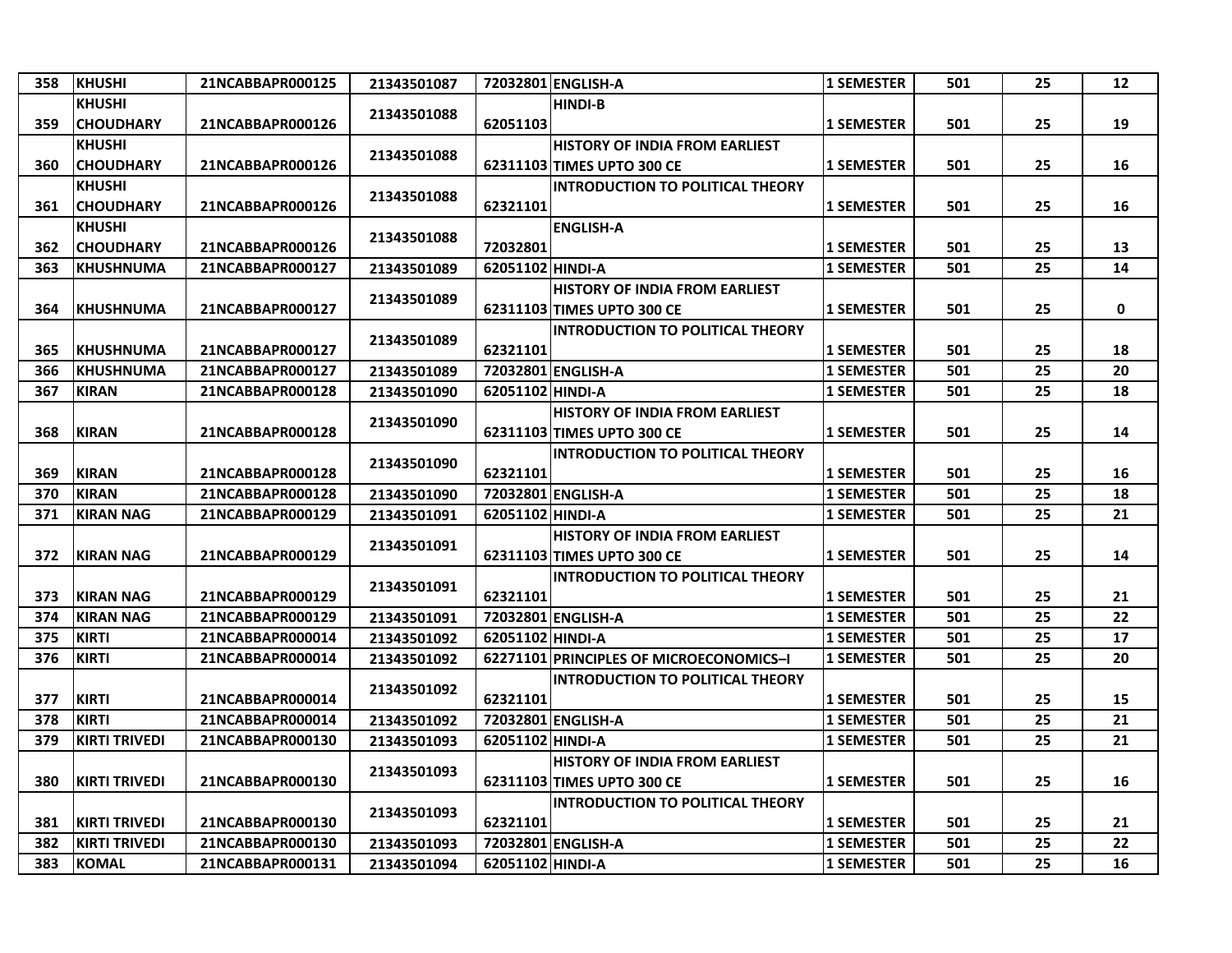|     |                    |                  |             |                  | <b>HISTORY OF INDIA FROM EARLIEST</b>   |                   |     |    |                |
|-----|--------------------|------------------|-------------|------------------|-----------------------------------------|-------------------|-----|----|----------------|
| 384 | <b>KOMAL</b>       | 21NCABBAPR000131 | 21343501094 |                  | 62311103 TIMES UPTO 300 CE              | <b>1 SEMESTER</b> | 501 | 25 | 16             |
|     |                    |                  |             |                  | <b>INTRODUCTION TO POLITICAL THEORY</b> |                   |     |    |                |
| 385 | <b>KOMAL</b>       | 21NCABBAPR000131 | 21343501094 | 62321101         |                                         | <b>1 SEMESTER</b> | 501 | 25 | 18             |
| 386 | <b>KOMAL</b>       | 21NCABBAPR000131 | 21343501094 |                  | 72032801 ENGLISH-A                      | <b>1 SEMESTER</b> | 501 | 25 | $\overline{7}$ |
| 387 | <b>KOMAL</b>       | 21NCABBAPR000132 | 21343501095 | 62051102 HINDI-A |                                         | <b>1 SEMESTER</b> | 501 | 25 | 0              |
|     |                    |                  |             |                  | <b>HISTORY OF INDIA FROM EARLIEST</b>   |                   |     |    |                |
| 388 | <b>KOMAL</b>       | 21NCABBAPR000132 | 21343501095 |                  | 62311103 TIMES UPTO 300 CE              | <b>1 SEMESTER</b> | 501 | 25 | 10             |
|     |                    |                  | 21343501095 |                  | <b>INTRODUCTION TO POLITICAL THEORY</b> |                   |     |    |                |
| 389 | <b>KOMAL</b>       | 21NCABBAPR000132 |             | 62321101         |                                         | <b>1 SEMESTER</b> | 501 | 25 | 16             |
| 390 | <b>KOMAL</b>       | 21NCABBAPR000132 | 21343501095 |                  | 72032801 ENGLISH-A                      | <b>1 SEMESTER</b> | 501 | 25 | 12             |
| 391 | <b>KOMAL</b>       | 21NCABBAPR000133 | 21343501096 | 62051102 HINDI-A |                                         | <b>1 SEMESTER</b> | 501 | 25 | 24             |
|     |                    |                  | 21343501096 |                  | <b>HISTORY OF INDIA FROM EARLIEST</b>   |                   |     |    |                |
| 392 | <b>KOMAL</b>       | 21NCABBAPR000133 |             |                  | 62311103 TIMES UPTO 300 CE              | <b>1 SEMESTER</b> | 501 | 25 | 24             |
|     |                    |                  | 21343501096 |                  | <b>INTRODUCTION TO POLITICAL THEORY</b> |                   |     |    |                |
| 393 | <b>KOMAL</b>       | 21NCABBAPR000133 |             | 62321101         |                                         | <b>1 SEMESTER</b> | 501 | 25 | 24             |
| 394 | <b>KOMAL</b>       | 21NCABBAPR000133 | 21343501096 |                  | 72032801 ENGLISH-A                      | <b>1 SEMESTER</b> | 501 | 25 | 24             |
|     | <b>KOMAL</b>       |                  | 21343501097 |                  | <b>HINDI-A</b>                          |                   |     |    |                |
| 395 | <b>SHARMA</b>      | 21NCABBAPR000134 |             | 62051102         |                                         | <b>1 SEMESTER</b> | 501 | 25 | 21             |
|     | <b>KOMAL</b>       |                  | 21343501097 |                  | <b>HISTORY OF INDIA FROM EARLIEST</b>   |                   |     |    |                |
| 396 | <b>SHARMA</b>      | 21NCABBAPR000134 |             |                  | 62311103 TIMES UPTO 300 CE              | <b>1 SEMESTER</b> | 501 | 25 | 0              |
|     | <b>KOMAL</b>       |                  | 21343501097 |                  | <b>INTRODUCTION TO POLITICAL THEORY</b> |                   |     |    |                |
| 397 | <b>SHARMA</b>      | 21NCABBAPR000134 |             | 62321101         |                                         | <b>1 SEMESTER</b> | 501 | 25 | 18             |
|     | <b>KOMAL</b>       |                  | 21343501097 |                  | <b>ENGLISH-A</b>                        |                   |     |    |                |
| 398 | <b>SHARMA</b>      | 21NCABBAPR000134 |             | 72032801         |                                         | <b>1 SEMESTER</b> | 501 | 25 | 23             |
| 399 | <b>KUSUM</b>       | 21NCABBAPR000135 | 21343501098 | 62051102 HINDI-A |                                         | <b>1 SEMESTER</b> | 501 | 25 | 18             |
|     |                    |                  | 21343501098 |                  | <b>HISTORY OF INDIA FROM EARLIEST</b>   |                   |     |    |                |
| 400 | <b>KUSUM</b>       | 21NCABBAPR000135 |             |                  | 62311103 TIMES UPTO 300 CE              | <b>1 SEMESTER</b> | 501 | 25 | 10             |
|     |                    |                  | 21343501098 |                  | <b>INTRODUCTION TO POLITICAL THEORY</b> |                   |     |    |                |
| 401 | <b>KUSUM</b>       | 21NCABBAPR000135 |             | 62321101         |                                         | <b>1 SEMESTER</b> | 501 | 25 | 18             |
| 402 | <b>KUSUM</b>       | 21NCABBAPR000135 | 21343501098 |                  | 72032801 ENGLISH-A                      | <b>1 SEMESTER</b> | 501 | 25 | 20             |
| 403 | <b>LAIBA SAIFI</b> | 21NCABBAPR000136 | 21343501099 | 62051102 HINDI-A |                                         | <b>1 SEMESTER</b> | 501 | 25 | 19             |
|     |                    |                  | 21343501099 |                  | <b>HISTORY OF INDIA FROM EARLIEST</b>   |                   |     |    |                |
| 404 | <b>LAIBA SAIFI</b> | 21NCABBAPR000136 |             |                  | 62311103 TIMES UPTO 300 CE              | <b>1 SEMESTER</b> | 501 | 25 | 17             |
|     |                    |                  | 21343501099 |                  | <b>INTRODUCTION TO POLITICAL THEORY</b> |                   |     |    |                |
| 405 | <b>LAIBA SAIFI</b> | 21NCABBAPR000136 |             | 62321101         |                                         | <b>1 SEMESTER</b> | 501 | 25 | 21             |
| 406 | <b>LAIBA SAIFI</b> | 21NCABBAPR000136 | 21343501099 |                  | 72032801 ENGLISH-A                      | <b>1 SEMESTER</b> | 501 | 25 | 21             |
| 407 | <b>LAKSHMI</b>     | 21NCABBAPR000137 | 21343501100 | 62051102 HINDI-A |                                         | <b>1 SEMESTER</b> | 501 | 25 | 21             |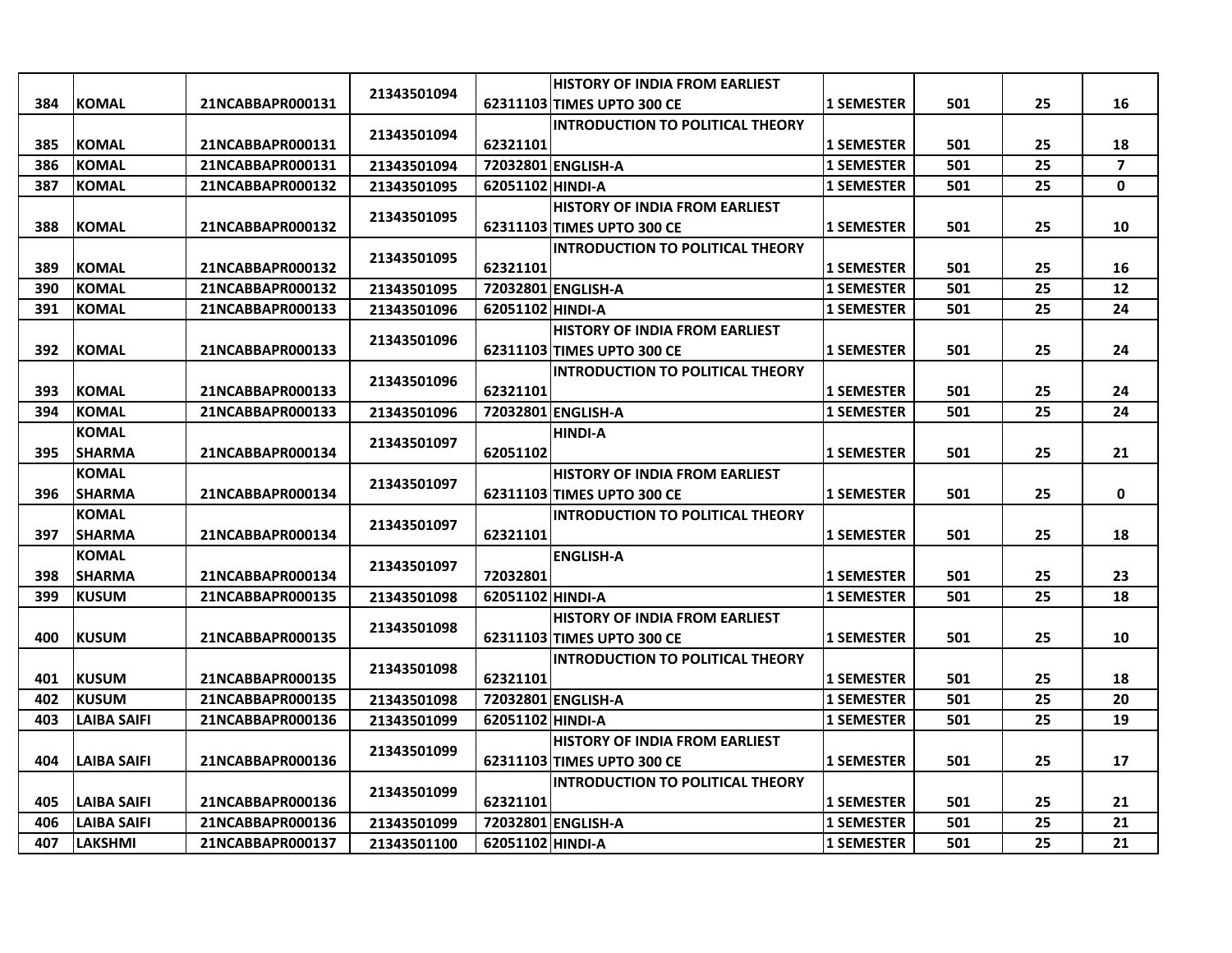|     |                   |                  |             |                  | <b>HISTORY OF INDIA FROM EARLIEST</b>   |                   |     |    |           |
|-----|-------------------|------------------|-------------|------------------|-----------------------------------------|-------------------|-----|----|-----------|
| 408 | <b>LAKSHMI</b>    | 21NCABBAPR000137 | 21343501100 |                  | 62311103 TIMES UPTO 300 CE              | <b>1 SEMESTER</b> | 501 | 25 | 16        |
|     |                   |                  |             |                  | <b>INTRODUCTION TO POLITICAL THEORY</b> |                   |     |    |           |
| 409 | <b>LAKSHMI</b>    | 21NCABBAPR000137 | 21343501100 | 62321101         |                                         | <b>1 SEMESTER</b> | 501 | 25 | 15        |
| 410 | <b>LAKSHMI</b>    | 21NCABBAPR000137 | 21343501100 |                  | 72032801 ENGLISH-A                      | <b>1 SEMESTER</b> | 501 | 25 | 22        |
| 411 | <b>LAXMI DEVI</b> | 21NCABBAPR000015 | 21343501101 | 62051102 HINDI-A |                                         | <b>1 SEMESTER</b> | 501 | 25 | 16        |
| 412 | <b>LAXMI DEVI</b> | 21NCABBAPR000015 | 21343501101 |                  | 62271101 PRINCIPLES OF MICROECONOMICS-I | <b>1 SEMESTER</b> | 501 | 25 | 16        |
|     |                   |                  |             |                  | <b>INTRODUCTION TO POLITICAL THEORY</b> |                   |     |    |           |
| 413 | LAXMI DEVI        | 21NCABBAPR000015 | 21343501101 | 62321101         |                                         | <b>1 SEMESTER</b> | 501 | 25 | 16        |
| 414 | <b>LAXMI DEVI</b> | 21NCABBAPR000015 | 21343501101 |                  | 72032801 ENGLISH-A                      | <b>1 SEMESTER</b> | 501 | 25 | 13        |
| 415 | <b>IMADHU</b>     | 21NCABBAPR000138 | 21343501102 | 62051102 HINDI-A |                                         | <b>1 SEMESTER</b> | 501 | 25 | $\pmb{0}$ |
|     |                   |                  |             |                  | <b>HISTORY OF INDIA FROM EARLIEST</b>   |                   |     |    |           |
| 416 | <b>MADHU</b>      | 21NCABBAPR000138 | 21343501102 |                  | 62311103 TIMES UPTO 300 CE              | <b>1 SEMESTER</b> | 501 | 25 | 0         |
|     |                   |                  |             |                  | <b>INTRODUCTION TO POLITICAL THEORY</b> |                   |     |    |           |
| 417 | <b>IMADHU</b>     | 21NCABBAPR000138 | 21343501102 | 62321101         |                                         | <b>1 SEMESTER</b> | 501 | 25 | 16        |
| 418 | <b>MADHU</b>      | 21NCABBAPR000138 | 21343501102 |                  | 72032801 ENGLISH-A                      | <b>1 SEMESTER</b> | 501 | 25 | 13        |
| 419 | <b>MADHU</b>      | 21NCABBAPR000139 | 21343501103 | 62051102 HINDI-A |                                         | <b>1 SEMESTER</b> | 501 | 25 | 20        |
|     |                   |                  |             |                  | <b>HISTORY OF INDIA FROM EARLIEST</b>   |                   |     |    |           |
| 420 | <b>MADHU</b>      | 21NCABBAPR000139 | 21343501103 |                  | 62311103 TIMES UPTO 300 CE              | <b>1 SEMESTER</b> | 501 | 25 | 10        |
|     |                   |                  |             |                  | <b>INTRODUCTION TO POLITICAL THEORY</b> |                   |     |    |           |
| 421 | <b>IMADHU</b>     | 21NCABBAPR000139 | 21343501103 | 62321101         |                                         | <b>1 SEMESTER</b> | 501 | 25 | 17        |
| 422 | <b>MADHU</b>      | 21NCABBAPR000139 | 21343501103 |                  | 72032801 ENGLISH-A                      | <b>1 SEMESTER</b> | 501 | 25 | 22        |
| 423 | <b>MANISHA</b>    | 21NCABBAPR000016 | 21343501104 | 62051102 HINDI-A |                                         | <b>1 SEMESTER</b> | 501 | 25 | 16        |
| 424 | <b>MANISHA</b>    | 21NCABBAPR000016 | 21343501104 |                  | 62271101 PRINCIPLES OF MICROECONOMICS-I | <b>1 SEMESTER</b> | 501 | 25 | 16        |
|     |                   |                  | 21343501104 |                  | <b>INTRODUCTION TO POLITICAL THEORY</b> |                   |     |    |           |
| 425 | <b>MANISHA</b>    | 21NCABBAPR000016 |             | 62321101         |                                         | <b>1 SEMESTER</b> | 501 | 25 | 15        |
| 426 | <b>MANISHA</b>    | 21NCABBAPR000016 | 21343501104 |                  | 72032801 ENGLISH-A                      | <b>1 SEMESTER</b> | 501 | 25 | 13        |
| 427 | <b>MANISHA</b>    | 21NCABBAPR000140 | 21343501105 | 62051102 HINDI-A |                                         | <b>1 SEMESTER</b> | 501 | 25 | 17        |
|     |                   |                  | 21343501105 |                  | <b>HISTORY OF INDIA FROM EARLIEST</b>   |                   |     |    |           |
| 428 | <b>MANISHA</b>    | 21NCABBAPR000140 |             |                  | 62311103 TIMES UPTO 300 CE              | <b>1 SEMESTER</b> | 501 | 25 | 10        |
|     |                   |                  | 21343501105 |                  | <b>INTRODUCTION TO POLITICAL THEORY</b> |                   |     |    |           |
| 429 | <b>MANISHA</b>    | 21NCABBAPR000140 |             | 62321101         |                                         | <b>1 SEMESTER</b> | 501 | 25 | 19        |
| 430 | <b>MANISHA</b>    | 21NCABBAPR000140 | 21343501105 |                  | 72032801 ENGLISH-A                      | <b>1 SEMESTER</b> | 501 | 25 | 12        |
|     | <b>MANISHA</b>    |                  |             |                  | <b>HINDI-A</b>                          |                   |     |    |           |
| 431 | <b>CHOUDHARY</b>  | 21NCABBAPR000141 | 21343501106 | 62051102         |                                         | <b>1 SEMESTER</b> | 501 | 25 | 21        |
|     | <b>MANISHA</b>    |                  | 21343501106 |                  | <b>HISTORY OF INDIA FROM EARLIEST</b>   |                   |     |    |           |
| 432 | <b>CHOUDHARY</b>  | 21NCABBAPR000141 |             |                  | 62311103 TIMES UPTO 300 CE              | <b>1 SEMESTER</b> | 501 | 25 | 17        |
|     | <b>MANISHA</b>    |                  |             |                  | <b>INTRODUCTION TO POLITICAL THEORY</b> |                   |     |    |           |
| 433 | <b>CHOUDHARY</b>  | 21NCABBAPR000141 | 21343501106 | 62321101         |                                         | <b>1 SEMESTER</b> | 501 | 25 | 20        |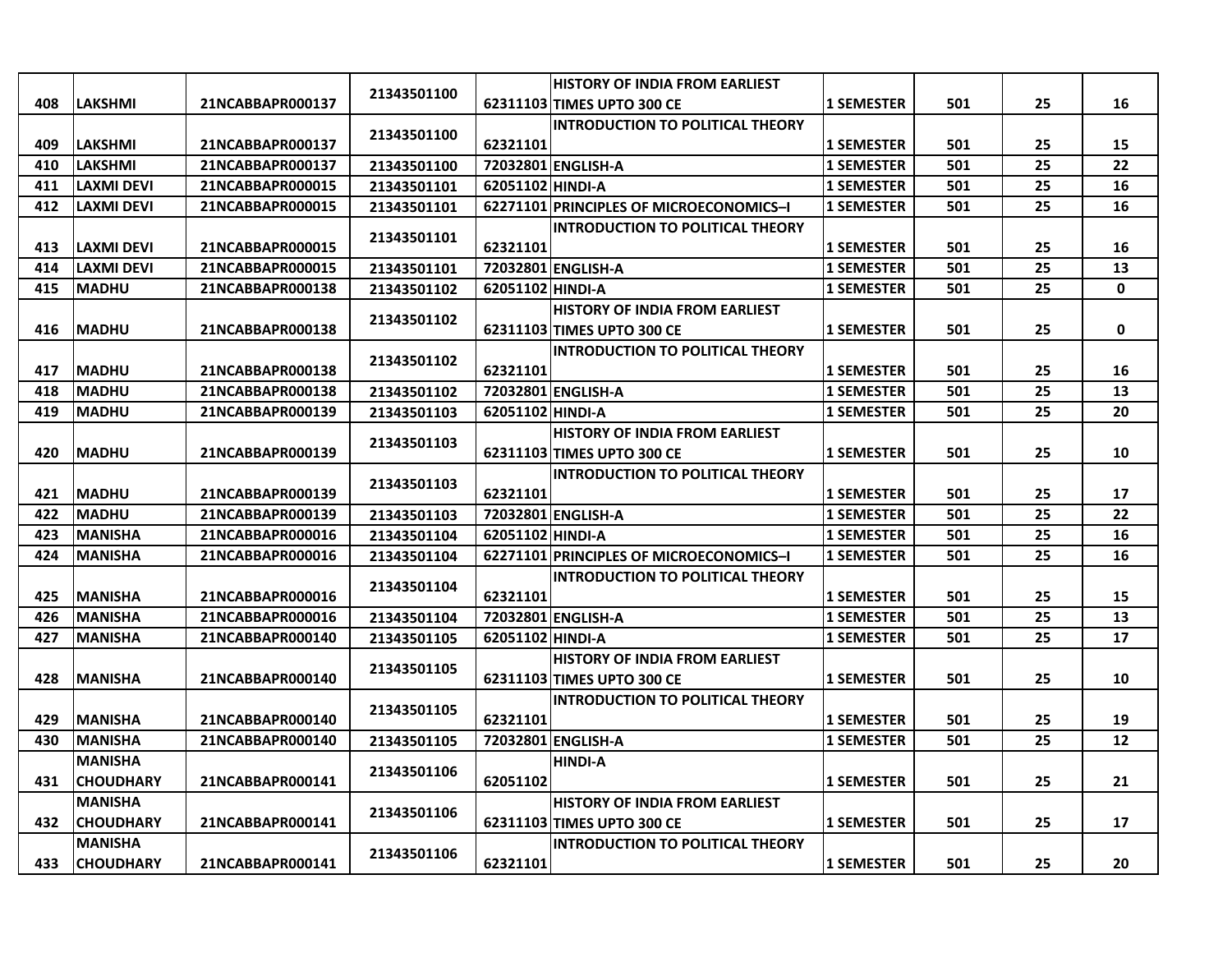|     | <b>MANISHA</b>      |                  |             |                  | <b>ENGLISH-A</b>                        |                   |     |    |    |
|-----|---------------------|------------------|-------------|------------------|-----------------------------------------|-------------------|-----|----|----|
| 434 | <b>CHOUDHARY</b>    | 21NCABBAPR000141 | 21343501106 | 72032801         |                                         | <b>1 SEMESTER</b> | 501 | 25 | 22 |
| 435 | <b>MANJU</b>        | 21NCABBAPR000017 | 21343501107 | 62051102 HINDI-A |                                         | <b>1 SEMESTER</b> | 501 | 25 | 17 |
| 436 | <b>IMANJU</b>       | 21NCABBAPR000017 | 21343501107 |                  | 62271101 PRINCIPLES OF MICROECONOMICS-I | <b>1 SEMESTER</b> | 501 | 25 | 23 |
|     |                     |                  |             |                  | <b>INTRODUCTION TO POLITICAL THEORY</b> |                   |     |    |    |
| 437 | <b>MANJU</b>        | 21NCABBAPR000017 | 21343501107 | 62321101         |                                         | <b>1 SEMESTER</b> | 501 | 25 | 17 |
| 438 | <b>MANJU</b>        | 21NCABBAPR000017 | 21343501107 |                  | 72032801 ENGLISH-A                      | <b>1 SEMESTER</b> | 501 | 25 | 18 |
|     | <b>MANSHA</b>       |                  | 21343501108 |                  | <b>HINDI-A</b>                          |                   |     |    |    |
| 439 | <b>BHATIA</b>       | 21NCABBAPR000142 |             | 62051102         |                                         | <b>1 SEMESTER</b> | 501 | 25 | 19 |
|     | <b>MANSHA</b>       |                  | 21343501108 |                  | <b>HISTORY OF INDIA FROM EARLIEST</b>   |                   |     |    |    |
| 440 | <b>BHATIA</b>       | 21NCABBAPR000142 |             |                  | 62311103 TIMES UPTO 300 CE              | <b>1 SEMESTER</b> | 501 | 25 | 13 |
|     | <b>MANSHA</b>       |                  | 21343501108 |                  | <b>INTRODUCTION TO POLITICAL THEORY</b> |                   |     |    |    |
| 441 | <b>BHATIA</b>       | 21NCABBAPR000142 |             | 62321101         |                                         | <b>1 SEMESTER</b> | 501 | 25 | 15 |
|     | <b>MANSHA</b>       |                  | 21343501108 |                  | <b>ENGLISH-A</b>                        |                   |     |    |    |
| 442 | <b>BHATIA</b>       | 21NCABBAPR000142 |             | 72032801         |                                         | <b>1 SEMESTER</b> | 501 | 25 | 22 |
|     | <b>MARJEENA</b>     |                  | 21343501109 |                  | <b>HINDI-A</b>                          |                   |     |    |    |
| 443 | <b>KHATOON</b>      | 21NCABBAPR000143 |             | 62051102         |                                         | <b>1 SEMESTER</b> | 501 | 25 | 0  |
|     | <b>MARJEENA</b>     |                  | 21343501109 |                  | <b>HISTORY OF INDIA FROM EARLIEST</b>   |                   |     |    |    |
| 444 | <b>KHATOON</b>      | 21NCABBAPR000143 |             |                  | 62311103 TIMES UPTO 300 CE              | <b>1 SEMESTER</b> | 501 | 25 | 0  |
|     | <b>MARJEENA</b>     |                  | 21343501109 |                  | <b>INTRODUCTION TO POLITICAL THEORY</b> |                   |     |    |    |
| 445 | <b>KHATOON</b>      | 21NCABBAPR000143 |             | 62321101         |                                         | <b>1 SEMESTER</b> | 501 | 25 | 0  |
|     | <b>MARJEENA</b>     |                  | 21343501109 |                  | <b>ENGLISH-A</b>                        |                   |     |    |    |
| 446 | <b>KHATOON</b>      | 21NCABBAPR000143 |             | 72032801         |                                         | <b>1 SEMESTER</b> | 501 | 25 | 19 |
|     |                     |                  | 21343501110 |                  | <b>HINDI-A</b>                          |                   |     |    |    |
| 447 | <b>MEERA KUMARI</b> | 21NCABBAPR000144 |             | 62051102         |                                         | <b>1 SEMESTER</b> | 501 | 25 | 16 |
|     |                     |                  | 21343501110 |                  | <b>HISTORY OF INDIA FROM EARLIEST</b>   |                   |     |    |    |
| 448 | <b>MEERA KUMARI</b> | 21NCABBAPR000144 |             |                  | 62311103 TIMES UPTO 300 CE              | <b>1 SEMESTER</b> | 501 | 25 | 16 |
|     |                     |                  | 21343501110 |                  | <b>INTRODUCTION TO POLITICAL THEORY</b> |                   |     |    |    |
| 449 | <b>MEERA KUMARI</b> | 21NCABBAPR000144 |             | 62321101         |                                         | <b>1 SEMESTER</b> | 501 | 25 | 17 |
|     |                     |                  | 21343501110 |                  | <b>ENGLISH-A</b>                        |                   |     |    |    |
| 450 | <b>MEERA KUMARI</b> | 21NCABBAPR000144 |             | 72032801         |                                         | <b>1 SEMESTER</b> | 501 | 25 | 21 |
| 451 | <b>MEGHA</b>        | 21NCABBAPR000018 | 21343501111 | 62051102 HINDI-A |                                         | <b>1 SEMESTER</b> | 501 | 25 | 19 |
| 452 | <b>MEGHA</b>        | 21NCABBAPR000018 | 21343501111 |                  | 62271101 PRINCIPLES OF MICROECONOMICS-I | <b>1 SEMESTER</b> | 501 | 25 | 21 |
|     |                     |                  | 21343501111 |                  | <b>INTRODUCTION TO POLITICAL THEORY</b> |                   |     |    |    |
| 453 | <b>MEGHA</b>        | 21NCABBAPR000018 |             | 62321101         |                                         | <b>1 SEMESTER</b> | 501 | 25 | 16 |
| 454 | <b>MEGHA</b>        | 21NCABBAPR000018 | 21343501111 |                  | 72032801 ENGLISH-A                      | <b>1 SEMESTER</b> | 501 | 25 | 22 |
| 455 | <b>MEGHA</b>        | 21NCABBAPR000145 | 21343501112 | 62051102 HINDI-A |                                         | <b>1 SEMESTER</b> | 501 | 25 | 18 |
|     |                     |                  | 21343501112 |                  | <b>HISTORY OF INDIA FROM EARLIEST</b>   |                   |     |    |    |
| 456 | <b>MEGHA</b>        | 21NCABBAPR000145 |             |                  | 62311103 TIMES UPTO 300 CE              | <b>1 SEMESTER</b> | 501 | 25 | 16 |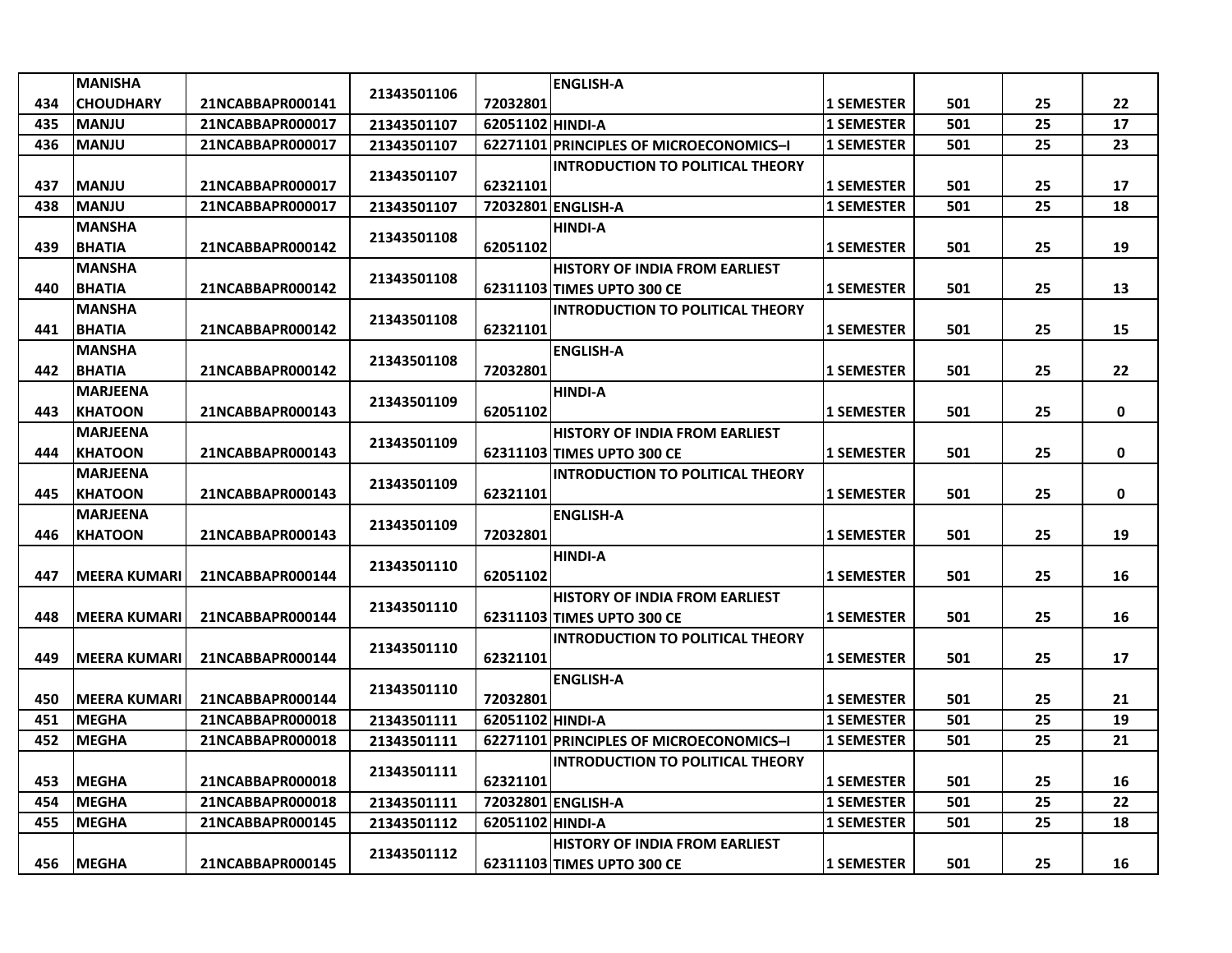|     |                  |                  |             |                  | <b>INTRODUCTION TO POLITICAL THEORY</b> |                   |     |    |    |
|-----|------------------|------------------|-------------|------------------|-----------------------------------------|-------------------|-----|----|----|
| 457 | <b>MEGHA</b>     | 21NCABBAPR000145 | 21343501112 | 62321101         |                                         | <b>1 SEMESTER</b> | 501 | 25 | 16 |
| 458 | <b>MEGHA</b>     | 21NCABBAPR000145 | 21343501112 |                  | 72032801 ENGLISH-A                      | <b>1 SEMESTER</b> | 501 | 25 | 17 |
| 459 | <b>MEGHA RAJ</b> | 21NCABBAPR000147 | 21343501113 | 62051103 HINDI-B |                                         | <b>1 SEMESTER</b> | 501 | 25 | 17 |
|     |                  |                  |             |                  | <b>HISTORY OF INDIA FROM EARLIEST</b>   |                   |     |    |    |
| 460 | <b>MEGHA RAJ</b> | 21NCABBAPR000147 | 21343501113 |                  | 62311103 TIMES UPTO 300 CE              | <b>1 SEMESTER</b> | 501 | 25 | 16 |
|     |                  |                  |             |                  | <b>INTRODUCTION TO POLITICAL THEORY</b> |                   |     |    |    |
| 461 | <b>MEGHA RAJ</b> | 21NCABBAPR000147 | 21343501113 | 62321101         |                                         | <b>1 SEMESTER</b> | 501 | 25 | 20 |
| 462 | <b>MEGHA RAJ</b> | 21NCABBAPR000147 | 21343501113 |                  | 72032801 ENGLISH-A                      | <b>1 SEMESTER</b> | 501 | 25 | 22 |
| 463 | <b>MEGHNA</b>    | 21NCABBAPR000019 | 21343501114 | 62051102 HINDI-A |                                         | <b>1 SEMESTER</b> | 501 | 25 | 18 |
| 464 | <b>MEGHNA</b>    | 21NCABBAPR000019 | 21343501114 |                  | 62271101 PRINCIPLES OF MICROECONOMICS-I | <b>1 SEMESTER</b> | 501 | 25 | 22 |
|     |                  |                  | 21343501114 |                  | <b>INTRODUCTION TO POLITICAL THEORY</b> |                   |     |    |    |
| 465 | <b>MEGHNA</b>    | 21NCABBAPR000019 |             | 62321101         |                                         | <b>1 SEMESTER</b> | 501 | 25 | 13 |
| 466 | <b>MEGHNA</b>    | 21NCABBAPR000019 | 21343501114 |                  | 72032801 ENGLISH-A                      | <b>1 SEMESTER</b> | 501 | 25 | 21 |
|     | <b>MEGHNA</b>    |                  |             |                  | <b>HINDI-A</b>                          |                   |     |    |    |
|     | <b>SHANKAR</b>   |                  | 21343501115 |                  |                                         |                   |     |    |    |
| 467 | <b>SHANKAR</b>   | 21NCABBAPR000148 |             | 62051102         |                                         | <b>1 SEMESTER</b> | 501 | 25 | 18 |
|     | <b>MEGHNA</b>    |                  |             |                  | <b>HISTORY OF INDIA FROM EARLIEST</b>   |                   |     |    |    |
|     | SHANKAR          |                  | 21343501115 |                  | <b>TIMES UPTO 300 CE</b>                |                   |     |    |    |
| 468 | <b>SHANKAR</b>   | 21NCABBAPR000148 |             | 62311103         |                                         | <b>1 SEMESTER</b> | 501 | 25 | 17 |
|     | <b>MEGHNA</b>    |                  |             |                  | <b>INTRODUCTION TO POLITICAL THEORY</b> |                   |     |    |    |
|     | <b>SHANKAR</b>   |                  | 21343501115 |                  |                                         |                   |     |    |    |
| 469 | <b>SHANKAR</b>   | 21NCABBAPR000148 |             | 62321101         |                                         | <b>1 SEMESTER</b> | 501 | 25 | 16 |
|     | <b>MEGHNA</b>    |                  |             |                  | <b>ENGLISH-A</b>                        |                   |     |    |    |
|     | <b>SHANKAR</b>   |                  | 21343501115 |                  |                                         |                   |     |    |    |
| 470 | <b>SHANKAR</b>   | 21NCABBAPR000148 |             | 72032801         |                                         | <b>1 SEMESTER</b> | 501 | 25 | 20 |
|     | <b>MITALI</b>    |                  | 21343501116 |                  | <b>HINDI-A</b>                          |                   |     |    |    |
| 471 | <b>SARSUNIA</b>  | 21NCABBAPR000150 |             | 62051102         |                                         | <b>1 SEMESTER</b> | 501 | 25 | 23 |
|     | <b>MITALI</b>    |                  | 21343501116 |                  | <b>HISTORY OF INDIA FROM EARLIEST</b>   |                   |     |    |    |
| 472 | <b>SARSUNIA</b>  | 21NCABBAPR000150 |             |                  | 62311103 TIMES UPTO 300 CE              | <b>1 SEMESTER</b> | 501 | 25 | 10 |
|     | <b>MITALI</b>    |                  | 21343501116 |                  | <b>INTRODUCTION TO POLITICAL THEORY</b> |                   |     |    |    |
| 473 | <b>SARSUNIA</b>  | 21NCABBAPR000150 |             | 62321101         |                                         | <b>1 SEMESTER</b> | 501 | 25 | 23 |
|     | <b>MITALI</b>    |                  | 21343501116 |                  | <b>ENGLISH-A</b>                        |                   |     |    |    |
| 474 | <b>SARSUNIA</b>  | 21NCABBAPR000150 |             | 72032801         |                                         | <b>1 SEMESTER</b> | 501 | 25 | 20 |
| 475 | <b>MOHSINA</b>   | 21NCABBAPR000151 | 21343501117 | 62051102 HINDI-A |                                         | <b>1 SEMESTER</b> | 501 | 25 | 18 |
|     |                  |                  | 21343501117 |                  | <b>HISTORY OF INDIA FROM EARLIEST</b>   |                   |     |    |    |
| 476 | <b>MOHSINA</b>   | 21NCABBAPR000151 |             |                  | 62311103 TIMES UPTO 300 CE              | <b>1 SEMESTER</b> | 501 | 25 | 17 |
|     |                  |                  | 21343501117 |                  | <b>INTRODUCTION TO POLITICAL THEORY</b> |                   |     |    |    |
| 477 | <b>MOHSINA</b>   | 21NCABBAPR000151 |             | 62321101         |                                         | 1 SEMESTER        | 501 | 25 | 15 |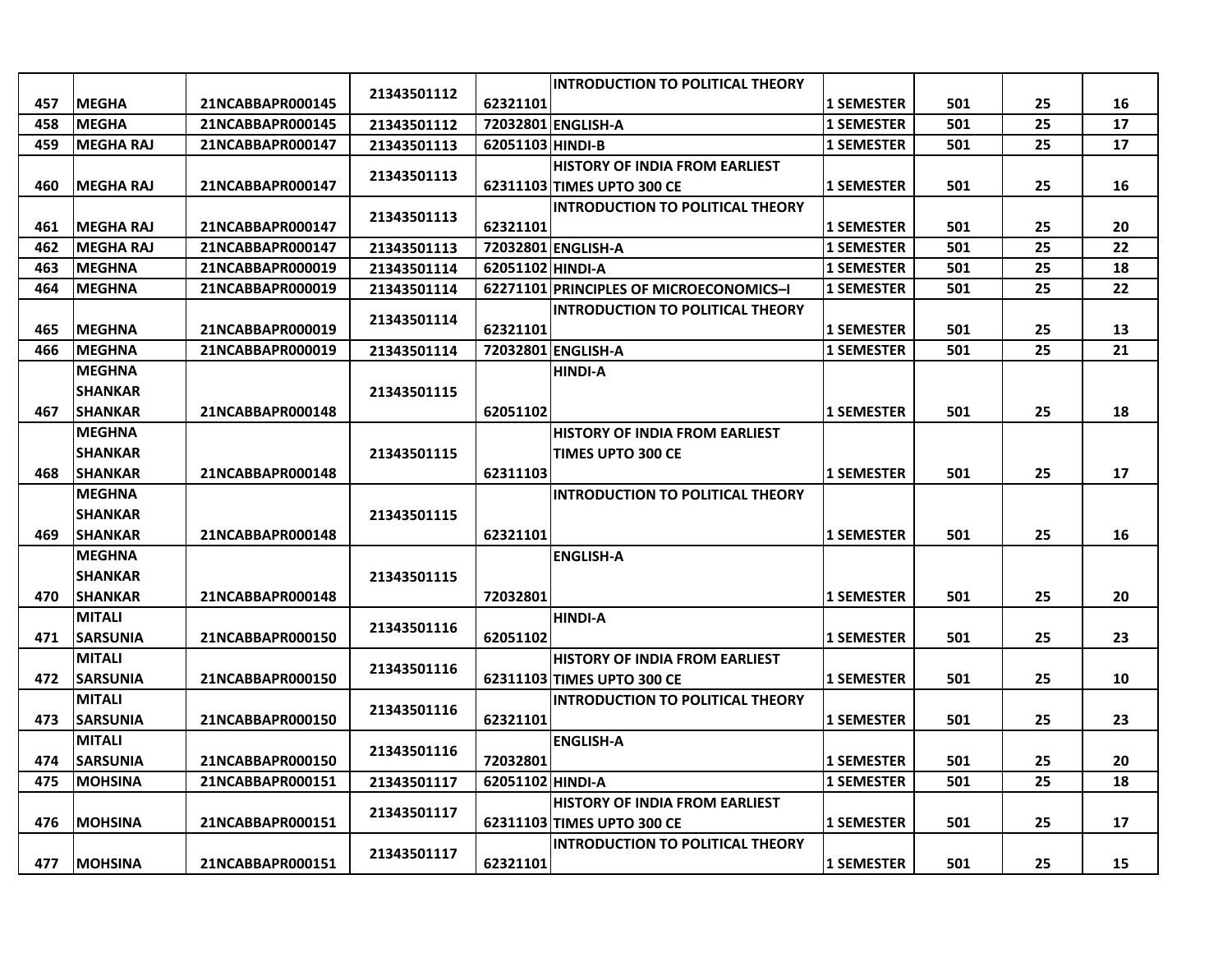| 478 | <b>MOHSINA</b>                 | 21NCABBAPR000151 | 21343501117 |                  | 72032801 ENGLISH-A                                                  | <b>1 SEMESTER</b> | 501 | 25 | 20           |
|-----|--------------------------------|------------------|-------------|------------------|---------------------------------------------------------------------|-------------------|-----|----|--------------|
| 479 | <b>MONIKA</b>                  | 21NCABBAPR000152 | 21343501118 | 62051102 HINDI-A |                                                                     | <b>1 SEMESTER</b> | 501 | 25 | $\mathbf{0}$ |
| 480 | <b>MONIKA</b>                  | 21NCABBAPR000152 | 21343501118 |                  | <b>HISTORY OF INDIA FROM EARLIEST</b><br>62311103 TIMES UPTO 300 CE | <b>1 SEMESTER</b> | 501 | 25 | 14           |
| 481 | <b>MONIKA</b>                  | 21NCABBAPR000152 | 21343501118 | 62321101         | <b>INTRODUCTION TO POLITICAL THEORY</b>                             | <b>1 SEMESTER</b> | 501 | 25 | 0            |
| 482 | <b>MONIKA</b>                  | 21NCABBAPR000152 | 21343501118 |                  | 72032801 ENGLISH-A                                                  | <b>1 SEMESTER</b> | 501 | 25 | 13           |
| 483 | <b>MUSKAAN</b>                 | 21NCABBAPR000153 | 21343501119 | 62051102 HINDI-A |                                                                     | <b>1 SEMESTER</b> | 501 | 25 | 21           |
| 484 | <b>MUSKAAN</b>                 | 21NCABBAPR000153 | 21343501119 |                  | <b>HISTORY OF INDIA FROM EARLIEST</b><br>62311103 TIMES UPTO 300 CE | <b>1 SEMESTER</b> | 501 | 25 | 16           |
| 485 | <b>MUSKAAN</b>                 | 21NCABBAPR000153 | 21343501119 | 62321101         | <b>INTRODUCTION TO POLITICAL THEORY</b>                             | <b>1 SEMESTER</b> | 501 | 25 | 16           |
| 486 | <b>MUSKAAN</b>                 | 21NCABBAPR000153 | 21343501119 |                  | 72032801 ENGLISH-A                                                  | <b>1 SEMESTER</b> | 501 | 25 | 22           |
| 487 | <b>MUSKAN</b>                  | 21NCABBAPR000020 | 21343501120 | 62051102 HINDI-A |                                                                     | <b>1 SEMESTER</b> | 501 | 25 | 20           |
| 488 | <b>MUSKAN</b>                  | 21NCABBAPR000020 | 21343501120 |                  | 62271101 PRINCIPLES OF MICROECONOMICS-I                             | <b>1 SEMESTER</b> | 501 | 25 | 22           |
| 489 | <b>MUSKAN</b>                  | 21NCABBAPR000020 | 21343501120 | 62321101         | <b>INTRODUCTION TO POLITICAL THEORY</b>                             | <b>1 SEMESTER</b> | 501 | 25 | 16           |
| 490 | <b>MUSKAN</b>                  | 21NCABBAPR000020 | 21343501120 |                  | 72032801 ENGLISH-A                                                  | <b>1 SEMESTER</b> | 501 | 25 | 21           |
| 491 | <b>MUSKAN</b>                  | 21NCABBAPR000154 | 21343501121 | 62051102 HINDI-A |                                                                     | <b>1 SEMESTER</b> | 501 | 25 | 17           |
| 492 | <b>MUSKAN</b>                  | 21NCABBAPR000154 | 21343501121 | 62321101         | <b>INTRODUCTION TO POLITICAL THEORY</b>                             | <b>1 SEMESTER</b> | 501 | 25 | 17           |
| 493 | <b>MUSKAN</b>                  | 21NCABBAPR000154 | 21343501121 |                  | 72032801 ENGLISH-A                                                  | <b>1 SEMESTER</b> | 501 | 25 | 21           |
| 494 | <b>MUSKAN</b><br><b>GUPTA</b>  | 21NCABBAPR000155 | 21343501122 | 62051102         | <b>HINDI-A</b>                                                      | <b>1 SEMESTER</b> | 501 | 25 | 20           |
| 495 | <b>MUSKAN</b><br><b>GUPTA</b>  | 21NCABBAPR000155 | 21343501122 |                  | <b>HISTORY OF INDIA FROM EARLIEST</b><br>62311103 TIMES UPTO 300 CE | <b>1 SEMESTER</b> | 501 | 25 | 17           |
| 496 | <b>MUSKAN</b><br><b>GUPTA</b>  | 21NCABBAPR000155 | 21343501122 | 62321101         | <b>INTRODUCTION TO POLITICAL THEORY</b>                             | <b>1 SEMESTER</b> | 501 | 25 | 16           |
| 497 | <b>MUSKAN</b><br><b>GUPTA</b>  | 21NCABBAPR000155 | 21343501122 | 72032801         | <b>ENGLISH-A</b>                                                    | <b>1 SEMESTER</b> | 501 | 25 | 23           |
| 498 | <b>MUSKAN</b><br><b>KUMARI</b> | 21NCABBAPR000021 | 21343501123 | 62051103         | <b>HINDI-B</b>                                                      | <b>1 SEMESTER</b> | 501 | 25 | 0            |
| 499 | <b>MUSKAN</b><br><b>KUMARI</b> | 21NCABBAPR000021 | 21343501123 | 62271101         | <b>PRINCIPLES OF MICROECONOMICS-I</b>                               | <b>1 SEMESTER</b> | 501 | 25 | 14           |
| 500 | <b>MUSKAN</b><br><b>KUMARI</b> | 21NCABBAPR000021 | 21343501123 | 62321101         | <b>INTRODUCTION TO POLITICAL THEORY</b>                             | <b>1 SEMESTER</b> | 501 | 25 | $\mathbf 0$  |
| 501 | <b>MUSKAN</b><br><b>KUMARI</b> | 21NCABBAPR000021 | 21343501123 | 72032801         | <b>ENGLISH-A</b>                                                    | <b>1 SEMESTER</b> | 501 | 25 | 13           |
| 502 | <b>NANCY</b>                   | 21NCABBAPR000156 | 21343501124 | 62051102 HINDI-A |                                                                     | <b>1 SEMESTER</b> | 501 | 25 | 21           |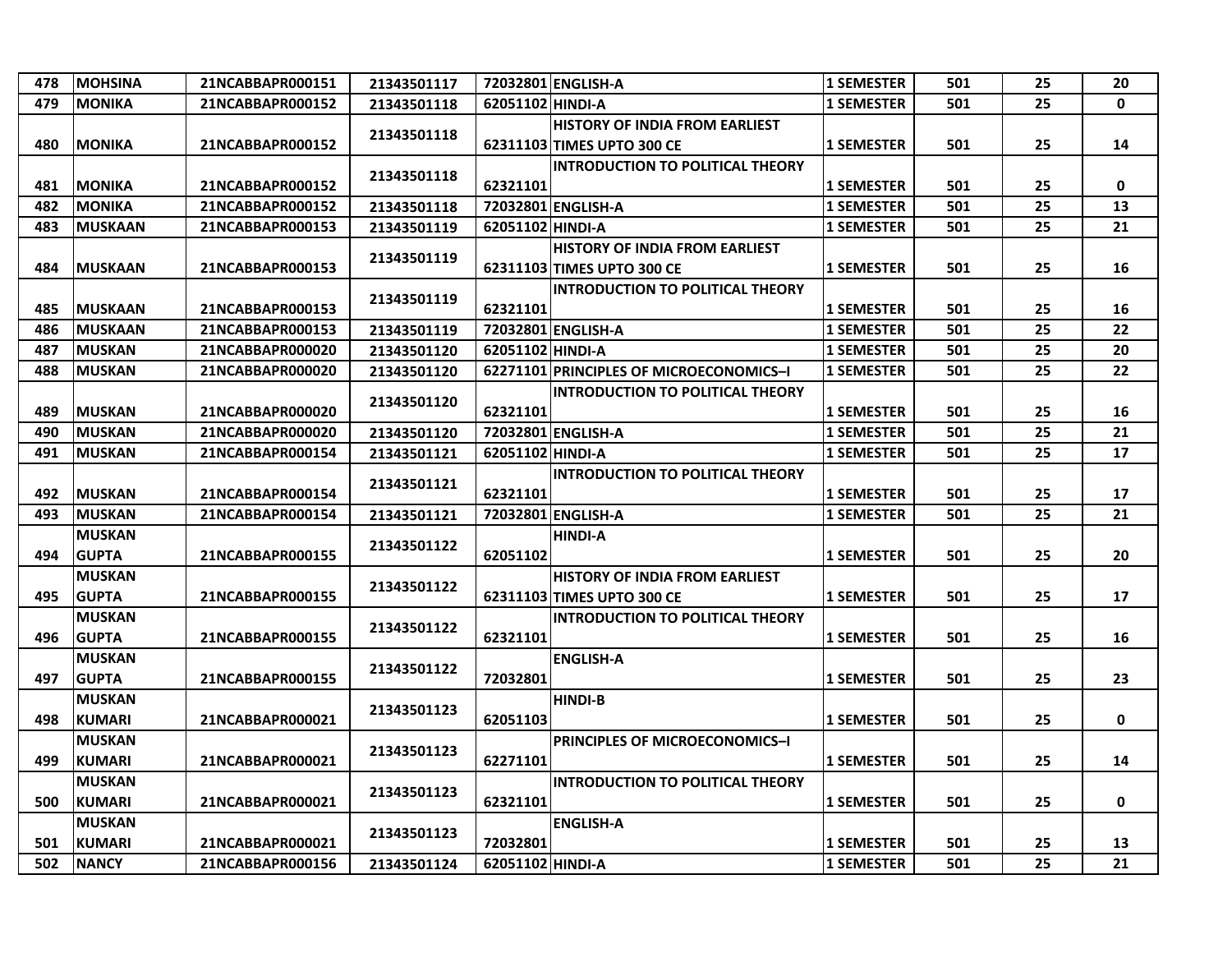|     |                       |                  |             |                  | <b>HISTORY OF INDIA FROM EARLIEST</b>   |                   |     |    |    |
|-----|-----------------------|------------------|-------------|------------------|-----------------------------------------|-------------------|-----|----|----|
| 503 | <b>NANCY</b>          | 21NCABBAPR000156 | 21343501124 |                  | 62311103 TIMES UPTO 300 CE              | 1 SEMESTER        | 501 | 25 | 10 |
|     |                       |                  |             |                  | <b>INTRODUCTION TO POLITICAL THEORY</b> |                   |     |    |    |
| 504 | <b>NANCY</b>          | 21NCABBAPR000156 | 21343501124 | 62321101         |                                         | <b>1 SEMESTER</b> | 501 | 25 | 19 |
| 505 | <b>NANCY</b>          | 21NCABBAPR000156 | 21343501124 |                  | 72032801 ENGLISH-A                      | <b>1 SEMESTER</b> | 501 | 25 | 19 |
|     | <b>NANDINI</b>        |                  |             |                  | <b>HINDI-A</b>                          |                   |     |    |    |
| 506 | <b>BHUTANI</b>        | 21NCABBAPR000023 | 21343501125 | 62051102         |                                         | <b>1 SEMESTER</b> | 501 | 25 | 19 |
|     | <b>NANDINI</b>        |                  |             |                  | <b>PRINCIPLES OF MICROECONOMICS-I</b>   |                   |     |    |    |
| 507 | <b>BHUTANI</b>        | 21NCABBAPR000023 | 21343501125 | 62271101         |                                         | <b>1 SEMESTER</b> | 501 | 25 | 20 |
|     | <b>NANDINI</b>        |                  |             |                  | INTRODUCTION TO POLITICAL THEORY        |                   |     |    |    |
| 508 | <b>BHUTANI</b>        | 21NCABBAPR000023 | 21343501125 | 62321101         |                                         | <b>1 SEMESTER</b> | 501 | 25 | 16 |
|     | <b>NANDINI</b>        |                  |             |                  | <b>ENGLISH-A</b>                        |                   |     |    |    |
| 509 | <b>BHUTANI</b>        | 21NCABBAPR000023 | 21343501125 | 72032801         |                                         | <b>1 SEMESTER</b> | 501 | 25 | 21 |
|     |                       |                  |             |                  | <b>HINDI-A</b>                          |                   |     |    |    |
| 510 | <b>NANDINI DUBEY</b>  | 21NCABBAPR000022 | 21343501126 | 62051102         |                                         | <b>1 SEMESTER</b> | 501 | 25 | 21 |
|     |                       |                  |             |                  | <b>PRINCIPLES OF MICROECONOMICS-I</b>   |                   |     |    |    |
| 511 | <b>NANDINI DUBEY</b>  | 21NCABBAPR000022 | 21343501126 | 62271101         |                                         | <b>1 SEMESTER</b> | 501 | 25 | 24 |
|     |                       |                  |             |                  | <b>INTRODUCTION TO POLITICAL THEORY</b> |                   |     |    |    |
| 512 | <b>INANDINI DUBEY</b> | 21NCABBAPR000022 | 21343501126 | 62321101         |                                         | <b>1 SEMESTER</b> | 501 | 25 | 18 |
|     |                       |                  |             |                  | <b>ENGLISH-A</b>                        |                   |     |    |    |
| 513 | <b>NANDINI DUBEY</b>  | 21NCABBAPR000022 | 21343501126 | 72032801         |                                         | <b>1 SEMESTER</b> | 501 | 25 | 22 |
| 514 | <b>INASREEN</b>       | 21NCABBAPR000157 | 21343501127 | 62051102 HINDI-A |                                         | <b>1 SEMESTER</b> | 501 | 25 | 21 |
|     |                       |                  |             |                  | <b>HISTORY OF INDIA FROM EARLIEST</b>   |                   |     |    |    |
| 515 | <b>NASREEN</b>        | 21NCABBAPR000157 | 21343501127 |                  | 62311103 TIMES UPTO 300 CE              | <b>1 SEMESTER</b> | 501 | 25 | 13 |
|     |                       |                  |             |                  | <b>INTRODUCTION TO POLITICAL THEORY</b> |                   |     |    |    |
| 516 | <b>NASREEN</b>        | 21NCABBAPR000157 | 21343501127 | 62321101         |                                         | <b>1 SEMESTER</b> | 501 | 25 | 18 |
| 517 | <b>NASREEN</b>        | 21NCABBAPR000157 | 21343501127 |                  | 72032801 ENGLISH-A                      | <b>1 SEMESTER</b> | 501 | 25 | 21 |
| 518 | <b>NAZIA</b>          | 21NCABBAPR000158 | 21343501128 | 62051102 HINDI-A |                                         | <b>1 SEMESTER</b> | 501 | 25 | 21 |
|     |                       |                  |             |                  | <b>HISTORY OF INDIA FROM EARLIEST</b>   |                   |     |    |    |
| 519 | <b>NAZIA</b>          | 21NCABBAPR000158 | 21343501128 |                  | 62311103 TIMES UPTO 300 CE              | <b>1 SEMESTER</b> | 501 | 25 | 14 |
|     |                       |                  |             |                  | <b>INTRODUCTION TO POLITICAL THEORY</b> |                   |     |    |    |
| 520 | <b>NAZIA</b>          | 21NCABBAPR000158 | 21343501128 | 62321101         |                                         | <b>1 SEMESTER</b> | 501 | 25 | 16 |
| 521 | <b>NAZIA</b>          | 21NCABBAPR000158 | 21343501128 |                  | 72032801 ENGLISH-A                      | <b>1 SEMESTER</b> | 501 | 25 | 23 |
|     |                       |                  |             |                  | <b>HINDI-A</b>                          |                   |     |    |    |
| 522 | <b>NAZIS PARVEEN</b>  |                  | 21343501129 | 62051102         |                                         |                   | 501 | 25 | 22 |
|     |                       | 21NCABBAPR000159 |             |                  | <b>HISTORY OF INDIA FROM EARLIEST</b>   | <b>1 SEMESTER</b> |     |    |    |
| 523 | <b>NAZIS PARVEEN</b>  | 21NCABBAPR000159 | 21343501129 |                  | 62311103 TIMES UPTO 300 CE              | <b>1 SEMESTER</b> | 501 | 25 | 17 |
|     |                       |                  |             |                  |                                         |                   |     |    |    |
|     |                       |                  | 21343501129 |                  | <b>INTRODUCTION TO POLITICAL THEORY</b> |                   |     |    |    |
| 524 | <b>INAZIS PARVEEN</b> | 21NCABBAPR000159 |             | 62321101         |                                         | <b>1 SEMESTER</b> | 501 | 25 | 22 |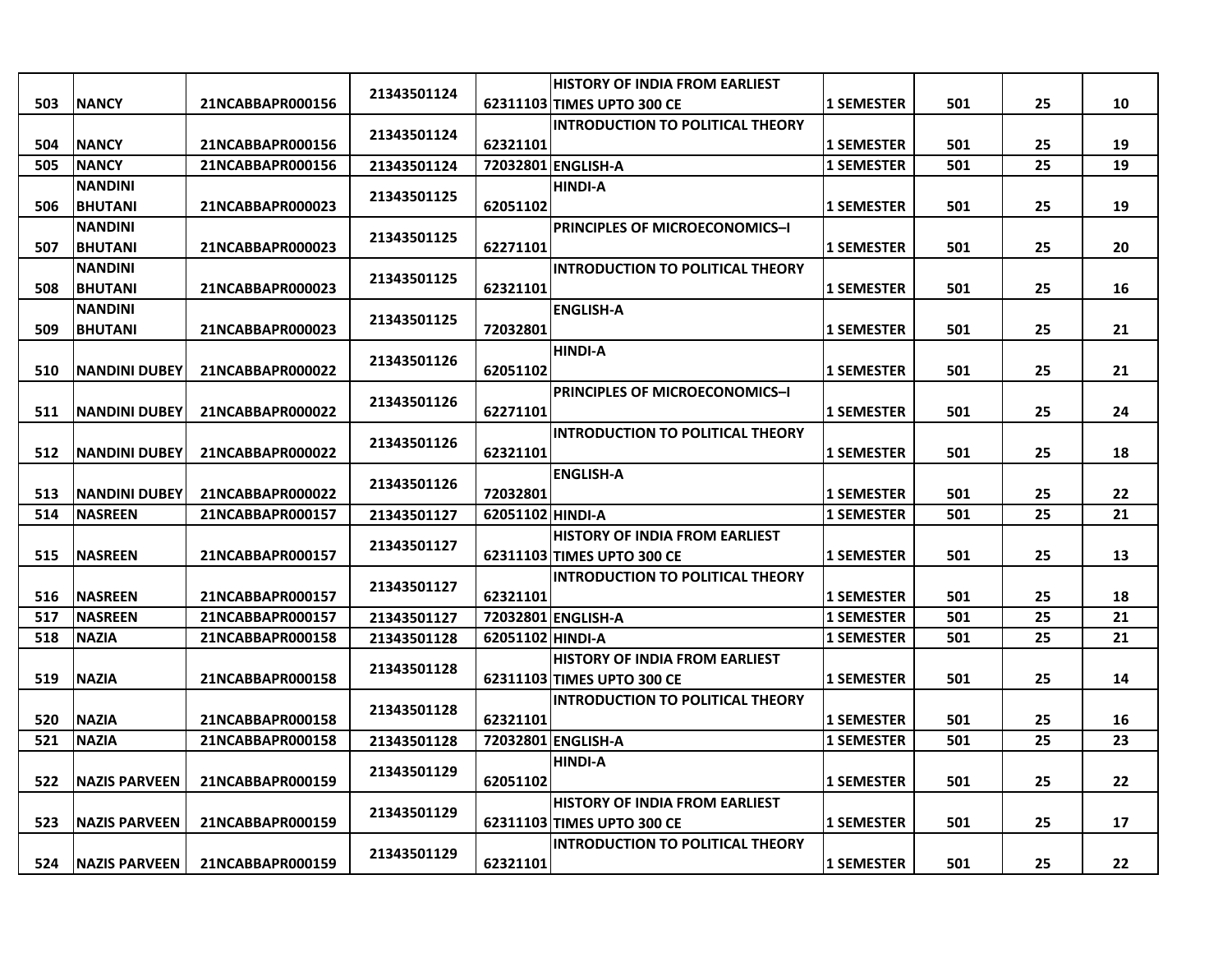|     |                      |                  |             |                  | <b>ENGLISH-A</b>                        |                   |     |    |    |
|-----|----------------------|------------------|-------------|------------------|-----------------------------------------|-------------------|-----|----|----|
| 525 | <b>NAZIS PARVEEN</b> | 21NCABBAPR000159 | 21343501129 | 72032801         |                                         | 1 SEMESTER        | 501 | 25 | 22 |
| 526 | <b>NEHA</b>          | 21NCABBAPR000160 | 21343501130 | 62051102 HINDI-A |                                         | <b>1 SEMESTER</b> | 501 | 25 | 19 |
|     |                      |                  |             |                  | <b>HISTORY OF INDIA FROM EARLIEST</b>   |                   |     |    |    |
| 527 | <b>NEHA</b>          | 21NCABBAPR000160 | 21343501130 |                  | 62311103 TIMES UPTO 300 CE              | <b>1 SEMESTER</b> | 501 | 25 | 14 |
|     |                      |                  |             |                  | <b>INTRODUCTION TO POLITICAL THEORY</b> |                   |     |    |    |
| 528 | <b>NEHA</b>          | 21NCABBAPR000160 | 21343501130 | 62321101         |                                         | <b>1 SEMESTER</b> | 501 | 25 | 18 |
| 529 | <b>NEHA</b>          | 21NCABBAPR000160 | 21343501130 |                  | 72032801 ENGLISH-A                      | <b>1 SEMESTER</b> | 501 | 25 | 22 |
| 530 | <b>NEHA KUMARI</b>   | 21NCABBAPR000161 | 21343501131 | 62051102 HINDI-A |                                         | 1 SEMESTER        | 501 | 25 | 15 |
|     |                      |                  |             |                  | <b>HISTORY OF INDIA FROM EARLIEST</b>   |                   |     |    |    |
| 531 | <b>NEHA KUMARI</b>   | 21NCABBAPR000161 | 21343501131 |                  | 62311103 TIMES UPTO 300 CE              | <b>1 SEMESTER</b> | 501 | 25 | 10 |
|     |                      |                  | 21343501131 |                  | <b>INTRODUCTION TO POLITICAL THEORY</b> |                   |     |    |    |
| 532 | <b>NEHA KUMARI</b>   | 21NCABBAPR000161 |             | 62321101         |                                         | <b>1 SEMESTER</b> | 501 | 25 | 16 |
| 533 | <b>NEHA KUMARI</b>   | 21NCABBAPR000161 | 21343501131 |                  | 72032801 ENGLISH-A                      | <b>1 SEMESTER</b> | 501 | 25 | 21 |
|     | <b>NEHA</b>          |                  | 21343501132 |                  | <b>HINDI-A</b>                          |                   |     |    |    |
| 534 | <b>MAHAWAR</b>       | 21NCABBAPR000163 |             | 62051102         |                                         | <b>1 SEMESTER</b> | 501 | 25 | 19 |
|     | <b>NEHA</b>          |                  | 21343501132 |                  | <b>HISTORY OF INDIA FROM EARLIEST</b>   |                   |     |    |    |
| 535 | <b>MAHAWAR</b>       | 21NCABBAPR000163 |             |                  | 62311103 TIMES UPTO 300 CE              | <b>1 SEMESTER</b> | 501 | 25 | 17 |
|     | <b>NEHA</b>          |                  | 21343501132 |                  | <b>INTRODUCTION TO POLITICAL THEORY</b> |                   |     |    |    |
| 536 | <b>MAHAWAR</b>       | 21NCABBAPR000163 |             | 62321101         |                                         | <b>1 SEMESTER</b> | 501 | 25 | 19 |
|     | <b>NEHA</b>          |                  | 21343501132 |                  | <b>ENGLISH-A</b>                        |                   |     |    |    |
| 537 | <b>MAHAWAR</b>       | 21NCABBAPR000163 |             | 72032801         |                                         | <b>1 SEMESTER</b> | 501 | 25 | 23 |
| 538 | <b>NEHA SANTRA</b>   | 21NCABBAPR000164 | 21343501133 | 62051102 HINDI-A |                                         | <b>1 SEMESTER</b> | 501 | 25 | 21 |
|     |                      |                  | 21343501133 |                  | <b>HISTORY OF INDIA FROM EARLIEST</b>   |                   |     |    |    |
| 539 | <b>NEHA SANTRA</b>   | 21NCABBAPR000164 |             |                  | 62311103 TIMES UPTO 300 CE              | <b>1 SEMESTER</b> | 501 | 25 | 16 |
|     |                      |                  | 21343501133 |                  | <b>INTRODUCTION TO POLITICAL THEORY</b> |                   |     |    |    |
| 540 | <b>NEHA SANTRA</b>   | 21NCABBAPR000164 |             | 62321101         |                                         | <b>1 SEMESTER</b> | 501 | 25 | 16 |
| 541 | <b>NEHA SANTRA</b>   | 21NCABBAPR000164 | 21343501133 |                  | 72032801 ENGLISH-A                      | <b>1 SEMESTER</b> | 501 | 25 | 22 |
| 542 | <b>NIDHI</b>         | 21NCABBAPR000165 | 21343501134 | 62051102 HINDI-A |                                         | <b>1 SEMESTER</b> | 501 | 25 | 17 |
|     |                      |                  | 21343501134 |                  | <b>HISTORY OF INDIA FROM EARLIEST</b>   |                   |     |    |    |
| 543 | <b>NIDHI</b>         | 21NCABBAPR000165 |             |                  | 62311103 TIMES UPTO 300 CE              | 1 SEMESTER        | 501 | 25 | 16 |
|     |                      |                  | 21343501134 |                  | <b>INTRODUCTION TO POLITICAL THEORY</b> |                   |     |    |    |
| 544 | <b>NIDHI</b>         | 21NCABBAPR000165 |             | 62321101         |                                         | <b>1 SEMESTER</b> | 501 | 25 | 16 |
| 545 | <b>NIDHI</b>         | 21NCABBAPR000165 | 21343501134 |                  | 72032801 ENGLISH-A                      | <b>1 SEMESTER</b> | 501 | 25 | 13 |
| 546 | NIDHI JHA            | 21NCABBAPR000166 | 21343501135 | 62051102 HINDI-A |                                         | <b>1 SEMESTER</b> | 501 | 25 | 21 |
|     |                      |                  | 21343501135 |                  | <b>HISTORY OF INDIA FROM EARLIEST</b>   |                   |     |    |    |
| 547 | <b>NIDHI JHA</b>     | 21NCABBAPR000166 |             |                  | 62311103 TIMES UPTO 300 CE              | <b>1 SEMESTER</b> | 501 | 25 | 17 |
|     |                      |                  | 21343501135 |                  | <b>INTRODUCTION TO POLITICAL THEORY</b> |                   |     |    |    |
| 548 | NIDHI JHA            | 21NCABBAPR000166 |             | 62321101         |                                         | <b>1 SEMESTER</b> | 501 | 25 | 19 |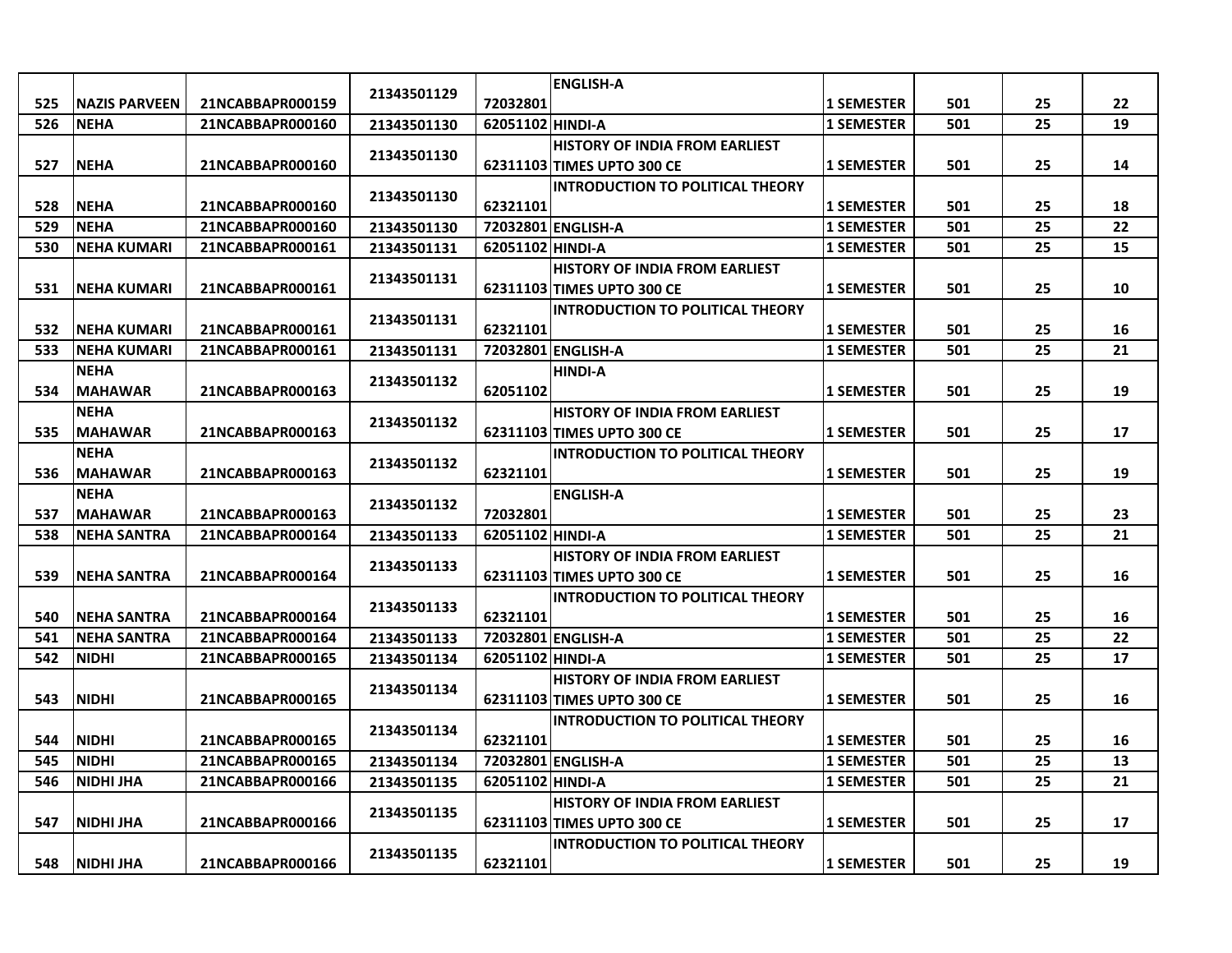| 549 | <b>NIDHI JHA</b>   | 21NCABBAPR000166 | 21343501135 |                  | 72032801 ENGLISH-A                      | <b>1 SEMESTER</b> | 501 | 25 | 22 |
|-----|--------------------|------------------|-------------|------------------|-----------------------------------------|-------------------|-----|----|----|
|     | <b>NIKITA</b>      |                  |             |                  | <b>HINDI-A</b>                          |                   |     |    |    |
| 550 | <b>RATHORE</b>     | 21NCABBAPR000167 | 21343501136 | 62051102         |                                         | <b>1 SEMESTER</b> | 501 | 25 | 16 |
|     | <b>NIKITA</b>      |                  |             |                  | <b>HISTORY OF INDIA FROM EARLIEST</b>   |                   |     |    |    |
| 551 | <b>RATHORE</b>     | 21NCABBAPR000167 | 21343501136 |                  | 62311103 TIMES UPTO 300 CE              | <b>1 SEMESTER</b> | 501 | 25 | 12 |
|     | <b>NIKITA</b>      |                  |             |                  | <b>INTRODUCTION TO POLITICAL THEORY</b> |                   |     |    |    |
| 552 | <b>RATHORE</b>     | 21NCABBAPR000167 | 21343501136 | 62321101         |                                         | <b>1 SEMESTER</b> | 501 | 25 | 17 |
|     | <b>NIKITA</b>      |                  |             |                  | <b>ENGLISH-A</b>                        |                   |     |    |    |
| 553 | <b>RATHORE</b>     | 21NCABBAPR000167 | 21343501136 | 72032801         |                                         | <b>1 SEMESTER</b> | 501 | 25 | 22 |
| 554 | <b>NIKITA SONI</b> | 21NCABBAPR000168 | 21343501137 | 62051102 HINDI-A |                                         | <b>1 SEMESTER</b> | 501 | 25 | 18 |
|     |                    |                  |             |                  | <b>HISTORY OF INDIA FROM EARLIEST</b>   |                   |     |    |    |
| 555 | <b>NIKITA SONI</b> | 21NCABBAPR000168 | 21343501137 |                  | 62311103 TIMES UPTO 300 CE              | <b>1 SEMESTER</b> | 501 | 25 | 16 |
|     |                    |                  |             |                  | <b>INTRODUCTION TO POLITICAL THEORY</b> |                   |     |    |    |
| 556 | <b>NIKITA SONI</b> | 21NCABBAPR000168 | 21343501137 | 62321101         |                                         | <b>1 SEMESTER</b> | 501 | 25 | 18 |
| 557 | <b>NIKITA SONI</b> | 21NCABBAPR000168 | 21343501137 |                  | 72032801 ENGLISH-A                      | <b>1 SEMESTER</b> | 501 | 25 | 19 |
| 558 | <b>NIKKI</b>       | 21NCABBAPR000169 | 21343501138 | 62051102 HINDI-A |                                         | <b>1 SEMESTER</b> | 501 | 25 | 19 |
|     |                    |                  |             |                  | <b>HISTORY OF INDIA FROM EARLIEST</b>   |                   |     |    |    |
| 559 | <b>NIKKI</b>       | 21NCABBAPR000169 | 21343501138 |                  | 62311103 TIMES UPTO 300 CE              | <b>1 SEMESTER</b> | 501 | 25 | 16 |
|     |                    |                  | 21343501138 |                  | <b>INTRODUCTION TO POLITICAL THEORY</b> |                   |     |    |    |
| 560 | <b>NIKKI</b>       | 21NCABBAPR000169 |             | 62321101         |                                         | <b>1 SEMESTER</b> | 501 | 25 | 17 |
| 561 | <b>NIKKI</b>       | 21NCABBAPR000169 | 21343501138 |                  | 72032801 ENGLISH-A                      | <b>1 SEMESTER</b> | 501 | 25 | 12 |
| 562 | <b>NISHA</b>       | 21NCABBAPR000170 | 21343501139 | 62051102 HINDI-A |                                         | <b>1 SEMESTER</b> | 501 | 25 | 20 |
|     |                    |                  | 21343501139 |                  | <b>HISTORY OF INDIA FROM EARLIEST</b>   |                   |     |    |    |
| 563 | <b>NISHA</b>       | 21NCABBAPR000170 |             |                  | 62311103 TIMES UPTO 300 CE              | <b>1 SEMESTER</b> | 501 | 25 | 18 |
|     |                    |                  | 21343501139 |                  | <b>INTRODUCTION TO POLITICAL THEORY</b> |                   |     |    |    |
| 564 | <b>NISHA</b>       | 21NCABBAPR000170 |             | 62321101         |                                         | <b>1 SEMESTER</b> | 501 | 25 | 19 |
| 565 | <b>NISHA</b>       | 21NCABBAPR000170 | 21343501139 |                  | 72032801 ENGLISH-A                      | <b>1 SEMESTER</b> | 501 | 25 | 22 |
| 566 | <b>NISHA</b>       | 21NCABBAPR000171 | 21343501140 | 62051102 HINDI-A |                                         | <b>1 SEMESTER</b> | 501 | 25 | 18 |
|     |                    |                  | 21343501140 |                  | <b>HISTORY OF INDIA FROM EARLIEST</b>   |                   |     |    |    |
| 567 | <b>NISHA</b>       | 21NCABBAPR000171 |             |                  | 62311103 TIMES UPTO 300 CE              | <b>1 SEMESTER</b> | 501 | 25 | 15 |
|     |                    |                  | 21343501140 |                  | <b>INTRODUCTION TO POLITICAL THEORY</b> |                   |     |    |    |
| 568 | <b>NISHA</b>       | 21NCABBAPR000171 |             | 62321101         |                                         | <b>1 SEMESTER</b> | 501 | 25 | 18 |
| 569 | <b>NISHA</b>       | 21NCABBAPR000171 | 21343501140 |                  | 72032801 ENGLISH-A                      | <b>1 SEMESTER</b> | 501 | 25 | 22 |
| 570 | <b>NISHA YADAV</b> | 21NCABBAPR000172 | 21343501141 | 62051102 HINDI-A |                                         | <b>1 SEMESTER</b> | 501 | 25 | 17 |
|     |                    |                  | 21343501141 |                  | <b>HISTORY OF INDIA FROM EARLIEST</b>   |                   |     |    |    |
| 571 | <b>NISHA YADAV</b> | 21NCABBAPR000172 |             |                  | 62311103 TIMES UPTO 300 CE              | <b>1 SEMESTER</b> | 501 | 25 | 16 |
|     |                    |                  | 21343501141 |                  | <b>INTRODUCTION TO POLITICAL THEORY</b> |                   |     |    |    |
| 572 | <b>NISHA YADAV</b> | 21NCABBAPR000172 |             | 62321101         |                                         | <b>1 SEMESTER</b> | 501 | 25 | 15 |
| 573 | <b>NISHA YADAV</b> | 21NCABBAPR000172 | 21343501141 |                  | 72032801 ENGLISH-A                      | <b>1 SEMESTER</b> | 501 | 25 | 20 |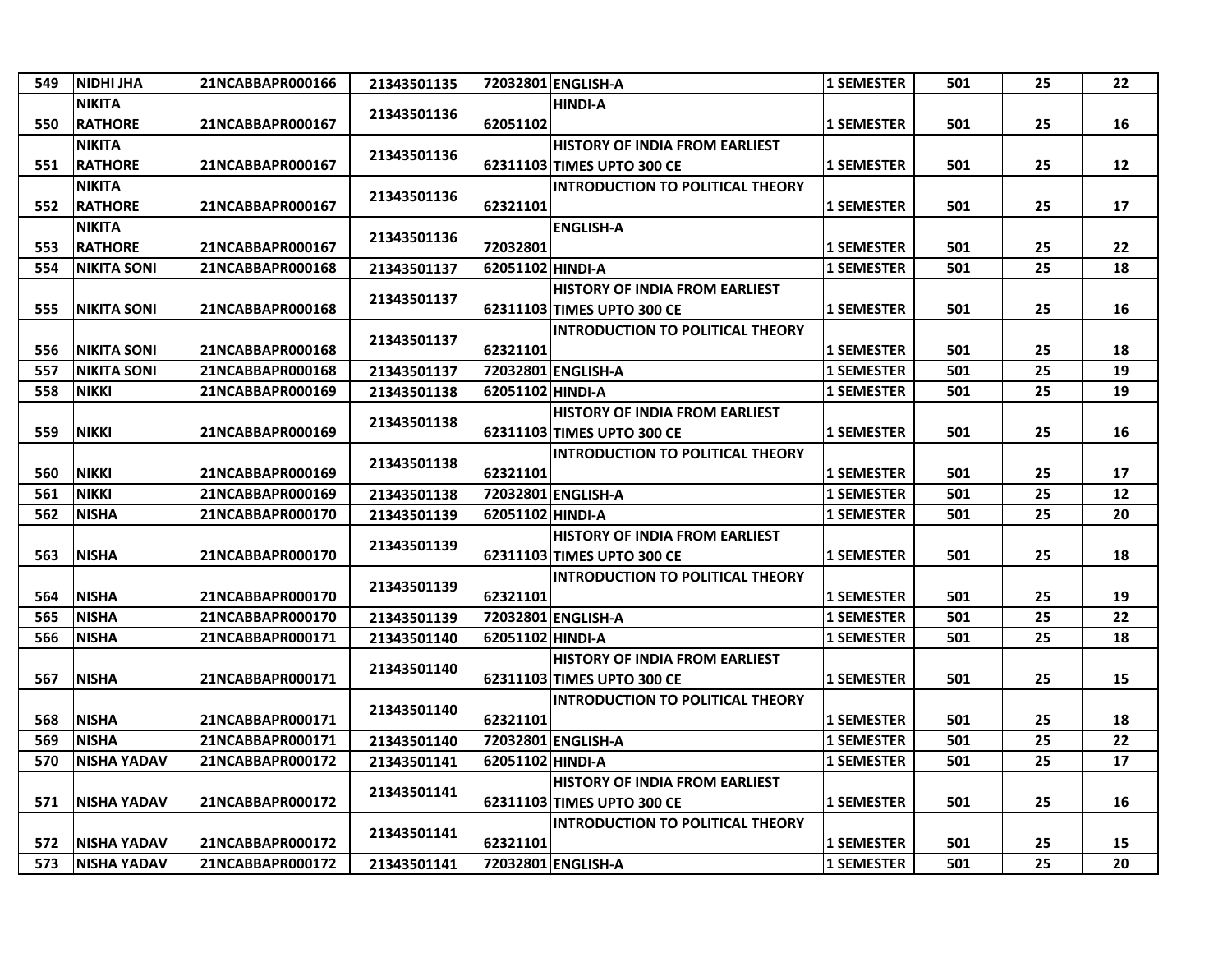| 574 | <b>NISHU KUMARI</b> | 21NCABBAPR000173 | 21343501142 | 62051102         | <b>HINDI-A</b>                                                        | <b>1 SEMESTER</b> | 501 | 25 | 17 |
|-----|---------------------|------------------|-------------|------------------|-----------------------------------------------------------------------|-------------------|-----|----|----|
|     |                     |                  |             |                  | <b>HISTORY OF INDIA FROM EARLIEST</b>                                 |                   |     |    |    |
| 575 | <b>NISHU KUMARI</b> | 21NCABBAPR000173 | 21343501142 |                  | 62311103 TIMES UPTO 300 CE                                            | <b>1 SEMESTER</b> | 501 | 25 | 16 |
|     |                     |                  |             |                  | <b>INTRODUCTION TO POLITICAL THEORY</b>                               |                   |     |    |    |
| 576 | INISHU KUMARI       | 21NCABBAPR000173 | 21343501142 | 62321101         |                                                                       | <b>1 SEMESTER</b> | 501 | 25 | 17 |
|     |                     |                  |             |                  | <b>ENGLISH-A</b>                                                      |                   |     |    |    |
| 577 | <b>NISHU KUMARI</b> | 21NCABBAPR000173 | 21343501142 | 72032801         |                                                                       | <b>1 SEMESTER</b> | 501 | 25 | 18 |
|     | <b>PARAKH</b>       |                  | 21343501143 |                  | <b>HINDI-A</b>                                                        |                   |     |    |    |
| 578 | <b>KASHYAP</b>      | 21NCABBAPR000174 |             | 62051102         |                                                                       | <b>1 SEMESTER</b> | 501 | 25 | 18 |
|     | <b>PARAKH</b>       |                  | 21343501143 |                  | <b>HISTORY OF INDIA FROM EARLIEST</b>                                 |                   |     |    |    |
| 579 | <b>KASHYAP</b>      | 21NCABBAPR000174 |             |                  | 62311103 TIMES UPTO 300 CE                                            | <b>1 SEMESTER</b> | 501 | 25 | 10 |
|     | <b>PARAKH</b>       |                  | 21343501143 |                  | <b>INTRODUCTION TO POLITICAL THEORY</b>                               |                   |     |    |    |
| 580 | <b>KASHYAP</b>      | 21NCABBAPR000174 |             | 62321101         |                                                                       | <b>1 SEMESTER</b> | 501 | 25 | 18 |
|     | <b>PARAKH</b>       |                  | 21343501143 |                  | <b>ENGLISH-A</b>                                                      |                   |     |    |    |
| 581 | <b>KASHYAP</b>      | 21NCABBAPR000174 |             | 72032801         |                                                                       | <b>1 SEMESTER</b> | 501 | 25 | 12 |
| 582 | <b>PAYAL</b>        | 21NCABBAPR000175 | 21343501144 | 62051102 HINDI-A |                                                                       | <b>1 SEMESTER</b> | 501 | 25 | 15 |
|     |                     |                  | 21343501144 |                  | <b>HISTORY OF INDIA FROM EARLIEST</b>                                 |                   |     |    |    |
| 583 | <b>PAYAL</b>        | 21NCABBAPR000175 |             |                  | 62311103 TIMES UPTO 300 CE<br><b>INTRODUCTION TO POLITICAL THEORY</b> | <b>1 SEMESTER</b> | 501 | 25 | 10 |
| 584 | <b>PAYAL</b>        | 21NCABBAPR000175 | 21343501144 | 62321101         |                                                                       | <b>1 SEMESTER</b> | 501 | 25 | 16 |
| 585 | <b>PAYAL</b>        | 21NCABBAPR000175 | 21343501144 |                  | 72032801 ENGLISH-A                                                    | <b>1 SEMESTER</b> | 501 | 25 | 21 |
|     |                     |                  |             |                  | <b>HINDI-A</b>                                                        |                   |     |    |    |
| 586 | lPAYAL SHARMA       | 21NCABBAPR000176 | 21343501145 | 62051102         |                                                                       | 1 SEMESTER        | 501 | 25 | 20 |
|     |                     |                  |             |                  | <b>HISTORY OF INDIA FROM EARLIEST</b>                                 |                   |     |    |    |
| 587 | <b>PAYAL SHARMA</b> | 21NCABBAPR000176 | 21343501145 |                  | 62311103 TIMES UPTO 300 CE                                            | <b>1 SEMESTER</b> | 501 | 25 | 16 |
|     |                     |                  |             |                  | <b>INTRODUCTION TO POLITICAL THEORY</b>                               |                   |     |    |    |
| 588 | <b>PAYAL SHARMA</b> | 21NCABBAPR000176 | 21343501145 | 62321101         |                                                                       | <b>1 SEMESTER</b> | 501 | 25 | 16 |
|     |                     |                  |             |                  | <b>ENGLISH-A</b>                                                      |                   |     |    |    |
| 589 | <b>PAYAL SHARMA</b> | 21NCABBAPR000176 | 21343501145 | 72032801         |                                                                       | <b>1 SEMESTER</b> | 501 | 25 | 22 |
| 590 | <b>PINKI YADAV</b>  | 21NCABBAPR000177 | 21343501146 | 62051102 HINDI-A |                                                                       | <b>1 SEMESTER</b> | 501 | 25 | 16 |
|     |                     |                  | 21343501146 |                  | <b>HISTORY OF INDIA FROM EARLIEST</b>                                 |                   |     |    |    |
| 591 | <b>PINKI YADAV</b>  | 21NCABBAPR000177 |             |                  | 62311103 TIMES UPTO 300 CE                                            | <b>1 SEMESTER</b> | 501 | 25 | 11 |
|     |                     |                  | 21343501146 |                  | <b>INTRODUCTION TO POLITICAL THEORY</b>                               |                   |     |    |    |
| 592 | <b>PINKI YADAV</b>  | 21NCABBAPR000177 |             | 62321101         |                                                                       | <b>1 SEMESTER</b> | 501 | 25 | 19 |
| 593 | <b>PINKI YADAV</b>  | 21NCABBAPR000177 | 21343501146 |                  | 72032801 ENGLISH-A                                                    | <b>1 SEMESTER</b> | 501 | 25 | 21 |
| 594 | <b>POOJA</b>        | 21NCABBAPR000178 | 21343501147 | 62051102 HINDI-A |                                                                       | <b>1 SEMESTER</b> | 501 | 25 | 21 |
|     |                     |                  | 21343501147 |                  | <b>HISTORY OF INDIA FROM EARLIEST</b>                                 |                   |     |    |    |
| 595 | <b>POOJA</b>        | 21NCABBAPR000178 |             |                  | 62311103 TIMES UPTO 300 CE                                            | <b>1 SEMESTER</b> | 501 | 25 | 13 |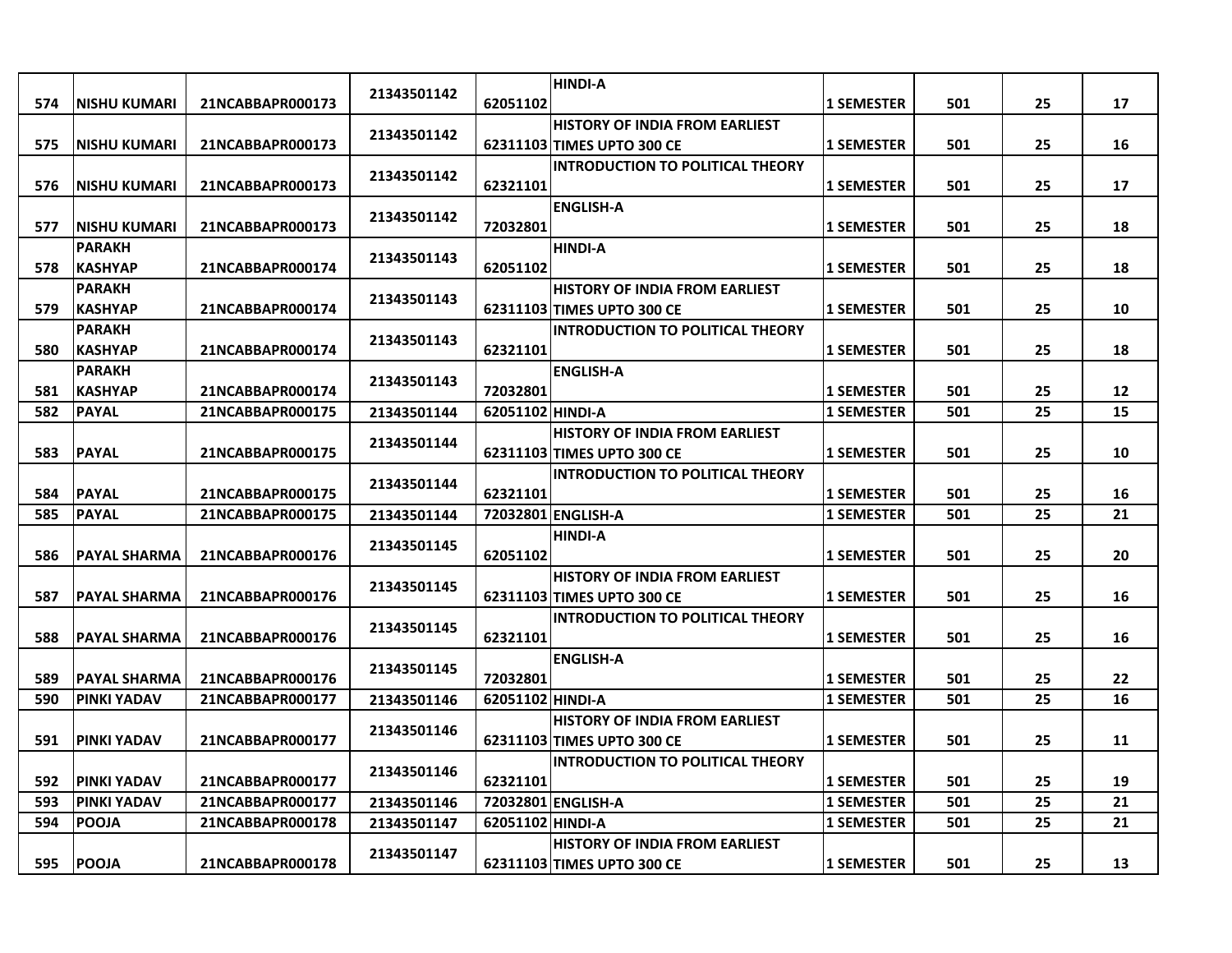|     |                      |                  |             |                  | <b>INTRODUCTION TO POLITICAL THEORY</b> |                   |     |    |    |
|-----|----------------------|------------------|-------------|------------------|-----------------------------------------|-------------------|-----|----|----|
| 596 | <b>POOJA</b>         | 21NCABBAPR000178 | 21343501147 | 62321101         |                                         | <b>1 SEMESTER</b> | 501 | 25 | 18 |
| 597 | <b>POOJA</b>         | 21NCABBAPR000178 | 21343501147 |                  | 72032801 ENGLISH-A                      | <b>1 SEMESTER</b> | 501 | 25 | 23 |
| 598 | <b>POOJA</b>         | 21NCABBAPR000179 | 21343501148 | 62051102 HINDI-A |                                         | <b>1 SEMESTER</b> | 501 | 25 | 16 |
|     |                      |                  |             |                  | <b>HISTORY OF INDIA FROM EARLIEST</b>   |                   |     |    |    |
| 599 | <b>POOJA</b>         | 21NCABBAPR000179 | 21343501148 |                  | 62311103 TIMES UPTO 300 CE              | <b>1 SEMESTER</b> | 501 | 25 | 17 |
|     |                      |                  |             |                  | <b>INTRODUCTION TO POLITICAL THEORY</b> |                   |     |    |    |
| 600 | <b>POOJA</b>         | 21NCABBAPR000179 | 21343501148 | 62321101         |                                         | <b>1 SEMESTER</b> | 501 | 25 | 16 |
| 601 | <b>POOJA</b>         | 21NCABBAPR000179 | 21343501148 |                  | 72032801 ENGLISH-A                      | <b>1 SEMESTER</b> | 501 | 25 | 22 |
|     |                      |                  |             |                  | <b>HINDI-A</b>                          |                   |     |    |    |
| 602 | <b>POOJA JAGWAN</b>  | 21NCABBAPR000180 | 21343501149 | 62051102         |                                         | <b>1 SEMESTER</b> | 501 | 25 | 18 |
|     |                      |                  | 21343501149 |                  | <b>HISTORY OF INDIA FROM EARLIEST</b>   |                   |     |    |    |
| 603 | <b>POOJA JAGWAN</b>  | 21NCABBAPR000180 |             |                  | 62311103 TIMES UPTO 300 CE              | <b>1 SEMESTER</b> | 501 | 25 | 13 |
|     |                      |                  | 21343501149 |                  | <b>INTRODUCTION TO POLITICAL THEORY</b> |                   |     |    |    |
| 604 | POOJA JAGWAN         | 21NCABBAPR000180 |             | 62321101         |                                         | <b>1 SEMESTER</b> | 501 | 25 | 22 |
|     |                      |                  | 21343501149 |                  | <b>ENGLISH-A</b>                        |                   |     |    |    |
| 605 | <b>IPOOJA JAGWAN</b> | 21NCABBAPR000180 |             | 72032801         |                                         | <b>1 SEMESTER</b> | 501 | 25 | 23 |
|     |                      |                  | 21343501150 |                  | <b>HINDI-A</b>                          |                   |     |    |    |
| 606 | <b>POOJA KUMARI</b>  | 21NCABBAPR000024 |             | 62051102         |                                         | <b>1 SEMESTER</b> | 501 | 25 | 16 |
|     |                      |                  | 21343501150 |                  | <b>PRINCIPLES OF MICROECONOMICS-I</b>   |                   |     |    |    |
| 607 | POOJA KUMARI         | 21NCABBAPR000024 |             | 62271101         |                                         | <b>1 SEMESTER</b> | 501 | 25 | 23 |
|     |                      |                  | 21343501150 |                  | <b>INTRODUCTION TO POLITICAL THEORY</b> |                   |     |    |    |
| 608 | POOJA KUMARI         | 21NCABBAPR000024 |             | 62321101         |                                         | <b>1 SEMESTER</b> | 501 | 25 | 20 |
|     |                      |                  | 21343501150 |                  | <b>ENGLISH-A</b>                        |                   |     |    |    |
| 609 | <b>POOJA KUMARI</b>  | 21NCABBAPR000024 |             | 72032801         |                                         | <b>1 SEMESTER</b> | 501 | 25 | 12 |
| 610 | <b>POONAM</b>        | 21NCABBAPR000181 | 21343501151 | 62051102 HINDI-A |                                         | <b>1 SEMESTER</b> | 501 | 25 | 22 |
|     |                      |                  | 21343501151 |                  | <b>HISTORY OF INDIA FROM EARLIEST</b>   |                   |     |    |    |
| 611 | <b>POONAM</b>        | 21NCABBAPR000181 |             |                  | 62311103 TIMES UPTO 300 CE              | <b>1 SEMESTER</b> | 501 | 25 | 15 |
|     |                      |                  | 21343501151 |                  | <b>INTRODUCTION TO POLITICAL THEORY</b> |                   |     |    |    |
| 612 | <b>POONAM</b>        | 21NCABBAPR000181 |             | 62321101         |                                         | <b>1 SEMESTER</b> | 501 | 25 | 16 |
| 613 | <b>IPOONAM</b>       | 21NCABBAPR000181 | 21343501151 |                  | 72032801 ENGLISH-A                      | <b>1 SEMESTER</b> | 501 | 25 | 20 |
| 614 | <b>POONAM</b>        | 21NCABBAPR000182 | 21343501152 | 62051102 HINDI-A |                                         | <b>1 SEMESTER</b> | 501 | 25 | 19 |
|     |                      |                  | 21343501152 |                  | <b>HISTORY OF INDIA FROM EARLIEST</b>   |                   |     |    |    |
| 615 | POONAM               | 21NCABBAPR000182 |             |                  | 62311103 TIMES UPTO 300 CE              | <b>1 SEMESTER</b> | 501 | 25 | 16 |
|     |                      |                  | 21343501152 |                  | <b>INTRODUCTION TO POLITICAL THEORY</b> |                   |     |    |    |
| 616 | <b>POONAM</b>        | 21NCABBAPR000182 |             | 62321101         |                                         | <b>1 SEMESTER</b> | 501 | 25 | 16 |
| 617 | <b>POONAM</b>        | 21NCABBAPR000182 | 21343501152 |                  | 72032801 ENGLISH-A                      | <b>1 SEMESTER</b> | 501 | 25 | 13 |
| 618 | <b>PRATEEKSHA</b>    | 21NCABBAPR000025 | 21343501153 | 62051102 HINDI-A |                                         | <b>1 SEMESTER</b> | 501 | 25 | 18 |
| 619 | <b>PRATEEKSHA</b>    | 21NCABBAPR000025 | 21343501153 |                  | 62271101 PRINCIPLES OF MICROECONOMICS-I | <b>1 SEMESTER</b> | 501 | 25 | 23 |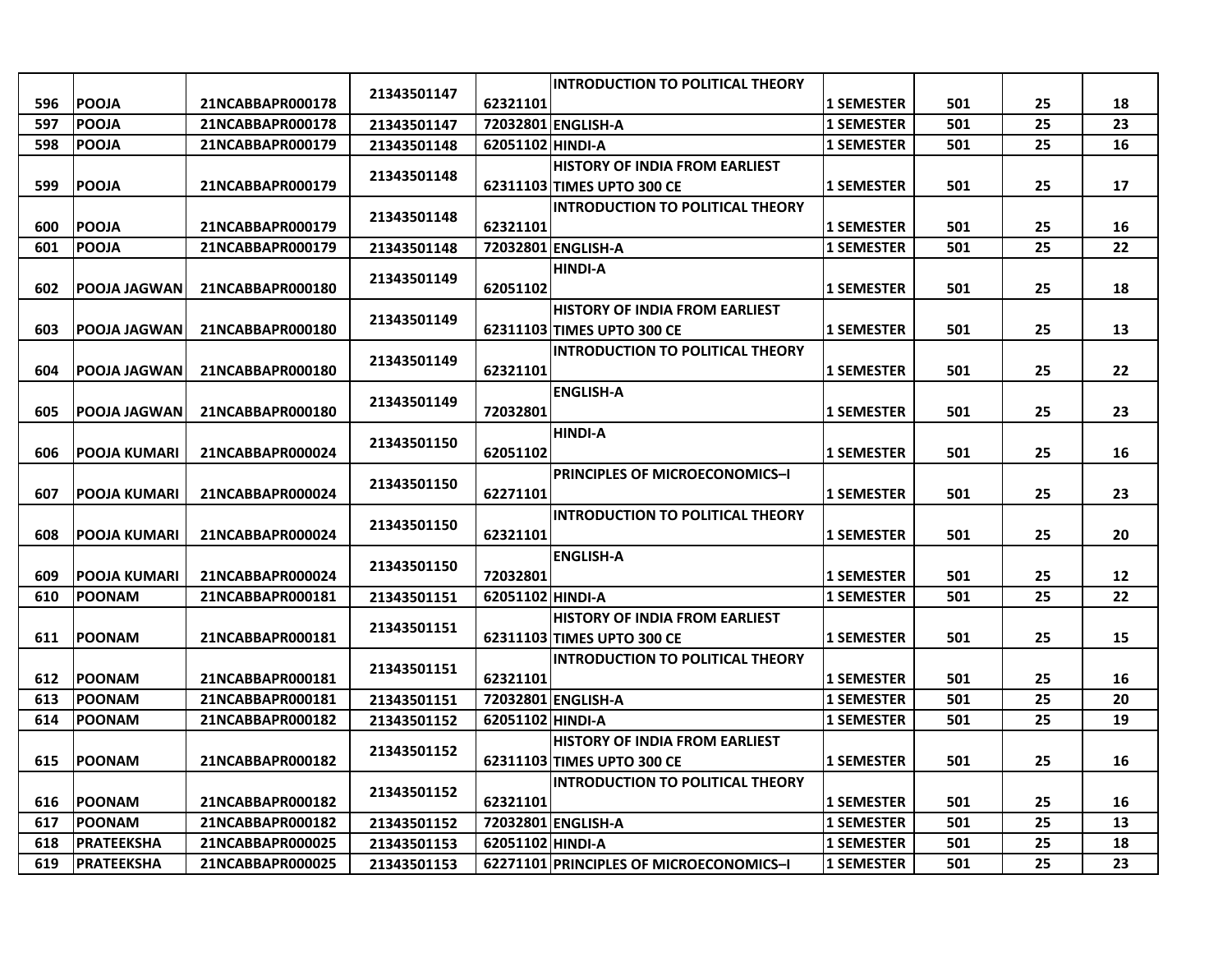|     |                   |                  |             |                  | <b>INTRODUCTION TO POLITICAL THEORY</b> |                   |     |    |             |
|-----|-------------------|------------------|-------------|------------------|-----------------------------------------|-------------------|-----|----|-------------|
| 620 | <b>PRATEEKSHA</b> | 21NCABBAPR000025 | 21343501153 | 62321101         |                                         | <b>1 SEMESTER</b> | 501 | 25 | 17          |
| 621 | <b>PRATEEKSHA</b> | 21NCABBAPR000025 | 21343501153 |                  | 72032801 ENGLISH-A                      | <b>1 SEMESTER</b> | 501 | 25 | 21          |
| 622 | <b>PRATIKSHA</b>  | 21NCABBAPR000183 | 21343501154 | 62051102 HINDI-A |                                         | <b>1 SEMESTER</b> | 501 | 25 | 20          |
|     |                   |                  |             |                  | <b>HISTORY OF INDIA FROM EARLIEST</b>   |                   |     |    |             |
| 623 | <b>PRATIKSHA</b>  | 21NCABBAPR000183 | 21343501154 |                  | 62311103 TIMES UPTO 300 CE              | <b>1 SEMESTER</b> | 501 | 25 | 16          |
|     |                   |                  |             |                  | <b>INTRODUCTION TO POLITICAL THEORY</b> |                   |     |    |             |
| 624 | <b>PRATIKSHA</b>  | 21NCABBAPR000183 | 21343501154 | 62321101         |                                         | <b>1 SEMESTER</b> | 501 | 25 | 17          |
| 625 | <b>PRATIKSHA</b>  | 21NCABBAPR000183 | 21343501154 |                  | 72032801 ENGLISH-A                      | <b>1 SEMESTER</b> | 501 | 25 | 12          |
| 626 | <b>PREETI</b>     | 21NCABBAPR000184 | 21343501155 | 62051102 HINDI-A |                                         | <b>1 SEMESTER</b> | 501 | 25 | 20          |
|     |                   |                  | 21343501155 |                  | <b>HISTORY OF INDIA FROM EARLIEST</b>   |                   |     |    |             |
| 627 | <b>PREETI</b>     | 21NCABBAPR000184 |             |                  | 62311103 TIMES UPTO 300 CE              | <b>1 SEMESTER</b> | 501 | 25 | 17          |
|     |                   |                  | 21343501155 |                  | <b>INTRODUCTION TO POLITICAL THEORY</b> |                   |     |    |             |
| 628 | <b>PREETI</b>     | 21NCABBAPR000184 |             | 62321101         |                                         | <b>1 SEMESTER</b> | 501 | 25 | 18          |
| 629 | <b>PREETI</b>     | 21NCABBAPR000184 | 21343501155 |                  | 72032801 ENGLISH-A                      | <b>1 SEMESTER</b> | 501 | 25 | 20          |
| 630 | <b>PREETI</b>     | 21NCABBAPR000185 | 21343501156 | 62051102 HINDI-A |                                         | <b>1 SEMESTER</b> | 501 | 25 | 17          |
|     |                   |                  | 21343501156 |                  | <b>HISTORY OF INDIA FROM EARLIEST</b>   |                   |     |    |             |
| 631 | <b>PREETI</b>     | 21NCABBAPR000185 |             |                  | 62311103 TIMES UPTO 300 CE              | <b>1 SEMESTER</b> | 501 | 25 | 17          |
|     |                   |                  | 21343501156 |                  | <b>INTRODUCTION TO POLITICAL THEORY</b> |                   |     |    |             |
| 632 | <b>PREETI</b>     | 21NCABBAPR000185 |             | 62321101         |                                         | <b>1 SEMESTER</b> | 501 | 25 | 17          |
| 633 | <b>PREETI</b>     | 21NCABBAPR000185 | 21343501156 |                  | 72032801 ENGLISH-A                      | <b>1 SEMESTER</b> | 501 | 25 | 20          |
| 634 | <b>PRIYA</b>      | 21NCABBAPR000186 | 21343501157 | 62051102 HINDI-A |                                         | <b>1 SEMESTER</b> | 501 | 25 | 0           |
|     |                   |                  | 21343501157 |                  | <b>HISTORY OF INDIA FROM EARLIEST</b>   |                   |     |    |             |
| 635 | <b>PRIYA</b>      | 21NCABBAPR000186 |             |                  | 62311103 TIMES UPTO 300 CE              | <b>1 SEMESTER</b> | 501 | 25 | 17          |
|     |                   |                  | 21343501157 |                  | <b>INTRODUCTION TO POLITICAL THEORY</b> |                   |     |    |             |
| 636 | <b>PRIYA</b>      | 21NCABBAPR000186 |             | 62321101         |                                         | <b>1 SEMESTER</b> | 501 | 25 | 16          |
| 637 | <b>PRIYA</b>      | 21NCABBAPR000186 | 21343501157 |                  | 72032801 ENGLISH-A                      | <b>1 SEMESTER</b> | 501 | 25 | 21          |
| 638 | <b>PRIYANKA</b>   | 21NCABBAPR000187 | 21343501158 | 62051102 HINDI-A |                                         | <b>1 SEMESTER</b> | 501 | 25 | 0           |
|     |                   |                  | 21343501158 |                  | <b>HISTORY OF INDIA FROM EARLIEST</b>   |                   |     |    |             |
| 639 | <b>PRIYANKA</b>   | 21NCABBAPR000187 |             |                  | 62311103 TIMES UPTO 300 CE              | <b>1 SEMESTER</b> | 501 | 25 | 10          |
|     |                   |                  | 21343501158 |                  | <b>INTRODUCTION TO POLITICAL THEORY</b> |                   |     |    |             |
| 640 | <b>PRIYANKA</b>   | 21NCABBAPR000187 |             | 62321101         |                                         | <b>1 SEMESTER</b> | 501 | 25 | 19          |
| 641 | <b>PRIYANKA</b>   | 21NCABBAPR000187 | 21343501158 |                  | 72032801 ENGLISH-A                      | <b>1 SEMESTER</b> | 501 | 25 | 12          |
| 642 | <b>PRIYANKA</b>   | 21NCABBAPR000188 | 21343501159 | 62051102 HINDI-A |                                         | <b>1 SEMESTER</b> | 501 | 25 | $\mathbf 0$ |
|     |                   |                  | 21343501159 |                  | <b>HISTORY OF INDIA FROM EARLIEST</b>   |                   |     |    |             |
| 643 | <b>PRIYANKA</b>   | 21NCABBAPR000188 |             |                  | 62311103 TIMES UPTO 300 CE              | <b>1 SEMESTER</b> | 501 | 25 | 0           |
|     |                   |                  | 21343501159 |                  | <b>INTRODUCTION TO POLITICAL THEORY</b> |                   |     |    |             |
| 644 | <b>PRIYANKA</b>   | 21NCABBAPR000188 |             | 62321101         |                                         | <b>1 SEMESTER</b> | 501 | 25 | 18          |
| 645 | <b>PRIYANKA</b>   | 21NCABBAPR000188 | 21343501159 |                  | 72032801 ENGLISH-A                      | <b>1 SEMESTER</b> | 501 | 25 | 20          |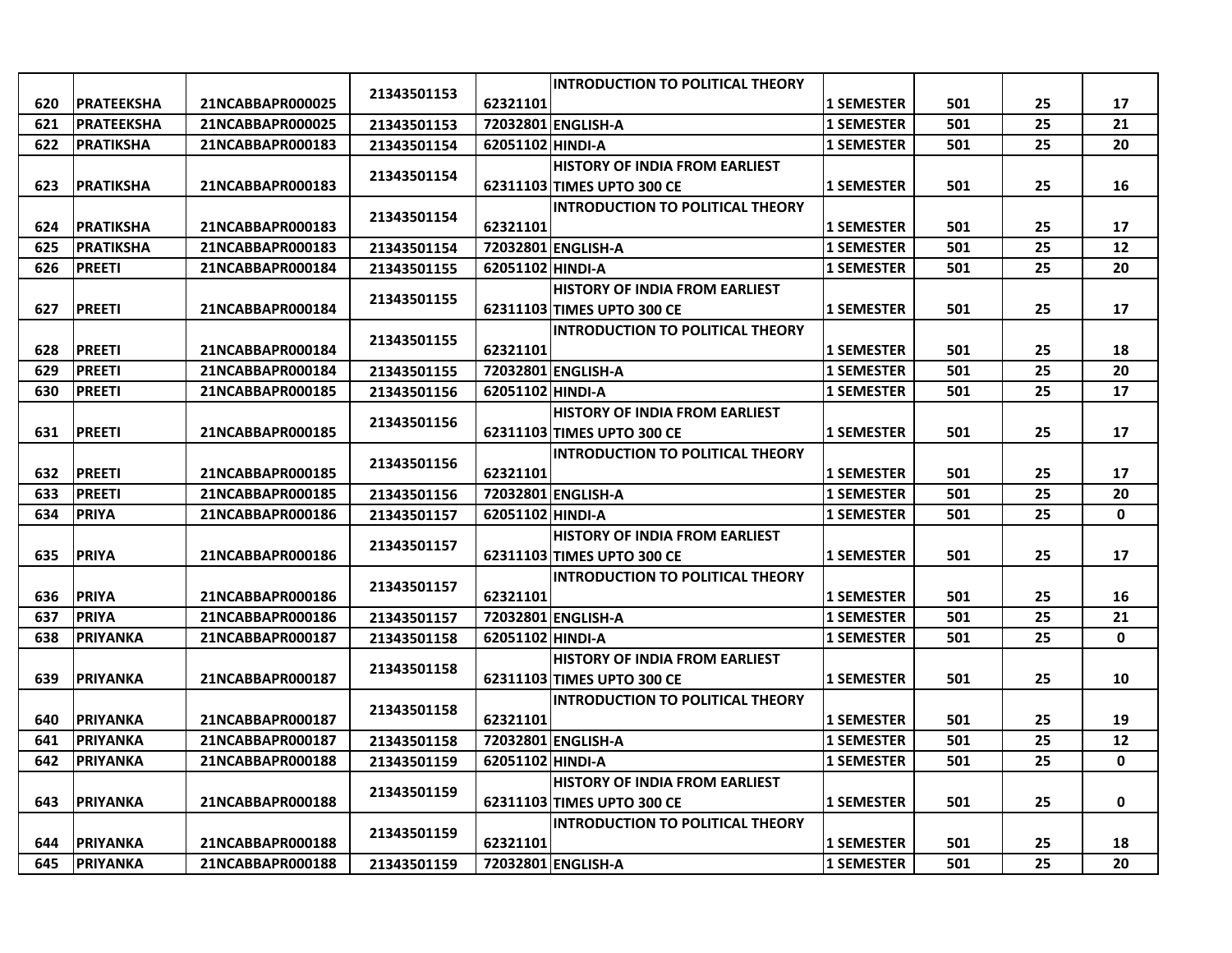|     | <b>PRIYANSHI</b>    |                  |             |                  | <b>HINDI-B</b>                          |                   |     |    |    |
|-----|---------------------|------------------|-------------|------------------|-----------------------------------------|-------------------|-----|----|----|
| 646 | <b>SHARAWAT</b>     | 21NCABBAPR000026 | 21343501160 | 62051103         |                                         | 1 SEMESTER        | 501 | 25 | 20 |
|     | <b>PRIYANSHI</b>    |                  |             |                  | <b>PRINCIPLES OF MICROECONOMICS-I</b>   |                   |     |    |    |
| 647 | <b>SHARAWAT</b>     | 21NCABBAPR000026 | 21343501160 | 62271101         |                                         | <b>1 SEMESTER</b> | 501 | 25 | 23 |
|     | <b>PRIYANSHI</b>    |                  |             |                  | <b>INTRODUCTION TO POLITICAL THEORY</b> |                   |     |    |    |
| 648 | <b>SHARAWAT</b>     | 21NCABBAPR000026 | 21343501160 | 62321101         |                                         | <b>1 SEMESTER</b> | 501 | 25 | 22 |
|     | <b>PRIYANSHI</b>    |                  | 21343501160 |                  | <b>ENGLISH-A</b>                        |                   |     |    |    |
| 649 | <b>SHARAWAT</b>     | 21NCABBAPR000026 |             | 72032801         |                                         | <b>1 SEMESTER</b> | 501 | 25 | 23 |
|     |                     |                  | 21343501161 |                  | <b>HINDI-A</b>                          |                   |     |    |    |
| 650 | <b>RADHA KUMARI</b> | 21NCABBAPR000189 |             | 62051102         |                                         | <b>1 SEMESTER</b> | 501 | 25 | 18 |
|     |                     |                  | 21343501161 |                  | <b>HISTORY OF INDIA FROM EARLIEST</b>   |                   |     |    |    |
| 651 | <b>RADHA KUMARI</b> | 21NCABBAPR000189 |             |                  | 62311103 TIMES UPTO 300 CE              | <b>1 SEMESTER</b> | 501 | 25 | 15 |
|     |                     |                  | 21343501161 |                  | <b>INTRODUCTION TO POLITICAL THEORY</b> |                   |     |    |    |
| 652 | <b>RADHA KUMARI</b> | 21NCABBAPR000189 |             | 62321101         |                                         | <b>1 SEMESTER</b> | 501 | 25 | 18 |
|     |                     |                  | 21343501161 |                  | <b>ENGLISH-A</b>                        |                   |     |    |    |
| 653 | <b>RADHA KUMARI</b> | 21NCABBAPR000189 |             | 72032801         |                                         | <b>1 SEMESTER</b> | 501 | 25 | 13 |
|     | <b>RAHAT</b>        |                  |             |                  | <b>HINDI-A</b>                          |                   |     |    |    |
|     | <b>REHMAN</b>       |                  | 21343501162 |                  |                                         |                   |     |    |    |
| 654 | <b>ANSARI</b>       | 21NCABBAPR000190 |             | 62051102         |                                         | <b>1 SEMESTER</b> | 501 | 25 | 19 |
|     | <b>RAHAT</b>        |                  |             |                  | <b>HISTORY OF INDIA FROM EARLIEST</b>   |                   |     |    |    |
|     | <b>REHMAN</b>       |                  | 21343501162 |                  | <b>TIMES UPTO 300 CE</b>                |                   |     |    |    |
| 655 | <b>ANSARI</b>       | 21NCABBAPR000190 |             | 62311103         |                                         | <b>1 SEMESTER</b> | 501 | 25 | 14 |
|     | <b>RAHAT</b>        |                  |             |                  | <b>INTRODUCTION TO POLITICAL THEORY</b> |                   |     |    |    |
|     | <b>REHMAN</b>       |                  | 21343501162 |                  |                                         |                   |     |    |    |
| 656 | <b>ANSARI</b>       | 21NCABBAPR000190 |             | 62321101         |                                         | <b>1 SEMESTER</b> | 501 | 25 | 23 |
|     | <b>RAHAT</b>        |                  |             |                  | <b>ENGLISH-A</b>                        |                   |     |    |    |
|     | <b>REHMAN</b>       |                  | 21343501162 |                  |                                         |                   |     |    |    |
| 657 | <b>ANSARI</b>       | 21NCABBAPR000190 |             | 72032801         |                                         | <b>1 SEMESTER</b> | 501 | 25 | 22 |
| 658 | RAKHI               | 21NCABBAPR000191 | 21343501163 | 62051102 HINDI-A |                                         | <b>1 SEMESTER</b> | 501 | 25 | 21 |
|     |                     |                  | 21343501163 |                  | <b>HISTORY OF INDIA FROM EARLIEST</b>   |                   |     |    |    |
| 659 | <b>RAKHI</b>        | 21NCABBAPR000191 |             |                  | 62311103 TIMES UPTO 300 CE              | <b>1 SEMESTER</b> | 501 | 25 | 10 |
| 660 | <b>RAKHI</b>        | 21NCABBAPR000191 | 21343501163 | 62321101         | <b>INTRODUCTION TO POLITICAL THEORY</b> | <b>1 SEMESTER</b> | 501 | 25 | 19 |
| 661 | <b>RAKHI</b>        |                  |             |                  | 72032801 ENGLISH-A                      |                   | 501 | 25 | 21 |
|     |                     | 21NCABBAPR000191 | 21343501163 |                  | <b>HINDI-A</b>                          | <b>1 SEMESTER</b> |     |    |    |
| 662 | <b>RAKHI SHARMA</b> | 21NCABBAPR000192 | 21343501164 | 62051102         |                                         | <b>1 SEMESTER</b> | 501 | 25 | 18 |
|     |                     |                  |             |                  | <b>HISTORY OF INDIA FROM EARLIEST</b>   |                   |     |    |    |
| 663 | <b>RAKHI SHARMA</b> | 21NCABBAPR000192 | 21343501164 |                  | 62311103 TIMES UPTO 300 CE              | <b>1 SEMESTER</b> | 501 | 25 | 16 |
|     |                     |                  |             |                  |                                         |                   |     |    |    |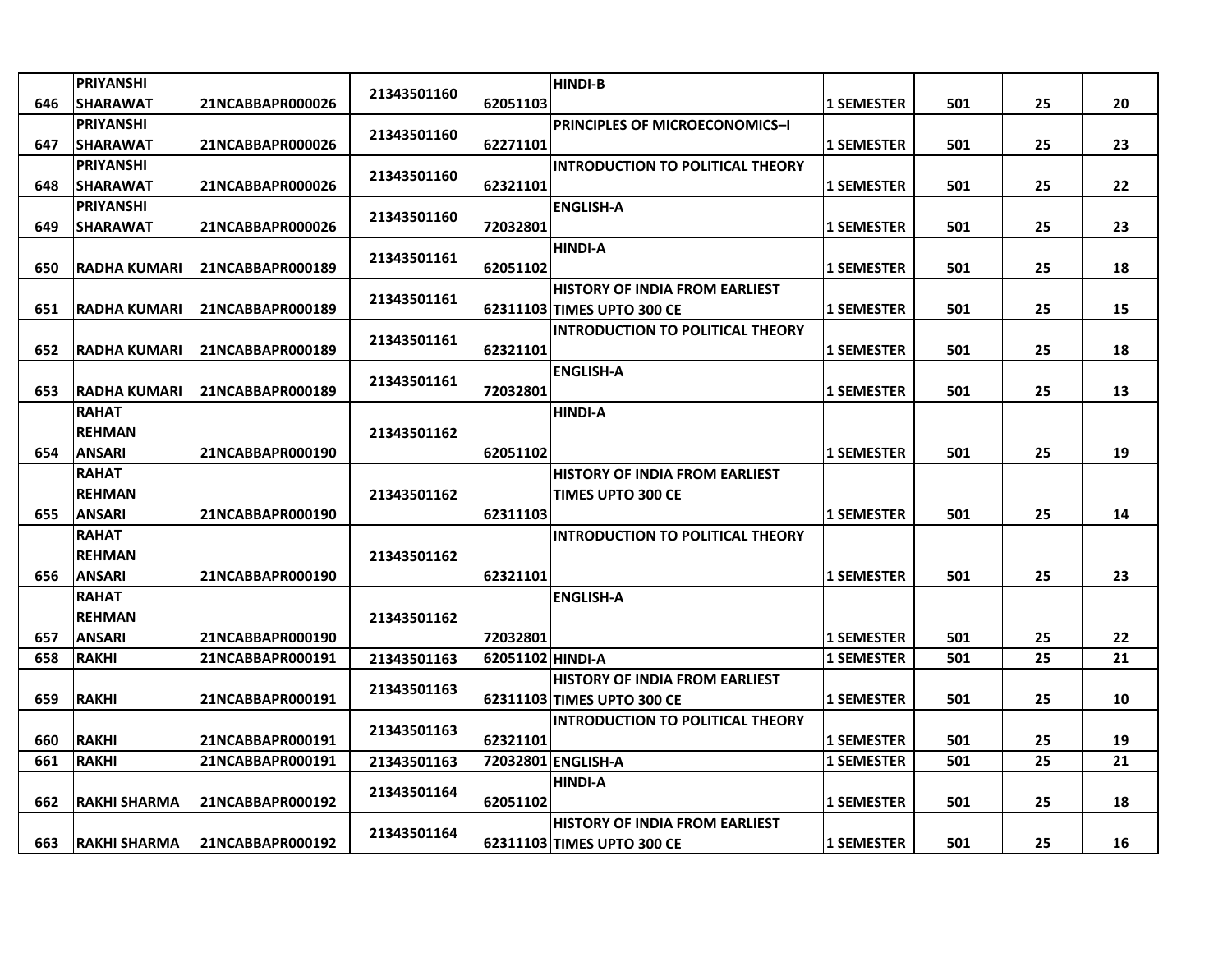|     |                      |                  |             |                  | <b>INTRODUCTION TO POLITICAL THEORY</b> |                   |     |    |    |
|-----|----------------------|------------------|-------------|------------------|-----------------------------------------|-------------------|-----|----|----|
| 664 | RAKHI SHARMA         | 21NCABBAPR000192 | 21343501164 | 62321101         |                                         | <b>1 SEMESTER</b> | 501 | 25 | 16 |
|     |                      |                  |             |                  | <b>ENGLISH-A</b>                        |                   |     |    |    |
| 665 | <b>RAKHI SHARMA</b>  | 21NCABBAPR000192 | 21343501164 | 72032801         |                                         | <b>1 SEMESTER</b> | 501 | 25 | 23 |
| 666 | <b>REENA</b>         | 21NCABBAPR000194 | 21343501165 | 62051102 HINDI-A |                                         | 1 SEMESTER        | 501 | 25 | 21 |
|     |                      |                  |             |                  | <b>HISTORY OF INDIA FROM EARLIEST</b>   |                   |     |    |    |
| 667 | <b>REENA</b>         | 21NCABBAPR000194 | 21343501165 |                  | 62311103 TIMES UPTO 300 CE              | <b>1 SEMESTER</b> | 501 | 25 | 16 |
|     |                      |                  |             |                  | <b>INTRODUCTION TO POLITICAL THEORY</b> |                   |     |    |    |
| 668 | <b>REENA</b>         | 21NCABBAPR000194 | 21343501165 | 62321101         |                                         | 1 SEMESTER        | 501 | 25 | 16 |
| 669 | <b>REENA</b>         | 21NCABBAPR000194 | 21343501165 |                  | 72032801 ENGLISH-A                      | <b>1 SEMESTER</b> | 501 | 25 | 13 |
| 670 | <b>REKHA</b>         | 21NCABBAPR000195 | 21343501166 | 62051102 HINDI-A |                                         | <b>1 SEMESTER</b> | 501 | 25 | 0  |
|     |                      |                  |             |                  | <b>HISTORY OF INDIA FROM EARLIEST</b>   |                   |     |    |    |
| 671 | <b>REKHA</b>         | 21NCABBAPR000195 | 21343501166 |                  | 62311103 TIMES UPTO 300 CE              | <b>1 SEMESTER</b> | 501 | 25 | 16 |
|     |                      |                  |             |                  | <b>INTRODUCTION TO POLITICAL THEORY</b> |                   |     |    |    |
| 672 | <b>REKHA</b>         | 21NCABBAPR000195 | 21343501166 | 62321101         |                                         | <b>1 SEMESTER</b> | 501 | 25 | 0  |
| 673 | <b>REKHA</b>         | 21NCABBAPR000195 | 21343501166 |                  | 72032801 ENGLISH-A                      | <b>1 SEMESTER</b> | 501 | 25 | 13 |
| 674 | RICHA.               | 21NCABBAPR000027 | 21343501167 | 62051103 HINDI-B |                                         | <b>1 SEMESTER</b> | 501 | 25 | 19 |
| 675 | <b>RICHA.</b>        | 21NCABBAPR000027 | 21343501167 |                  | 62271101 PRINCIPLES OF MICROECONOMICS-I | <b>1 SEMESTER</b> | 501 | 25 | 21 |
|     |                      |                  |             |                  | <b>INTRODUCTION TO POLITICAL THEORY</b> |                   |     |    |    |
| 676 | RICHA.               | 21NCABBAPR000027 | 21343501167 | 62321101         |                                         | <b>1 SEMESTER</b> | 501 | 25 | 17 |
| 677 | <b>RICHA.</b>        | 21NCABBAPR000027 | 21343501167 |                  | 72032801 ENGLISH-A                      | <b>1 SEMESTER</b> | 501 | 25 | 21 |
|     |                      |                  | 21343501168 |                  | <b>HINDI-A</b>                          |                   |     |    |    |
| 678 | <b>RICHA KUMARI</b>  | 21NCABBAPR000196 |             | 62051102         |                                         | <b>1 SEMESTER</b> | 501 | 25 | 20 |
|     |                      |                  | 21343501168 |                  | <b>HISTORY OF INDIA FROM EARLIEST</b>   |                   |     |    |    |
| 679 | <b>RICHA KUMARI</b>  | 21NCABBAPR000196 |             |                  | 62311103 TIMES UPTO 300 CE              | <b>1 SEMESTER</b> | 501 | 25 | 16 |
|     |                      |                  | 21343501168 |                  | <b>INTRODUCTION TO POLITICAL THEORY</b> |                   |     |    |    |
| 680 | RICHA KUMARI         | 21NCABBAPR000196 |             | 62321101         |                                         | <b>1 SEMESTER</b> | 501 | 25 | 16 |
|     |                      |                  | 21343501168 |                  | <b>ENGLISH-A</b>                        |                   |     |    |    |
| 681 | <b>IRICHA KUMARI</b> | 21NCABBAPR000196 |             | 72032801         |                                         | <b>1 SEMESTER</b> | 501 | 25 | 20 |
| 682 | <b>RINKU</b>         | 21NCABBAPR000197 | 21343501169 | 62051102 HINDI-A |                                         | <b>1 SEMESTER</b> | 501 | 25 | 20 |
|     |                      |                  | 21343501169 |                  | <b>HISTORY OF INDIA FROM EARLIEST</b>   |                   |     |    |    |
| 683 | <b>RINKU</b>         | 21NCABBAPR000197 |             |                  | 62311103 TIMES UPTO 300 CE              | <b>1 SEMESTER</b> | 501 | 25 | 16 |
|     |                      |                  | 21343501169 |                  | <b>INTRODUCTION TO POLITICAL THEORY</b> |                   |     |    |    |
| 684 | <b>RINKU</b>         | 21NCABBAPR000197 |             | 62321101         |                                         | <b>1 SEMESTER</b> | 501 | 25 | 16 |
| 685 | <b>IRINKU</b>        | 21NCABBAPR000197 | 21343501169 |                  | 72032801 ENGLISH-A                      | <b>1 SEMESTER</b> | 501 | 25 | 21 |
| 686 | <b>RISHITA</b>       | 21NCABBAPR000198 | 21343501170 | 62051102 HINDI-A |                                         | <b>1 SEMESTER</b> | 501 | 25 | 0  |
|     |                      |                  | 21343501170 |                  | <b>HISTORY OF INDIA FROM EARLIEST</b>   |                   |     |    |    |
| 687 | <b>RISHITA</b>       | 21NCABBAPR000198 |             |                  | 62311103 TIMES UPTO 300 CE              | <b>1 SEMESTER</b> | 501 | 25 | 0  |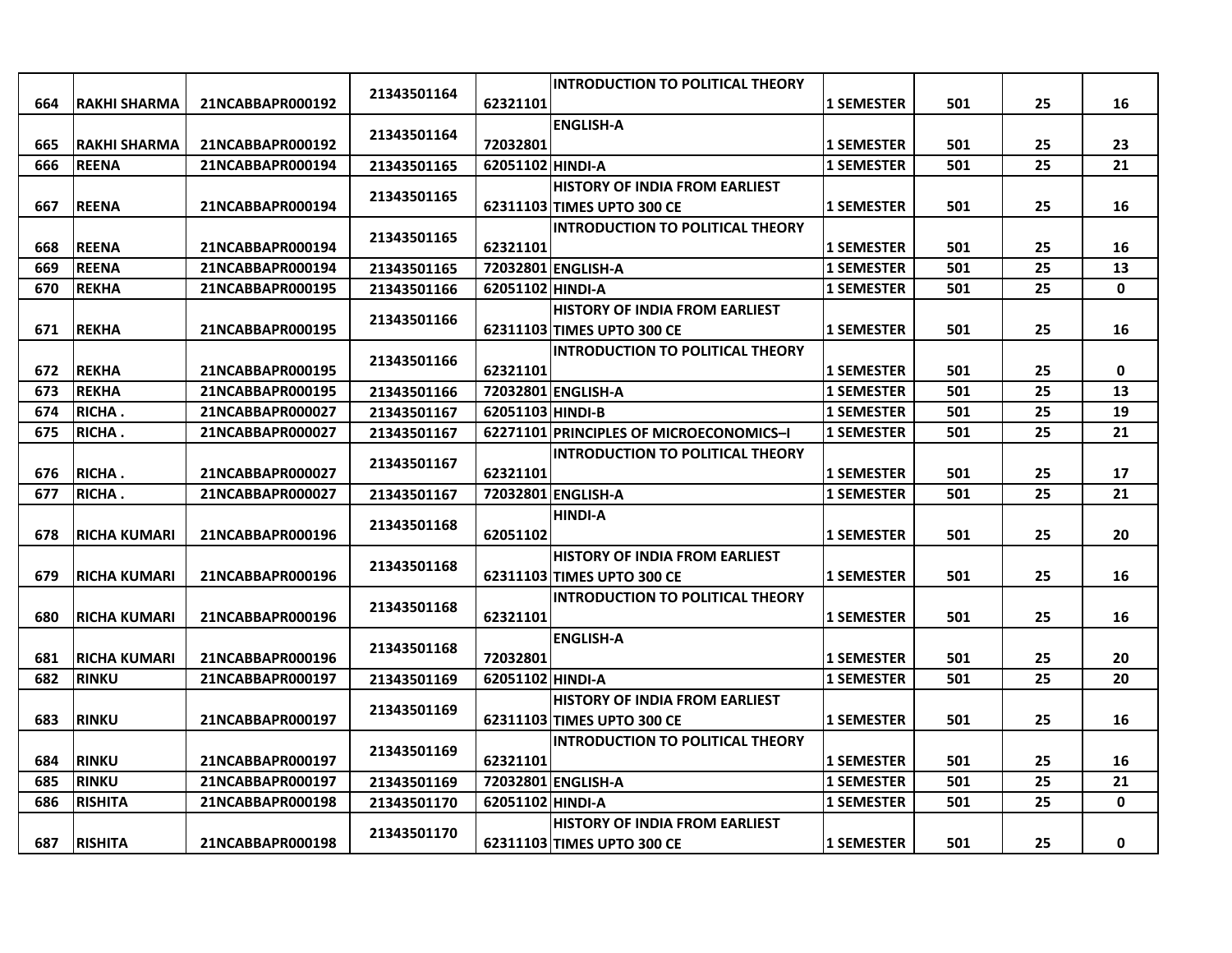|     |                    |                  |             |                  | <b>INTRODUCTION TO POLITICAL THEORY</b> |                   |     |    |                   |
|-----|--------------------|------------------|-------------|------------------|-----------------------------------------|-------------------|-----|----|-------------------|
| 688 | <b>RISHITA</b>     | 21NCABBAPR000198 | 21343501170 | 62321101         |                                         | <b>1 SEMESTER</b> | 501 | 25 | 18                |
| 689 | <b>RISHITA</b>     | 21NCABBAPR000198 | 21343501170 |                  | 72032801 ENGLISH-A                      | <b>1 SEMESTER</b> | 501 | 25 | 22                |
| 690 | <b>RITIKA</b>      | 21NCABBAPR000199 | 21343501171 | 62051102 HINDI-A |                                         | <b>1 SEMESTER</b> | 501 | 25 | 18                |
|     |                    |                  |             |                  | <b>HISTORY OF INDIA FROM EARLIEST</b>   |                   |     |    |                   |
| 691 | <b>RITIKA</b>      | 21NCABBAPR000199 | 21343501171 |                  | 62311103 TIMES UPTO 300 CE              | <b>1 SEMESTER</b> | 501 | 25 | 16                |
|     |                    |                  | 21343501171 |                  | <b>INTRODUCTION TO POLITICAL THEORY</b> |                   |     |    |                   |
| 692 | <b>RITIKA</b>      | 21NCABBAPR000199 |             | 62321101         |                                         | <b>1 SEMESTER</b> | 501 | 25 | 16                |
| 693 | <b>RITIKA</b>      | 21NCABBAPR000199 | 21343501171 |                  | 72032801 ENGLISH-A                      | <b>1 SEMESTER</b> | 501 | 25 | 23                |
|     | <b>RITIKA</b>      |                  | 21343501172 |                  | <b>HINDI-A</b>                          |                   |     |    |                   |
| 694 | <b>MALHOTRA</b>    | 21NCABBAPR000200 |             | 62051102         |                                         | <b>1 SEMESTER</b> | 501 | 25 | 21                |
|     | <b>RITIKA</b>      |                  | 21343501172 |                  | <b>HISTORY OF INDIA FROM EARLIEST</b>   |                   |     |    |                   |
| 695 | <b>MALHOTRA</b>    | 21NCABBAPR000200 |             |                  | 62311103 TIMES UPTO 300 CE              | <b>1 SEMESTER</b> | 501 | 25 | 14                |
|     | <b>RITIKA</b>      |                  | 21343501172 |                  | <b>INTRODUCTION TO POLITICAL THEORY</b> |                   |     |    |                   |
| 696 | <b>MALHOTRA</b>    | 21NCABBAPR000200 |             | 62321101         |                                         | <b>1 SEMESTER</b> | 501 | 25 | 17                |
|     | <b>RITIKA</b>      |                  | 21343501172 |                  | <b>ENGLISH-A</b>                        |                   |     |    |                   |
| 697 | <b>MALHOTRA</b>    | 21NCABBAPR000200 |             | 72032801         |                                         | <b>1 SEMESTER</b> | 501 | 25 | 22                |
| 698 | <b>RIYA GUPTA</b>  | 21NCABBAPR000028 | 21343501173 | 62051102 HINDI-A |                                         | <b>1 SEMESTER</b> | 501 | 25 | 16                |
| 699 | <b>RIYA GUPTA</b>  | 21NCABBAPR000028 | 21343501173 |                  | 62271101 PRINCIPLES OF MICROECONOMICS-I | <b>1 SEMESTER</b> | 501 | 25 | 22                |
|     |                    |                  | 21343501173 |                  | <b>INTRODUCTION TO POLITICAL THEORY</b> |                   |     |    |                   |
| 700 | <b>RIYA GUPTA</b>  | 21NCABBAPR000028 |             | 62321101         |                                         | <b>1 SEMESTER</b> | 501 | 25 | 15                |
| 701 | <b>RIYA GUPTA</b>  | 21NCABBAPR000028 | 21343501173 |                  | 72032801 ENGLISH-A                      | <b>1 SEMESTER</b> | 501 | 25 | 13                |
| 702 | <b>RIYA JHA</b>    | 21NCABBAPR000201 | 21343501174 | 62051102 HINDI-A |                                         | <b>1 SEMESTER</b> | 501 | 25 | 17                |
|     |                    |                  | 21343501174 |                  | HISTORY OF INDIA FROM EARLIEST          |                   |     |    |                   |
| 703 | <b>RIYA JHA</b>    | 21NCABBAPR000201 |             |                  | 62311103 TIMES UPTO 300 CE              | <b>1 SEMESTER</b> | 501 | 25 | $12 \overline{ }$ |
|     |                    |                  | 21343501174 |                  | <b>INTRODUCTION TO POLITICAL THEORY</b> |                   |     |    |                   |
| 704 | <b>RIYA JHA</b>    | 21NCABBAPR000201 |             | 62321101         |                                         | <b>1 SEMESTER</b> | 501 | 25 | 16                |
| 705 | <b>RIYA JHA</b>    | 21NCABBAPR000201 | 21343501174 |                  | 72032801 ENGLISH-A                      | <b>1 SEMESTER</b> | 501 | 25 | 20                |
| 706 | <b>RIYA REXWAL</b> | 21NCABBAPR000202 | 21343501175 | 62051103 HINDI-B |                                         | <b>1 SEMESTER</b> | 501 | 25 | 19                |
|     |                    |                  | 21343501175 |                  | <b>INTRODUCTION TO POLITICAL THEORY</b> |                   |     |    |                   |
| 707 | <b>RIYA REXWAL</b> | 21NCABBAPR000202 |             | 62321101         |                                         | <b>1 SEMESTER</b> | 501 | 25 | 16                |
| 708 | <b>RIYA REXWAL</b> | 21NCABBAPR000202 | 21343501175 |                  | 72032801 ENGLISH-A                      | <b>1 SEMESTER</b> | 501 | 25 | 13                |
| 709 | <b>RIYA SHARMA</b> | 21NCABBAPR000203 | 21343501176 | 62051102 HINDI-A |                                         | <b>1 SEMESTER</b> | 501 | 25 | 21                |
|     |                    |                  | 21343501176 |                  | <b>HISTORY OF INDIA FROM EARLIEST</b>   |                   |     |    |                   |
| 710 | <b>RIYA SHARMA</b> | 21NCABBAPR000203 |             |                  | 62311103 TIMES UPTO 300 CE              | <b>1 SEMESTER</b> | 501 | 25 | 14                |
|     |                    |                  | 21343501176 |                  | <b>INTRODUCTION TO POLITICAL THEORY</b> |                   |     |    |                   |
| 711 | <b>RIYA SHARMA</b> | 21NCABBAPR000203 |             | 62321101         |                                         | <b>1 SEMESTER</b> | 501 | 25 | 17                |
| 712 | <b>RIYA SHARMA</b> | 21NCABBAPR000203 | 21343501176 |                  | 72032801 ENGLISH-A                      | <b>1 SEMESTER</b> | 501 | 25 | 23                |
| 713 | <b>ROSHNI</b>      | 21NCABBAPR000204 | 21343501177 | 62051102 HINDI-A |                                         | <b>1 SEMESTER</b> | 501 | 25 | 0                 |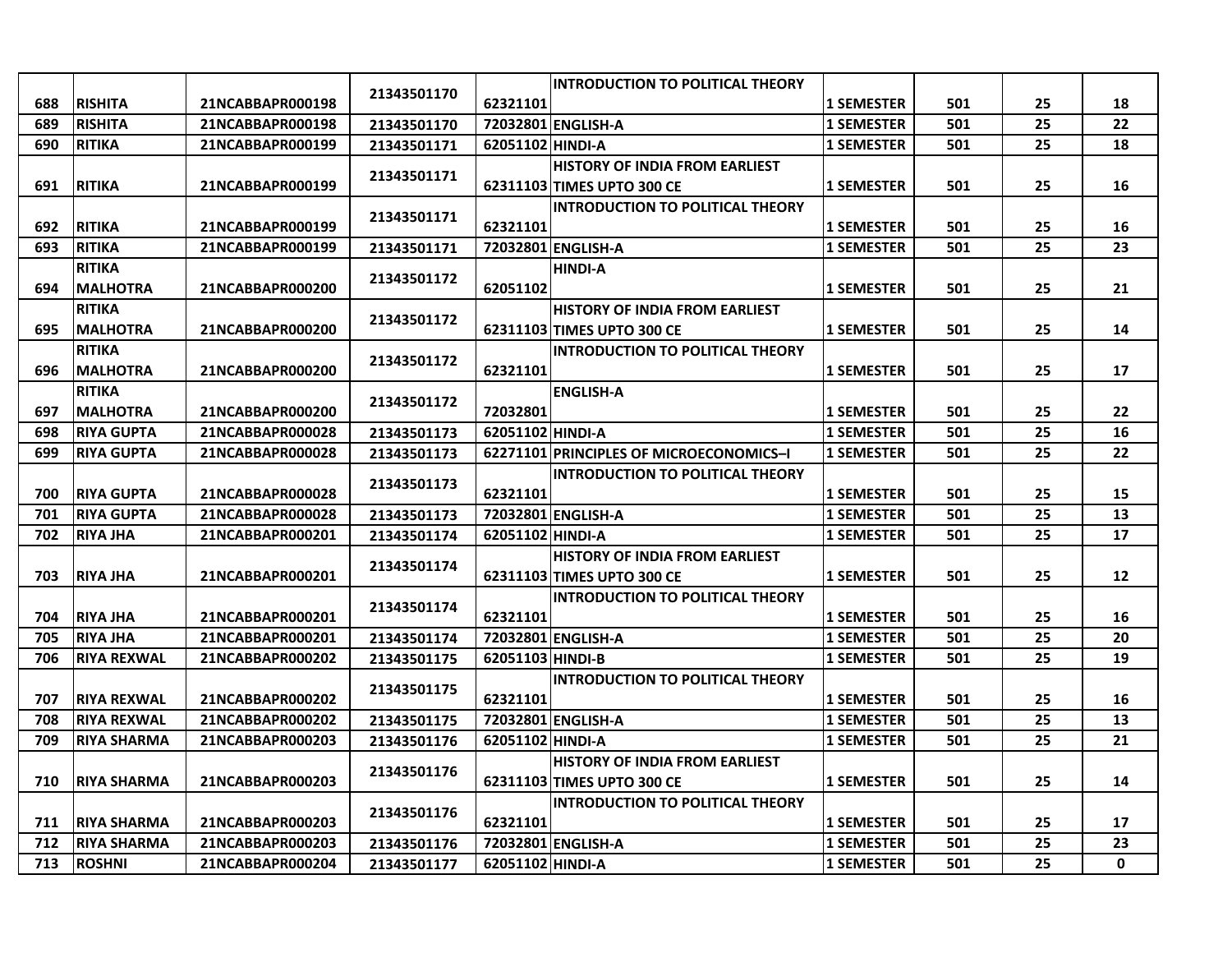|     |                   |                  |             |                  | <b>HISTORY OF INDIA FROM EARLIEST</b>   |                   |     |    |                |
|-----|-------------------|------------------|-------------|------------------|-----------------------------------------|-------------------|-----|----|----------------|
| 714 | <b>ROSHNI</b>     | 21NCABBAPR000204 | 21343501177 |                  | 62311103 TIMES UPTO 300 CE              | <b>1 SEMESTER</b> | 501 | 25 | $\mathbf{0}$   |
|     |                   |                  |             |                  | <b>INTRODUCTION TO POLITICAL THEORY</b> |                   |     |    |                |
| 715 | <b>ROSHNI</b>     | 21NCABBAPR000204 | 21343501177 | 62321101         |                                         | <b>1 SEMESTER</b> | 501 | 25 | 12             |
| 716 | <b>ROSHNI</b>     | 21NCABBAPR000204 | 21343501177 |                  | 72032801 ENGLISH-A                      | <b>1 SEMESTER</b> | 501 | 25 | 21             |
| 717 | <b>RUCHI</b>      | 21NCABBAPR000205 | 21343501178 | 62051102 HINDI-A |                                         | <b>1 SEMESTER</b> | 501 | 25 | 20             |
|     |                   |                  |             |                  | <b>HISTORY OF INDIA FROM EARLIEST</b>   |                   |     |    |                |
| 718 | <b>RUCHI</b>      | 21NCABBAPR000205 | 21343501178 |                  | 62311103 TIMES UPTO 300 CE              | <b>1 SEMESTER</b> | 501 | 25 | 16             |
|     |                   |                  | 21343501178 |                  | <b>INTRODUCTION TO POLITICAL THEORY</b> |                   |     |    |                |
| 719 | <b>RUCHI</b>      | 21NCABBAPR000205 |             | 62321101         |                                         | <b>1 SEMESTER</b> | 501 | 25 | 15             |
| 720 | <b>RUCHI</b>      | 21NCABBAPR000205 | 21343501178 |                  | 72032801 ENGLISH-A                      | <b>1 SEMESTER</b> | 501 | 25 | $\overline{7}$ |
| 721 | <b>RUHAT KHAN</b> | 21NCABBAPR000206 | 21343501179 | 62051102 HINDI-A |                                         | <b>1 SEMESTER</b> | 501 | 25 | 15             |
|     |                   |                  | 21343501179 |                  | <b>HISTORY OF INDIA FROM EARLIEST</b>   |                   |     |    |                |
| 722 | <b>RUHAT KHAN</b> | 21NCABBAPR000206 |             |                  | 62311103 TIMES UPTO 300 CE              | <b>1 SEMESTER</b> | 501 | 25 | 14             |
|     |                   |                  | 21343501179 |                  | <b>INTRODUCTION TO POLITICAL THEORY</b> |                   |     |    |                |
| 723 | <b>RUHAT KHAN</b> | 21NCABBAPR000206 |             | 62321101         |                                         | <b>1 SEMESTER</b> | 501 | 25 | 22             |
| 724 | <b>RUHAT KHAN</b> | 21NCABBAPR000206 | 21343501179 |                  | 72032801 ENGLISH-A                      | <b>1 SEMESTER</b> | 501 | 25 | 22             |
| 725 | <b>RUPALI</b>     | 21NCABBAPR000207 | 21343501180 | 62051102 HINDI-A |                                         | <b>1 SEMESTER</b> | 501 | 25 | 16             |
|     |                   |                  | 21343501180 |                  | <b>HISTORY OF INDIA FROM EARLIEST</b>   |                   |     |    |                |
| 726 | <b>RUPALI</b>     | 21NCABBAPR000207 |             |                  | 62311103 TIMES UPTO 300 CE              | <b>1 SEMESTER</b> | 501 | 25 | 16             |
|     |                   |                  | 21343501180 |                  | <b>INTRODUCTION TO POLITICAL THEORY</b> |                   |     |    |                |
| 727 | <b>RUPALI</b>     | 21NCABBAPR000207 |             | 62321101         |                                         | <b>1 SEMESTER</b> | 501 | 25 | 16             |
| 728 | <b>RUPALI</b>     | 21NCABBAPR000207 | 21343501180 |                  | 72032801 ENGLISH-A                      | <b>1 SEMESTER</b> | 501 | 25 | 18             |
| 729 | <b>RUPALI</b>     | 21NCABBAPR000208 | 21343501181 | 62051102 HINDI-A |                                         | <b>1 SEMESTER</b> | 501 | 25 | 15             |
|     |                   |                  | 21343501181 |                  | <b>HISTORY OF INDIA FROM EARLIEST</b>   |                   |     |    |                |
| 730 | <b>RUPALI</b>     | 21NCABBAPR000208 |             |                  | 62311103 TIMES UPTO 300 CE              | <b>1 SEMESTER</b> | 501 | 25 | 0              |
|     |                   |                  | 21343501181 |                  | <b>INTRODUCTION TO POLITICAL THEORY</b> |                   |     |    |                |
| 731 | <b>RUPALI</b>     | 21NCABBAPR000208 |             | 62321101         |                                         | <b>1 SEMESTER</b> | 501 | 25 | 17             |
| 732 | <b>RUPALI</b>     | 21NCABBAPR000208 | 21343501181 |                  | 72032801 ENGLISH-A                      | <b>1 SEMESTER</b> | 501 | 25 | 12             |
|     | <b>RUPAM</b>      |                  | 21343501182 |                  | <b>HINDI-A</b>                          |                   |     |    |                |
| 733 | <b>KUMARI</b>     | 21NCABBAPR000209 |             | 62051102         |                                         | <b>1 SEMESTER</b> | 501 | 25 | 17             |
|     | <b>RUPAM</b>      |                  | 21343501182 |                  | <b>HISTORY OF INDIA FROM EARLIEST</b>   |                   |     |    |                |
| 734 | <b>KUMARI</b>     | 21NCABBAPR000209 |             |                  | 62311103 TIMES UPTO 300 CE              | <b>1 SEMESTER</b> | 501 | 25 | 16             |
|     | <b>RUPAM</b>      |                  | 21343501182 |                  | <b>INTRODUCTION TO POLITICAL THEORY</b> |                   |     |    |                |
| 735 | <b>KUMARI</b>     | 21NCABBAPR000209 |             | 62321101         |                                         | <b>1 SEMESTER</b> | 501 | 25 | 16             |
|     | <b>RUPAM</b>      |                  | 21343501182 |                  | <b>ENGLISH-A</b>                        |                   |     |    |                |
| 736 | <b>KUMARI</b>     | 21NCABBAPR000209 |             | 72032801         |                                         | <b>1 SEMESTER</b> | 501 | 25 | 21             |
| 737 | <b>SAKSHI</b>     | 21NCABBAPR000210 | 21343501183 | 62051102 HINDI-A |                                         | <b>1 SEMESTER</b> | 501 | 25 | 20             |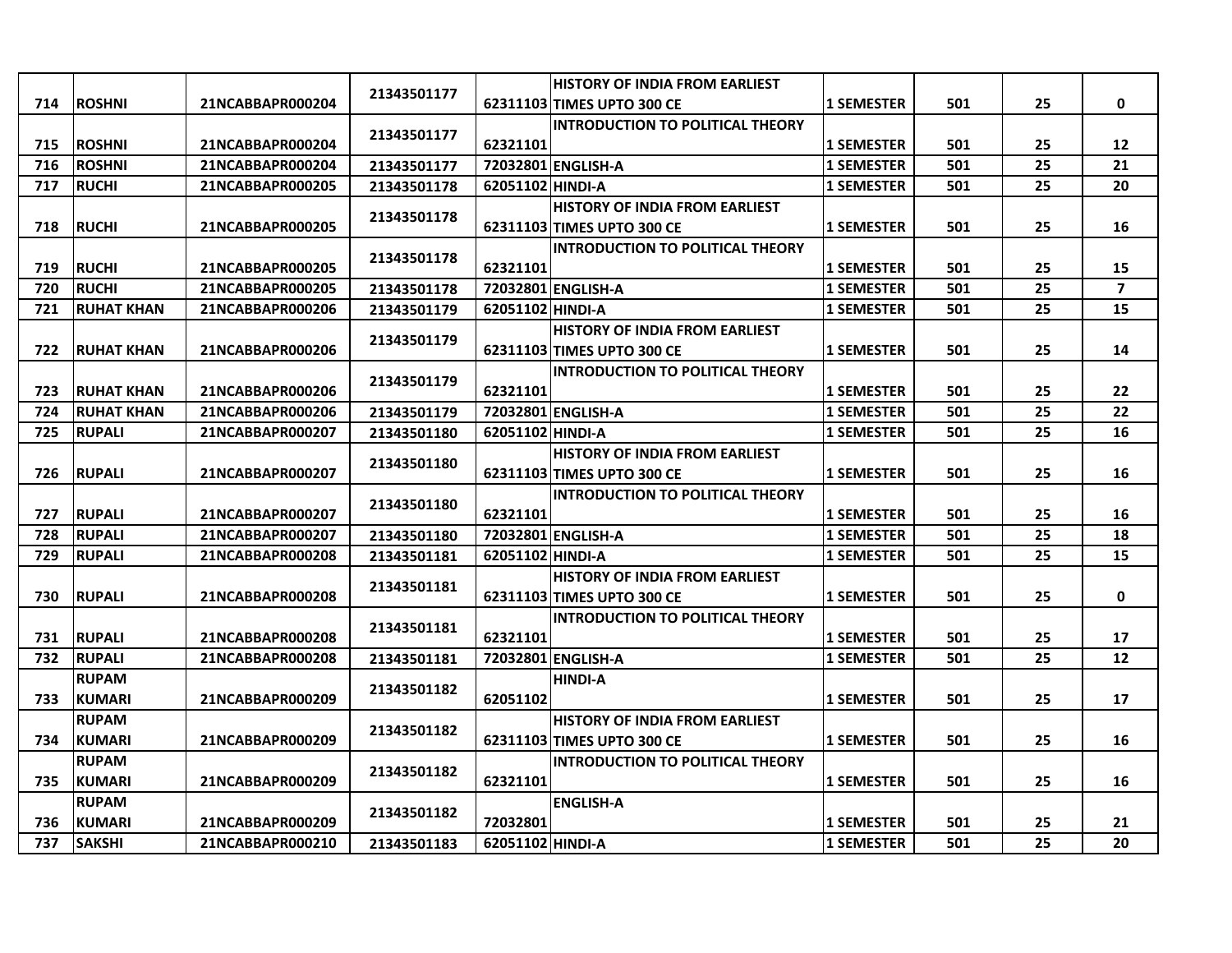|     |                      |                  |             |                  | <b>HISTORY OF INDIA FROM EARLIEST</b>   |                   |     |    |             |
|-----|----------------------|------------------|-------------|------------------|-----------------------------------------|-------------------|-----|----|-------------|
| 738 | <b>SAKSHI</b>        | 21NCABBAPR000210 | 21343501183 |                  | 62311103 TIMES UPTO 300 CE              | <b>1 SEMESTER</b> | 501 | 25 | $\mathbf 0$ |
|     |                      |                  |             |                  | <b>INTRODUCTION TO POLITICAL THEORY</b> |                   |     |    |             |
| 739 | <b>SAKSHI</b>        | 21NCABBAPR000210 | 21343501183 | 62321101         |                                         | <b>1 SEMESTER</b> | 501 | 25 | 17          |
| 740 | <b>SAKSHI</b>        | 21NCABBAPR000210 | 21343501183 |                  | 72032801 ENGLISH-A                      | <b>1 SEMESTER</b> | 501 | 25 | 20          |
| 741 | <b>SAKSHI</b>        | 21NCABBAPR000211 | 21343501184 | 62051102 HINDI-A |                                         | <b>1 SEMESTER</b> | 501 | 25 | 20          |
|     |                      |                  | 21343501184 |                  | <b>HISTORY OF INDIA FROM EARLIEST</b>   |                   |     |    |             |
| 742 | <b>SAKSHI</b>        | 21NCABBAPR000211 |             |                  | 62311103 TIMES UPTO 300 CE              | <b>1 SEMESTER</b> | 501 | 25 | 10          |
|     |                      |                  | 21343501184 |                  | <b>INTRODUCTION TO POLITICAL THEORY</b> |                   |     |    |             |
| 743 | <b>SAKSHI</b>        | 21NCABBAPR000211 |             | 62321101         |                                         | <b>1 SEMESTER</b> | 501 | 25 | 21          |
| 744 | <b>SAKSHI</b>        | 21NCABBAPR000211 | 21343501184 |                  | 72032801 ENGLISH-A                      | <b>1 SEMESTER</b> | 501 | 25 | 21          |
|     |                      |                  | 21343501185 |                  | <b>HINDI-A</b>                          |                   |     |    |             |
| 745 | <b>SAKSHI GUPTA</b>  | 21NCABBAPR000212 |             | 62051102         |                                         | <b>1 SEMESTER</b> | 501 | 25 | 15          |
|     |                      |                  | 21343501185 |                  | <b>HISTORY OF INDIA FROM EARLIEST</b>   |                   |     |    |             |
| 746 | <b>SAKSHI GUPTA</b>  | 21NCABBAPR000212 |             |                  | 62311103 TIMES UPTO 300 CE              | <b>1 SEMESTER</b> | 501 | 25 | 16          |
|     |                      |                  | 21343501185 |                  | <b>INTRODUCTION TO POLITICAL THEORY</b> |                   |     |    |             |
| 747 | <b>SAKSHI GUPTA</b>  | 21NCABBAPR000212 |             | 62321101         |                                         | <b>1 SEMESTER</b> | 501 | 25 | 15          |
|     |                      |                  | 21343501185 |                  | <b>ENGLISH-A</b>                        |                   |     |    |             |
| 748 | <b>SAKSHI GUPTA</b>  | 21NCABBAPR000212 |             | 72032801         |                                         | <b>1 SEMESTER</b> | 501 | 25 | 21          |
|     |                      |                  | 21343501186 |                  | <b>HINDI-A</b>                          |                   |     |    |             |
| 749 | <b>SAKSHI TIWARI</b> | 21NCABBAPR000213 |             | 62051102         |                                         | <b>1 SEMESTER</b> | 501 | 25 | 20          |
|     |                      |                  | 21343501186 |                  | <b>HISTORY OF INDIA FROM EARLIEST</b>   |                   |     |    |             |
| 750 | <b>SAKSHI TIWARI</b> | 21NCABBAPR000213 |             |                  | 62311103 TIMES UPTO 300 CE              | <b>1 SEMESTER</b> | 501 | 25 | 18          |
|     |                      |                  | 21343501186 |                  | <b>INTRODUCTION TO POLITICAL THEORY</b> |                   |     |    |             |
| 751 | <b>SAKSHI TIWARI</b> | 21NCABBAPR000213 |             | 62321101         |                                         | <b>1 SEMESTER</b> | 501 | 25 | 16          |
|     |                      |                  | 21343501186 |                  | <b>ENGLISH-A</b>                        |                   |     |    |             |
| 752 | <b>SAKSHI TIWARI</b> | 21NCABBAPR000213 |             | 72032801         |                                         | <b>1 SEMESTER</b> | 501 | 25 | 21          |
| 753 | <b>SANJANA</b>       | 21NCABBAPR000029 | 21343501187 | 62051102 HINDI-A |                                         | <b>1 SEMESTER</b> | 501 | 25 | 20          |
| 754 | <b>SANJANA</b>       | 21NCABBAPR000029 | 21343501187 |                  | 62271101 PRINCIPLES OF MICROECONOMICS-I | <b>1 SEMESTER</b> | 501 | 25 | 20          |
|     |                      |                  | 21343501187 |                  | <b>INTRODUCTION TO POLITICAL THEORY</b> |                   |     |    |             |
| 755 | <b>SANJANA</b>       | 21NCABBAPR000029 |             | 62321101         |                                         | <b>1 SEMESTER</b> | 501 | 25 | 18          |
| 756 | <b>SANJANA</b>       | 21NCABBAPR000029 | 21343501187 |                  | 72032801 ENGLISH-A                      | <b>1 SEMESTER</b> | 501 | 25 | 23          |
| 757 | <b>SANJU</b>         | 21NCABBAPR000214 | 21343501188 | 62051102 HINDI-A |                                         | <b>1 SEMESTER</b> | 501 | 25 | 18          |
|     |                      |                  | 21343501188 |                  | <b>HISTORY OF INDIA FROM EARLIEST</b>   |                   |     |    |             |
| 758 | <b>SANJU</b>         | 21NCABBAPR000214 |             |                  | 62311103 TIMES UPTO 300 CE              | <b>1 SEMESTER</b> | 501 | 25 | 16          |
|     |                      |                  | 21343501188 |                  | <b>INTRODUCTION TO POLITICAL THEORY</b> |                   |     |    |             |
| 759 | <b>SANJU</b>         | 21NCABBAPR000214 |             | 62321101         |                                         | <b>1 SEMESTER</b> | 501 | 25 | 17          |
| 760 | <b>SANJU</b>         | 21NCABBAPR000214 | 21343501188 |                  | 72032801 ENGLISH-A                      | <b>1 SEMESTER</b> | 501 | 25 | 13          |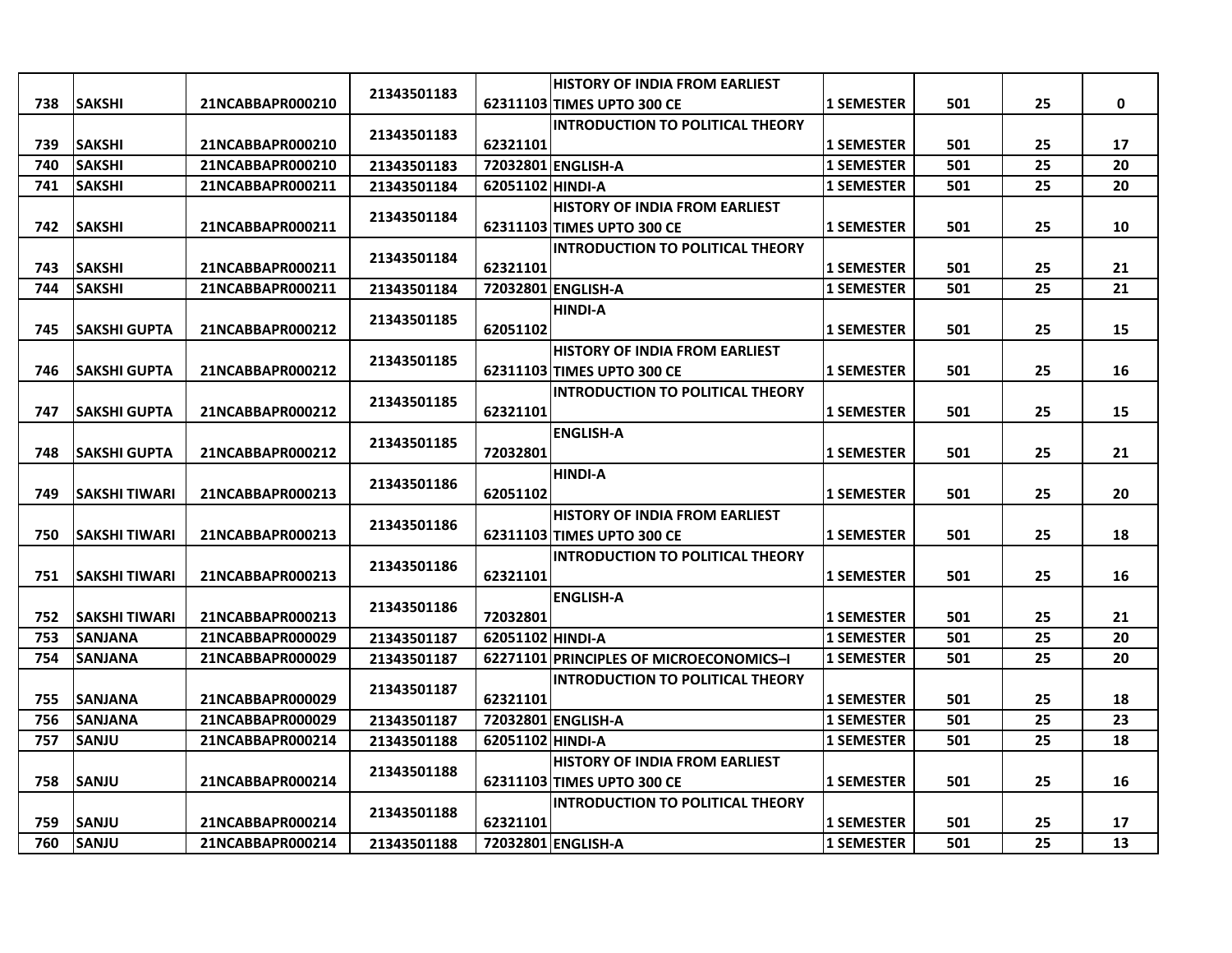| 761 | <b>SANJU KUMARI</b>              | 21NCABBAPR000215 | 21343501189 | 62051102         | <b>HINDI-A</b>                                                      | <b>1 SEMESTER</b> | 501 | 25 | 18          |
|-----|----------------------------------|------------------|-------------|------------------|---------------------------------------------------------------------|-------------------|-----|----|-------------|
| 762 | <b>SANJU KUMARI</b>              | 21NCABBAPR000215 | 21343501189 |                  | <b>HISTORY OF INDIA FROM EARLIEST</b><br>62311103 TIMES UPTO 300 CE | <b>1 SEMESTER</b> | 501 | 25 | 16          |
| 763 | <b>SANJU KUMARI</b>              | 21NCABBAPR000215 | 21343501189 | 62321101         | <b>INTRODUCTION TO POLITICAL THEORY</b>                             | <b>1 SEMESTER</b> | 501 | 25 | 22          |
| 764 | <b>SANJU KUMARI</b>              | 21NCABBAPR000215 | 21343501189 | 72032801         | <b>ENGLISH-A</b>                                                    | 1 SEMESTER        | 501 | 25 | 22          |
| 765 | SANJU KUMARI                     | 21NCABBAPR000216 | 21343501190 | 62051102         | <b>HINDI-A</b>                                                      | <b>1 SEMESTER</b> | 501 | 25 | 21          |
| 766 | SANJU KUMARI                     | 21NCABBAPR000216 | 21343501190 |                  | <b>HISTORY OF INDIA FROM EARLIEST</b><br>62311103 TIMES UPTO 300 CE | 1 SEMESTER        | 501 | 25 | 17          |
| 767 | <b>ISANJU KUMARI</b>             | 21NCABBAPR000216 | 21343501190 | 62321101         | <b>INTRODUCTION TO POLITICAL THEORY</b>                             | <b>1 SEMESTER</b> | 501 | 25 | 18          |
| 768 | <b>SANJU KUMARI</b>              | 21NCABBAPR000216 | 21343501190 | 72032801         | <b>ENGLISH-A</b>                                                    | <b>1 SEMESTER</b> | 501 | 25 | 22          |
| 769 | <b>SANTOSHI</b><br><b>KUMARI</b> | 21NCABBAPR000217 | 21343501191 | 62051102         | <b>HINDI-A</b>                                                      | <b>1 SEMESTER</b> | 501 | 25 | 20          |
| 770 | SANTOSHI<br><b>KUMARI</b>        | 21NCABBAPR000217 | 21343501191 |                  | <b>HISTORY OF INDIA FROM EARLIEST</b><br>62311103 TIMES UPTO 300 CE | <b>1 SEMESTER</b> | 501 | 25 | 14          |
| 771 | <b>SANTOSHI</b><br><b>KUMARI</b> | 21NCABBAPR000217 | 21343501191 | 62321101         | <b>INTRODUCTION TO POLITICAL THEORY</b>                             | 1 SEMESTER        | 501 | 25 | 20          |
| 772 | <b>SANTOSHI</b><br><b>KUMARI</b> | 21NCABBAPR000217 | 21343501191 | 72032801         | <b>ENGLISH-A</b>                                                    | <b>1 SEMESTER</b> | 501 | 25 | 23          |
| 773 | <b>SAPNA</b>                     | 21NCABBAPR000030 | 21343501192 | 62051102 HINDI-A |                                                                     | <b>1 SEMESTER</b> | 501 | 25 | 17          |
| 774 | <b>SAPNA</b>                     | 21NCABBAPR000030 | 21343501192 |                  | 62271101 PRINCIPLES OF MICROECONOMICS-I                             | <b>1 SEMESTER</b> | 501 | 25 | 22          |
| 775 | <b>SAPNA</b>                     | 21NCABBAPR000030 | 21343501192 | 62321101         | INTRODUCTION TO POLITICAL THEORY                                    | <b>1 SEMESTER</b> | 501 | 25 | 19          |
| 776 | <b>SAPNA</b>                     | 21NCABBAPR000030 | 21343501192 |                  | 72032801 ENGLISH-A                                                  | <b>1 SEMESTER</b> | 501 | 25 | 21          |
| 777 | <b>SAYRA</b>                     | 21NCABBAPR000218 | 21343501193 | 62051102 HINDI-A |                                                                     | 1 SEMESTER        | 501 | 25 | 18          |
| 778 | <b>SAYRA</b>                     | 21NCABBAPR000218 | 21343501193 |                  | <b>HISTORY OF INDIA FROM EARLIEST</b><br>62311103 TIMES UPTO 300 CE | <b>1 SEMESTER</b> | 501 | 25 | $\mathbf 0$ |
| 779 | <b>SAYRA</b>                     | 21NCABBAPR000218 | 21343501193 | 62321101         | <b>INTRODUCTION TO POLITICAL THEORY</b>                             | <b>1 SEMESTER</b> | 501 | 25 | 16          |
| 780 | <b>SAYRA</b>                     | 21NCABBAPR000218 | 21343501193 |                  | 72032801 ENGLISH-A                                                  | <b>1 SEMESTER</b> | 501 | 25 | 21          |
|     | <b>SHABANA</b>                   |                  | 21343501194 |                  | <b>HINDI-A</b>                                                      |                   |     |    |             |
| 781 | <b>KHATUN</b>                    | 21NCABBAPR000031 |             | 62051102         |                                                                     | <b>1 SEMESTER</b> | 501 | 25 | 17          |
| 782 | SHABANA<br><b>KHATUN</b>         | 21NCABBAPR000031 | 21343501194 | 62271101         | <b>PRINCIPLES OF MICROECONOMICS-I</b>                               | <b>1 SEMESTER</b> | 501 | 25 | 19          |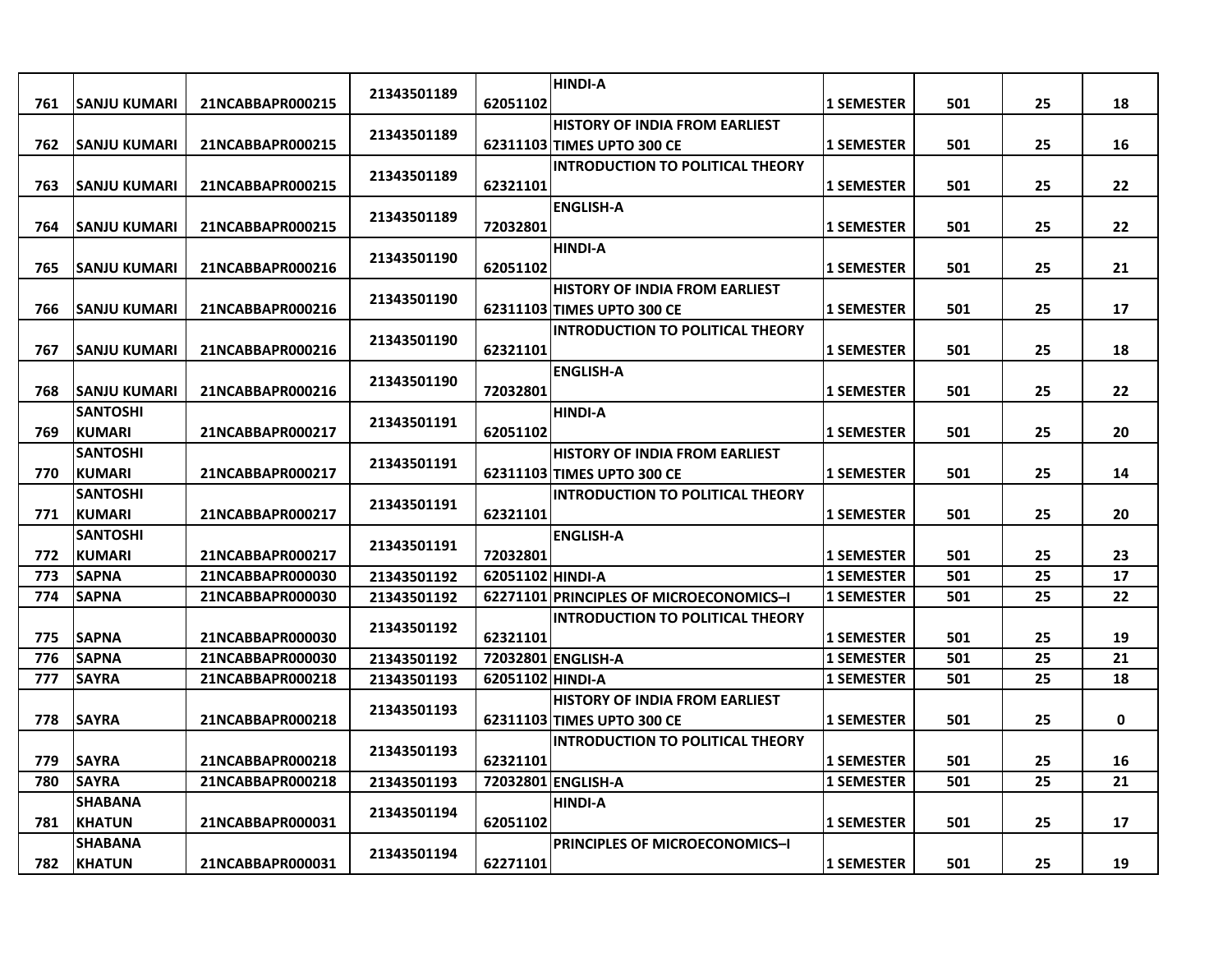|     | <b>SHABANA</b>       |                  | 21343501194 |                  | <b>INTRODUCTION TO POLITICAL THEORY</b> |                   |     |    |    |
|-----|----------------------|------------------|-------------|------------------|-----------------------------------------|-------------------|-----|----|----|
| 783 | <b>KHATUN</b>        | 21NCABBAPR000031 |             | 62321101         |                                         | <b>1 SEMESTER</b> | 501 | 25 | 15 |
|     | <b>SHABANA</b>       |                  | 21343501194 |                  | <b>ENGLISH-A</b>                        |                   |     |    |    |
| 784 | <b>KHATUN</b>        | 21NCABBAPR000031 |             | 72032801         |                                         | <b>1 SEMESTER</b> | 501 | 25 | 18 |
|     | <b>SHABBO</b>        |                  | 21343501195 |                  | <b>HINDI-A</b>                          |                   |     |    |    |
| 785 | <b>KHATOON</b>       | 21NCABBAPR000219 |             | 62051102         |                                         | <b>1 SEMESTER</b> | 501 | 25 | 17 |
|     | <b>SHABBO</b>        |                  | 21343501195 |                  | <b>HISTORY OF INDIA FROM EARLIEST</b>   |                   |     |    |    |
| 786 | <b>KHATOON</b>       | 21NCABBAPR000219 |             |                  | 62311103 TIMES UPTO 300 CE              | <b>1 SEMESTER</b> | 501 | 25 | 14 |
|     | <b>SHABBO</b>        |                  | 21343501195 |                  | <b>INTRODUCTION TO POLITICAL THEORY</b> |                   |     |    |    |
| 787 | KHATOON              | 21NCABBAPR000219 |             | 62321101         |                                         | <b>1 SEMESTER</b> | 501 | 25 | 17 |
|     | <b>SHABBO</b>        |                  | 21343501195 |                  | <b>ENGLISH-A</b>                        |                   |     |    |    |
| 788 | <b>KHATOON</b>       | 21NCABBAPR000219 |             | 72032801         |                                         | <b>1 SEMESTER</b> | 501 | 25 | 20 |
| 789 | <b>SHAGUN</b>        | 21NCABBAPR000032 | 21343501196 | 62051102 HINDI-A |                                         | <b>1 SEMESTER</b> | 501 | 25 | 20 |
| 790 | <b>SHAGUN</b>        | 21NCABBAPR000032 | 21343501196 |                  | 62271101 PRINCIPLES OF MICROECONOMICS-I | <b>1 SEMESTER</b> | 501 | 25 | 24 |
|     |                      |                  | 21343501196 |                  | <b>INTRODUCTION TO POLITICAL THEORY</b> |                   |     |    |    |
| 791 | <b>SHAGUN</b>        | 21NCABBAPR000032 |             | 62321101         |                                         | <b>1 SEMESTER</b> | 501 | 25 | 17 |
| 792 | <b>SHAGUN</b>        | 21NCABBAPR000032 | 21343501196 |                  | 72032801 ENGLISH-A                      | <b>1 SEMESTER</b> | 501 | 25 | 22 |
|     | <b>SHAKSHI</b>       |                  | 21343501197 |                  | <b>HINDI-A</b>                          |                   |     |    |    |
| 793 | <b>MISHRA</b>        | 21NCABBAPR000220 |             | 62051102         |                                         | <b>1 SEMESTER</b> | 501 | 25 | 18 |
|     | <b>SHAKSHI</b>       |                  | 21343501197 |                  | <b>HISTORY OF INDIA FROM EARLIEST</b>   |                   |     |    |    |
| 794 | <b>MISHRA</b>        | 21NCABBAPR000220 |             |                  | 62311103 TIMES UPTO 300 CE              | <b>1 SEMESTER</b> | 501 | 25 | 10 |
|     | <b>SHAKSHI</b>       |                  | 21343501197 |                  | <b>INTRODUCTION TO POLITICAL THEORY</b> |                   |     |    |    |
| 795 | <b>MISHRA</b>        | 21NCABBAPR000220 |             | 62321101         |                                         | <b>1 SEMESTER</b> | 501 | 25 | 17 |
|     | <b>SHAKSHI</b>       |                  | 21343501197 |                  | <b>ENGLISH-A</b>                        |                   |     |    |    |
| 796 | <b>MISHRA</b>        | 21NCABBAPR000220 |             | 72032801         |                                         | <b>1 SEMESTER</b> | 501 | 25 | 21 |
|     |                      |                  | 21343501198 |                  | <b>HINDI-A</b>                          |                   |     |    |    |
| 797 | <b>SHALINI SINGH</b> | 21NCABBAPR000222 |             | 62051102         |                                         | <b>1 SEMESTER</b> | 501 | 25 | 20 |
|     |                      |                  | 21343501198 |                  | <b>HISTORY OF INDIA FROM EARLIEST</b>   |                   |     |    |    |
| 798 | <b>SHALINI SINGH</b> | 21NCABBAPR000222 |             |                  | 62311103 TIMES UPTO 300 CE              | <b>1 SEMESTER</b> | 501 | 25 | 20 |
|     |                      |                  | 21343501198 |                  | <b>INTRODUCTION TO POLITICAL THEORY</b> |                   |     |    |    |
| 799 | <b>SHALINI SINGH</b> | 21NCABBAPR000222 |             | 62321101         |                                         | <b>1 SEMESTER</b> | 501 | 25 | 17 |
|     |                      |                  | 21343501198 |                  | <b>ENGLISH-A</b>                        |                   |     |    |    |
| 800 | <b>SHALINI SINGH</b> | 21NCABBAPR000222 |             | 72032801         |                                         | <b>1 SEMESTER</b> | 501 | 25 | 22 |
|     | <b>SHEETAL</b>       |                  | 21343501199 |                  | <b>HINDI-A</b>                          |                   |     |    |    |
| 801 | <b>KUMARI</b>        | 21NCABBAPR000033 |             | 62051102         |                                         | <b>1 SEMESTER</b> | 501 | 25 | 21 |
|     | <b>SHEETAL</b>       |                  | 21343501199 |                  | <b>PRINCIPLES OF MICROECONOMICS-I</b>   |                   |     |    |    |
| 802 | <b>KUMARI</b>        | 21NCABBAPR000033 |             | 62271101         |                                         | <b>1 SEMESTER</b> | 501 | 25 | 24 |
|     | <b>SHEETAL</b>       |                  | 21343501199 |                  | <b>INTRODUCTION TO POLITICAL THEORY</b> |                   |     |    |    |
| 803 | KUMARI               | 21NCABBAPR000033 |             | 62321101         |                                         | <b>1 SEMESTER</b> | 501 | 25 | 19 |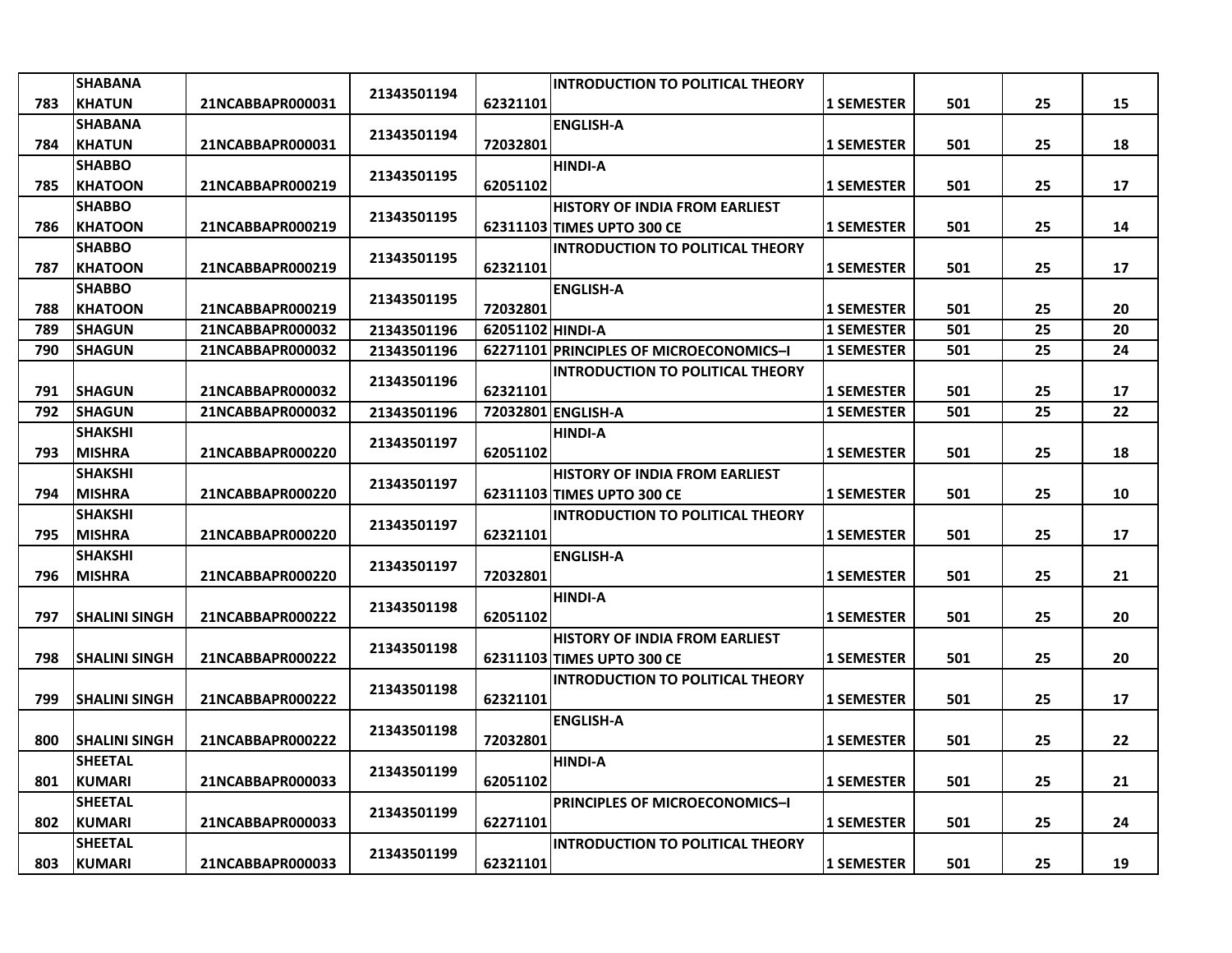|     | <b>SHEETAL</b>        |                  |             |                  | <b>ENGLISH-A</b>                        |                   |     |    |    |
|-----|-----------------------|------------------|-------------|------------------|-----------------------------------------|-------------------|-----|----|----|
| 804 | <b>KUMARI</b>         | 21NCABBAPR000033 | 21343501199 | 72032801         |                                         | 1 SEMESTER        | 501 | 25 | 23 |
| 805 | <b>SHIPRA</b>         | 21NCABBAPR000223 | 21343501200 | 62051102 HINDI-A |                                         | <b>1 SEMESTER</b> | 501 | 25 | 20 |
|     |                       |                  |             |                  | <b>HISTORY OF INDIA FROM EARLIEST</b>   |                   |     |    |    |
| 806 | <b>SHIPRA</b>         | 21NCABBAPR000223 | 21343501200 |                  | 62311103 TIMES UPTO 300 CE              | 1 SEMESTER        | 501 | 25 | 15 |
|     |                       |                  |             |                  | <b>INTRODUCTION TO POLITICAL THEORY</b> |                   |     |    |    |
| 807 | <b>SHIPRA</b>         | 21NCABBAPR000223 | 21343501200 | 62321101         |                                         | <b>1 SEMESTER</b> | 501 | 25 | 20 |
| 808 | <b>SHIPRA</b>         | 21NCABBAPR000223 | 21343501200 |                  | 72032801 ENGLISH-A                      | <b>1 SEMESTER</b> | 501 | 25 | 22 |
|     |                       |                  | 21343501201 |                  | <b>HINDI-A</b>                          |                   |     |    |    |
| 809 | <b>SHIVALI SINGH</b>  | 21NCABBAPR000224 |             | 62051102         |                                         | <b>1 SEMESTER</b> | 501 | 25 | 20 |
|     |                       |                  | 21343501201 |                  | <b>HISTORY OF INDIA FROM EARLIEST</b>   |                   |     |    |    |
| 810 | <b>SHIVALI SINGH</b>  | 21NCABBAPR000224 |             |                  | 62311103 TIMES UPTO 300 CE              | <b>1 SEMESTER</b> | 501 | 25 | 18 |
|     |                       |                  | 21343501201 |                  | <b>INTRODUCTION TO POLITICAL THEORY</b> |                   |     |    |    |
| 811 | <b>SHIVALI SINGH</b>  | 21NCABBAPR000224 |             | 62321101         |                                         | <b>1 SEMESTER</b> | 501 | 25 | 20 |
|     |                       |                  | 21343501201 |                  | <b>ENGLISH-A</b>                        |                   |     |    |    |
| 812 | <b>SHIVALI SINGH</b>  | 21NCABBAPR000224 |             | 72032801         |                                         | <b>1 SEMESTER</b> | 501 | 25 | 23 |
|     |                       |                  | 21343501202 |                  | <b>HINDI-A</b>                          |                   |     |    |    |
| 813 | <b>ISHRUTI PANDEY</b> | 21NCABBAPR000034 |             | 62051102         |                                         | <b>1 SEMESTER</b> | 501 | 25 | 17 |
|     |                       |                  | 21343501202 |                  | <b>PRINCIPLES OF MICROECONOMICS-I</b>   |                   |     |    |    |
| 814 | <b>SHRUTI PANDEY</b>  | 21NCABBAPR000034 |             | 62271101         |                                         | <b>1 SEMESTER</b> | 501 | 25 | 23 |
|     |                       |                  | 21343501202 |                  | <b>INTRODUCTION TO POLITICAL THEORY</b> |                   |     |    |    |
| 815 | <b>SHRUTI PANDEY</b>  | 21NCABBAPR000034 |             | 62321101         |                                         | 1 SEMESTER        | 501 | 25 | 17 |
|     |                       |                  | 21343501202 |                  | <b>ENGLISH-A</b>                        |                   |     |    |    |
| 816 | <b>SHRUTI PANDEY</b>  | 21NCABBAPR000034 |             | 72032801         |                                         | <b>1 SEMESTER</b> | 501 | 25 | 20 |
|     |                       |                  | 21343501203 |                  | <b>HINDI-A</b>                          |                   |     |    |    |
| 817 | <b>SHRUTI YADAV</b>   | 21NCABBAPR000225 |             | 62051102         |                                         | <b>1 SEMESTER</b> | 501 | 25 | 16 |
|     |                       |                  | 21343501203 |                  | <b>HISTORY OF INDIA FROM EARLIEST</b>   |                   |     |    |    |
| 818 | <b>SHRUTI YADAV</b>   | 21NCABBAPR000225 |             |                  | 62311103 TIMES UPTO 300 CE              | <b>1 SEMESTER</b> | 501 | 25 | 16 |
|     |                       |                  | 21343501203 |                  | <b>INTRODUCTION TO POLITICAL THEORY</b> |                   |     |    |    |
| 819 | <b>SHRUTI YADAV</b>   | 21NCABBAPR000225 |             | 62321101         |                                         | <b>1 SEMESTER</b> | 501 | 25 | 16 |
|     |                       |                  | 21343501203 |                  | <b>ENGLISH-A</b>                        |                   |     |    |    |
| 820 | <b>SHRUTI YADAV</b>   | 21NCABBAPR000225 |             | 72032801         |                                         | 1 SEMESTER        | 501 | 25 | 13 |
|     |                       |                  | 21343501204 |                  | <b>HINDI-B</b>                          |                   |     |    |    |
| 821 | <b>SIMRA WASIM</b>    | 21NCABBAPR000226 |             | 62051103         |                                         | <b>1 SEMESTER</b> | 501 | 25 | 20 |
|     |                       |                  | 21343501204 |                  | <b>HISTORY OF INDIA FROM EARLIEST</b>   |                   |     |    |    |
| 822 | <b>SIMRA WASIM</b>    | 21NCABBAPR000226 |             |                  | 62311103 TIMES UPTO 300 CE              | <b>1 SEMESTER</b> | 501 | 25 | 14 |
|     |                       |                  | 21343501204 |                  | <b>INTRODUCTION TO POLITICAL THEORY</b> |                   |     |    |    |
| 823 | <b>SIMRA WASIM</b>    | 21NCABBAPR000226 |             | 62321101         |                                         | <b>1 SEMESTER</b> | 501 | 25 | 24 |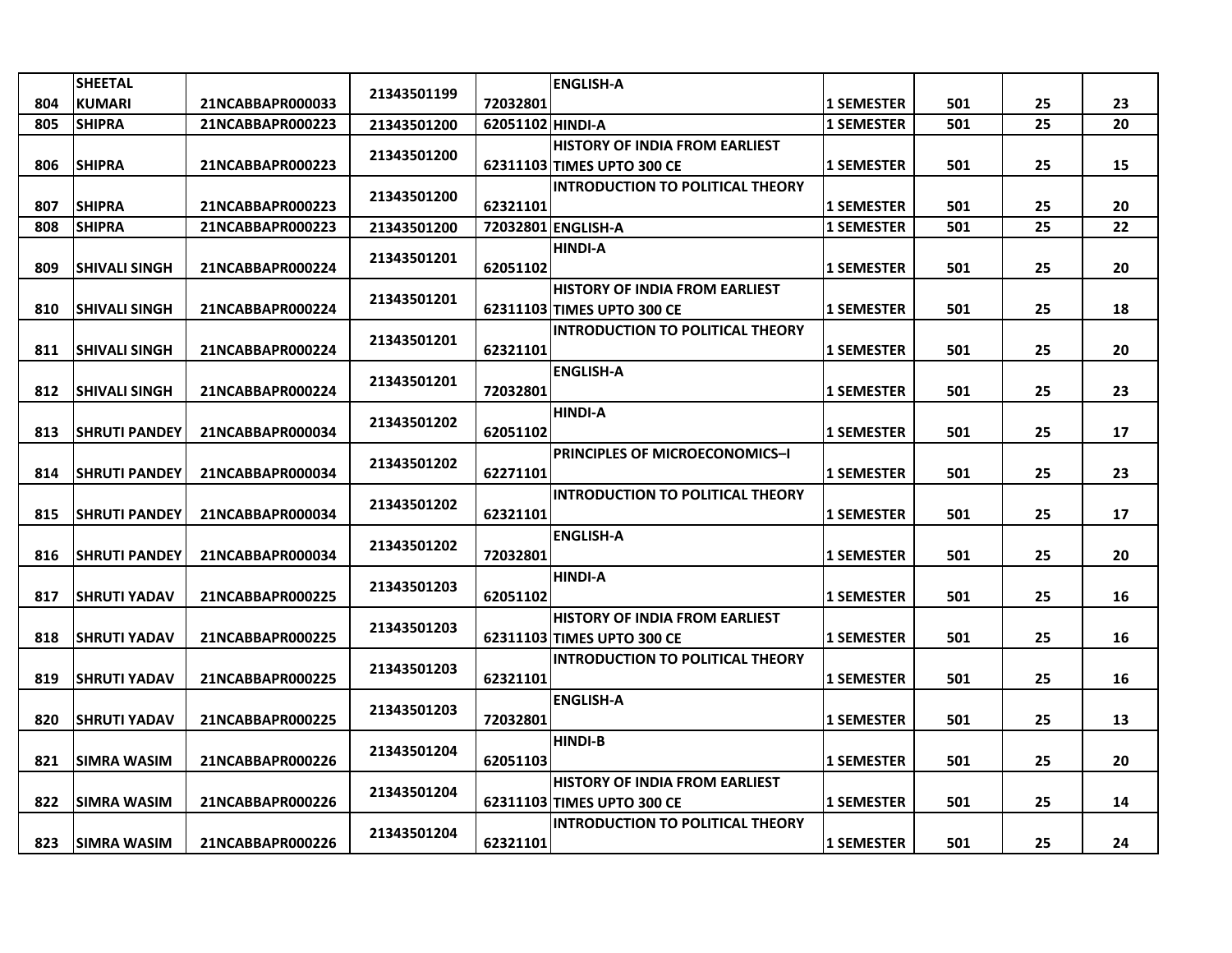|     |                     |                  |             |                  | <b>ENGLISH-A</b>                        |                   |     |    |              |
|-----|---------------------|------------------|-------------|------------------|-----------------------------------------|-------------------|-----|----|--------------|
| 824 | <b>ISIMRA WASIM</b> | 21NCABBAPR000226 | 21343501204 | 72032801         |                                         | <b>1 SEMESTER</b> | 501 | 25 | 23           |
| 825 | <b>SIMRAN</b>       | 21NCABBAPR000035 | 21343501205 | 62051103 HINDI-B |                                         | <b>1 SEMESTER</b> | 501 | 25 | 23           |
| 826 | <b>SIMRAN</b>       | 21NCABBAPR000035 | 21343501205 |                  | 62271101 PRINCIPLES OF MICROECONOMICS-I | <b>1 SEMESTER</b> | 501 | 25 | 22           |
|     |                     |                  |             |                  | INTRODUCTION TO POLITICAL THEORY        |                   |     |    |              |
| 827 | <b>SIMRAN</b>       | 21NCABBAPR000035 | 21343501205 | 62321101         |                                         | <b>1 SEMESTER</b> | 501 | 25 | 18           |
| 828 | <b>SIMRAN</b>       | 21NCABBAPR000035 | 21343501205 |                  | 72032801 ENGLISH-A                      | <b>1 SEMESTER</b> | 501 | 25 | 21           |
| 829 | <b>SIMRAN KAUR</b>  | 21NCABBAPR000227 | 21343501206 | 62051102 HINDI-A |                                         | <b>1 SEMESTER</b> | 501 | 25 | 18           |
|     |                     |                  |             |                  | <b>HISTORY OF INDIA FROM EARLIEST</b>   |                   |     |    |              |
| 830 | <b>SIMRAN KAUR</b>  | 21NCABBAPR000227 | 21343501206 |                  | 62311103 TIMES UPTO 300 CE              | <b>1 SEMESTER</b> | 501 | 25 | 15           |
|     |                     |                  | 21343501206 |                  | <b>INTRODUCTION TO POLITICAL THEORY</b> |                   |     |    |              |
| 831 | <b>ISIMRAN KAUR</b> | 21NCABBAPR000227 |             | 62321101         |                                         | <b>1 SEMESTER</b> | 501 | 25 | 19           |
| 832 | <b>SIMRAN KAUR</b>  | 21NCABBAPR000227 | 21343501206 |                  | 72032801 ENGLISH-A                      | <b>1 SEMESTER</b> | 501 | 25 | 20           |
|     | <b>SIMRAN</b>       |                  | 21343501207 |                  | <b>HINDI-A</b>                          |                   |     |    |              |
| 833 | <b>KUMARI</b>       | 21NCABBAPR000228 |             | 62051102         |                                         | <b>1 SEMESTER</b> | 501 | 25 | 0            |
|     | <b>SIMRAN</b>       |                  | 21343501207 |                  | <b>HISTORY OF INDIA FROM EARLIEST</b>   |                   |     |    |              |
| 834 | <b>KUMARI</b>       | 21NCABBAPR000228 |             |                  | 62311103 TIMES UPTO 300 CE              | <b>1 SEMESTER</b> | 501 | 25 | 13           |
|     | <b>SIMRAN</b>       |                  | 21343501207 |                  | <b>INTRODUCTION TO POLITICAL THEORY</b> |                   |     |    |              |
| 835 | <b>KUMARI</b>       | 21NCABBAPR000228 |             | 62321101         |                                         | <b>1 SEMESTER</b> | 501 | 25 | 17           |
|     | <b>SIMRAN</b>       |                  | 21343501207 |                  | <b>ENGLISH-A</b>                        |                   |     |    |              |
| 836 | <b>KUMARI</b>       | 21NCABBAPR000228 |             | 72032801         |                                         | <b>1 SEMESTER</b> | 501 | 25 | 12           |
| 837 | <b>SITARA</b>       | 21NCABBAPR000229 | 21343501208 | 62051102 HINDI-A |                                         | <b>1 SEMESTER</b> | 501 | 25 | $\mathbf{0}$ |
|     |                     |                  | 21343501208 |                  | <b>HISTORY OF INDIA FROM EARLIEST</b>   |                   |     |    |              |
| 838 | <b>SITARA</b>       | 21NCABBAPR000229 |             |                  | 62311103 TIMES UPTO 300 CE              | <b>1 SEMESTER</b> | 501 | 25 | 14           |
|     |                     |                  | 21343501208 |                  | <b>INTRODUCTION TO POLITICAL THEORY</b> |                   |     |    |              |
| 839 | <b>SITARA</b>       | 21NCABBAPR000229 |             | 62321101         |                                         | <b>1 SEMESTER</b> | 501 | 25 | 17           |
| 840 | <b>SITARA</b>       | 21NCABBAPR000229 | 21343501208 |                  | 72032801 ENGLISH-A                      | <b>1 SEMESTER</b> | 501 | 25 | 20           |
| 841 | <b>SNEHA</b>        | 21NCABBAPR000230 | 21343501209 | 62051103 HINDI-B |                                         | <b>1 SEMESTER</b> | 501 | 25 | 9            |
|     |                     |                  | 21343501209 |                  | <b>HISTORY OF INDIA FROM EARLIEST</b>   |                   |     |    |              |
| 842 | <b>SNEHA</b>        | 21NCABBAPR000230 |             |                  | 62311103 TIMES UPTO 300 CE              | <b>1 SEMESTER</b> | 501 | 25 | 17           |
|     |                     |                  | 21343501209 |                  | <b>INTRODUCTION TO POLITICAL THEORY</b> |                   |     |    |              |
| 843 | <b>SNEHA</b>        | 21NCABBAPR000230 |             | 62321101         |                                         | <b>1 SEMESTER</b> | 501 | 25 | 17           |
| 844 | <b>SNEHA</b>        | 21NCABBAPR000230 | 21343501209 |                  | 72032801 ENGLISH-A                      | <b>1 SEMESTER</b> | 501 | 25 | 23           |
| 845 | <b>SNEHA</b>        | 21NCABBAPR000231 | 21343501210 | 62051102 HINDI-A |                                         | <b>1 SEMESTER</b> | 501 | 25 | 19           |
|     |                     |                  | 21343501210 |                  | <b>HISTORY OF INDIA FROM EARLIEST</b>   |                   |     |    |              |
| 846 | <b>SNEHA</b>        | 21NCABBAPR000231 |             |                  | 62311103 TIMES UPTO 300 CE              | <b>1 SEMESTER</b> | 501 | 25 | 17           |
|     |                     |                  | 21343501210 |                  | <b>INTRODUCTION TO POLITICAL THEORY</b> |                   |     |    |              |
| 847 | <b>SNEHA</b>        | 21NCABBAPR000231 |             | 62321101         |                                         | <b>1 SEMESTER</b> | 501 | 25 | 16           |
| 848 | <b>SNEHA</b>        | 21NCABBAPR000231 | 21343501210 |                  | 72032801 ENGLISH-A                      | <b>1 SEMESTER</b> | 501 | 25 | 20           |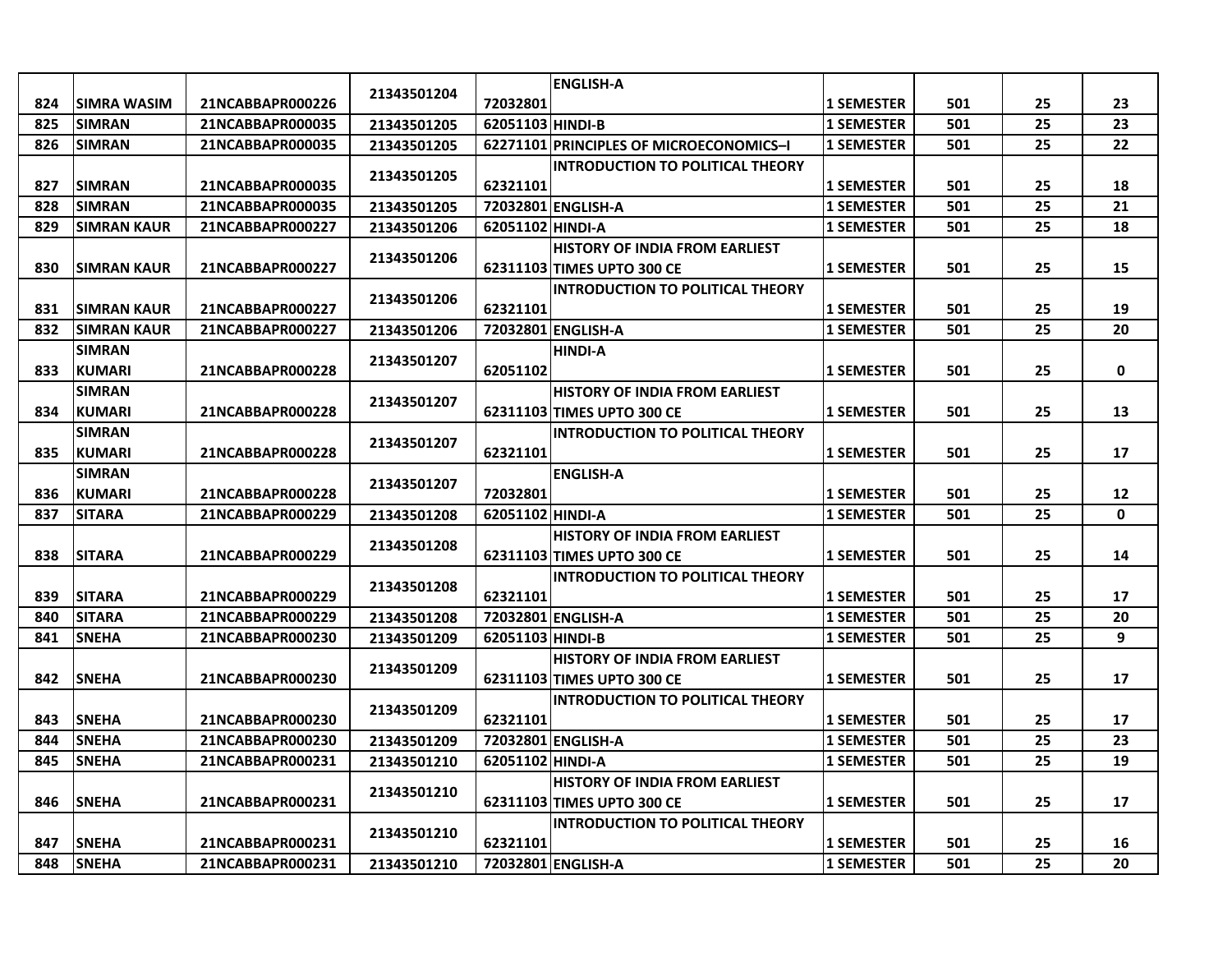|     |                     |                  |             |                  | <b>HINDI-A</b>                          |                   |     |    |    |
|-----|---------------------|------------------|-------------|------------------|-----------------------------------------|-------------------|-----|----|----|
| 849 | <b>SNEHA VERMA</b>  | 21NCABBAPR000036 | 21343501211 | 62051102         |                                         | <b>1 SEMESTER</b> | 501 | 25 | 18 |
|     |                     |                  |             |                  | <b>PRINCIPLES OF MICROECONOMICS-I</b>   |                   |     |    |    |
| 850 | <b>SNEHA VERMA</b>  | 21NCABBAPR000036 | 21343501211 | 62271101         |                                         | <b>1 SEMESTER</b> | 501 | 25 | 24 |
|     |                     |                  |             |                  | <b>INTRODUCTION TO POLITICAL THEORY</b> |                   |     |    |    |
| 851 | <b>SNEHA VERMA</b>  | 21NCABBAPR000036 | 21343501211 | 62321101         |                                         | 1 SEMESTER        | 501 | 25 | 15 |
|     |                     |                  | 21343501211 |                  | <b>ENGLISH-A</b>                        |                   |     |    |    |
| 852 | <b>ISNEHA VERMA</b> | 21NCABBAPR000036 |             | 72032801         |                                         | <b>1 SEMESTER</b> | 501 | 25 | 21 |
| 853 | <b>SNEHA YADAV</b>  | 21NCABBAPR000037 | 21343501212 | 62051102 HINDI-A |                                         | <b>1 SEMESTER</b> | 501 | 25 | 19 |
| 854 | <b>SNEHA YADAV</b>  | 21NCABBAPR000037 | 21343501212 |                  | 62271101 PRINCIPLES OF MICROECONOMICS-I | <b>1 SEMESTER</b> | 501 | 25 | 18 |
|     |                     |                  | 21343501212 |                  | INTRODUCTION TO POLITICAL THEORY        |                   |     |    |    |
| 855 | <b>SNEHA YADAV</b>  | 21NCABBAPR000037 |             | 62321101         |                                         | <b>1 SEMESTER</b> | 501 | 25 | 17 |
| 856 | <b>ISNEHA YADAV</b> | 21NCABBAPR000037 | 21343501212 |                  | 72032801 ENGLISH-A                      | <b>1 SEMESTER</b> | 501 | 25 | 22 |
| 857 | <b>SOMYA SINGH</b>  | 21NCABBAPR000038 | 21343501213 | 62051102 HINDI-A |                                         | <b>1 SEMESTER</b> | 501 | 25 | 19 |
| 858 | <b>SOMYA SINGH</b>  | 21NCABBAPR000038 | 21343501213 |                  | 62271101 PRINCIPLES OF MICROECONOMICS-I | <b>1 SEMESTER</b> | 501 | 25 | 24 |
|     |                     |                  | 21343501213 |                  | <b>INTRODUCTION TO POLITICAL THEORY</b> |                   |     |    |    |
| 859 | <b>SOMYA SINGH</b>  | 21NCABBAPR000038 |             | 62321101         |                                         | <b>1 SEMESTER</b> | 501 | 25 | 19 |
| 860 | <b>SOMYA SINGH</b>  | 21NCABBAPR000038 | 21343501213 |                  | 72032801 ENGLISH-A                      | <b>1 SEMESTER</b> | 501 | 25 | 22 |
| 861 | <b>SONALI</b>       | 21NCABBAPR000232 | 21343501214 | 62051102 HINDI-A |                                         | <b>1 SEMESTER</b> | 501 | 25 | 18 |
|     |                     |                  | 21343501214 |                  | <b>HISTORY OF INDIA FROM EARLIEST</b>   |                   |     |    |    |
| 862 | <b>SONALI</b>       | 21NCABBAPR000232 |             |                  | 62311103 TIMES UPTO 300 CE              | <b>1 SEMESTER</b> | 501 | 25 | 16 |
|     |                     |                  | 21343501214 |                  | <b>INTRODUCTION TO POLITICAL THEORY</b> |                   |     |    |    |
| 863 | <b>SONALI</b>       | 21NCABBAPR000232 |             | 62321101         |                                         | <b>1 SEMESTER</b> | 501 | 25 | 16 |
| 864 | <b>SONALI</b>       | 21NCABBAPR000232 | 21343501214 |                  | 72032801 ENGLISH-A                      | <b>1 SEMESTER</b> | 501 | 25 | 21 |
| 865 | <b>SONI</b>         | 21NCABBAPR000234 | 21343501215 | 62051102 HINDI-A |                                         | <b>1 SEMESTER</b> | 501 | 25 | 15 |
|     |                     |                  | 21343501215 |                  | <b>HISTORY OF INDIA FROM EARLIEST</b>   |                   |     |    |    |
| 866 | <b>SONI</b>         | 21NCABBAPR000234 |             |                  | 62311103 TIMES UPTO 300 CE              | <b>1 SEMESTER</b> | 501 | 25 | 12 |
|     |                     |                  | 21343501215 |                  | <b>INTRODUCTION TO POLITICAL THEORY</b> |                   |     |    |    |
| 867 | <b>SONI</b>         | 21NCABBAPR000234 |             | 62321101         |                                         | <b>1 SEMESTER</b> | 501 | 25 | 18 |
| 868 | <b>SONI</b>         | 21NCABBAPR000234 | 21343501215 |                  | 72032801 ENGLISH-A                      | <b>1 SEMESTER</b> | 501 | 25 | 21 |
| 869 | <b>SUDHA</b>        | 21NCABBAPR000236 | 21343501216 | 62051102 HINDI-A |                                         | <b>1 SEMESTER</b> | 501 | 25 | 17 |
|     |                     |                  | 21343501216 |                  | <b>HISTORY OF INDIA FROM EARLIEST</b>   |                   |     |    |    |
| 870 | <b>SUDHA</b>        | 21NCABBAPR000236 |             |                  | 62311103 TIMES UPTO 300 CE              | <b>1 SEMESTER</b> | 501 | 25 | 16 |
|     |                     |                  | 21343501216 |                  | <b>INTRODUCTION TO POLITICAL THEORY</b> |                   |     |    |    |
| 871 | <b>SUDHA</b>        | 21NCABBAPR000236 |             | 62321101         |                                         | <b>1 SEMESTER</b> | 501 | 25 | 16 |
| 872 | <b>SUDHA</b>        | 21NCABBAPR000236 | 21343501216 |                  | 72032801 ENGLISH-A                      | <b>1 SEMESTER</b> | 501 | 25 | 20 |
|     | <b>SWATI</b>        |                  | 21343501217 |                  | <b>HINDI-A</b>                          |                   |     |    |    |
| 873 | <b>DANDOTIYA</b>    | 21NCABBAPR000237 |             | 62051102         |                                         | <b>1 SEMESTER</b> | 501 | 25 | 21 |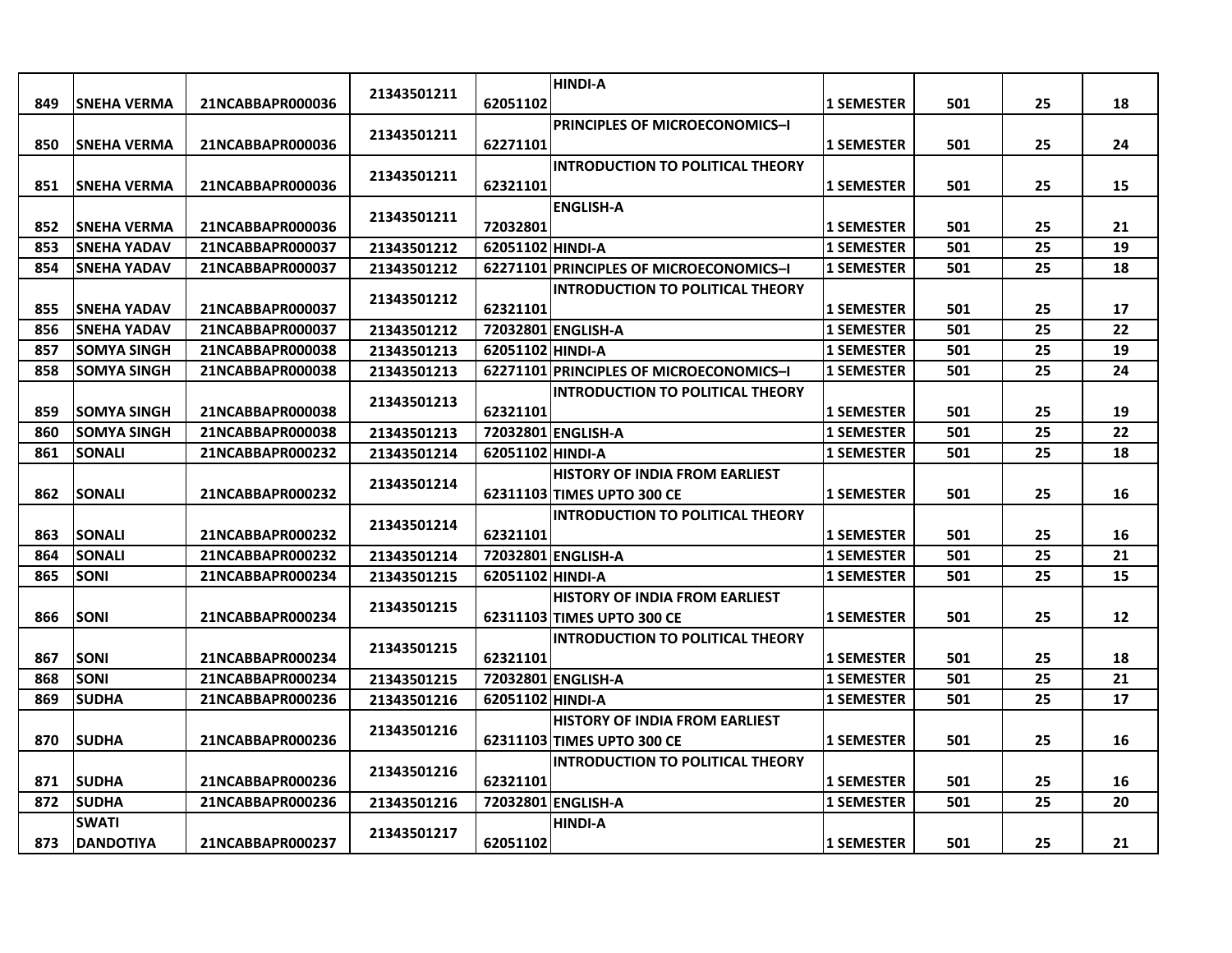|     | <b>SWATI</b>         |                  |             |                  | <b>HISTORY OF INDIA FROM EARLIEST</b>   |                   |     |    |             |
|-----|----------------------|------------------|-------------|------------------|-----------------------------------------|-------------------|-----|----|-------------|
| 874 | <b>DANDOTIYA</b>     | 21NCABBAPR000237 | 21343501217 |                  | 62311103 TIMES UPTO 300 CE              | <b>1 SEMESTER</b> | 501 | 25 | 15          |
|     | <b>SWATI</b>         |                  |             |                  | <b>INTRODUCTION TO POLITICAL THEORY</b> |                   |     |    |             |
| 875 | <b>DANDOTIYA</b>     | 21NCABBAPR000237 | 21343501217 | 62321101         |                                         | <b>1 SEMESTER</b> | 501 | 25 | 23          |
|     | <b>SWATI</b>         |                  |             |                  | <b>ENGLISH-A</b>                        |                   |     |    |             |
| 876 | <b>DANDOTIYA</b>     | 21NCABBAPR000237 | 21343501217 | 72032801         |                                         | <b>1 SEMESTER</b> | 501 | 25 | 20          |
|     |                      |                  |             |                  | <b>HINDI-B</b>                          |                   |     |    |             |
| 877 | <b>SWEETY SINGH</b>  | 21NCABBAPR000238 | 21343501218 | 62051103         |                                         | <b>1 SEMESTER</b> | 501 | 25 | 21          |
|     |                      |                  |             |                  | <b>HISTORY OF INDIA FROM EARLIEST</b>   |                   |     |    |             |
| 878 | <b>ISWEETY SINGH</b> | 21NCABBAPR000238 | 21343501218 |                  | 62311103 TIMES UPTO 300 CE              | <b>1 SEMESTER</b> | 501 | 25 | 10          |
|     |                      |                  |             |                  | <b>INTRODUCTION TO POLITICAL THEORY</b> |                   |     |    |             |
| 879 | <b>ISWEETY SINGH</b> | 21NCABBAPR000238 | 21343501218 | 62321101         |                                         | <b>1 SEMESTER</b> | 501 | 25 | 20          |
|     |                      |                  |             |                  | <b>ENGLISH-A</b>                        |                   |     |    |             |
| 880 | <b>SWEETY SINGH</b>  | 21NCABBAPR000238 | 21343501218 | 72032801         |                                         | <b>1 SEMESTER</b> | 501 | 25 | 22          |
| 881 | <b>TANIYA</b>        | 21NCABBAPR000039 | 21343501219 | 62051102 HINDI-A |                                         | <b>1 SEMESTER</b> | 501 | 25 | 19          |
| 882 | <b>TANIYA</b>        | 21NCABBAPR000039 | 21343501219 |                  | 62271101 PRINCIPLES OF MICROECONOMICS-I | <b>1 SEMESTER</b> | 501 | 25 | 23          |
|     |                      |                  |             |                  | <b>INTRODUCTION TO POLITICAL THEORY</b> |                   |     |    |             |
| 883 | <b>TANIYA</b>        | 21NCABBAPR000039 | 21343501219 | 62321101         |                                         | <b>1 SEMESTER</b> | 501 | 25 | 16          |
| 884 | <b>TANIYA</b>        | 21NCABBAPR000039 | 21343501219 |                  | 72032801 ENGLISH-A                      | <b>1 SEMESTER</b> | 501 | 25 | 22          |
| 885 | <b>TANNU</b>         | 21NCABBAPR000040 | 21343501220 | 62051102 HINDI-A |                                         | <b>1 SEMESTER</b> | 501 | 25 | 18          |
| 886 | <b>TANNU</b>         | 21NCABBAPR000040 | 21343501220 |                  | 62271101 PRINCIPLES OF MICROECONOMICS-I | <b>1 SEMESTER</b> | 501 | 25 | 23          |
|     |                      |                  |             |                  | <b>INTRODUCTION TO POLITICAL THEORY</b> |                   |     |    |             |
| 887 | <b>TANNU</b>         | 21NCABBAPR000040 | 21343501220 | 62321101         |                                         | <b>1 SEMESTER</b> | 501 | 25 | 16          |
| 888 | <b>TANNU</b>         | 21NCABBAPR000040 | 21343501220 |                  | 72032801 ENGLISH-A                      | <b>1 SEMESTER</b> | 501 | 25 | 23          |
| 889 | <b>TANNU</b>         | 21NCABBAPR000239 | 21343501221 | 62051102 HINDI-A |                                         | <b>1 SEMESTER</b> | 501 | 25 | 17          |
|     |                      |                  |             |                  | <b>HISTORY OF INDIA FROM EARLIEST</b>   |                   |     |    |             |
| 890 | <b>TANNU</b>         | 21NCABBAPR000239 | 21343501221 |                  | 62311103 TIMES UPTO 300 CE              | <b>1 SEMESTER</b> | 501 | 25 | 14          |
|     |                      |                  | 21343501221 |                  | <b>INTRODUCTION TO POLITICAL THEORY</b> |                   |     |    |             |
| 891 | <b>TANNU</b>         | 21NCABBAPR000239 |             | 62321101         |                                         | <b>1 SEMESTER</b> | 501 | 25 | 19          |
| 892 | <b>TANNU</b>         | 21NCABBAPR000239 | 21343501221 |                  | 72032801 ENGLISH-A                      | <b>1 SEMESTER</b> | 501 | 25 | 13          |
| 893 | <b>TINA</b>          | 21NCABBAPR000240 | 21343501222 | 62051102 HINDI-A |                                         | <b>1 SEMESTER</b> | 501 | 25 | $\mathbf 0$ |
|     |                      |                  |             |                  | <b>HISTORY OF INDIA FROM EARLIEST</b>   |                   |     |    |             |
| 894 | <b>TINA</b>          | 21NCABBAPR000240 | 21343501222 |                  | 62311103 TIMES UPTO 300 CE              | <b>1 SEMESTER</b> | 501 | 25 | 0           |
|     |                      |                  |             |                  | <b>INTRODUCTION TO POLITICAL THEORY</b> |                   |     |    |             |
| 895 | <b>TINA</b>          | 21NCABBAPR000240 | 21343501222 | 62321101         |                                         | <b>1 SEMESTER</b> | 501 | 25 | 0           |
| 896 | <b>TINA</b>          | 21NCABBAPR000240 | 21343501222 |                  | 72032801 ENGLISH-A                      | <b>1 SEMESTER</b> | 501 | 25 | 13          |
| 897 | <b>TISHA DEY</b>     | 21NCABBAPR000241 | 21343501223 | 62051102 HINDI-A |                                         | <b>1 SEMESTER</b> | 501 | 25 | 19          |
|     |                      |                  | 21343501223 |                  | <b>HISTORY OF INDIA FROM EARLIEST</b>   |                   |     |    |             |
| 898 | <b>TISHA DEY</b>     | 21NCABBAPR000241 |             |                  | 62311103 TIMES UPTO 300 CE              | <b>1 SEMESTER</b> | 501 | 25 | 16          |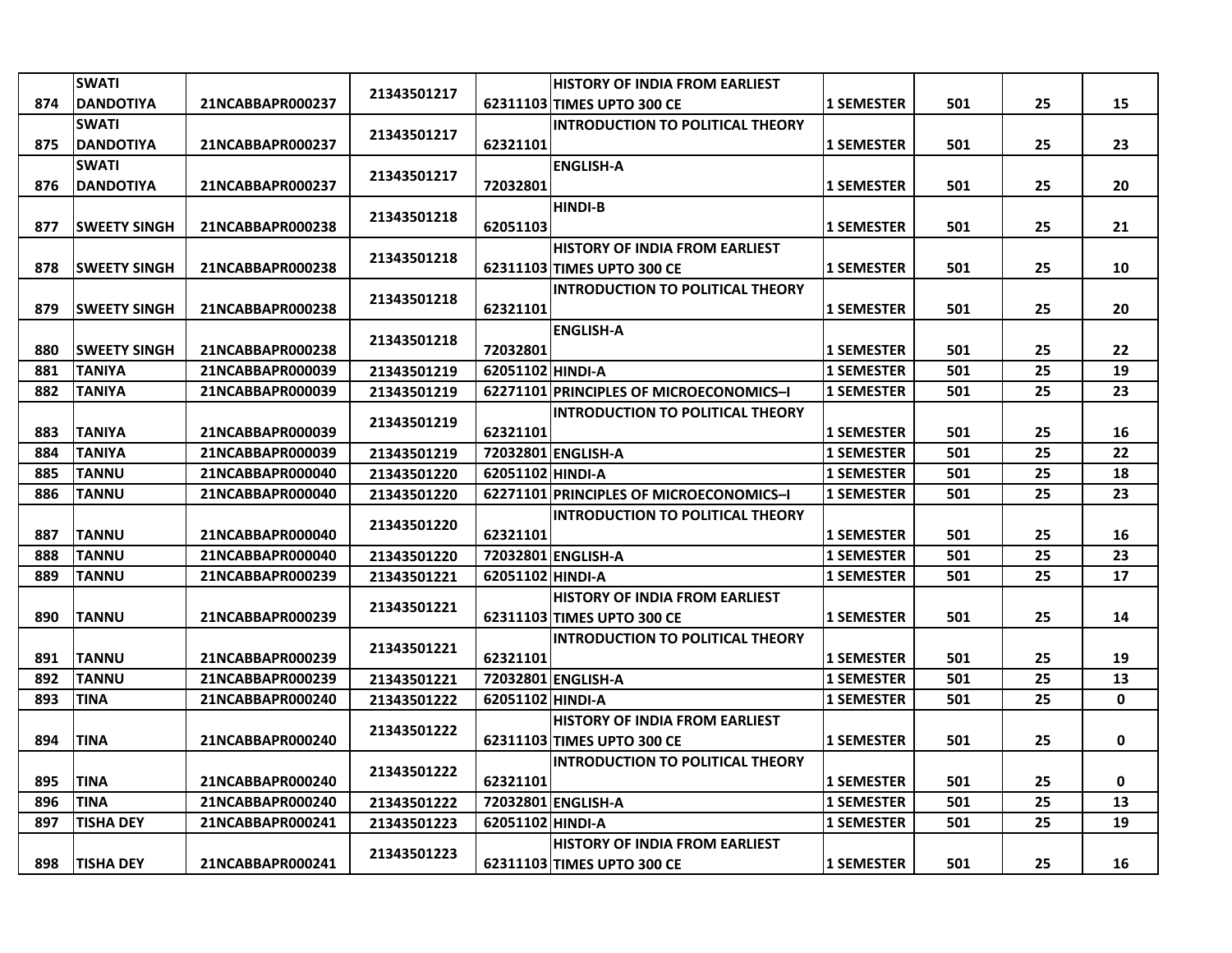|     |                    |                  |             |                  | <b>INTRODUCTION TO POLITICAL THEORY</b> |                   |     |    |              |
|-----|--------------------|------------------|-------------|------------------|-----------------------------------------|-------------------|-----|----|--------------|
| 899 | <b>TISHA DEY</b>   | 21NCABBAPR000241 | 21343501223 | 62321101         |                                         | 1 SEMESTER        | 501 | 25 | 16           |
| 900 | <b>TISHA DEY</b>   | 21NCABBAPR000241 | 21343501223 |                  | 72032801 ENGLISH-A                      | <b>1 SEMESTER</b> | 501 | 25 | 23           |
| 901 | <b>URVASHI</b>     | 21NCABBAPR000242 | 21343501224 | 62051102 HINDI-A |                                         | <b>1 SEMESTER</b> | 501 | 25 | 22           |
|     |                    |                  |             |                  | <b>HISTORY OF INDIA FROM EARLIEST</b>   |                   |     |    |              |
| 902 | <b>URVASHI</b>     | 21NCABBAPR000242 | 21343501224 |                  | 62311103 TIMES UPTO 300 CE              | <b>1 SEMESTER</b> | 501 | 25 | 19           |
|     |                    |                  |             |                  | <b>INTRODUCTION TO POLITICAL THEORY</b> |                   |     |    |              |
| 903 | <b>URVASHI</b>     | 21NCABBAPR000242 | 21343501224 | 62321101         |                                         | <b>1 SEMESTER</b> | 501 | 25 | 20           |
| 904 | <b>URVASHI</b>     | 21NCABBAPR000242 | 21343501224 |                  | 72032801 ENGLISH-A                      | <b>1 SEMESTER</b> | 501 | 25 | 20           |
| 905 | VANDANA            | 21NCABBAPR000243 | 21343501225 | 62051102 HINDI-A |                                         | <b>1 SEMESTER</b> | 501 | 25 | 21           |
|     |                    |                  | 21343501225 |                  | <b>HISTORY OF INDIA FROM EARLIEST</b>   |                   |     |    |              |
| 906 | <b>VANDANA</b>     | 21NCABBAPR000243 |             |                  | 62311103 TIMES UPTO 300 CE              | <b>1 SEMESTER</b> | 501 | 25 | 15           |
|     |                    |                  | 21343501225 |                  | <b>INTRODUCTION TO POLITICAL THEORY</b> |                   |     |    |              |
| 907 | <b>VANDANA</b>     | 21NCABBAPR000243 |             | 62321101         |                                         | <b>1 SEMESTER</b> | 501 | 25 | 20           |
| 908 | <b>VANDANA</b>     | 21NCABBAPR000243 | 21343501225 |                  | 72032801 ENGLISH-A                      | <b>1 SEMESTER</b> | 501 | 25 | 21           |
|     | VANSHIKA           |                  | 21343501226 |                  | <b>HINDI-A</b>                          |                   |     |    |              |
| 909 | <b>KHATNAWLIA</b>  | 21NCABBAPR000245 |             | 62051102         |                                         | <b>1 SEMESTER</b> | 501 | 25 | 22           |
|     | <b>VANSHIKA</b>    |                  | 21343501226 |                  | <b>HISTORY OF INDIA FROM EARLIEST</b>   |                   |     |    |              |
| 910 | <b>KHATNAWLIA</b>  | 21NCABBAPR000245 |             |                  | 62311103 TIMES UPTO 300 CE              | 1 SEMESTER        | 501 | 25 | 13           |
|     | VANSHIKA           |                  | 21343501226 |                  | <b>INTRODUCTION TO POLITICAL THEORY</b> |                   |     |    |              |
| 911 | <b>KHATNAWLIA</b>  | 21NCABBAPR000245 |             | 62321101         |                                         | <b>1 SEMESTER</b> | 501 | 25 | 24           |
|     | VANSHIKA           |                  | 21343501226 |                  | <b>ENGLISH-A</b>                        |                   |     |    |              |
| 912 | <b>KHATNAWLIA</b>  | 21NCABBAPR000245 |             | 72032801         |                                         | <b>1 SEMESTER</b> | 501 | 25 | 20           |
| 913 | <b>VARSHA</b>      | 21NCABBAPR000246 | 21343501227 | 62051102 HINDI-A |                                         | <b>1 SEMESTER</b> | 501 | 25 | $\mathbf{0}$ |
|     |                    |                  | 21343501227 |                  | <b>HISTORY OF INDIA FROM EARLIEST</b>   |                   |     |    |              |
| 914 | <b>VARSHA</b>      | 21NCABBAPR000246 |             |                  | 62311103 TIMES UPTO 300 CE              | <b>1 SEMESTER</b> | 501 | 25 | 0            |
|     |                    |                  | 21343501227 |                  | <b>INTRODUCTION TO POLITICAL THEORY</b> |                   |     |    |              |
| 915 | <b>VARSHA</b>      | 21NCABBAPR000246 |             | 62321101         |                                         | <b>1 SEMESTER</b> | 501 | 25 | 0            |
| 916 | <b>VARSHA</b>      | 21NCABBAPR000246 | 21343501227 |                  | 72032801 ENGLISH-A                      | <b>1 SEMESTER</b> | 501 | 25 | 13           |
|     | WAHIDA             |                  | 21343501228 |                  | <b>HINDI-A</b>                          |                   |     |    |              |
| 917 | <b>KHATUN</b>      | 21NCABBAPR000247 |             | 62051102         |                                         | 1 SEMESTER        | 501 | 25 | 15           |
|     | WAHIDA             |                  | 21343501228 |                  | <b>HISTORY OF INDIA FROM EARLIEST</b>   |                   |     |    |              |
| 918 | <b>KHATUN</b>      | 21NCABBAPR000247 |             |                  | 62311103 TIMES UPTO 300 CE              | <b>1 SEMESTER</b> | 501 | 25 | 10           |
|     | <b>WAHIDA</b>      |                  | 21343501228 |                  | <b>INTRODUCTION TO POLITICAL THEORY</b> |                   |     |    |              |
| 919 | <b>KHATUN</b>      | 21NCABBAPR000247 |             | 62321101         |                                         | 1 SEMESTER        | 501 | 25 | 19           |
|     | <b>WAHIDA</b>      |                  | 21343501228 |                  | <b>ENGLISH-A</b>                        |                   |     |    |              |
| 920 | <b>KHATUN</b>      | 21NCABBAPR000247 |             | 72032801         |                                         | <b>1 SEMESTER</b> | 501 | 25 | 21           |
|     |                    |                  | 21343501229 |                  | <b>HINDI-A</b>                          |                   |     |    |              |
| 921 | <b>WINA KUMARI</b> | 21NCABBAPR000248 |             | 62051102         |                                         | <b>1 SEMESTER</b> | 501 | 25 | 15           |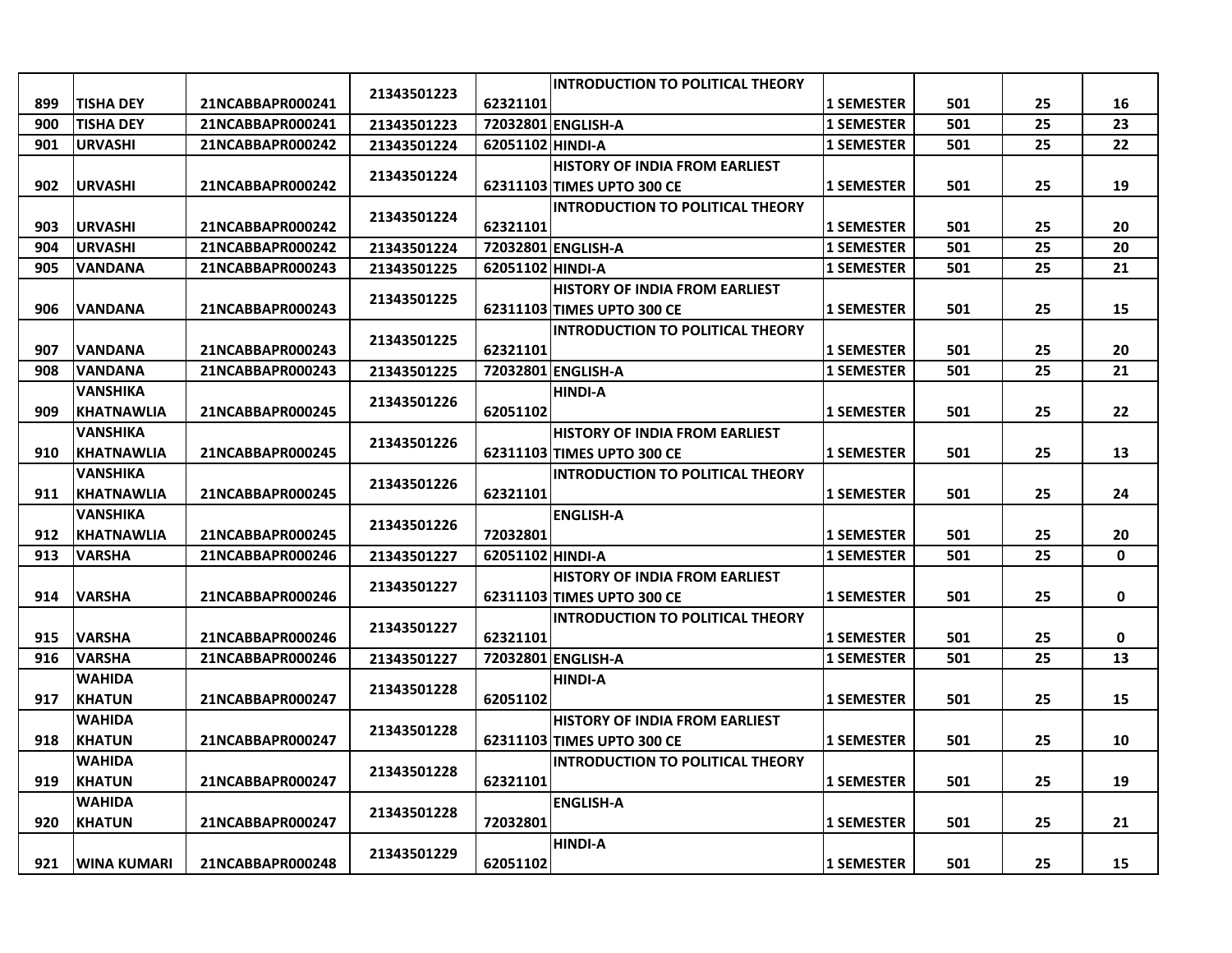|     |                    |                  |             |                                       | <b>HISTORY OF INDIA FROM EARLIEST</b>   |                   |     |    |    |
|-----|--------------------|------------------|-------------|---------------------------------------|-----------------------------------------|-------------------|-----|----|----|
| 922 | <b>WINA KUMARI</b> | 21NCABBAPR000248 | 21343501229 |                                       | 62311103 TIMES UPTO 300 CE              | <b>1 SEMESTER</b> | 501 | 25 | 12 |
|     |                    |                  |             |                                       | <b>INTRODUCTION TO POLITICAL THEORY</b> |                   |     |    |    |
| 923 | <b>WINA KUMARI</b> | 21NCABBAPR000248 | 21343501229 | 62321101                              |                                         | <b>1 SEMESTER</b> | 501 | 25 | 16 |
|     |                    |                  |             |                                       | <b>ENGLISH-A</b>                        |                   |     |    |    |
| 924 | <b>WINA KUMARI</b> | 21NCABBAPR000248 | 21343501229 | 72032801                              |                                         | <b>1 SEMESTER</b> | 501 | 25 | 20 |
| 925 | <b>YAMINI</b>      | 21NCABBAPR000249 | 21343501230 | 62051102 HINDI-A                      |                                         | <b>1 SEMESTER</b> | 501 | 25 | 22 |
|     |                    |                  |             |                                       | <b>HISTORY OF INDIA FROM EARLIEST</b>   |                   |     |    |    |
| 926 | YAMINI             | 21NCABBAPR000249 | 21343501230 |                                       | 62311103 TIMES UPTO 300 CE              | <b>1 SEMESTER</b> | 501 | 25 | 14 |
|     |                    |                  |             |                                       | <b>INTRODUCTION TO POLITICAL THEORY</b> |                   |     |    |    |
| 927 | YAMINI             | 21NCABBAPR000249 | 21343501230 | 62321101                              |                                         | <b>1 SEMESTER</b> | 501 | 25 | 17 |
| 928 | YAMINI             | 21NCABBAPR000249 | 21343501230 |                                       | 72032801 ENGLISH-A                      | <b>1 SEMESTER</b> | 501 | 25 | 13 |
| 929 | <b>YASHIKA</b>     | 21NCABBAPR000250 | 21343501231 | 62051102 HINDI-A                      |                                         | <b>1 SEMESTER</b> | 501 | 25 | 18 |
|     |                    |                  |             |                                       | <b>HISTORY OF INDIA FROM EARLIEST</b>   |                   |     |    |    |
| 930 | <b>YASHIKA</b>     | 21NCABBAPR000250 | 21343501231 |                                       | 62311103 TIMES UPTO 300 CE              | <b>1 SEMESTER</b> | 501 | 25 | 17 |
|     |                    |                  | 21343501231 |                                       | <b>INTRODUCTION TO POLITICAL THEORY</b> |                   |     |    |    |
| 931 | <b>YASHIKA</b>     | 21NCABBAPR000250 |             | 62321101                              |                                         | <b>1 SEMESTER</b> | 501 | 25 | 17 |
| 932 | <b>YASHIKA</b>     | 21NCABBAPR000250 | 21343501231 |                                       | 72032801 ENGLISH-A                      | <b>1 SEMESTER</b> | 501 | 25 | 21 |
| 933 | YASHIKA JHA        | 21NCABBAPR000251 | 21343501232 | 62051103 HINDI-B                      |                                         | <b>1 SEMESTER</b> | 501 | 25 | 21 |
|     |                    |                  |             | <b>HISTORY OF INDIA FROM EARLIEST</b> |                                         |                   |     |    |    |
| 934 | YASHIKA JHA        | 21NCABBAPR000251 | 21343501232 |                                       | 62311103 TIMES UPTO 300 CE              | <b>1 SEMESTER</b> | 501 | 25 | 0  |
|     |                    |                  | 21343501232 |                                       | <b>INTRODUCTION TO POLITICAL THEORY</b> |                   |     |    |    |
| 935 | YASHIKA JHA        | 21NCABBAPR000251 |             | 62321101                              |                                         | <b>1 SEMESTER</b> | 501 | 25 | 17 |
| 936 | YASHIKA JHA        | 21NCABBAPR000251 | 21343501232 |                                       | 72032801 ENGLISH-A                      | <b>1 SEMESTER</b> | 501 | 25 | 12 |
| 937 | <b>ZAYEDA</b>      | 21NCABBAPR000252 | 21343501233 | 62051102 HINDI-A                      |                                         | <b>1 SEMESTER</b> | 501 | 25 | 22 |
|     |                    |                  | 21343501233 |                                       | <b>HISTORY OF INDIA FROM EARLIEST</b>   |                   |     |    |    |
| 938 | <b>ZAYEDA</b>      | 21NCABBAPR000252 |             |                                       | 62311103 TIMES UPTO 300 CE              | <b>1 SEMESTER</b> | 501 | 25 | 17 |
|     |                    |                  | 21343501233 |                                       | <b>INTRODUCTION TO POLITICAL THEORY</b> |                   |     |    |    |
| 939 | <b>ZAYEDA</b>      | 21NCABBAPR000252 |             | 62321101                              |                                         | <b>1 SEMESTER</b> | 501 | 25 | 23 |
| 940 | <b>ZAYEDA</b>      | 21NCABBAPR000252 | 21343501233 |                                       | 72032801 ENGLISH-A                      | <b>1 SEMESTER</b> | 501 | 25 | 21 |
| 941 | <b>AARADHNA</b>    | 21NCABBAPR000041 | 21343501234 | 62051102 HINDI-A                      |                                         | <b>1 SEMESTER</b> | 501 | 25 | 16 |
|     |                    |                  | 21343501234 |                                       | <b>HISTORY OF INDIA FROM EARLIEST</b>   |                   |     |    |    |
| 942 | <b>AARADHNA</b>    | 21NCABBAPR000041 |             |                                       | 62311103 TIMES UPTO 300 CE              | <b>1 SEMESTER</b> | 501 | 25 | 16 |
|     |                    |                  | 21343501234 |                                       | <b>INTRODUCTION TO POLITICAL THEORY</b> |                   |     |    |    |
| 943 | <b>AARADHNA</b>    | 21NCABBAPR000041 |             | 62321101                              |                                         | <b>1 SEMESTER</b> | 501 | 25 | 16 |
| 944 | <b>AARADHNA</b>    | 21NCABBAPR000041 | 21343501234 |                                       | 72032801 ENGLISH-A                      | <b>1 SEMESTER</b> | 501 | 25 | 13 |
|     | <b>CHANNAK</b>     |                  | 21343501235 |                                       | <b>HINDI-B</b>                          |                   |     |    |    |
| 945 | <b>DHAWAN</b>      | 21NCABBAPR000075 |             | 62051103                              |                                         | <b>1 SEMESTER</b> | 501 | 25 | 8  |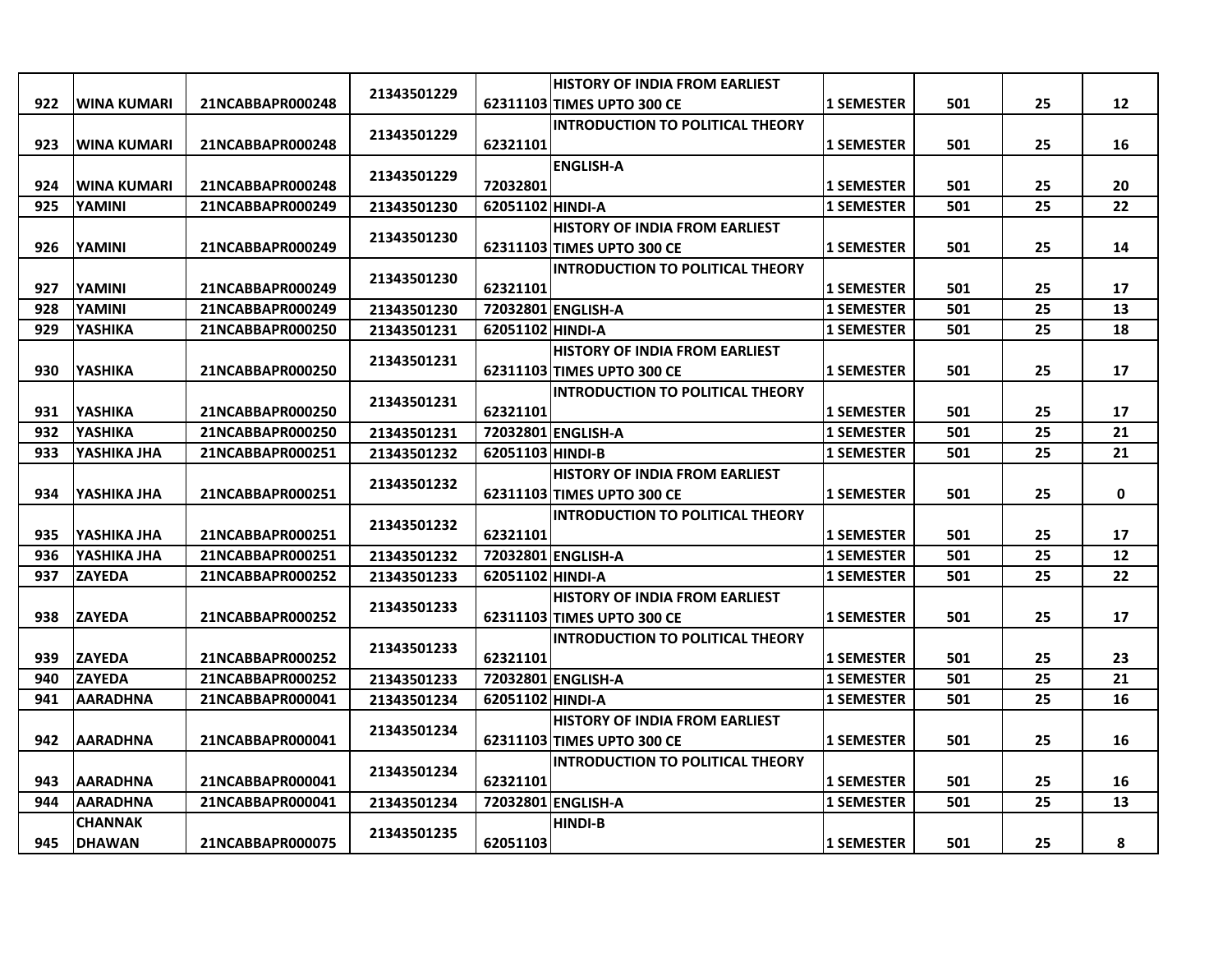|     | <b>CHANNAK</b>    |                  |             |                                       | <b>HISTORY OF INDIA FROM EARLIEST</b>   |                   |     |    |             |
|-----|-------------------|------------------|-------------|---------------------------------------|-----------------------------------------|-------------------|-----|----|-------------|
| 946 | <b>DHAWAN</b>     | 21NCABBAPR000075 | 21343501235 |                                       | 62311103 TIMES UPTO 300 CE              | <b>1 SEMESTER</b> | 501 | 25 | 16          |
|     | <b>CHANNAK</b>    |                  |             |                                       | <b>INTRODUCTION TO POLITICAL THEORY</b> |                   |     |    |             |
| 947 | <b>DHAWAN</b>     | 21NCABBAPR000075 | 21343501235 | 62321101                              |                                         | <b>1 SEMESTER</b> | 501 | 25 | 0           |
|     | <b>CHANNAK</b>    |                  |             |                                       | <b>ENGLISH-A</b>                        |                   |     |    |             |
| 948 | <b>DHAWAN</b>     | 21NCABBAPR000075 | 21343501235 | 72032801                              |                                         | <b>1 SEMESTER</b> | 501 | 25 | 13          |
| 949 | <b>MEGHA</b>      | 21NCABBAPR000146 | 21343501236 | 62051102 HINDI-A                      |                                         | <b>1 SEMESTER</b> | 501 | 25 | 19          |
|     |                   |                  |             |                                       | <b>HISTORY OF INDIA FROM EARLIEST</b>   |                   |     |    |             |
| 950 | <b>MEGHA</b>      | 21NCABBAPR000146 | 21343501236 |                                       | 62311103 TIMES UPTO 300 CE              | <b>1 SEMESTER</b> | 501 | 25 | 16          |
|     |                   |                  |             |                                       | <b>INTRODUCTION TO POLITICAL THEORY</b> |                   |     |    |             |
| 951 | <b>IMEGHA</b>     | 21NCABBAPR000146 | 21343501236 | 62321101                              |                                         | <b>1 SEMESTER</b> | 501 | 25 | 0           |
| 952 | <b>MEGHA</b>      | 21NCABBAPR000146 | 21343501236 |                                       | 72032801 ENGLISH-A                      | <b>1 SEMESTER</b> | 501 | 25 | 13          |
| 953 | <b>CHAHAT VIG</b> | 21NCABBAPR000070 | 21343501237 | 62051102 HINDI-A                      |                                         | <b>1 SEMESTER</b> | 501 | 25 | 16          |
|     |                   |                  |             |                                       | <b>HISTORY OF INDIA FROM EARLIEST</b>   |                   |     |    |             |
| 954 | <b>CHAHAT VIG</b> | 21NCABBAPR000070 | 21343501237 |                                       | 62311103 TIMES UPTO 300 CE              | <b>1 SEMESTER</b> | 501 | 25 | 16          |
|     |                   |                  |             |                                       | <b>INTRODUCTION TO POLITICAL THEORY</b> |                   |     |    |             |
| 955 | <b>CHAHAT VIG</b> | 21NCABBAPR000070 | 21343501237 | 62321101                              |                                         | <b>1 SEMESTER</b> | 501 | 25 | 16          |
| 956 | <b>CHAHAT VIG</b> | 21NCABBAPR000070 | 21343501237 |                                       | 72032801 ENGLISH-A                      | <b>1 SEMESTER</b> | 501 | 25 | 12          |
| 957 | <b>JYOTI</b>      | 21NCABBAPR000106 | 21343501238 | 62051102 HINDI-A                      |                                         | <b>1 SEMESTER</b> | 501 | 25 | 17          |
|     |                   |                  |             | <b>HISTORY OF INDIA FROM EARLIEST</b> |                                         |                   |     |    |             |
| 958 | <b>JYOTI</b>      | 21NCABBAPR000106 | 21343501238 |                                       | 62311103 TIMES UPTO 300 CE              | <b>1 SEMESTER</b> | 501 | 25 | 17          |
|     |                   |                  | 21343501238 |                                       | <b>INTRODUCTION TO POLITICAL THEORY</b> |                   |     |    |             |
| 959 | <b>JYOTI</b>      | 21NCABBAPR000106 |             | 62321101                              |                                         | <b>1 SEMESTER</b> | 501 | 25 | 0           |
| 960 | <b>JYOTI</b>      | 21NCABBAPR000106 | 21343501238 |                                       | 72032801 ENGLISH-A                      | <b>1 SEMESTER</b> | 501 | 25 | 13          |
|     | <b>GARIMA</b>     |                  | 21343501239 |                                       | <b>HINDI-A</b>                          |                   |     |    |             |
| 961 | <b>PANCHAL</b>    | 21NCABBAPR000086 |             | 62051102                              |                                         | <b>1 SEMESTER</b> | 501 | 25 | $\mathbf 0$ |
|     | <b>GARIMA</b>     |                  | 21343501239 |                                       | <b>HISTORY OF INDIA FROM EARLIEST</b>   |                   |     |    |             |
| 962 | <b>PANCHAL</b>    | 21NCABBAPR000086 |             |                                       | 62311103 TIMES UPTO 300 CE              | <b>1 SEMESTER</b> | 501 | 25 | 16          |
|     | <b>GARIMA</b>     |                  | 21343501239 |                                       | <b>INTRODUCTION TO POLITICAL THEORY</b> |                   |     |    |             |
| 963 | <b>PANCHAL</b>    | 21NCABBAPR000086 |             | 62321101                              |                                         | <b>1 SEMESTER</b> | 501 | 25 | 16          |
|     | <b>GARIMA</b>     |                  | 21343501239 |                                       | <b>ENGLISH-A</b>                        |                   |     |    |             |
| 964 | <b>PANCHAL</b>    | 21NCABBAPR000086 |             | 72032801                              |                                         | <b>1 SEMESTER</b> | 501 | 25 | 22          |
| 965 | <b>MITALI</b>     | 21NCABBAPR000149 | 21343501240 | 62051102 HINDI-A                      |                                         | <b>1 SEMESTER</b> | 501 | 25 | 17          |
|     |                   |                  | 21343501240 |                                       | <b>HISTORY OF INDIA FROM EARLIEST</b>   |                   |     |    |             |
| 966 | <b>MITALI</b>     | 21NCABBAPR000149 |             |                                       | 62311103 TIMES UPTO 300 CE              | <b>1 SEMESTER</b> | 501 | 25 | 16          |
|     |                   |                  | 21343501240 |                                       | <b>INTRODUCTION TO POLITICAL THEORY</b> |                   |     |    |             |
| 967 |                   |                  |             | 62321101                              |                                         | <b>1 SEMESTER</b> | 501 | 25 | 0           |
|     | <b>MITALI</b>     | 21NCABBAPR000149 |             |                                       |                                         |                   |     |    |             |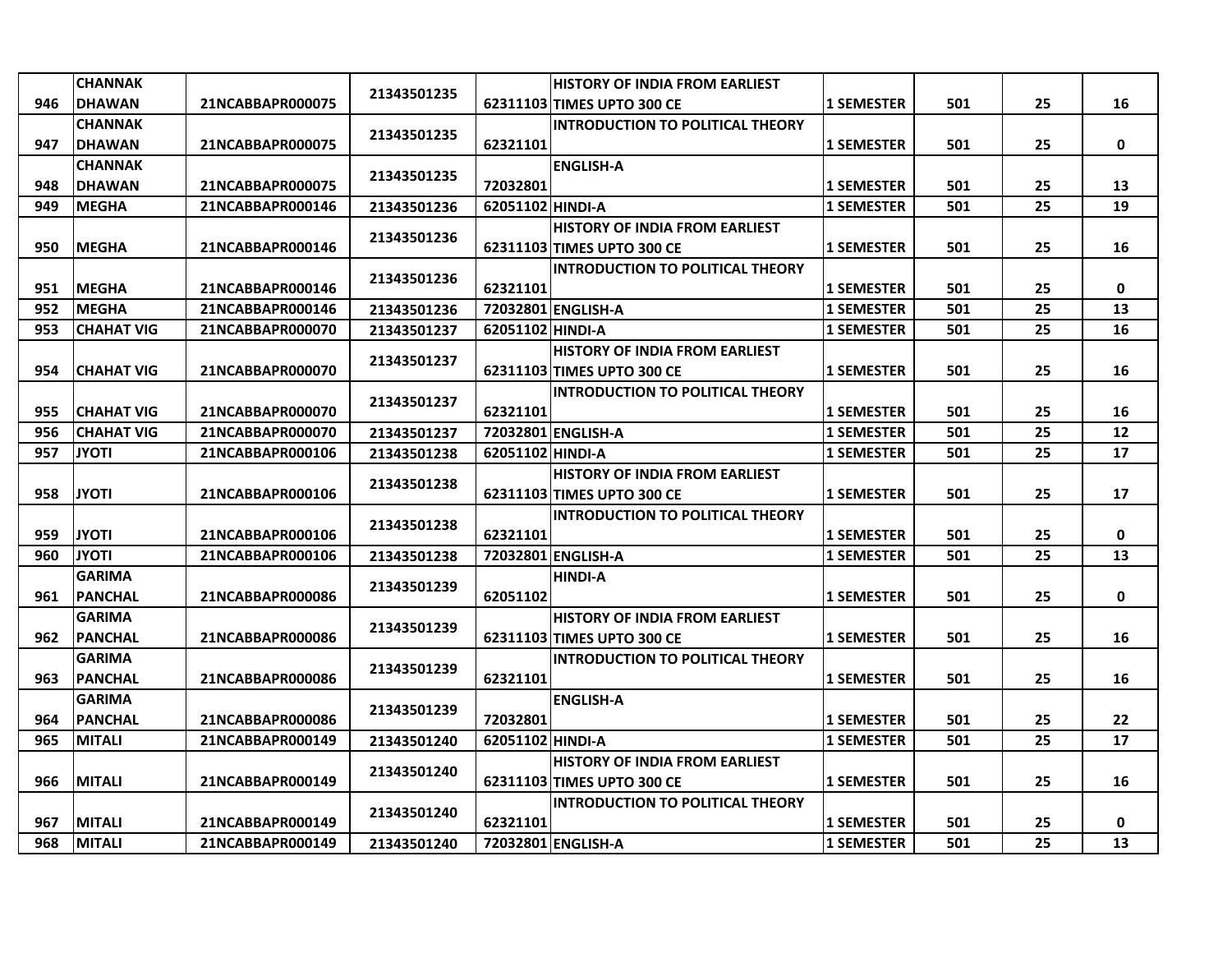|     | <b>SHAKSHI</b>      |                  |             |                                       | <b>HINDI-A</b>                          |                   |     |    |             |
|-----|---------------------|------------------|-------------|---------------------------------------|-----------------------------------------|-------------------|-----|----|-------------|
| 969 | <b>TANWAR</b>       | 21NCABBAPR000221 | 21343501241 | 62051102                              |                                         | <b>1 SEMESTER</b> | 501 | 25 | 0           |
|     | <b>SHAKSHI</b>      |                  |             |                                       | <b>HISTORY OF INDIA FROM EARLIEST</b>   |                   |     |    |             |
| 970 | <b>TANWAR</b>       | 21NCABBAPR000221 | 21343501241 |                                       | 62311103 TIMES UPTO 300 CE              | <b>1 SEMESTER</b> | 501 | 25 | 17          |
|     | <b>SHAKSHI</b>      |                  |             |                                       | <b>INTRODUCTION TO POLITICAL THEORY</b> |                   |     |    |             |
| 971 | <b>TANWAR</b>       | 21NCABBAPR000221 | 21343501241 | 62321101                              |                                         | <b>1 SEMESTER</b> | 501 | 25 | $\mathbf 0$ |
|     | <b>SHAKSHI</b>      |                  |             |                                       | <b>ENGLISH-A</b>                        |                   |     |    |             |
| 972 | <b>TANWAR</b>       | 21NCABBAPR000221 | 21343501241 | 72032801                              |                                         | <b>1 SEMESTER</b> | 501 | 25 | 13          |
| 973 | <b>ANAM - SAIFI</b> | 21NCABBAPR000050 | 21343501242 | 62051102 HINDI-A                      |                                         | <b>1 SEMESTER</b> | 501 | 25 | 0           |
|     |                     |                  |             |                                       | <b>HISTORY OF INDIA FROM EARLIEST</b>   |                   |     |    |             |
| 974 | <b>ANAM - SAIFI</b> | 21NCABBAPR000050 | 21343501242 |                                       | 62311103 TIMES UPTO 300 CE              | <b>1 SEMESTER</b> | 501 | 25 | 0           |
|     |                     |                  |             |                                       | <b>INTRODUCTION TO POLITICAL THEORY</b> |                   |     |    |             |
| 975 | <b>ANAM - SAIFI</b> | 21NCABBAPR000050 | 21343501242 | 62321101                              |                                         | <b>1 SEMESTER</b> | 501 | 25 | 17          |
| 976 | <b>ANAM - SAIFI</b> | 21NCABBAPR000050 | 21343501242 |                                       | 72032801 ENGLISH-A                      | <b>1 SEMESTER</b> | 501 | 25 | 12          |
| 977 | <b>AFSANA</b>       | 21NCABBAPR000046 | 21343501243 | 62051102 HINDI-A                      |                                         | <b>1 SEMESTER</b> | 501 | 25 | 0           |
|     |                     | 21343501243      |             | <b>HISTORY OF INDIA FROM EARLIEST</b> |                                         |                   |     |    |             |
| 978 | <b>AFSANA</b>       | 21NCABBAPR000046 |             |                                       | 62311103 TIMES UPTO 300 CE              | <b>1 SEMESTER</b> | 501 | 25 | 0           |
|     |                     |                  |             |                                       | <b>INTRODUCTION TO POLITICAL THEORY</b> |                   |     |    |             |
| 979 | <b>AFSANA</b>       | 21NCABBAPR000046 | 21343501243 | 62321101                              |                                         | <b>1 SEMESTER</b> | 501 | 25 | 18          |
| 980 | <b>AFSANA</b>       | 21NCABBAPR000046 | 21343501243 |                                       | 72032801 ENGLISH-A                      | <b>1 SEMESTER</b> | 501 | 25 | 12          |
| 981 | <b>SONAM</b>        | 21NCABBAPR000233 | 21343501244 | 62051102 HINDI-A                      |                                         | <b>1 SEMESTER</b> | 501 | 25 | $\mathbf 0$ |
|     |                     |                  |             |                                       | <b>HISTORY OF INDIA FROM EARLIEST</b>   |                   |     |    |             |
| 982 | <b>SONAM</b>        | 21NCABBAPR000233 | 21343501244 |                                       | 62311103 TIMES UPTO 300 CE              | <b>1 SEMESTER</b> | 501 | 25 | 16          |
|     |                     |                  | 21343501244 |                                       | <b>INTRODUCTION TO POLITICAL THEORY</b> |                   |     |    |             |
| 983 | <b>SONAM</b>        | 21NCABBAPR000233 |             | 62321101                              |                                         | <b>1 SEMESTER</b> | 501 | 25 | 0           |
| 984 | <b>SONAM</b>        | 21NCABBAPR000233 | 21343501244 |                                       | 72032801 ENGLISH-A                      | <b>1 SEMESTER</b> | 501 | 25 | 13          |
|     | <b>KANISHKA</b>     |                  | 21343501245 |                                       | <b>HINDI-A</b>                          |                   |     |    |             |
| 985 | <b>SINGH</b>        | 21NCABBAPR000116 |             | 62051102                              |                                         | <b>1 SEMESTER</b> | 501 | 25 | 18          |
|     | <b>KANISHKA</b>     |                  | 21343501245 |                                       | <b>HISTORY OF INDIA FROM EARLIEST</b>   |                   |     |    |             |
| 986 | <b>SINGH</b>        | 21NCABBAPR000116 |             |                                       | 62311103 TIMES UPTO 300 CE              | <b>1 SEMESTER</b> | 501 | 25 | 16          |
|     | <b>KANISHKA</b>     |                  | 21343501245 |                                       | <b>INTRODUCTION TO POLITICAL THEORY</b> |                   |     |    |             |
| 987 | <b>SINGH</b>        | 21NCABBAPR000116 |             | 62321101                              |                                         | <b>1 SEMESTER</b> | 501 | 25 | 15          |
|     | <b>KANISHKA</b>     |                  | 21343501245 |                                       | <b>ENGLISH-A</b>                        |                   |     |    |             |
| 988 | <b>SINGH</b>        | 21NCABBAPR000116 |             | 72032801                              |                                         | <b>1 SEMESTER</b> | 501 | 25 | 11          |
|     |                     |                  | 21343501246 |                                       | <b>HINDI-A</b>                          |                   |     |    |             |
| 989 | <b>REEMA KUMARI</b> | 21NCABBAPR000193 |             | 62051102                              |                                         | <b>1 SEMESTER</b> | 501 | 25 | $\mathbf 0$ |
|     |                     |                  | 21343501246 |                                       | <b>HISTORY OF INDIA FROM EARLIEST</b>   |                   |     |    |             |
| 990 | <b>REEMA KUMARI</b> | 21NCABBAPR000193 |             |                                       | 62311103 TIMES UPTO 300 CE              | <b>1 SEMESTER</b> | 501 | 25 | 16          |